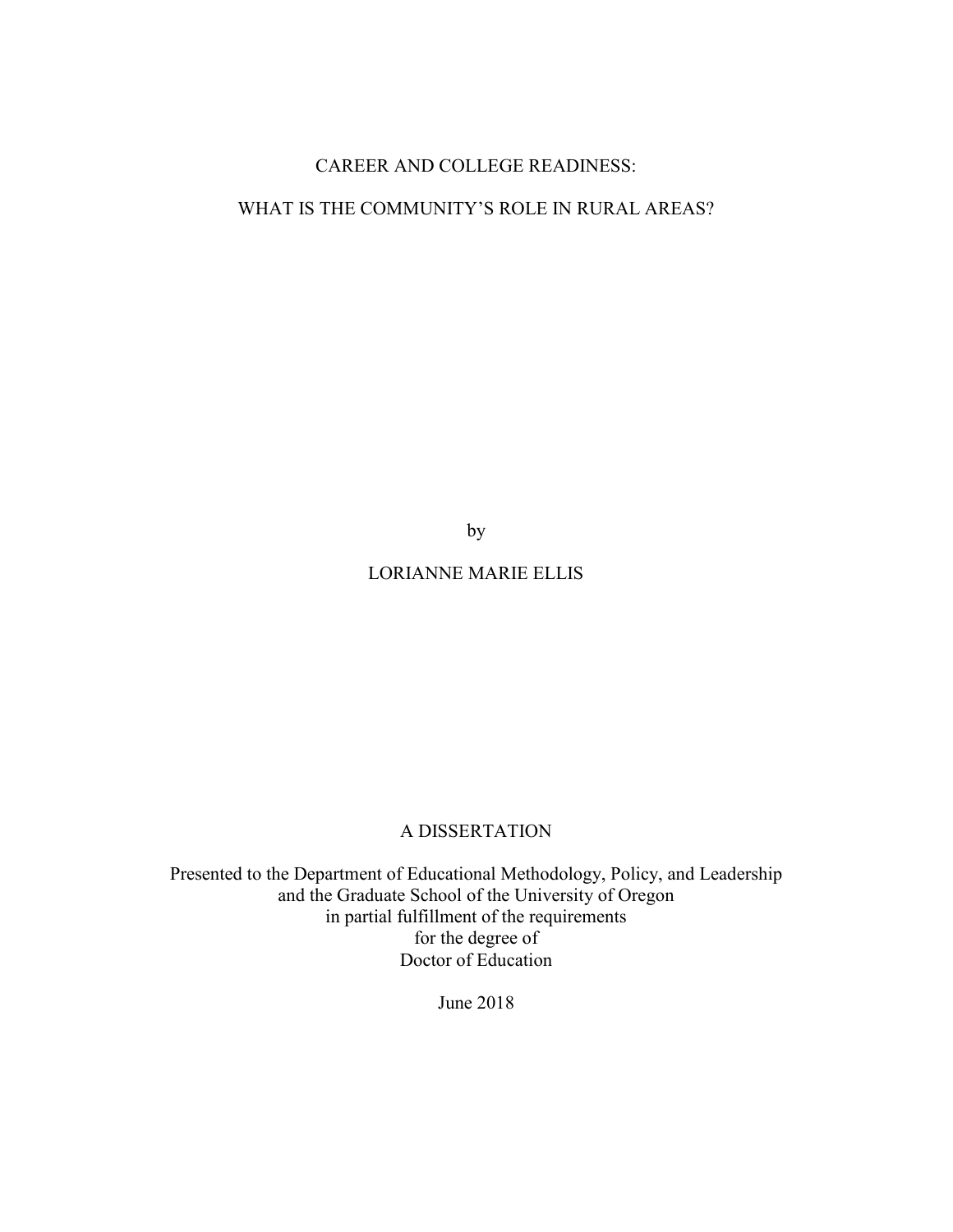## DISSERTATION APPROVAL PAGE

Student: Lorianne Marie Ellis

Title: Career and College Readiness: What Is the Community's Role in Rural Areas?

This dissertation has been accepted and approved in partial fulfillment of the requirements for the Doctor of Education degree in the Department of Educational Methodology, Policy, and Leadership by:

| David Conley, Ph.D.  | Chairperson                         |
|----------------------|-------------------------------------|
| Joanna Smith, Ph.D.  | Core Member                         |
| Laura Lien, Ph.D.    | Core Member                         |
| Kent McIntosh, Ph.D. | <b>Institutional Representative</b> |

and

Sara Hodges Interim Vice Provost & Dean of the Graduate School

Original approval signatures are on file with the University of Oregon Graduate School.

Degree awarded June 2018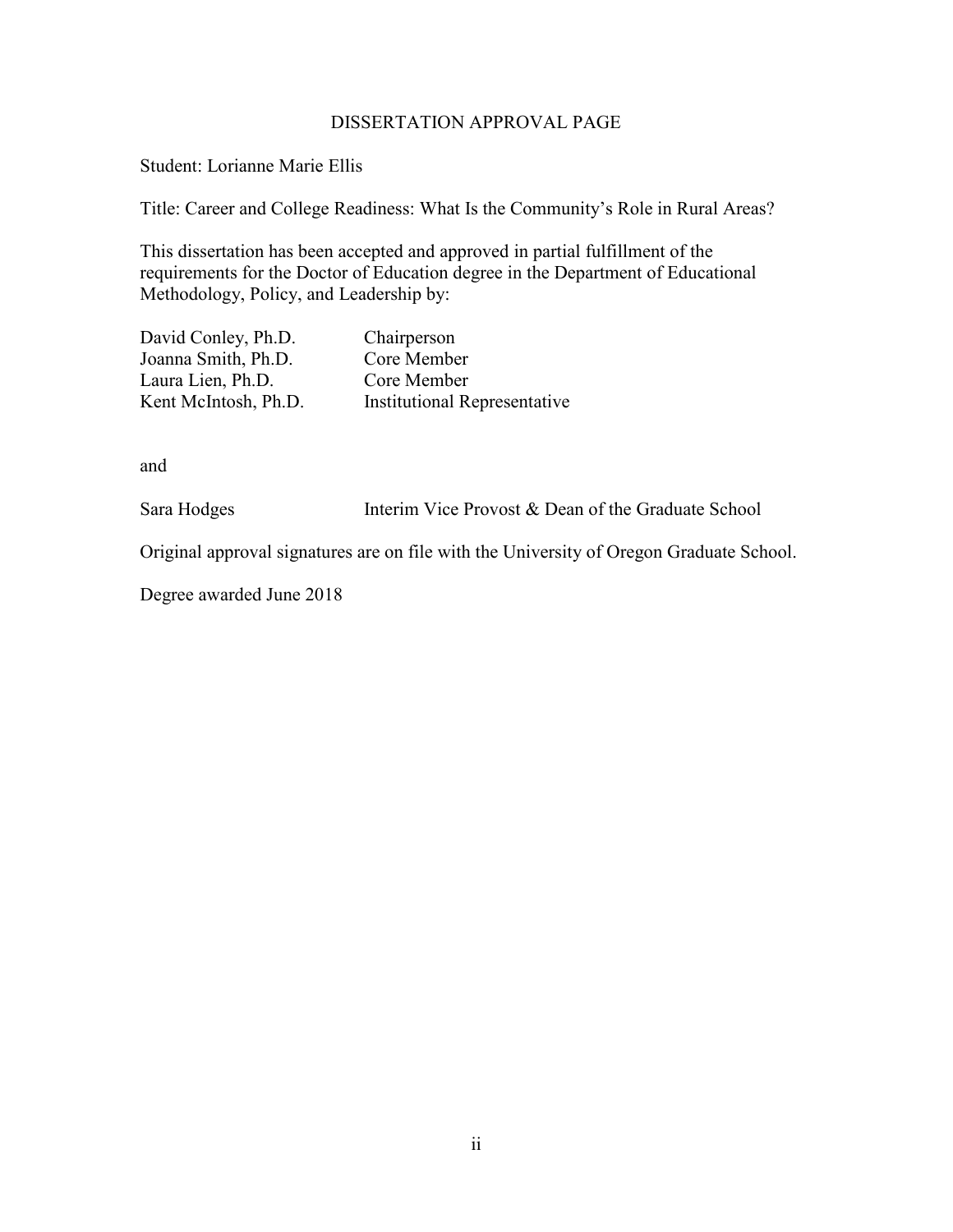© 2018 Lorianne Marie Ellis This work is licensed under a Creative Commons **Attribution-NonCommercial-ShareAlike** 

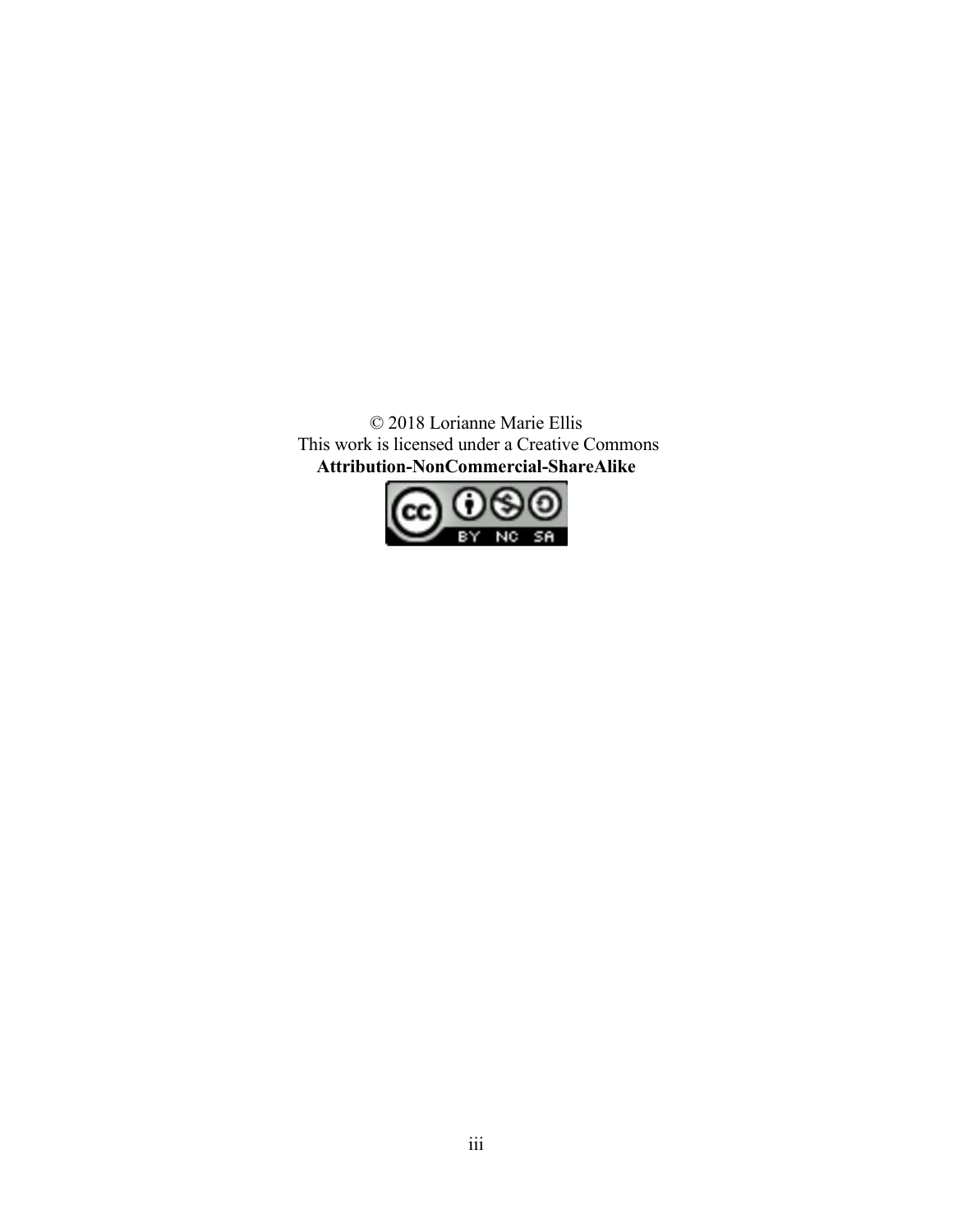## DISSERTATION ABSTRACT

### Lorianne Marie Ellis

## Doctor of Education

Department of Educational Methodology, Policy, and Leadership June 2018

Title: Career and College Readiness: What Is the Community's Role in Rural Areas?

Historically, school counselors have been the primary facilitators in supporting the career and college transition process for students, but many school counselors do not have the knowledge, resources, or materials to support students in this transition (Belasco, 2013). One way to help support career and college readiness is to develop comprehensive career and college readiness plans that involve more stakeholders than just the counselor and engage the community in supporting students to define and prepare for their paths for after high school (Alleman & Holly, 2013). This convergent parallel mixed methods study investigated what educators,students, and community partners in rural Oregon think is important to include in a career and college readiness plan that supports all students. I used Bronfenbrenner's (1994) Ecological Model of Human Development to inform my data collection activities, casting a wide net to identify the stakeholder groups that have a potential impact on supporting students in their pursuit of a career or college education beyond high school. The qualitative data came from interviews with five Douglas County high school career and college readiness teams (*n*=8 participants), three student focus groups (*n*=24), and two partner meetings (*n*=15). The quantitative data was gathered through a career and college readiness survey administered to the staff and faculty at 14 Douglas County high schools (*n*=74

iv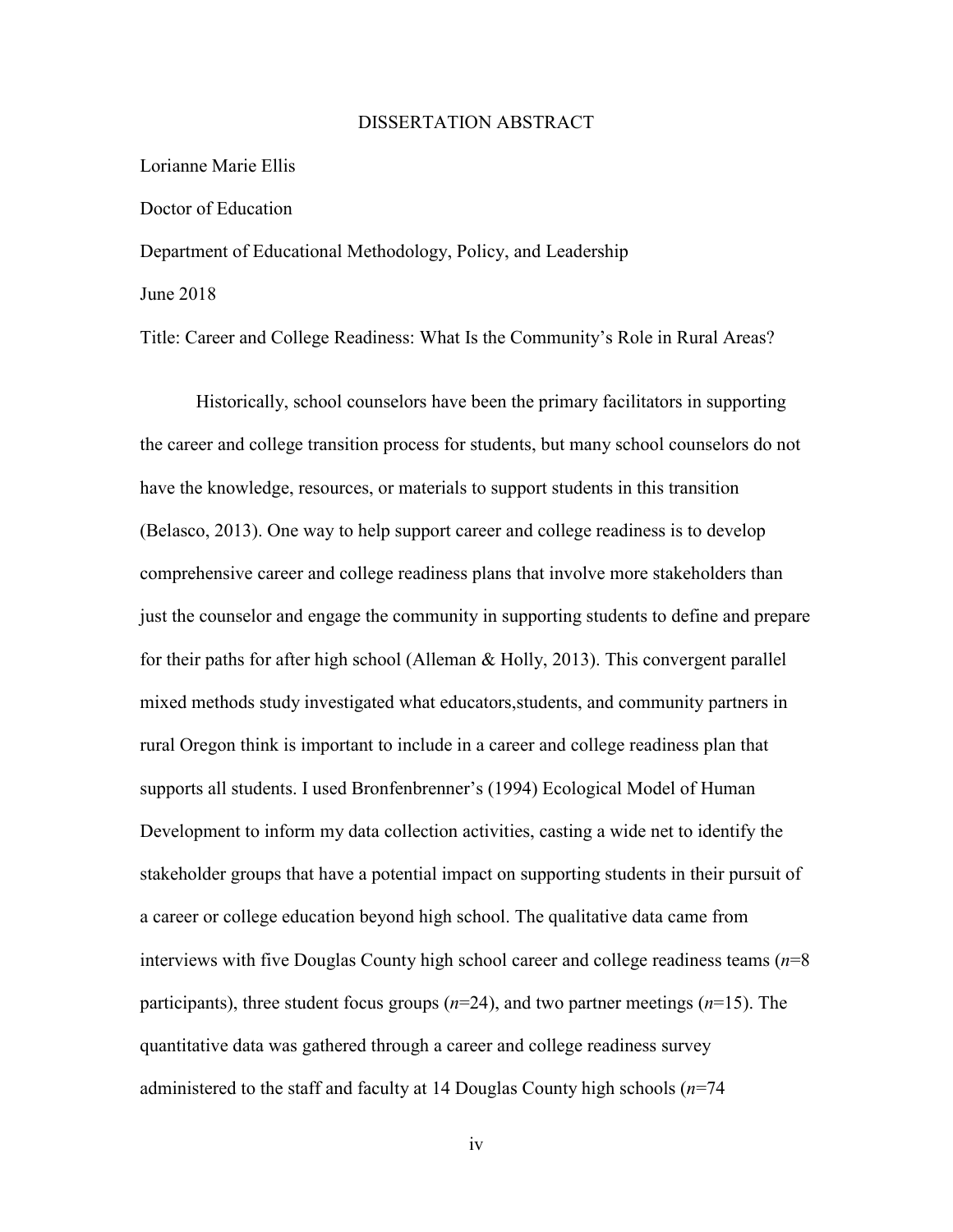respondents). I used Farrell & Coburn's (2016) Absorptive Capacity Theory as the lens through which to analyze the data, coding for the theory's constructs around how prior knowledge, communication pathways, strategic knowledge leadership, and resources for partnering can be shared and leveraged between high schools and external partners. Findings from this study provide lessons learned about what should be included in a rural high schools' career and college readiness plan that will help rural communities better support students in their transitions beyond high school.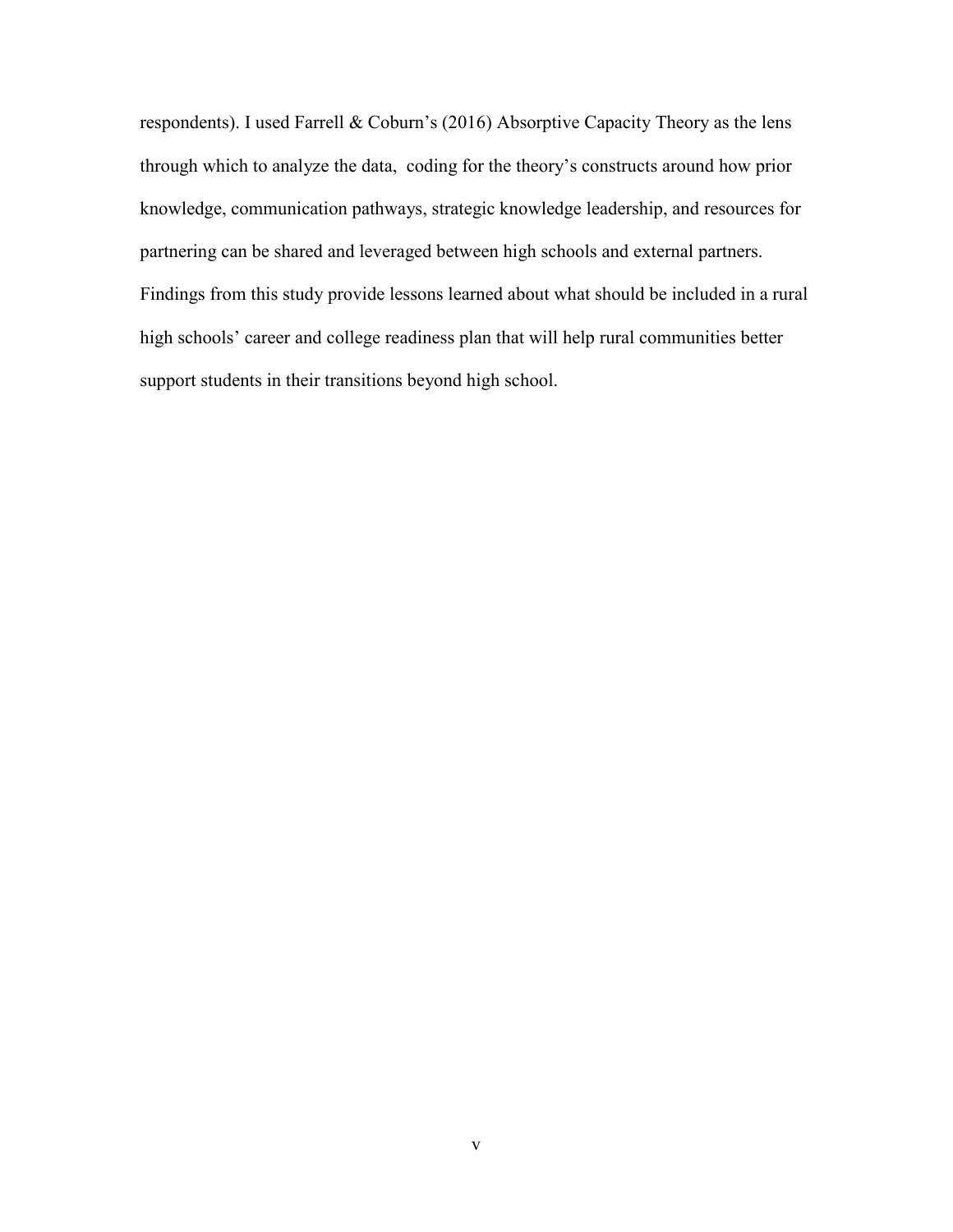### CURRICULUM VITAE

## NAME OF AUTHOR: Lorianne Marie Ellis

# GRADUATE AND UNDERGRADUATE SCHOOLS ATTENDED:

 University of Oregon, Eugene Northwest Christian University, Eugene, Oregon

### DEGREES AWARDED:

 Doctor of Education, Educational Methodology, Policy, and Leadership, 2018, University of Oregon Master of Business Administration, 2007, Northwest Christian University Bachelor of Arts, English and Business, 1997, University of Oregon

## AREAS OF SPECIAL INTEREST:

 Career and College Readiness Education Policy and Leadership Equity and Inclusion Community Partnerships Rural Education

### PROFESSIONAL EXPERIENCE:

- Career and College Readiness Specialist, Higher Education Coordinating Commission, 2016 – current
- ASPIRE and Outreach Administrator, Office of Student Access and Completion,  $2007 - 2016$

AmeriCorps Supervisor, Office of Student Access and Completion, 2004 – 2007

### PUBLICATIONS:

Ellis, L. (2007). *The organizational culture of ASPIRE and its effect on helping students prepare for life beyond high school* (Master's thesis). Retrieved from PRIMO*.* (814611325527)

### PRESENTATIONS:

*Poster - Career and College Readiness: What is the community's role in rural areas.* University of Oregon Graduate School's 9<sup>th</sup> Annual Graduate Student Research Forum, 2018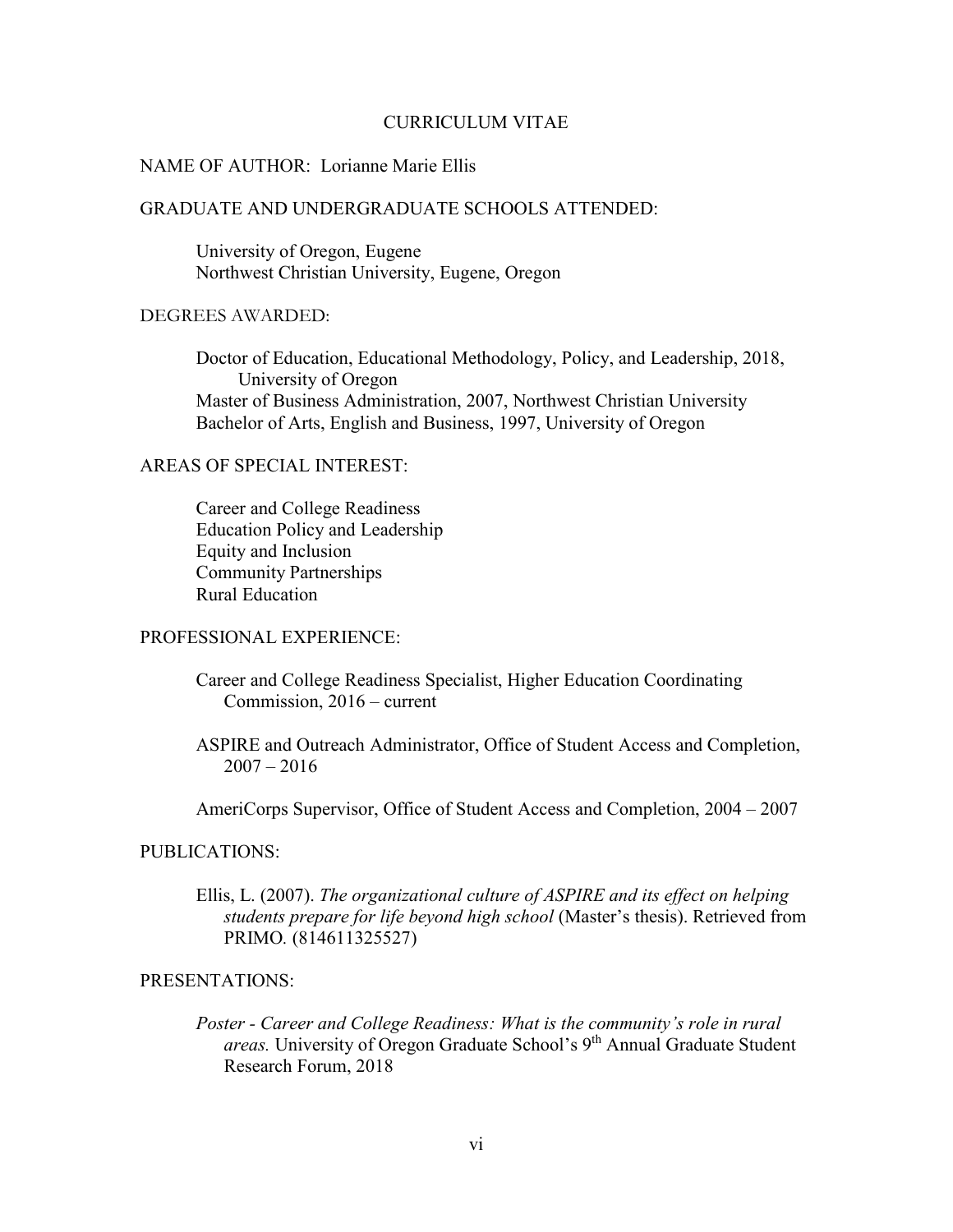- *An examination of Oregon initiatives focused on improving career and college readiness.* Oregon Mentoring Symposium, 2017
- *Coming Together Through the C3: Career, College, Collaborative,* Oregon Association of Student Financial Aid Administrators, 2017
- *New College and Career Readiness Action Group,* Student Success Conference, 2016
- *Empowering Educators and Counselors in Career and College Readiness.* Pacific Northwest Association for College Admission Counseling, 2016
- *C3: Career, College, Collaborative,* Reach Higher Summer Summit, 2016
- *The implementation and evaluation of Oregon's FAFSA Plus+ Program,* White House National Reach Higher, 2015
- *AmeriCorps Members Make a Difference!* AmeriCorps 50 Year Celebration, 2014
- *Career and College Readiness through Collaboration,* OrCAN Conference, 2013
- *Paving the way to 40-40-20,* Lane County's Path to 40-40-20, 2012
- *Sharing Oregon's Best Practices for a Successful Program,* National College Goal Oregon, Annually 2010-2013
- *Funding College through Grants, Scholarships, and 529 Plans,* in Oregon, Annually 2011-2016
- *Finding Funds for Oregon Students,* Lane Community College, annually 2007- 2015
- *Helping Foster Youth Search, Apply, Compete, and Enroll in College, Foster* Youth Education Convening, annually 2007-2013
- *Welcome and What's New,* ASPIRE Fall Conference, in Oregon, annually 2004- 2016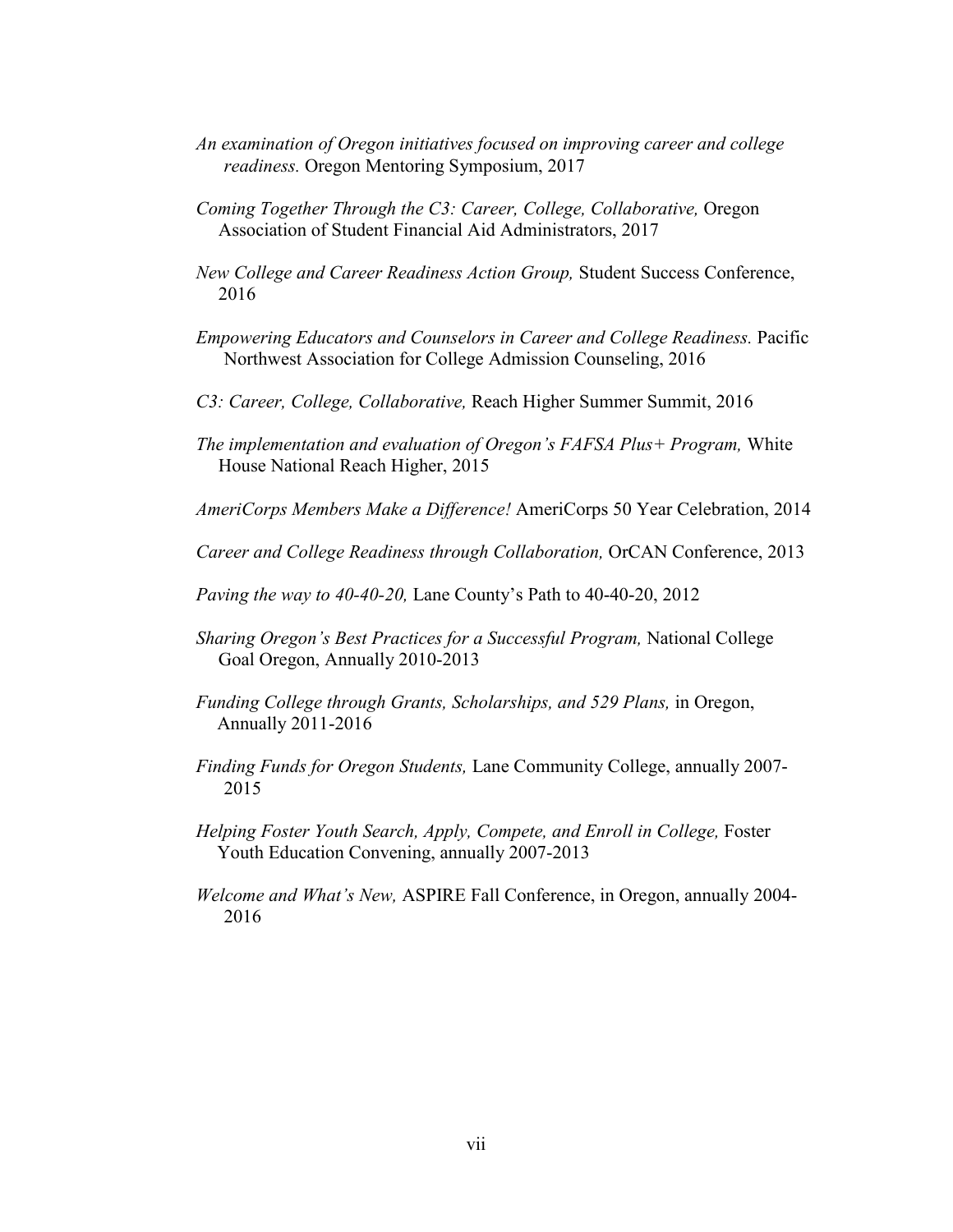#### ACKNOWLEDGMENTS

I wish to thank my committee members for their support and guidance throughout this project: Dr. David Conley, Dr. Kent McIntosh, Dr. Jo Smith, and Dr. Laura Lien. A special thank you to Jo, who was with me every step of the way, from the moment she was assigned as my advisor, and, I know, will be supporting me up until and after she hoods me. Thanks to my cohort, especially Lauren Witherspoon, who "suffered" through the long, long hours. Lauren – I will always cherish our work session in the grad space! We have our stories.

Thank you to my supervisors at the Higher Education Coordinating Commission (Bob Brew, Vic Nunenekamp, and especially Juan Baez-Arevelo) – your belief in me has been unwavering and your support unflappable. Thank you to Gwen Soderberg-Chase who didn't even flinch when I asked if I could conduct my doctoral research on the amazing work that she and all of the Douglas County High Schools are doing in Douglas County. I look forward to our continued partnership. Thank you Hilda Rosselli for your amazing mentorship ever since that "first cup of tea." Thank you to all of my CCR crosssector colleagues who have been my personal cheerleaders for three years – you know who you are!

My family and friends have been supportive and so encouraging on this exciting, and sometimes emotional, journey. Mom and Mike – thanks for the  $5<sup>th</sup>$  wheel experience and making sure I was well nourished and getting my work done! Dad and Renee – thanks for all of your encouragement and support. Thank you also to my husband for listening to so many of my draft papers and helping map out my research questions. My son, Collin, gets special thanks for being in school with me at the same time – I will

viii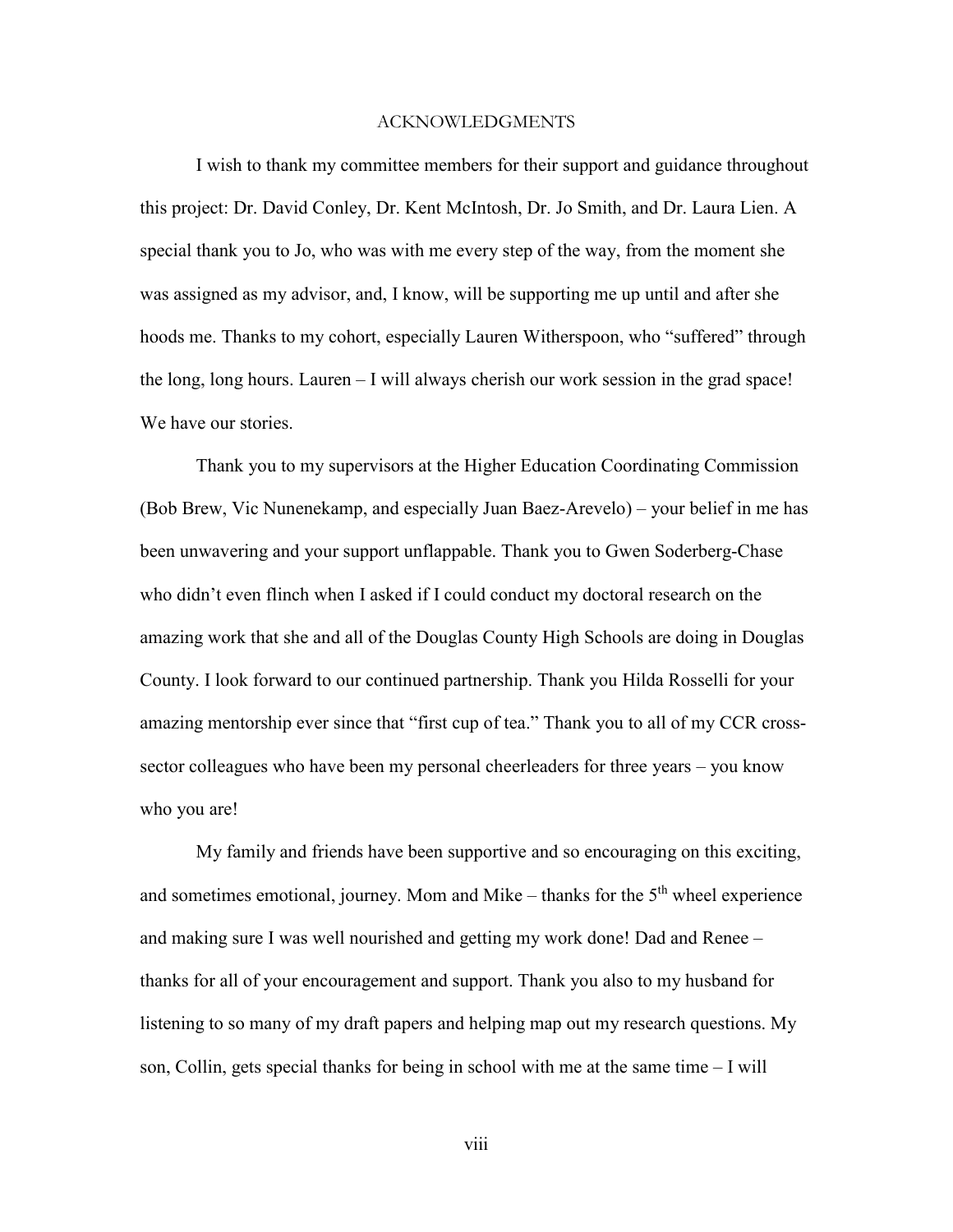always cherish working on assignments and commiserating. My brother who liked to brag on Facebook about his connection to his sister, the soon-to-be Dr., making him a Dr. too. To my sister who always believed I could do this and Greg who was there when I needed him! Thanks to Barbara and Ron for supporting me when I most needed it and encouraged me to persevere no matter what. And, my friends, Vickie and Kristin, who walked through the three years with me and were always there to listen.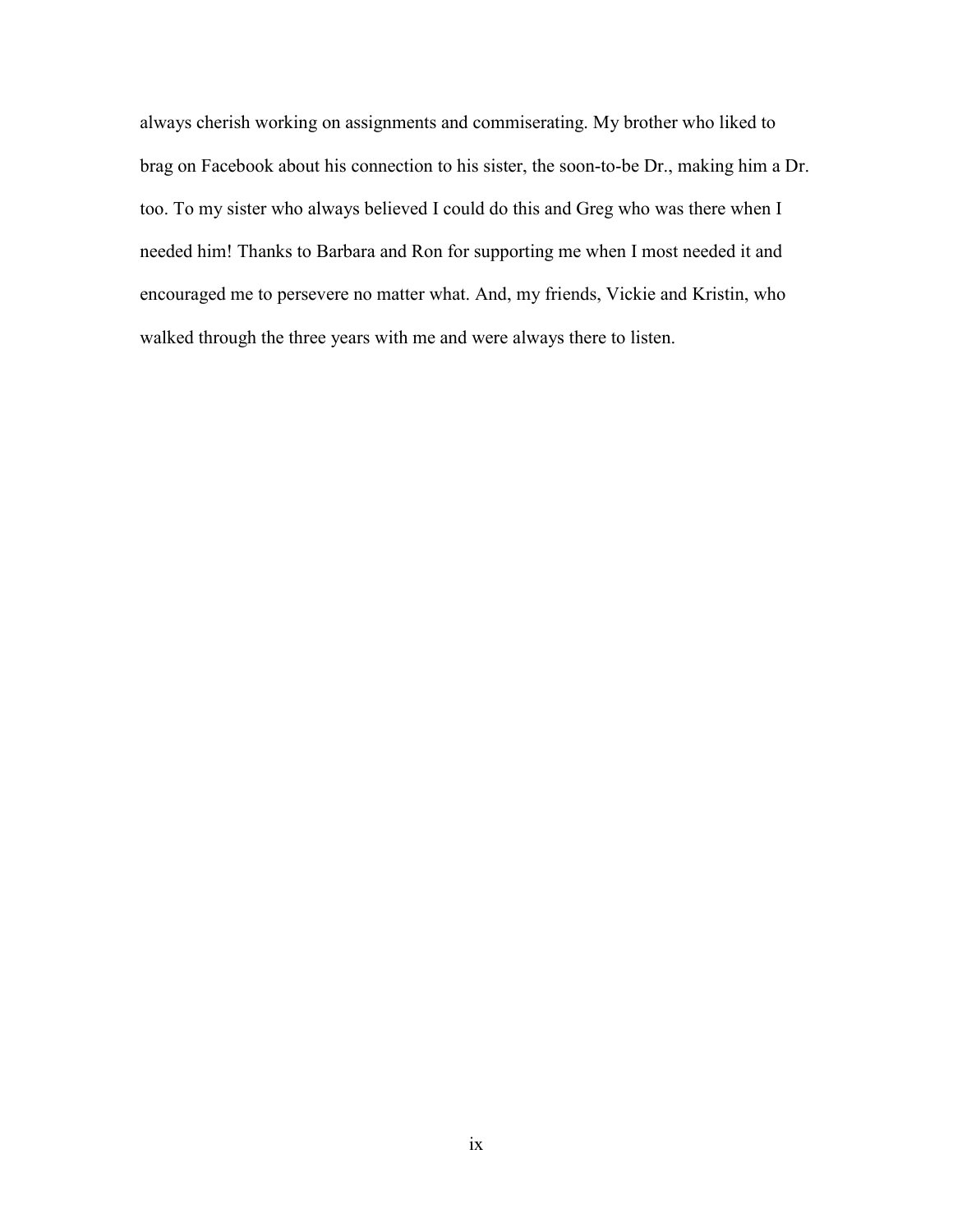## DEDICATION

I dedicate this dissertation to my younger self who knew from a very young age that I wanted to be just like the Tootsie Roll professor owl. His persona complete with glasses, mortarboard, and pompous, but intelligent tone of voice caught my attention right away. It wasn't about how many licks it would take to get to the center of the Tootsie Roll pop; it was how he **confidently** knew the answer to the question no one else could answer. He must have been an Ellis!

> There was a girl from Turkey Who really was quite perky She liked to attend school Which was very cool Just call me Dr. she said **sternly**

> > *-Rich Ellis*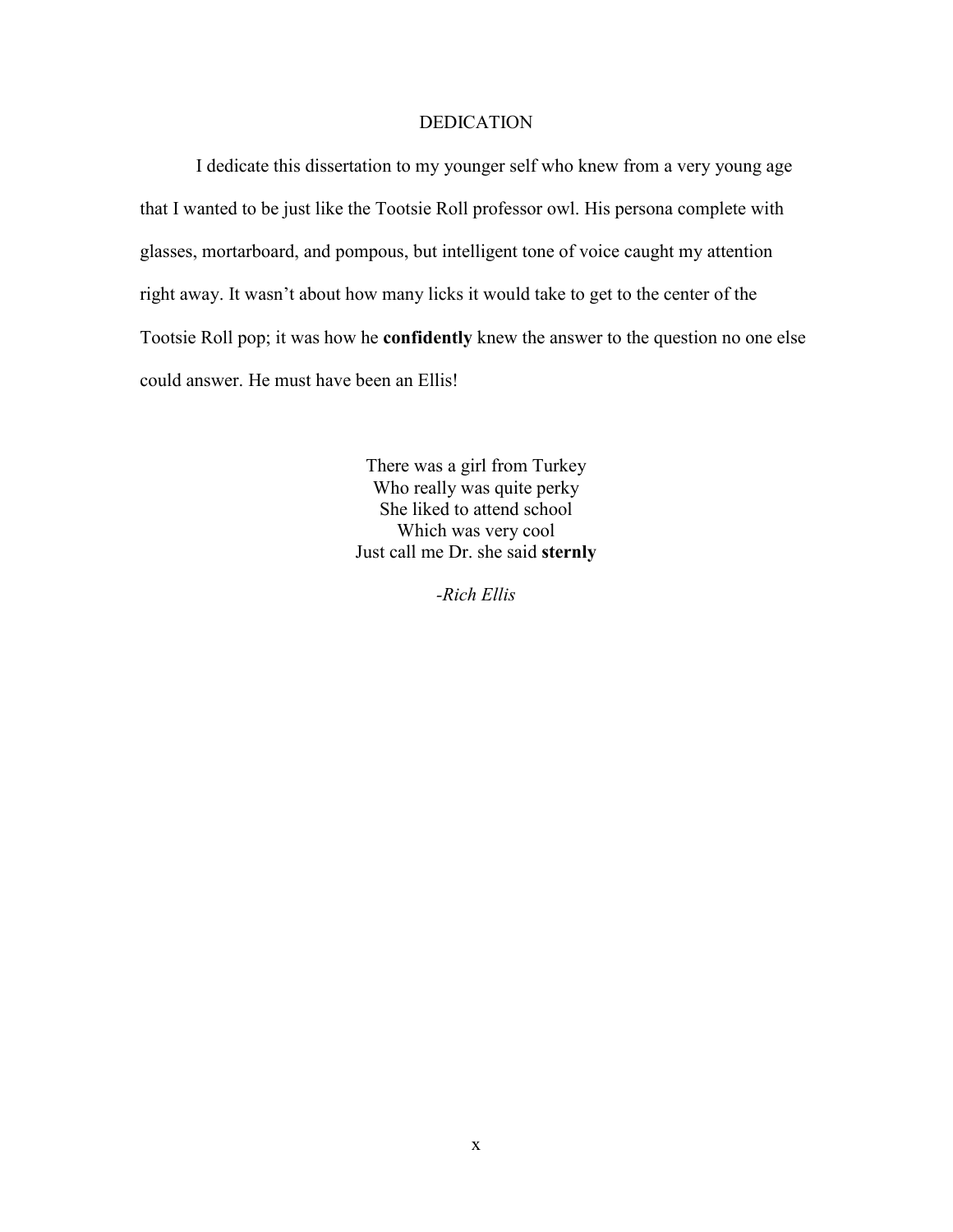| Chapter |  | Page           |
|---------|--|----------------|
|         |  | -1             |
|         |  | 6              |
|         |  | $\overline{7}$ |
|         |  | 9              |
|         |  | 9              |
|         |  | 11             |
|         |  | 12             |
|         |  | 13             |
|         |  | 14             |
|         |  | 16             |
|         |  | 17             |
|         |  | 20             |
|         |  | 20             |
|         |  | 21             |
|         |  | 21             |
|         |  | 23             |
|         |  | 25             |
|         |  | 26             |
|         |  | 27             |
|         |  | 27             |
|         |  | 28             |
|         |  | 28             |

# **TABLE OF CONTENTS**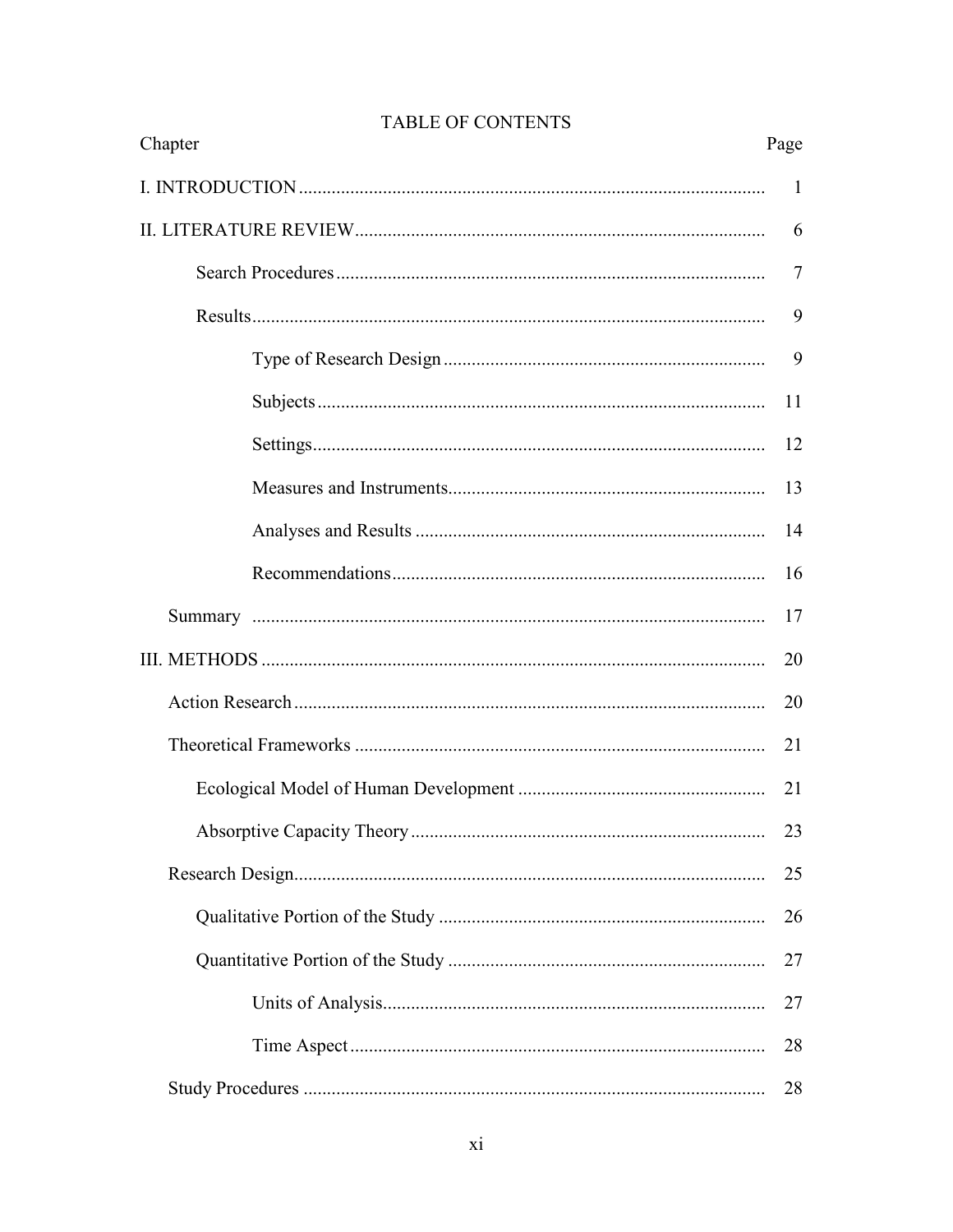| Chapter<br>Page |    |
|-----------------|----|
|                 | 28 |
|                 | 29 |
|                 | 30 |
|                 | 30 |
|                 | 34 |
|                 | 35 |
|                 | 37 |
|                 | 38 |
|                 | 38 |
|                 | 38 |
|                 | 38 |
|                 | 39 |
|                 | 39 |
|                 | 40 |
|                 | 40 |
|                 | 44 |
|                 | 45 |
|                 | 46 |
|                 | 50 |
|                 | 51 |
| Time            | 52 |
|                 | 53 |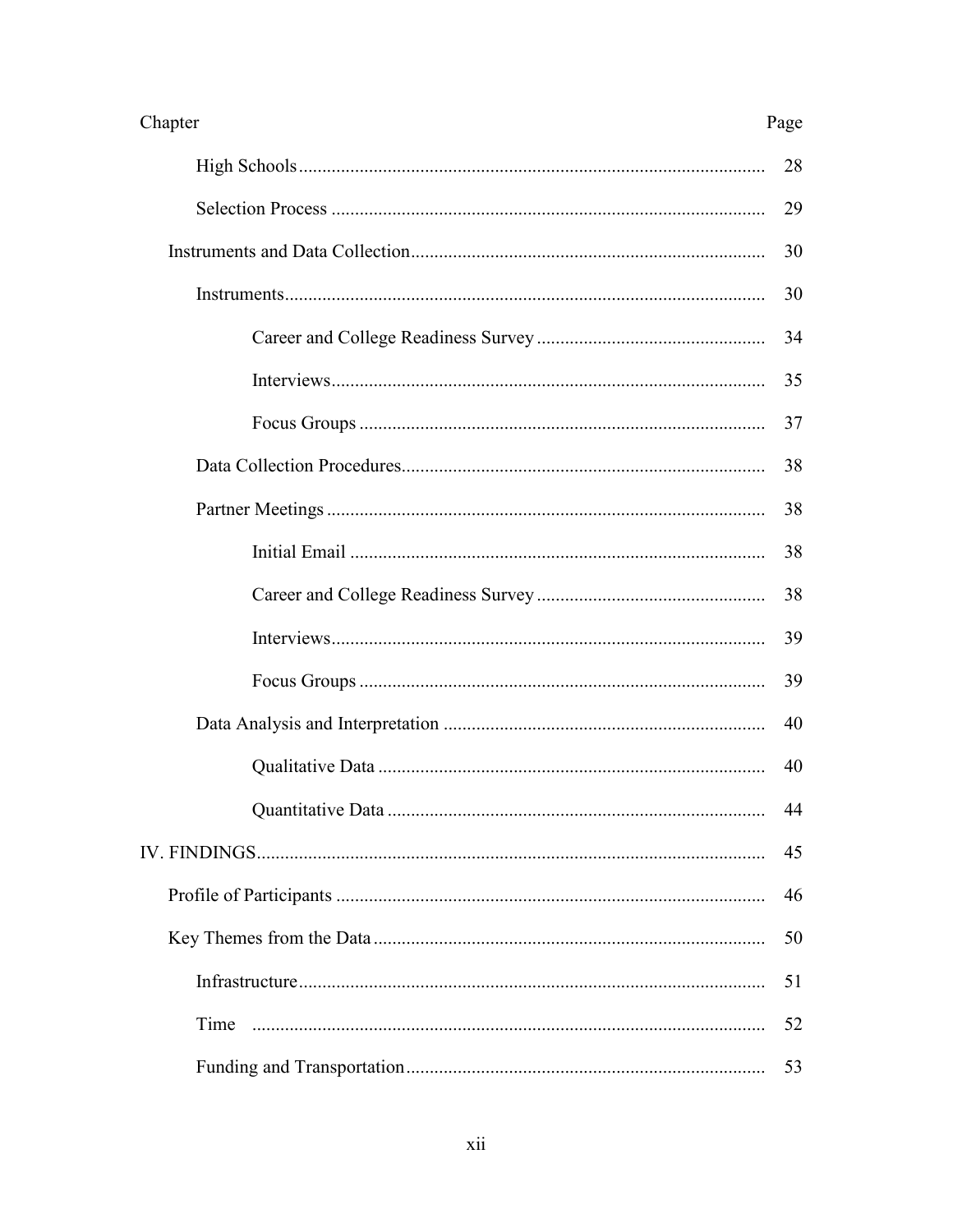| Chapter                                                              | Page |
|----------------------------------------------------------------------|------|
|                                                                      | 54   |
|                                                                      | 55   |
|                                                                      | 55   |
|                                                                      | 56   |
|                                                                      | 56   |
|                                                                      | 58   |
|                                                                      | 60   |
|                                                                      | 60   |
|                                                                      | 60   |
|                                                                      | 61   |
|                                                                      | 61   |
|                                                                      | 62   |
|                                                                      | 62   |
|                                                                      | 63   |
|                                                                      | 65   |
|                                                                      | 67   |
|                                                                      | 69   |
|                                                                      | 69   |
|                                                                      | 70   |
| Students Not Being Served Through Career and College Readiness Plans | 70   |
|                                                                      | 71   |
|                                                                      | 71   |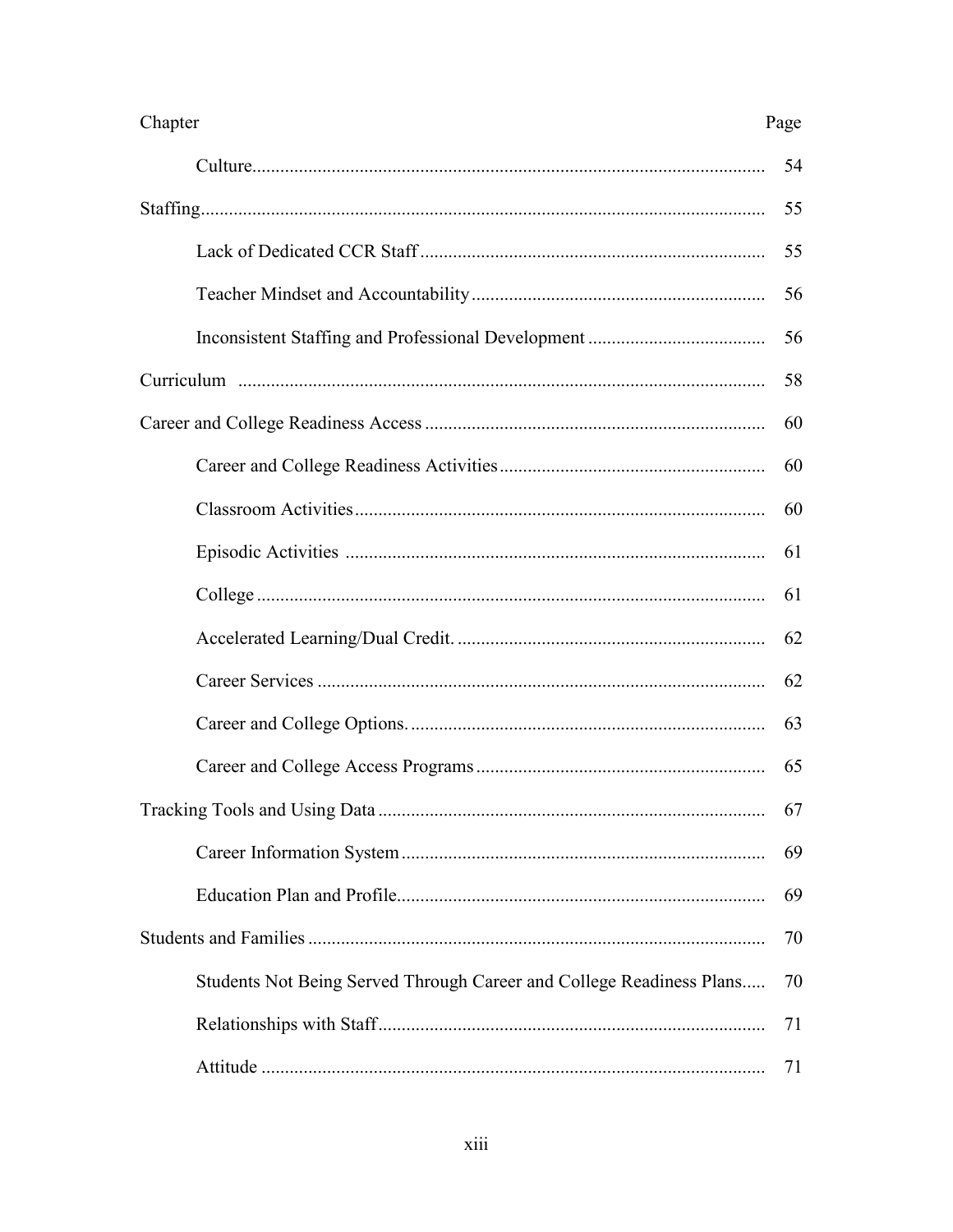| Chapter<br>Page                                                                                                                                             |    |
|-------------------------------------------------------------------------------------------------------------------------------------------------------------|----|
|                                                                                                                                                             | 73 |
|                                                                                                                                                             | 73 |
|                                                                                                                                                             | 74 |
| Partnerships                                                                                                                                                | 74 |
|                                                                                                                                                             | 75 |
|                                                                                                                                                             | 75 |
|                                                                                                                                                             | 77 |
|                                                                                                                                                             | 77 |
| RQ1: What do educators and students in rural Oregon think is important to<br>include when developing and supporting a career and college readiness<br>plan? | 77 |
| RQ1a: What services, activities, and work practices are utilized in CCR plans                                                                               | 78 |
| RQ1b: What types of positions and/or external partners are important to                                                                                     | 79 |
| RQ1c: What resources, routines, and tools have played a critical role in the<br>work and/or development of the existing CCR plan at a high school in rural  | 80 |
|                                                                                                                                                             | 81 |
|                                                                                                                                                             | 82 |
|                                                                                                                                                             | 82 |
|                                                                                                                                                             | 83 |
|                                                                                                                                                             | 83 |
|                                                                                                                                                             | 84 |
|                                                                                                                                                             | 80 |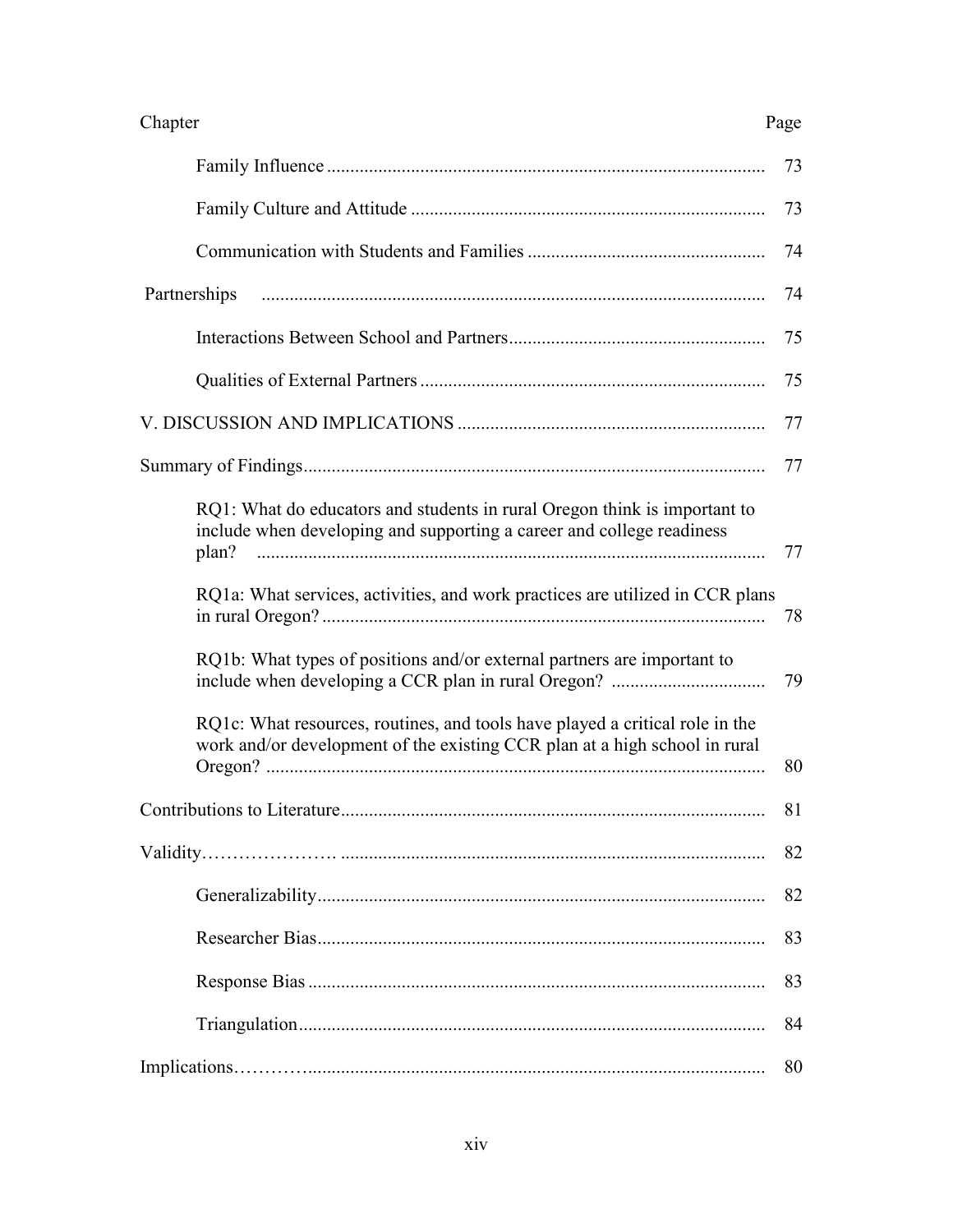| Chapter | Page |
|---------|------|
|---------|------|

|                                                            | 84   |
|------------------------------------------------------------|------|
|                                                            | 85   |
| Create Systemic Approaches in Career and College Readiness | 85   |
|                                                            | 86   |
|                                                            | 87   |
|                                                            | 87   |
|                                                            | 88   |
|                                                            | 89   |
|                                                            | 89   |
|                                                            | 91   |
|                                                            | 95   |
|                                                            | 95   |
|                                                            | 98   |
|                                                            | 99   |
|                                                            | 100  |
| E: SUMMARY OF MEASUREMENTS AND INSTRUMENTS                 | 101  |
|                                                            | 102  |
|                                                            | 103  |
|                                                            |      |
|                                                            | 105  |
| J: INITIAL EMAIL COMMUNICATION WITH HIGH SCHOOLS           | -106 |
|                                                            |      |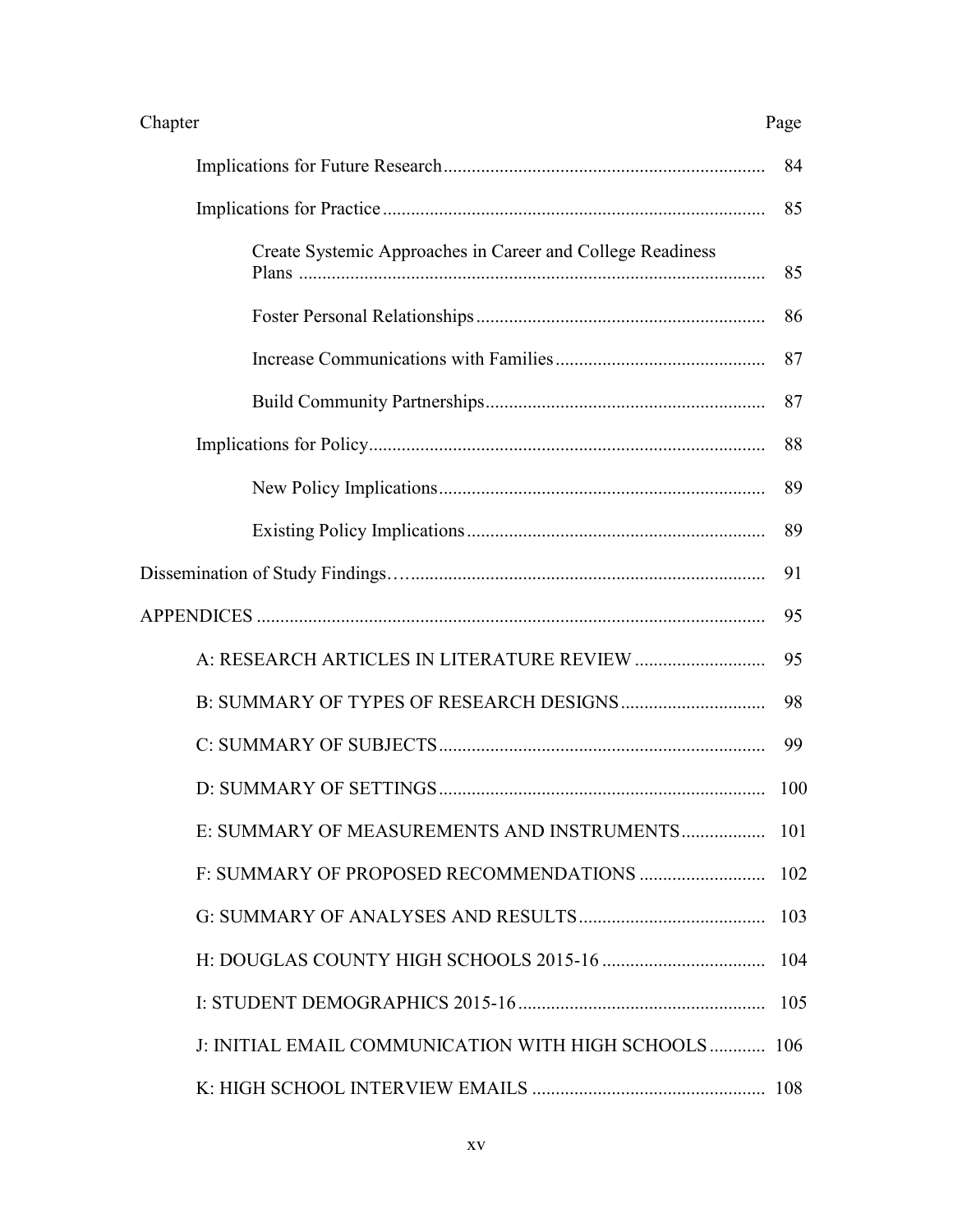## Chapter Page

| 28 |
|----|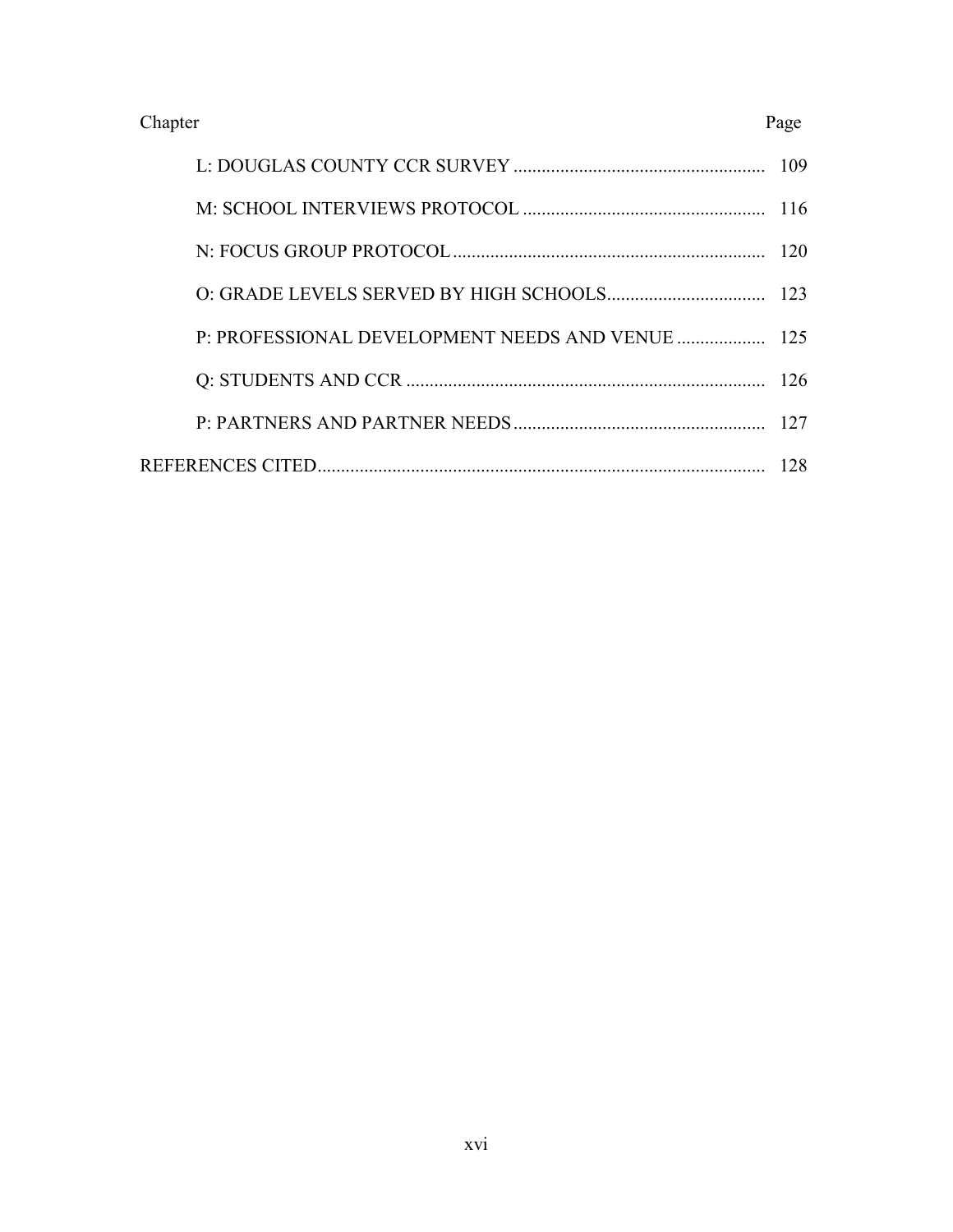# LIST OF FIGURES

| Figure |  | Page   |
|--------|--|--------|
|        |  |        |
|        |  |        |
|        |  | $2\pi$ |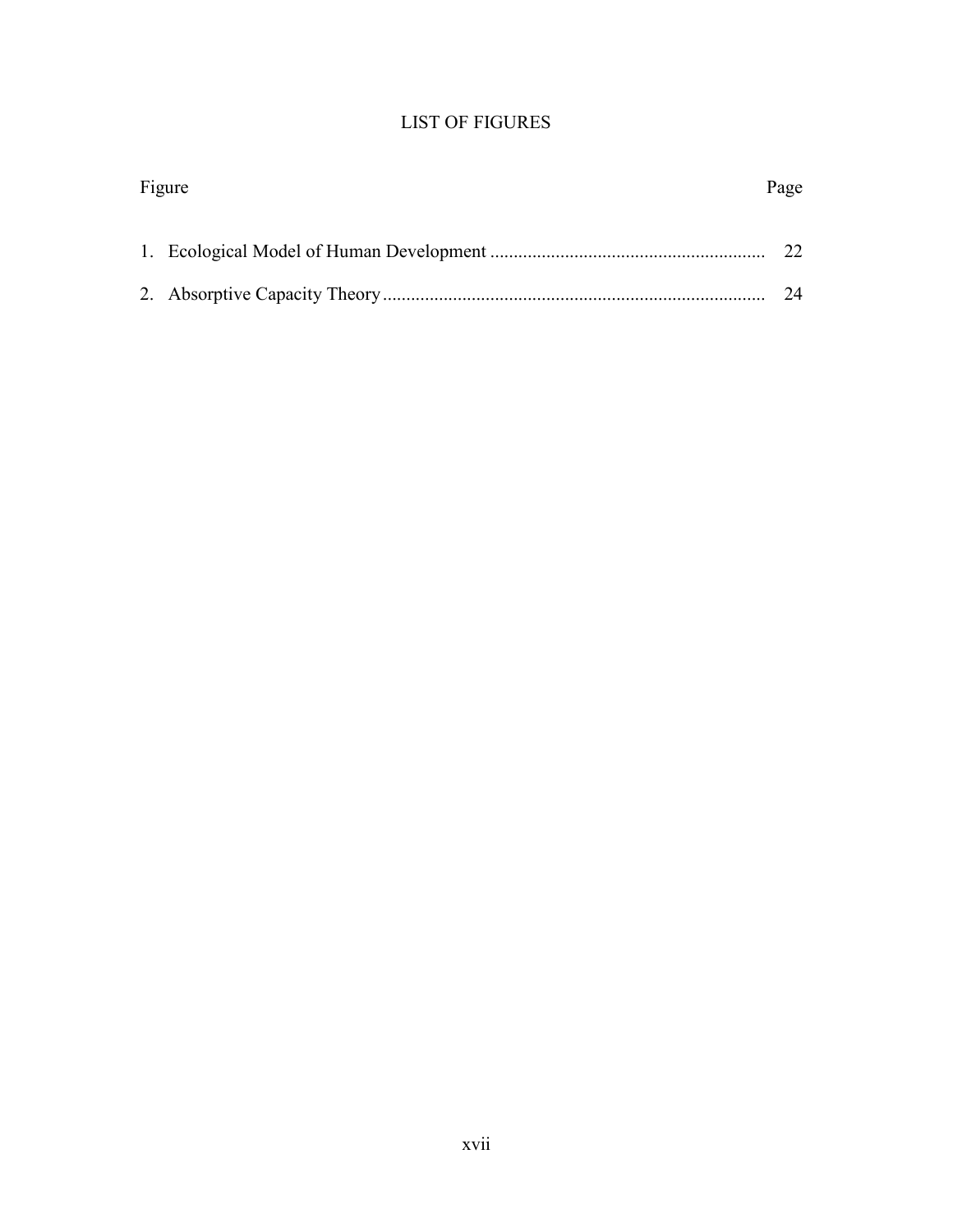# LIST OF TABLES

|    | Table<br>Page |    |
|----|---------------|----|
|    |               | 29 |
|    |               | 31 |
|    |               | 32 |
|    |               | 33 |
| 5. |               | 43 |
|    |               | 49 |
| 7. |               | 52 |
|    |               | 58 |
| 9. |               | 59 |
|    |               | 64 |
|    |               | 67 |
|    |               | 68 |
|    |               | 73 |
|    |               | 84 |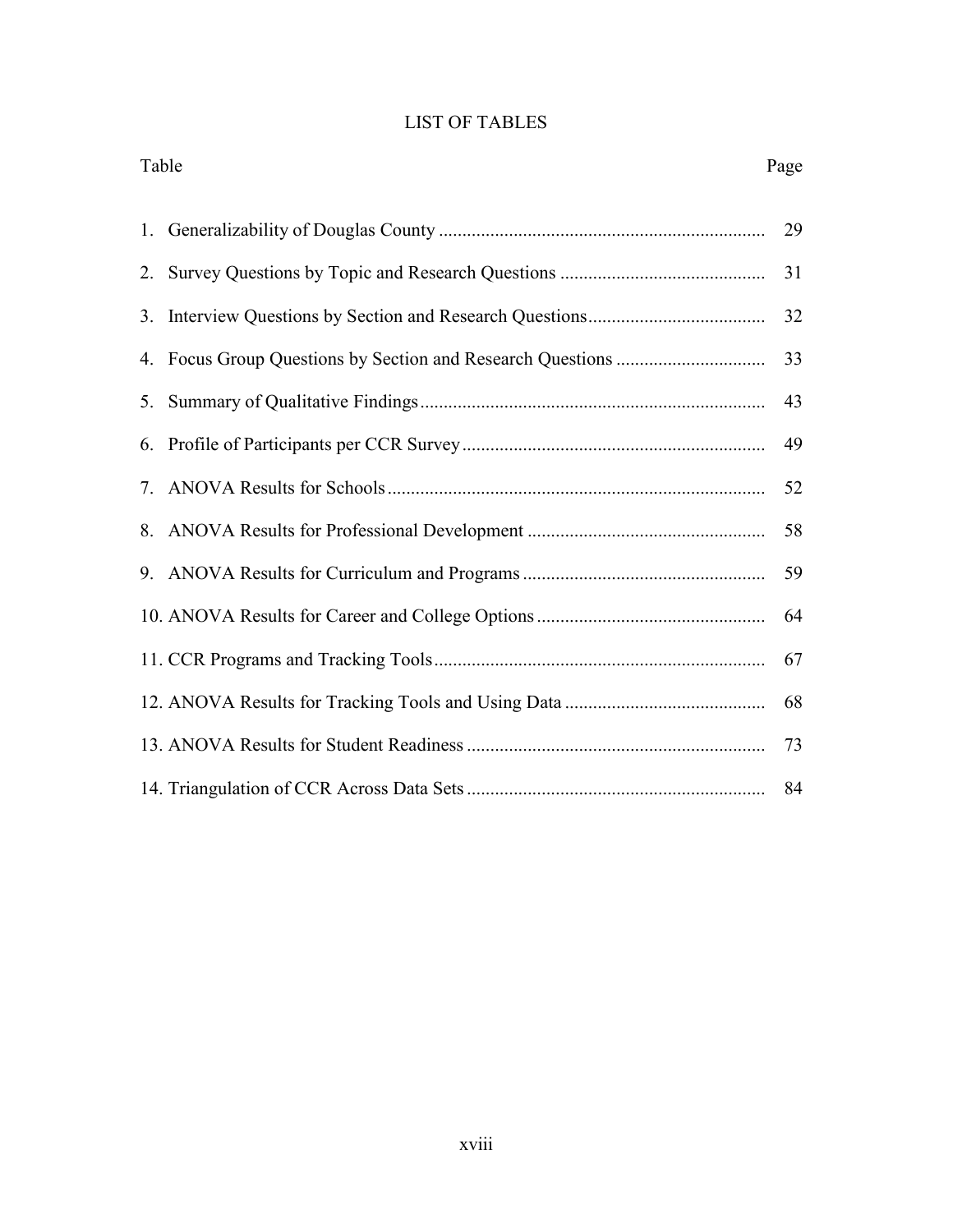### CHAPTER I

### INTRODUCTION

Historically, school counselors have been the primary facilitators in supporting the career and college transition process for students, but many school counselors do not have the knowledge, resources, or materials to support students in this transition (Belasco, 2013). The American School Counselor Association (ASCA) stated that a school counselor's primary goal is to promote academic achievement (Brown & Trusty, 2005), and the National Office of School Counselor Advocacy stated that college readiness and access are equally important in a counselor's role (Engberg & Gilbert, 2014). These two different statements help define the expected role of counselors in supporting students' plans for education beyond high school. However, students often need more from a counselor than someone who supports academic achievement or helps identify potential colleges to apply to: without a comprehensive career and college readiness plan, students are not always going to receive the supports needed to be career and college ready (Murphy, Bluestein, Bohlig, & Platt, 2010; Foley, 2001).

Additionally, school counselors often lack the time to help students with their transition plans for after high school (Dahir, Burnham, Stone, & Cobb, 2010; Foley, 2001). For example, the Access to Student Assistance Programs in Reach of Everyone (ASPIRE) originated in 1998 with the intent to extend and enhance the role of the school counselor through volunteers. ASPIRE is often the primary source for students to learn about career and college options (Ellis, 2007). Further complicating this situation is that the ASCA recommends a student to school counselor ratio of 1:250; in Oregon the ratio is 1:602 (American School Counselor Association, 2016). With this high student to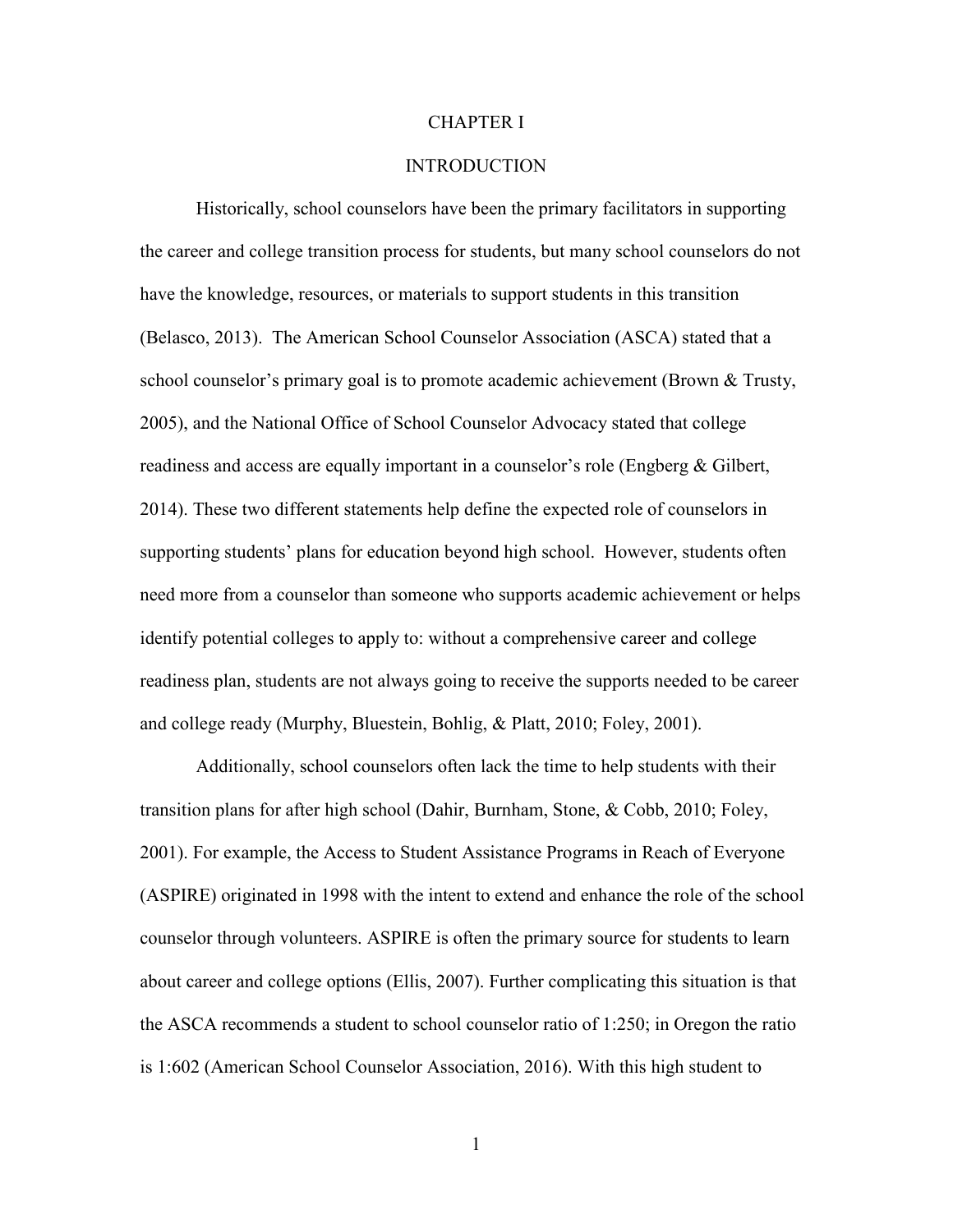counselor ratio in Oregon, it is difficult for counselors to adequately meet the needs of all students as career and college readiness is just one aspect of a counselor's job in addition to helping students with social and emotional needs, scheduling classes, and proctoring tests (American School Counselor Association, 2016).

In 2011, Oregon's Legislature adopted Senate Bill 253, which became Oregon's 40-40-20 goal focused on preparing students for a career or college, with the aspiration that by 2025, "40% of adult Oregonians will hold a bachelor's or an advanced degree, 40% will have an associate's degree or a meaningful postsecondary certificate, and all adult Oregonians will hold a high school diploma" (Oregon Learns, 2017). Oregon's Governor, Kate Brown, has provided additional state funding aimed at meeting the 40- 40-20 goals, including student grants and CCR resources, as well as hiring staff to focus on new strategies to keep students engaged and on track to graduation (Kate Brown Committee, 2017). On a national level, former President Obama requested that educators "create a 'new vision' that would help students build capacity for successful postsecondary opportunities" (Schaefer & Rivera, 2012, p. 51).

In response to the call to action from both the state and national levels, Oregon's Regional Achievement Collaborative (RAC) initiative was developed in 2013 by the Oregon Education Investment Board to work toward improving educational outcomes outside of the classroom (Chief Education Office, 2015). One such RAC, the Douglas County Partners for Student Success (DCPSS), began in 2014 with an initial partnership between the Douglas United Way, The Partnership for Economic Development in Douglas County, The Ford Family Foundation, the Douglas Educational Service District, and Umpqua Community College. The purpose of this RAC is to ensure that "each child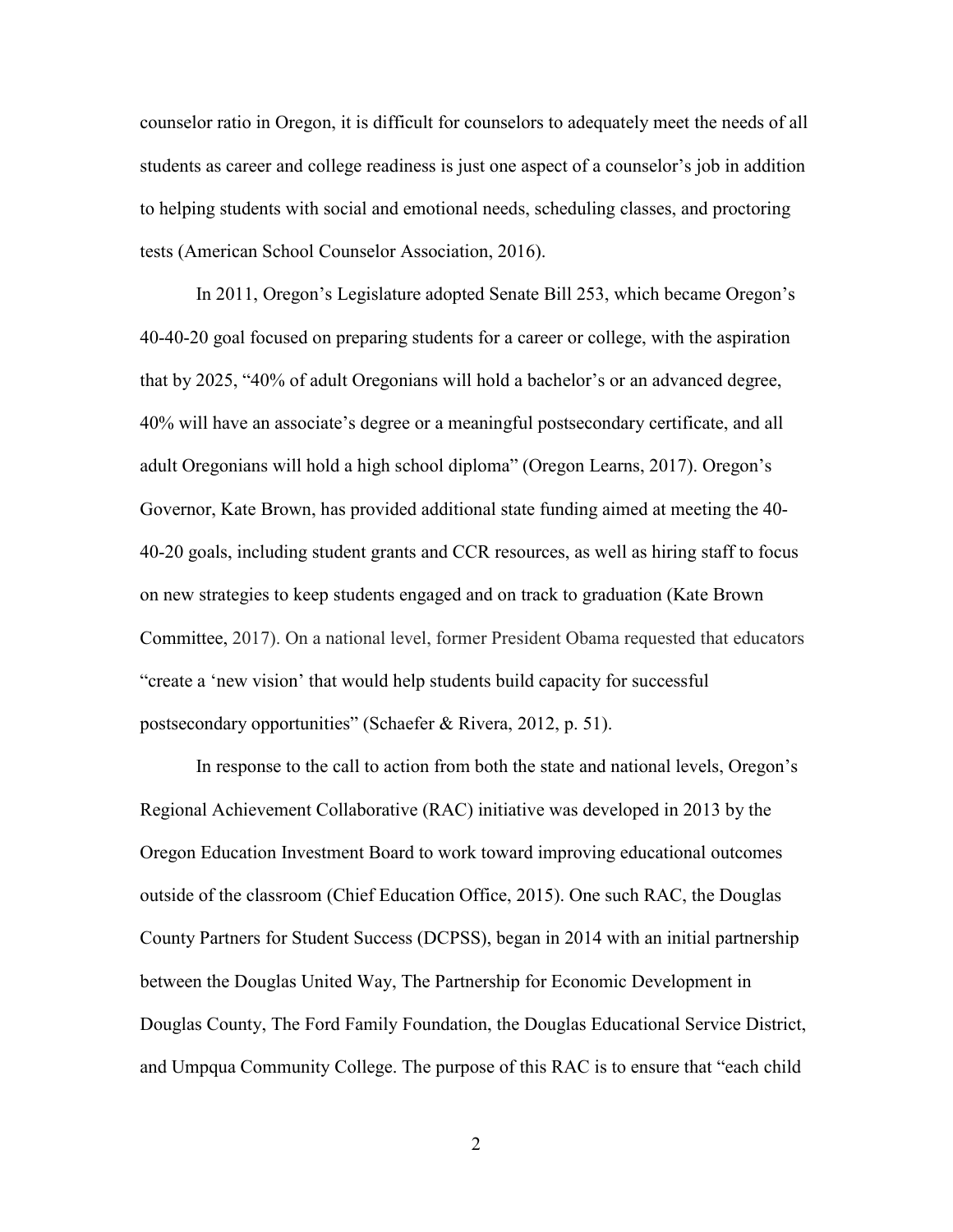in Douglas County will receive effective and meaningful support to achieve economic and social success by graduating high school, completing postsecondary education and/or entering a career" (Douglas County Partners for Student Success, 2017). DCPSS is working with the community to define goals, actions, outcomes, and shared accountability to serve the district's students.

In 2016, another Oregon initiative, The Career, College Collaborative (C3) was created to bring together statewide education and community leaders who represent K-12, higher education, business and industry, the nonprofit sector, and government. C3 is tasked with providing information to educators and college-access professionals to help Oregonians reach the goals set forth in 40-40-20. This working group recognized that in order for Oregon to build and sustain a vibrant economy and strong communities, stakeholder groups must work together (Career, College, Collaborative, 2017). As the C3 director, I have learned from Oregon school counselors that having a common career and college readiness definition and plan helps build a framework and a common message around career and college readiness (CCR) to help students, parents, counselors, administrators, and community members understand what is needed for a student to be career and college ready.

In addition to needing a cohesive plan, Camara (2013) identified the many factors that help students become career and college ready including (a) taking college courses while in high school, (b) learning *soft skills* (e.g. time management, teamwork, communication, and adaptability), and (c) being academically prepared to succeed in college. Pulling these CCR factors together into a definition creates an environment that brings educators together with a common, shared vision (Michigan College Access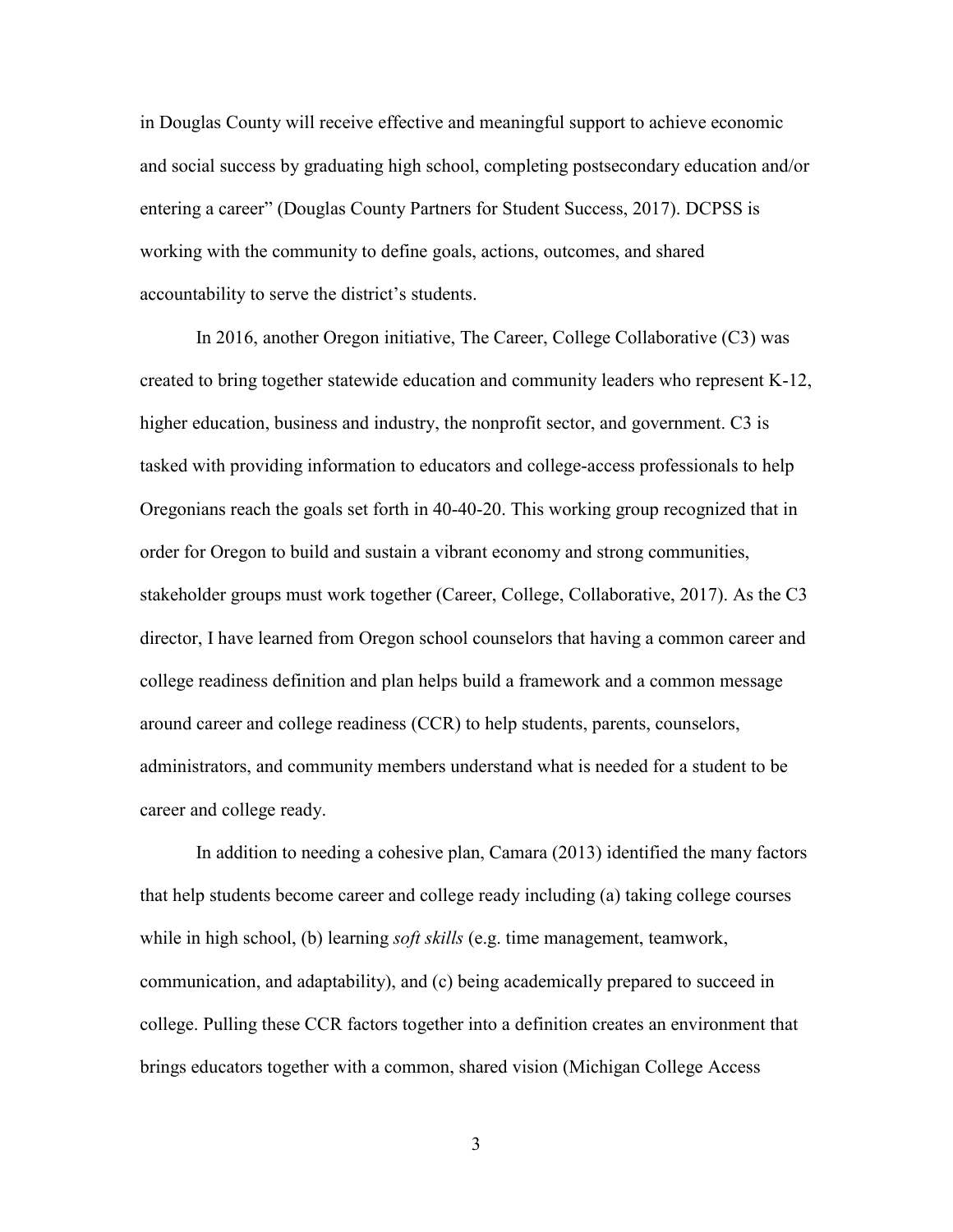Network, 2013). For this dissertation, I used Conley's (2014) college and career readiness definition, which encompasses both the academic and soft skills needed for students to be successful after high school:

Students who are ready for college and career can qualify for and succeed in entry-level, credit-bearing college courses leading to a baccalaureate degree, a certificate, or career pathway-oriented training programs without the need for remedial or developmental course work. They can complete such entry-level, credit-bearing courses at a level that enables them to continue in the major or program of study they have chosen (p. 51)

This definition helped guide my literature search and study methods so that my dissertation captures the range of supports a student needs to become career and college ready.

As discussed earlier, school counselors are often seen as the traditional source for students to receive career and college readiness information (Lapan, Tucker, Kim,  $\&$ Kosciulek, 2003), but many are unable to fulfill this need because of the challenges they face in time, training, and resource management (Belasco, 2013; Foley, 2001). One way to help support career and college readiness is to develop comprehensive career and college readiness plans that involve more stakeholders than just the counselor and engage the community in supporting students to define their paths for after high school (Alleman & Holly, 2013). Support in CCR is especially needed in rural areas where resources are limited and often shared across schools in remote geographic locations. To better understand career and college readiness plans in rural areas, my work in C3 has suggested that it is important to understand (a) students' career and college transition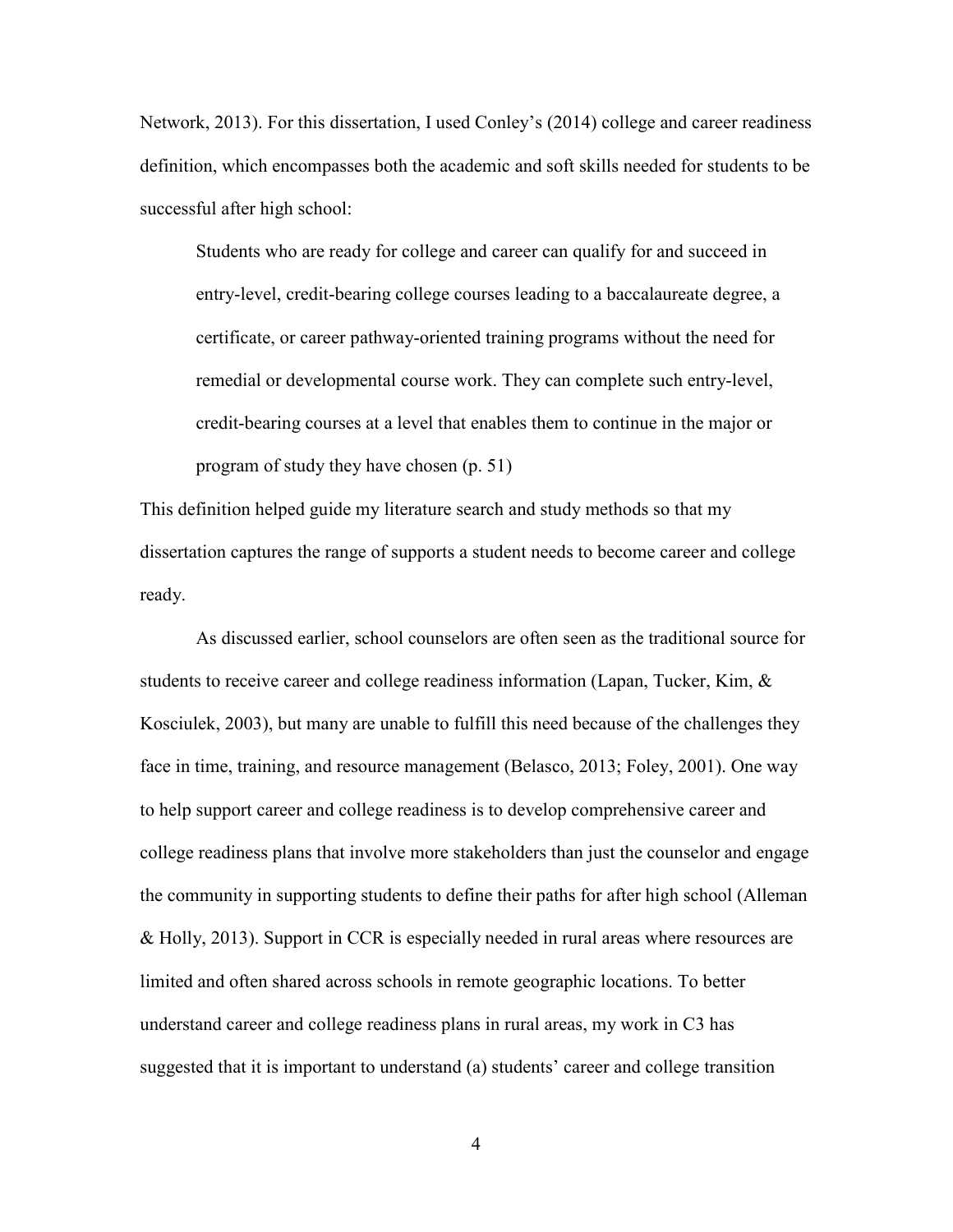planning process after high school, (b) the perceived and actual role of the school counselor, (c) the superintendent and principal role in CCR, (d) how student participation can inform a CCR plan, and (e) what role the community can have in supporting career and college readiness.

In the next chapter, I will describe the process I used to select the articles synthesized in my literature review including (a) my search terms, (b) the databases that I used, and (c) how I narrowed down my search to the 17 peer-reviewed articles included in my review.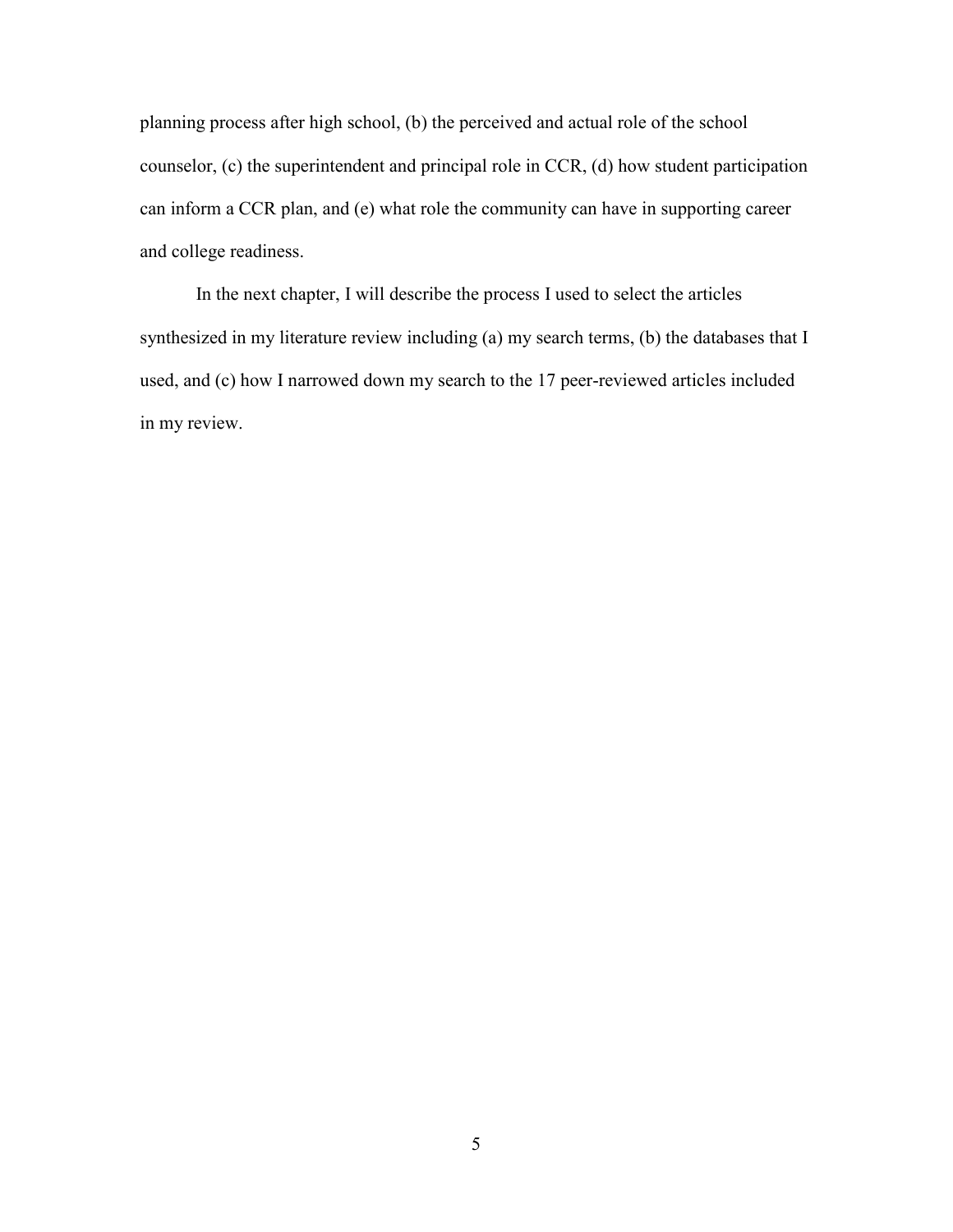### CHAPTER II

### LITERATURE REVIEW

Over the past 13 years, I have studied and worked in the area of career and college readiness (CCR). This literature review includes three peer-reviewed articles that I have found instrumental during my career in helping explain the perceived and actual roles of school counselors, the training that counselors receive around CCR, and a student's transition from high school to career or college (Murphy et al., 2010; Scarborough & Culbreth, 2008; Pérusse, Goodnough, & Noel, 2001). My literature review expanded on these initial articles by choosing search terms that would uncover research from the five areas of interest for my study: (a) college plan, high school, and rural; (b) career plan, high school, and rural; (c) community, collaboration, student success, rural, college, and career; and (d) rural, high school, community partnerships, college, and career. Throughout each phase of the search, I noticed that the student voice was imbedded throughout the documents I found, so I did not include a search term specific to students.

I used the University of Oregon's (UO) online library portal that provided access to ProQuest Educational Journals, SAGE Complete, Academic Search Premier, Academic OneFile, SpringerLink, ProQuest Social Science Journals, and Elsevier. These databases provided me with an abundance of articles that covered my five areas of interest, so I did not use other databases or search options such as Google Scholar. As career and college readiness (CCR) expectations have evolved in recent years as well as how the community plays a role in CCR, I used a date range of  $2000 - 2017$  in all of my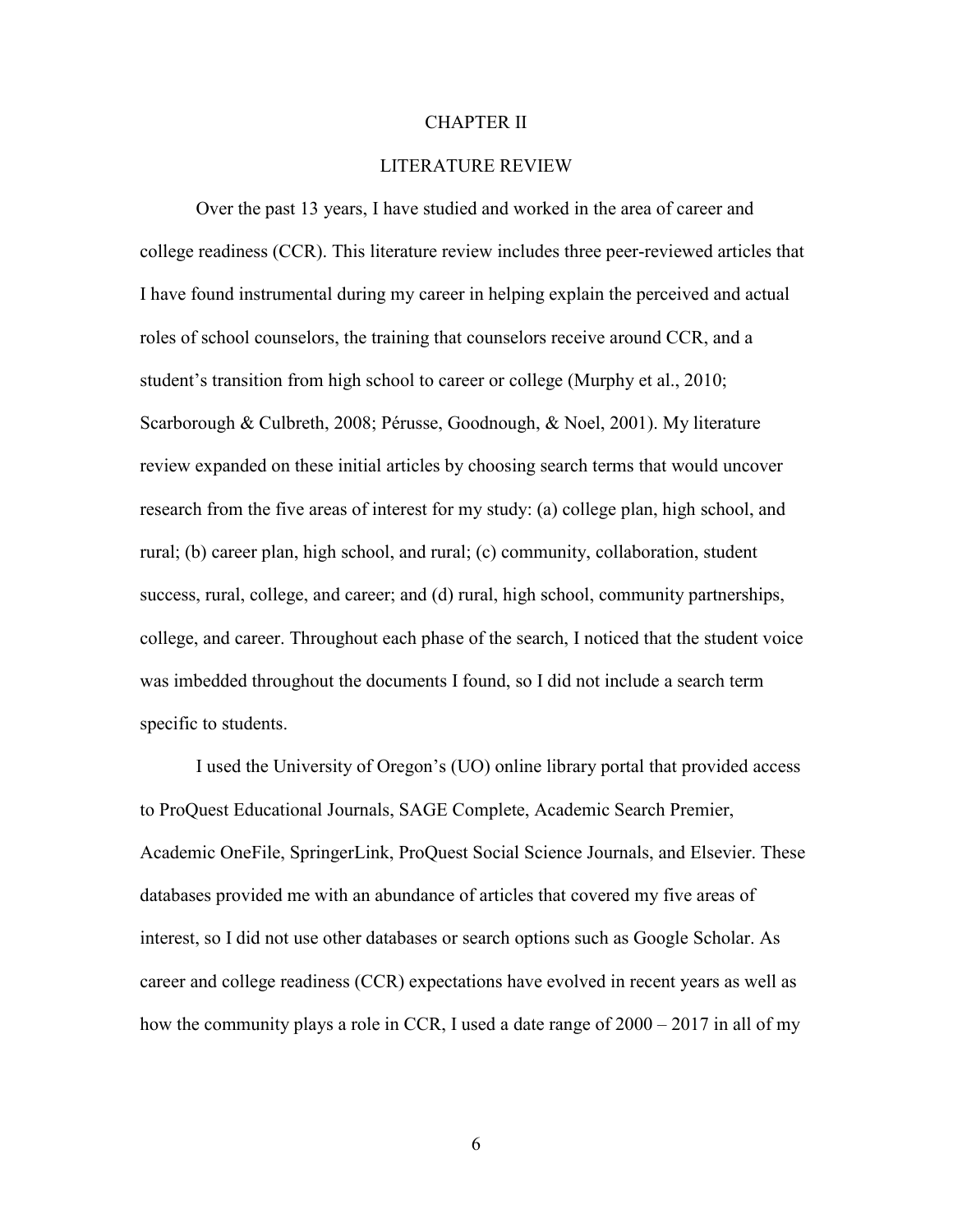searches to ensure that I only included the most relevant research. Additionally, I only searched for peer-reviewed studies that took place in the United States.

## **Search Procedures**

I knew I needed to be both specific and comprehensive to capture research on my five topics of interest, so I conducted database searches with the following terms: (a) college plan, (b) career plan, (c) rural, (d) high school, (e) collaborative, (f) community, and (g) community partnerships. Throughout each phase of the search, I noticed that the student voice was imbedded throughout the documents I found, so I did not include a search term specific to students.

My first search used the following key words (a) college plan, (b) high school, and (c) rural, which produced 17 articles. I eliminated 12 articles that focused on specific student populations, were outside of the United States, and those that were set in urban areas. For the remaining five documents, I reviewed the title and abstract of each document and eliminated four articles that were focused on settings other than high schools, which left me with one article from this search. My second search used the key words (a) career plan, (b) high school, and (c) rural, which produced 81 articles. I eliminated 49 articles that focused on specific student populations, were outside of the United States, were set in urban areas, and were repeated from the initial search. For the remaining 32 articles, I reviewed the title and abstract of each document and eliminated 31 articles that were focused on settings other than high schools or were not based on empirical research, which left me with one article from this search.

At this point, I revised my search terms to be targeted to my areas of interest. My third search used the key words (a) community, (b) collaboration, (c) student success, (d)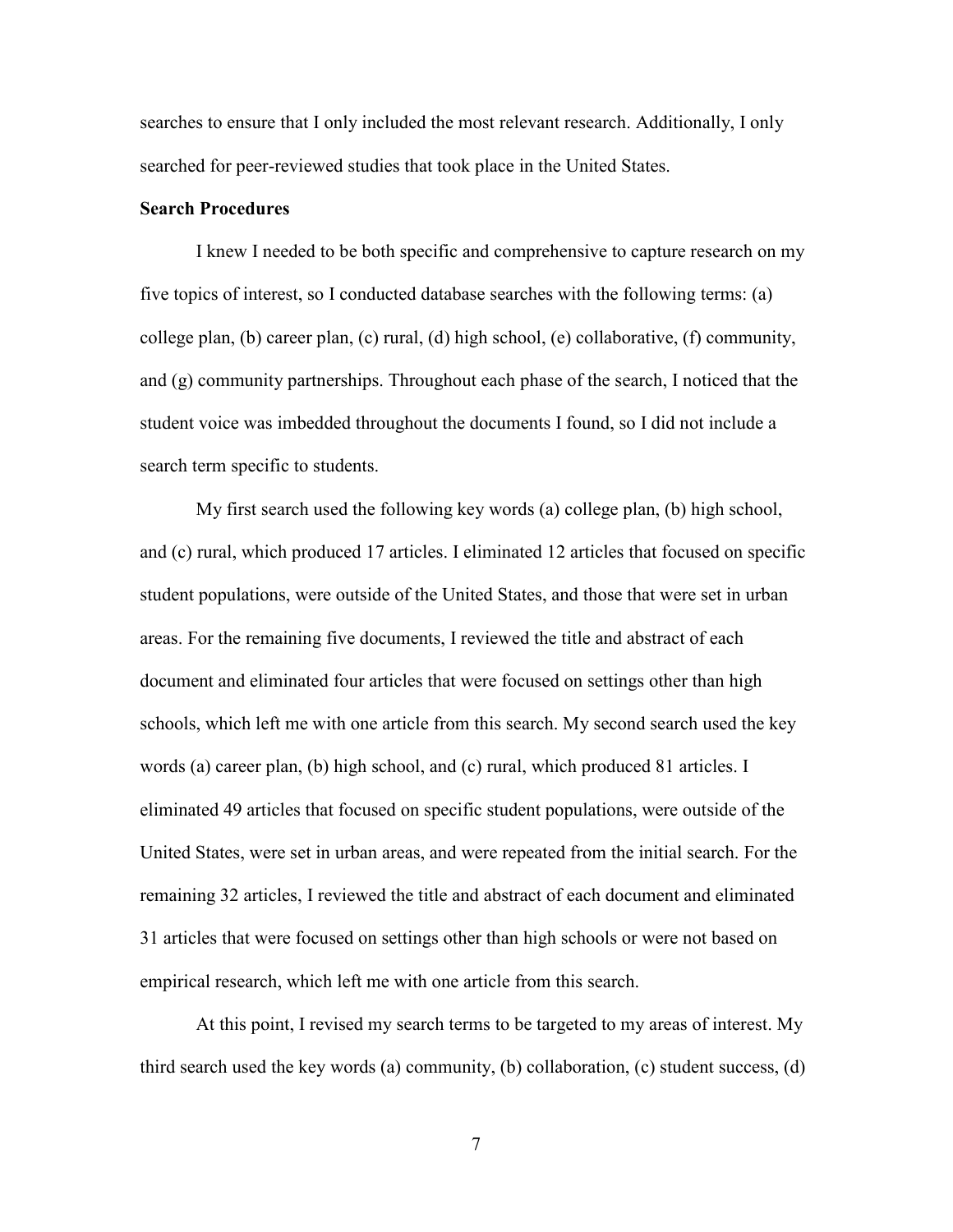rural, (e) college, and (f) career, which produced 327 results. I looked at the title and short description for each article and eliminated 318 articles that were repeated from a previous search, outside of the United States, related to community college, included student success related to academics or extracurricular activities, or that targeted specific populations. For the remaining nine articles, I reviewed the title and abstract of each document and eliminated six articles that were focused on settings other than high schools or were not based on empirical research, which left me with three articles from this search. This search lacked articles related to community and collaboration, so I decided to add community partnerships to my final search.

My final search proved to be the most successful as I had learned which terms produced the best results from my prior searches. For this search, I used the key terms (a) rural, (b) high school, (c) community partnerships, (d) college, and (e) career, which produced 255 results. I read the titles and short descriptions of the articles and eliminated 203 articles that were repeated from previous searches, focused on specific populations or fields, focused only on the voice of the parents, or only included community colleges. For the remaining 52 articles, I read the abstracts and eliminated 32 that were not focused on career and college, the general community or collective impact, focused on specific populations, or focused on community college. For the remaining 20 articles, I skimmed through the article to see if it was relevant to my research questions, and if so, if it was based on empirical research. This last step allowed me to eliminate 11 articles leaving me with nine from this search.

This multi-step article search and selection process resulted in the inclusion of 17 peer-reviewed articles. Based on the criterion I used for each phase, all articles focused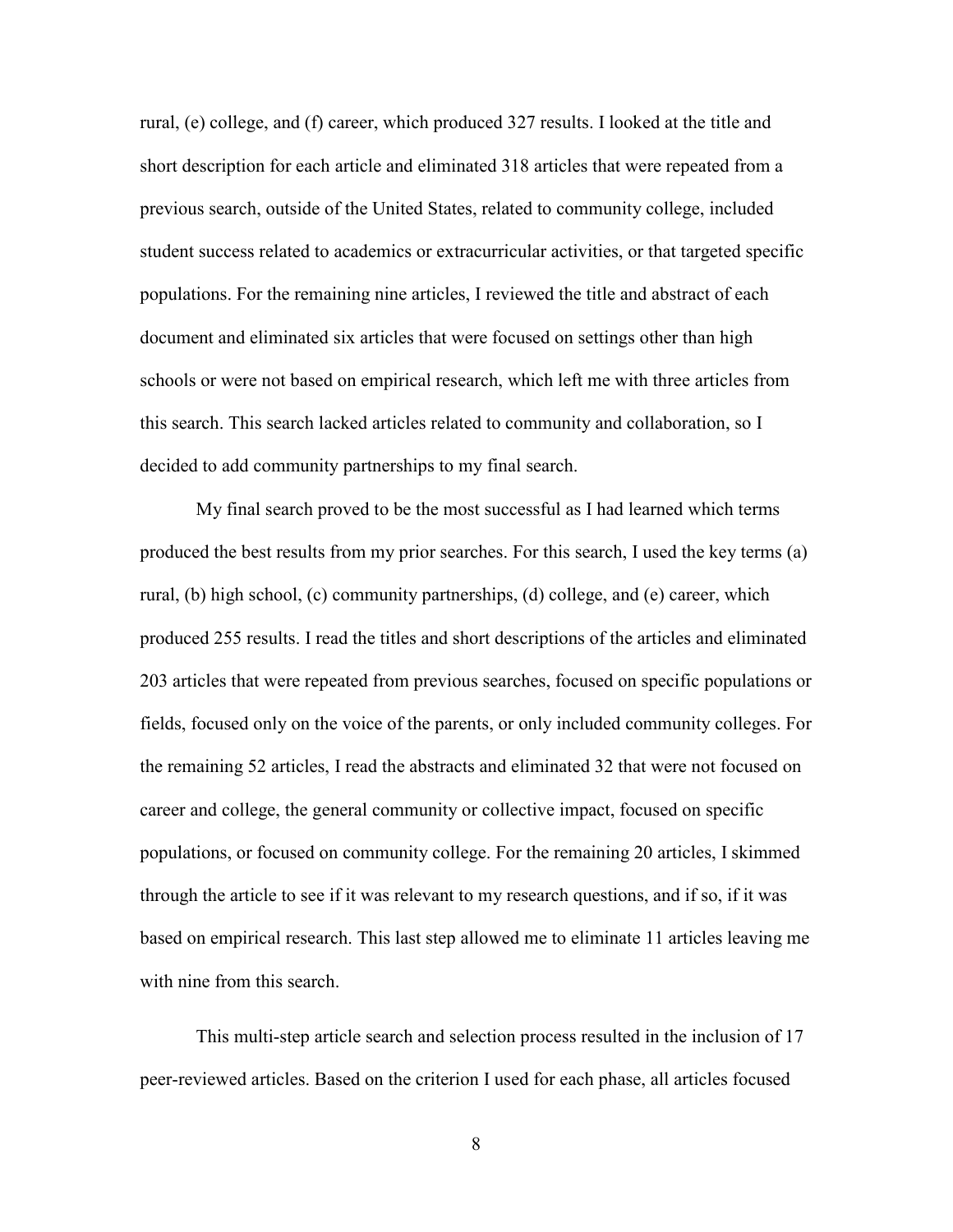on at least one of the five areas of interest: (a) students' career and college transitions after high school, (b) the perceived and actual role of the school counselor, (c) the superintendent and principal role in CCR, (d) how student participation can inform a CCR plan, and (e) what role the community has in supporting career and college readiness. All of the 17 articles focused on the transition after high school and many addressed more than one of the areas of interest outlined above: two on counselor role, four on student voice, three on community involvement, partnerships, and collaboration, and eight on the role that school districts, high schools, principals, and counselors, have in connecting with business and community partners.

## **Results**

In this section, I summarize the following characteristics of the research I included in this review: (a) type of research design, (b) subjects, (c) settings, (d) measures and instruments, (e) analyses and results, and (f) recommendations.

**Type of research design.** Appendix B summarizes the research designs for the 17 studies included in this literature review. Out of the 17 studies, two employed a longitudinal, quantitative design; one employed a longitudinal qualitative design; five employed a cross-sectional, mixed-methods design; three employed a cross-sectional, qualitative design; and six employed a cross-sectional, quantitative design. A longitudinal study permits observations over an extended period of time (Babbie, 2013). In this way, the cross-sectional studies included in my research pool of these studies provide a snapshot of CCR at a specific time, while the longitudinal studies examine change in CCR over time related to a specific program or policy. For example, Lapan, Aoyagi and Kayson's (2007) longitudinal quantitative study examined the impact of school-to-work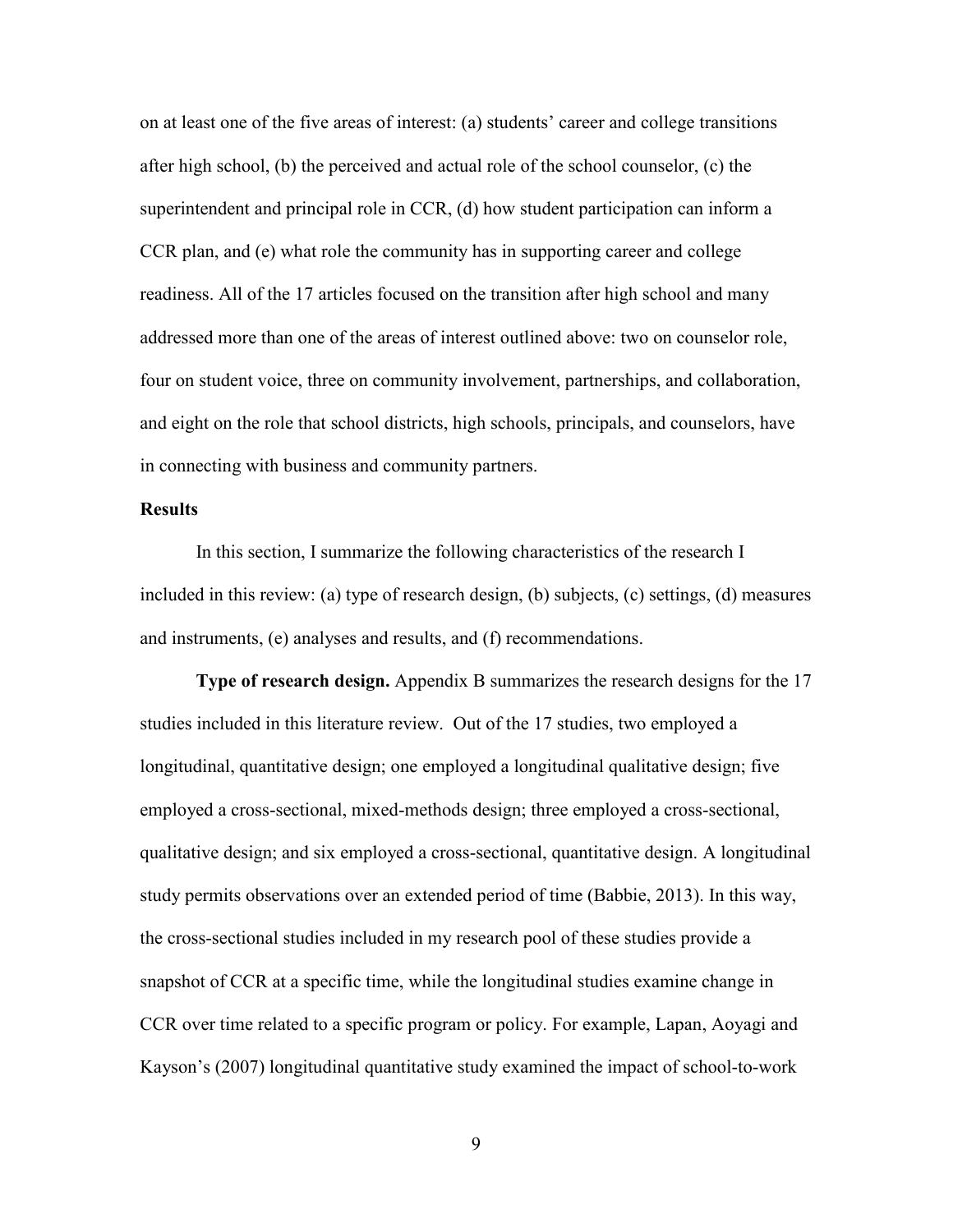coordinators' interventions on career and college outcomes over a three-year period and Woods and Domina (2014) used a longitudinal database to evaluate the relationship between access to school counselors and students transition after high school. In the other longitudinal study, Murphy, Blustein, Bohlig, and Platt (2010) used a qualitative design that looked at recent college graduates.

The cross-sectional studies covered a range of topics and approaches including the role of how community partners can support career and college readiness and how those partnerships provide multiple points of contacts for students (Alleman & Holly, 2013; Bennett & Thompson, 2011; Kaufman, 2015; Sanders & Lewis, 2005). Zuckerman (2016) and Lapan, Osana, Tucker, and Kosciulek (2002) conducted cross-sectional, qualitative studies to learn about the challenges that both practitioners and community partners experience when attempting to develop and implement collaborative partnerships. To better understand what types of professional development principals needed to support partnerships with community members, Foley (2001) used interviews and surveys in a cross-sectional, mixed-methods design.

The six cross-sectional, quantitative design studies focused on three different areas: (a) transitions after high school, (b) the perceived and actual role of the school counselor, and (c) what role the community has in supporting career and college readiness. For example, to understand how to prepare rural adolescents for post-high school transitions, Lapan, Tucker, Kim, and Kosciulek (2003) surveyed rural students to find out if their level of involvement with career development, curriculum strategies, and support from stakeholders made a difference in their post-high school plans. Hutchins, Meece, Byun, and Farmer (2012) also surveyed rural students to explore their career and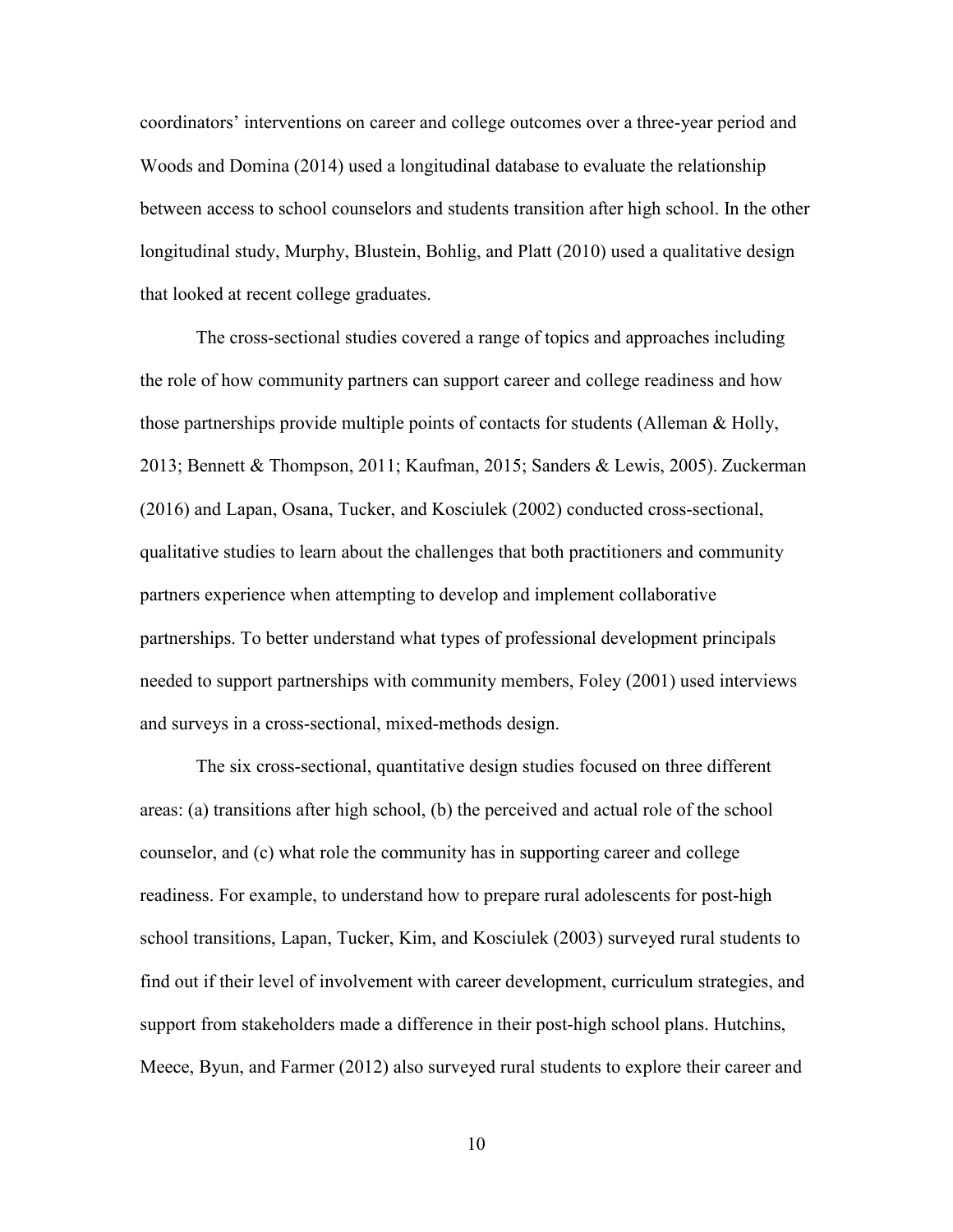college aspirations. The other four studies examined the perceived and actual role of school counselors, training that counselors receive, and the role that the community can play in career and college readiness at the high school level (Scarborough  $\&$  Culbreth, 2008; Pérusse et al., 2001; Bryan & Holcomb-McCoy, 2007; Bryan & Griffin, 2010).

The research designs covered in these 17 studies provided a range of qualitative, quantitative, and mixed methods approaches. Additionally, the studies represented each of the areas of interest outlined in this literature review. Next, I summarize the subject for these studies.

### **Subjects**

Appendix C summarizes the characteristics of the subjects included in the studies examined in this literature review. As the Appendix demonstrates, the sample sizes of the studies varied from one study of 16 community partners to a study that included 7,945 middle and high school students. The variety of subjects used in these studies presented a cross-section of stakeholders and organizations involved in career and college readiness. The subjects included four sectors: (a) schools and related staff and stakeholders (e.g., school district personnel, high school staff, administrators, and middle and high school students), (b) college counselor education programs and college students, (c) school-towork coordinators, and (d) community partners.

 All 17 studies discussed the perceived and actual role that school counselors play in helping students become career and college ready from examining the training received during their counselor education programs to surveying counselors, teachers, students, parents, and school board members. For example, Pérusse, Goodnough, and Noel (2001) investigated how well 189 counselor education programs prepared school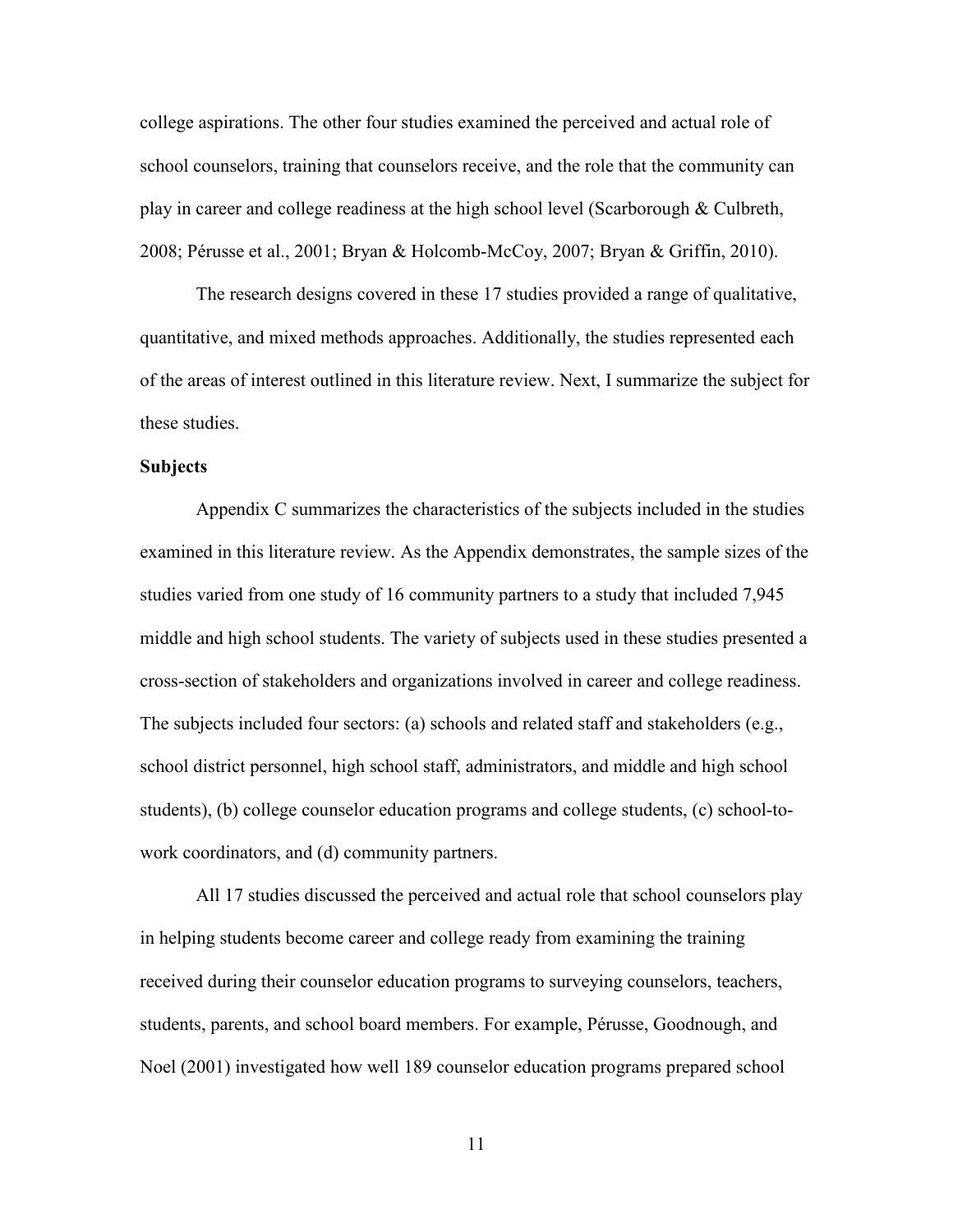counseling students to meet future job requirements. Dahir, Burnham, Stone, and Cobb (2010) study of 999 counselors found that principals determine the role that the counselor plays in a school, which often conflicts with what the counselor believes their role to be.

Four of the studies explored high school students' experiences around career and college readiness. For example, Murphy et al. (2010) surveyed ten recent high school graduates - five males and five females - ranging in age from 22-25 from an urban, northeastern part of the United States to learn about the barriers they faced during their transition to college and what they felt would have helped them be more successful. Lapan et al.'s (2003) study assessed what is needed to help students transition to a postsecondary education after high school by surveying 884 rural students from a large midwestern state. These students were asked to rate their level of satisfaction with their school's support on providing information and guidance around their post-high school plan.

The subjects of the 17 studies included in my review of prior research varied from counselors to students to community partners to school and district staff and provide good representation across all five areas of interest for my dissertation study. The next section synthesizes the settings for these studies.

### **Settings**

Appendix D summarizes the settings in which the studies comprising the literature pool were conducted. All of the studies were conducted in the United States per my inclusion criteria and took place in the following settings: (a) urban only, (b) rural only, (c) a mix of urban/suburban/rural, (d) multi-city, and (e) multi-state. As shown in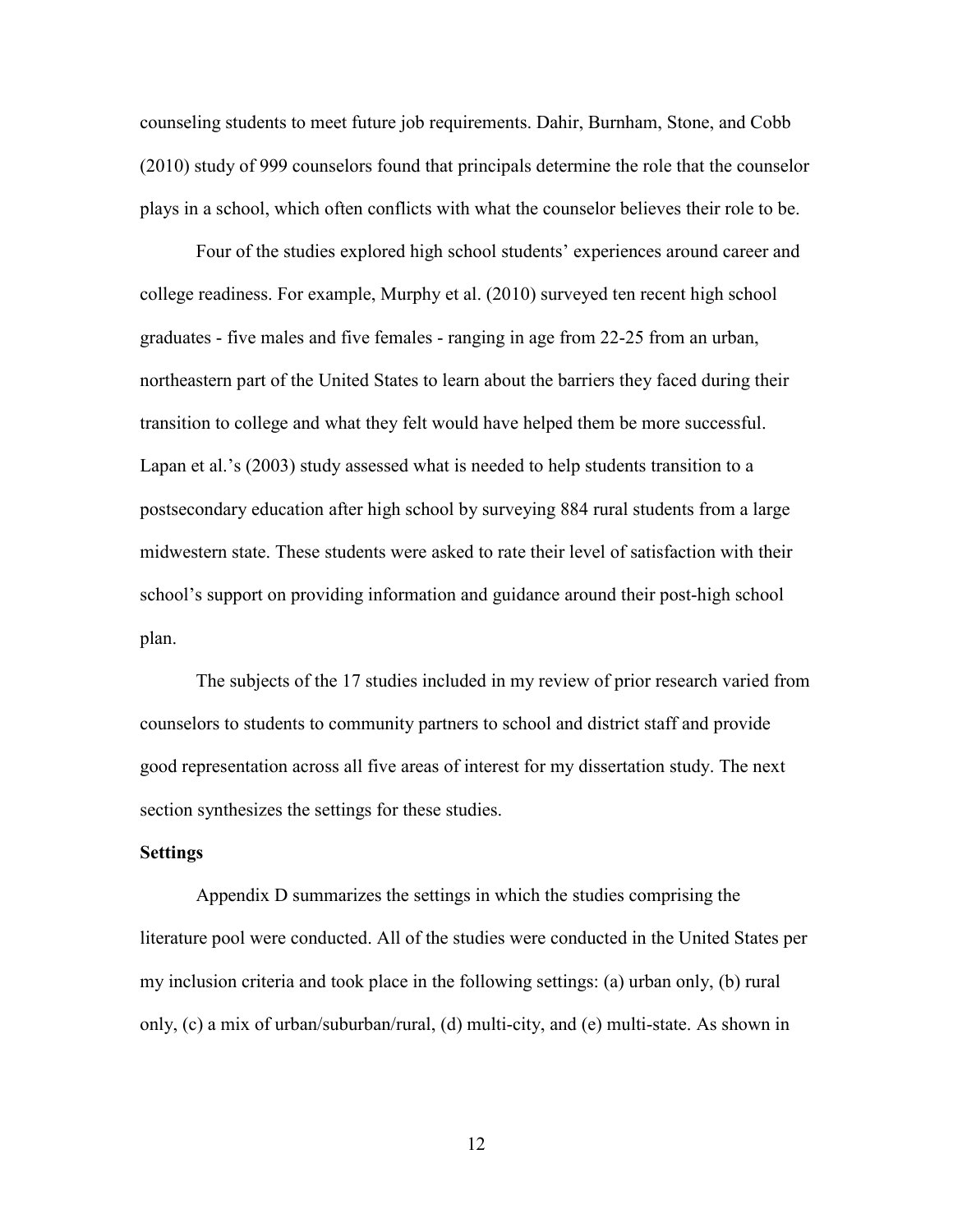the Appendix, the studies included ten middle/high schools, two school districts, three colleges, and four community organizations.

Bryan & Griffin (2010) surveyed 450 schools from rural, suburban, and urban areas across the United States to study the school counselor's role in building partnerships between the school and community. The authors received 217 completed surveys, which are deemed representative of the school counselor population in the United States. In nine of the studies, the researchers either focused solely on rural areas or emphasized the necessity of serving students in rural areas. For example, Alleman and Holly (2013) studied the needs of rural students in Virginia. In this study, rural was defined as school districts with fewer than 2,000 students as well as factoring in the relative population density and proximity to urban and metropolitan areas.

The next section summarizes the various measures employed by the researchers throughout the 17 studies.

### **Measures and Instruments**

Appendix E summarizes the measures and instruments used in the articles included in the literature pool: (a) focus groups, interviews, and observations (b) surveys and questionnaires, (c) student outcomes, and (d) a needs assessment. The most common measures and instruments used across the studies were surveys and interviews.

Surveys and questionnaires were used in ten of the studies and included responses from those who are involved in, influenced by, or concerned about career and college readiness: school counselors, superintendents and principals, and students. For example, in a cross-sectional, mixed methods study, Foley (2001) surveyed school principals about their perception of their ability to provide educational services through collaboration,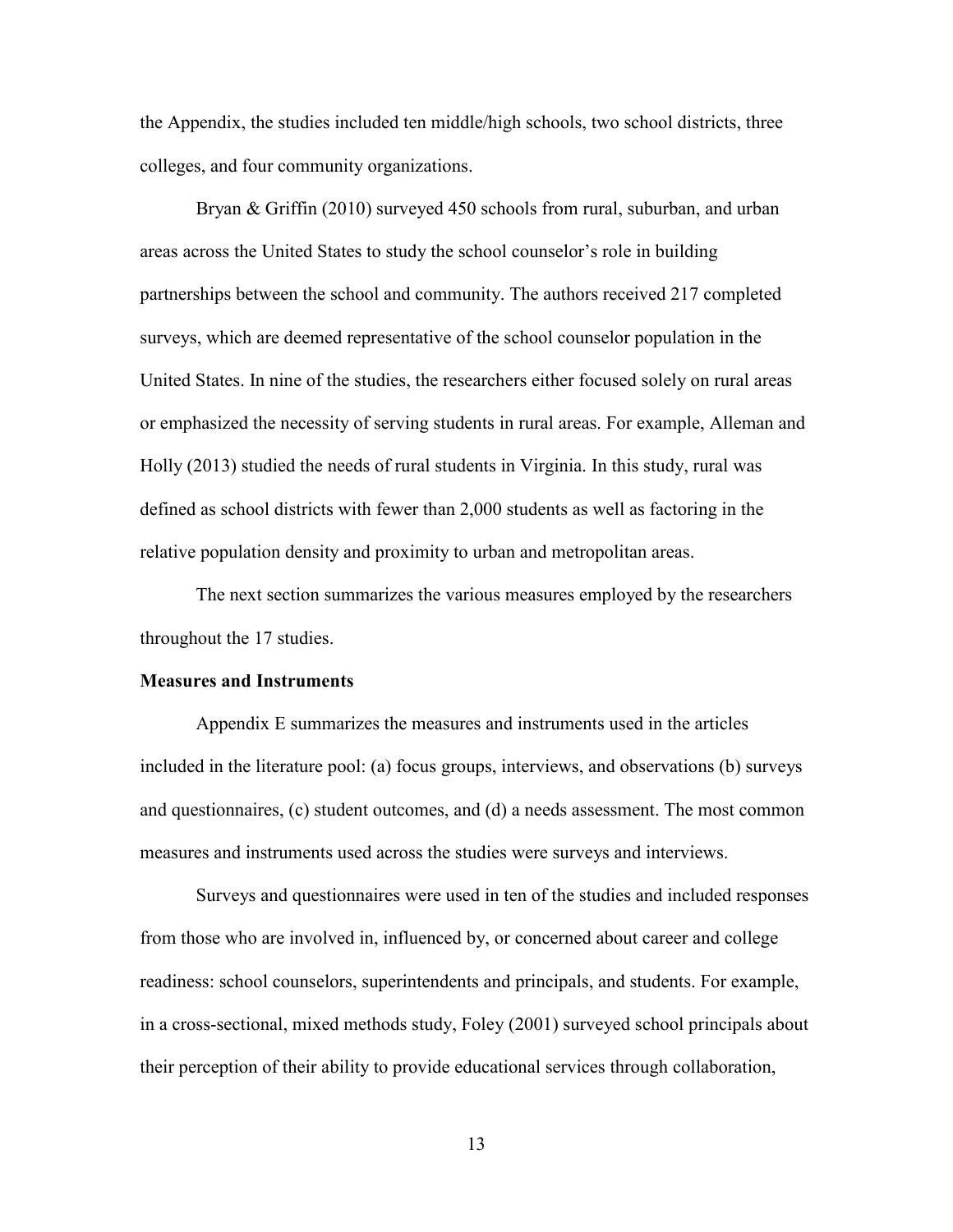such as conflict resolution, empowering and supporting teachers, and professional development. Hutchins et al. (2012) surveyed students in grades 9-12 to learn about the career and college aspirations of rural youth. In three studies, counselors were surveyed to analyze their role related to community partnerships (Bryan & Griffin, 2010; Bryan & Holcolm-McCoy, 2007; Scarborough & Culbreth, 2008). In another study, interviews and focus groups with students, partners, teachers, and counselors were conducted to compare how their perceptions were the same or different from the other groups (Murphy et al., 2010).

The next section provides a synthesis of the analyses and results grouped into three common areas. I also provide summaries of key studies for each of the five topics included in this literature review.

# **Analyses and Results**

Appendix G summarizes the analyses and results from the studies included in this literature review. The three overarching findings that emerged throughout the 17 studies are that (a) community partnerships are important in supporting students' as they make their transitions after high school; (b) it is important to have clear policies and expectations for implementing, supporting, expanding, and sustaining these community partnerships, and (c) school administrators, principals, and counselors have a role in developing community partnerships to support career and college readiness.

A common perception throughout the participants included in the studies in this literature review is that school counselors are providing CCR support to students (Scarborough and Culbreth, 2008; Bryan & Griffin, 2010; Bryan & Holcomb-McCoy, 2007; Dahir et al., 2010; Woods & Domina, 2014; Pérusse et al., 2001), but the reality is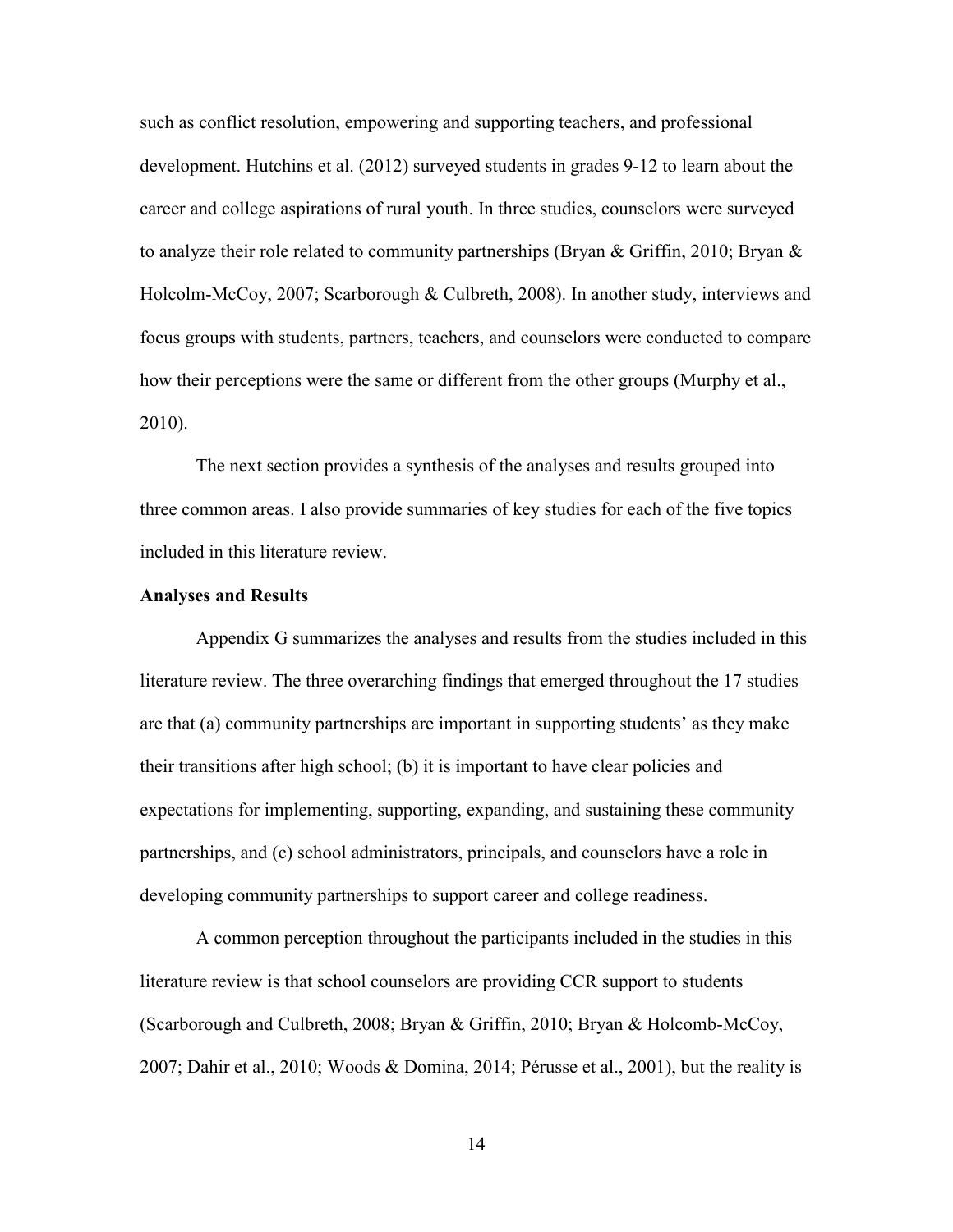that students are receiving this support from community organizations, after school programs, and college access programs (Alleman & Holly, 2013; Bennett & Thompson, 2011; Foley, 2001; Hutchins et al., 2012; Murphy & et al., 2010). Alleman and Holly (2013) found that multiple points of contact from members of a high school and the community significantly aided rural students in developing and believing in their plans for after high school.

In the research reviewed, superintendents and community partners acknowledged that working collaboratively to support students in CCR is beneficial for the community, but it is important to be strategic about how the partnerships operate. Bennett and Thompson (2011) found that the professional development of the superintendent and the capacity of the school district both enabled and constrained partnership development, implementation, and capacity for institutionalizing and creating policies with community partners. Similarly, Bryan and Griffin's (2010) study found there are additional factors that play into the school counselors' role in supporting partnerships including the school culture, expectations of the administration, time constraints, and professional development opportunities and knowledge.

The studies summarized in this section provide relevant information that addressed the five areas of interest in this literature review. Overall, the studies showed that career and college readiness is beneficial for students; school counselors, principals and superintendents need to work together to develop a plan that will support students; and community partnerships create ways to provide multiple avenues for students to receive support during their transition. The next section summarizes the recommendations from the 17 studies.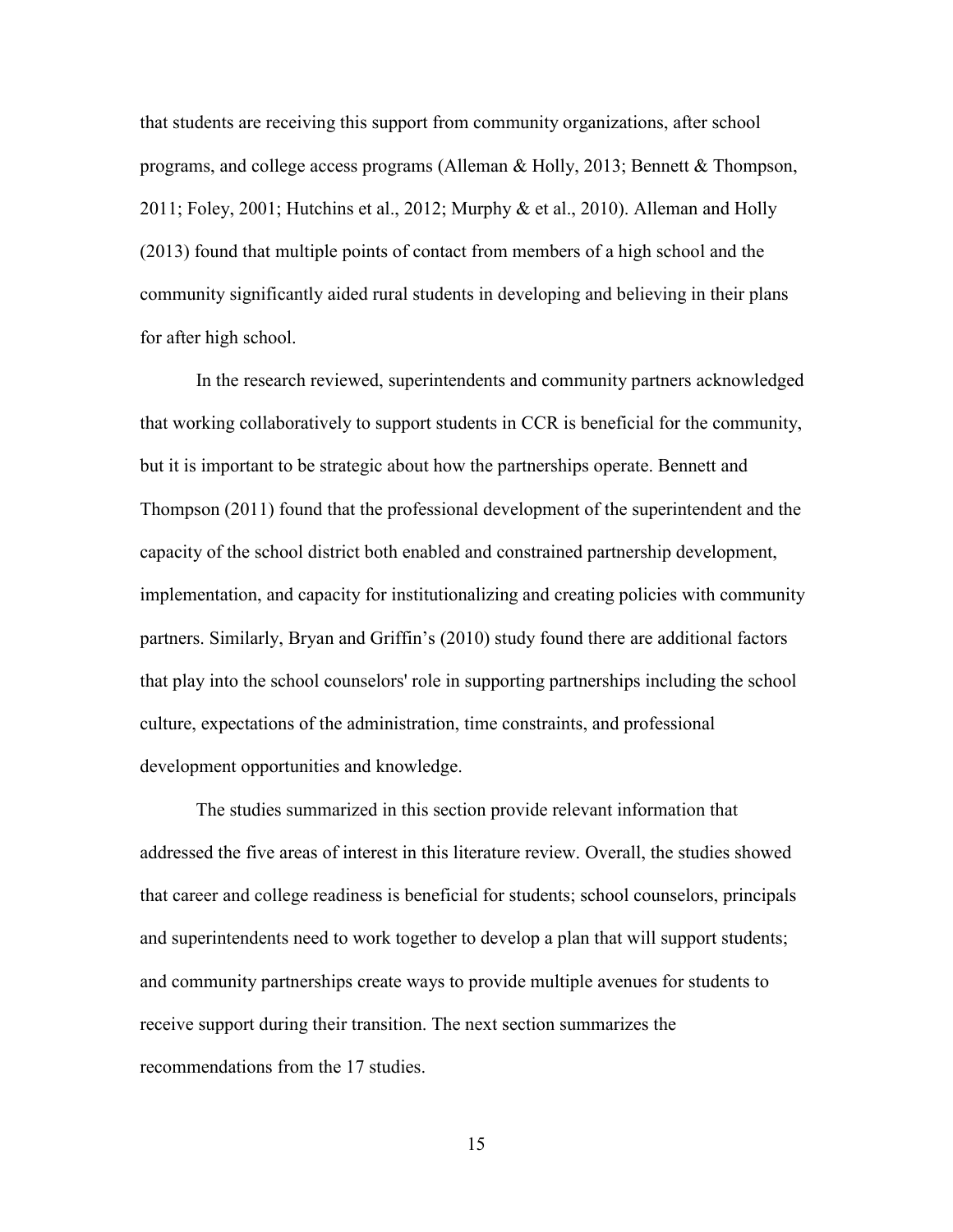### **Recommendations**

The vast majority (88%) of the studies in my research pool included specific recommendations for improving CCR outcomes, as displayed in Appendix F. These recommendations included clarifying the role of school counselors related to community partnerships, strengthening career and college readiness policies in middle and high schools, prioritizing community partnerships, and strategically thinking about the best way to develop, expand, and sustain these partnerships.

A recurring theme throughout these studies was the need for policies related to career and college readiness to help strengthen CCR planning in schools. Schaefer and Rivera (2012) argued that "the call for college readiness is clear. What is not as clear is how the call should be taken up in schools to best meet the developmental college and career needs and desires of students" (p. 52). The recommendations included in these studies support this call and the need to strengthen policies and expectations, specifically: (a) improving school district policies including how students are being served, the role of the school counselor, the expectation of the principals and superintendents' ability to lead this work, and how the school partners with the community (Alleman & Holly, 2013; Hutchin et. al, 2012; Lapan et. al, 2007; Lapan et. al, 2002; Woods & Domina, 2014), (b) developing a better understanding of the role of the school counselor (Bryan & Griffin, 2010; Bryan & Holcomb-McCoy, 2007; Murphy et. al, 2010; Scarborough & Culbreth, 2008), (c) increasing professional development for principals and superintendents in order to strengthen schools' career and college readiness culture (Foley, 2001), and (d) prioritizing community partnerships and strategic collaboration (Bennett  $\&$  Thompson, 2011; Kaufman, 2015; Lapan et. al, 2003; Sanders & Lewis, 2005; Zuckerman, 2016).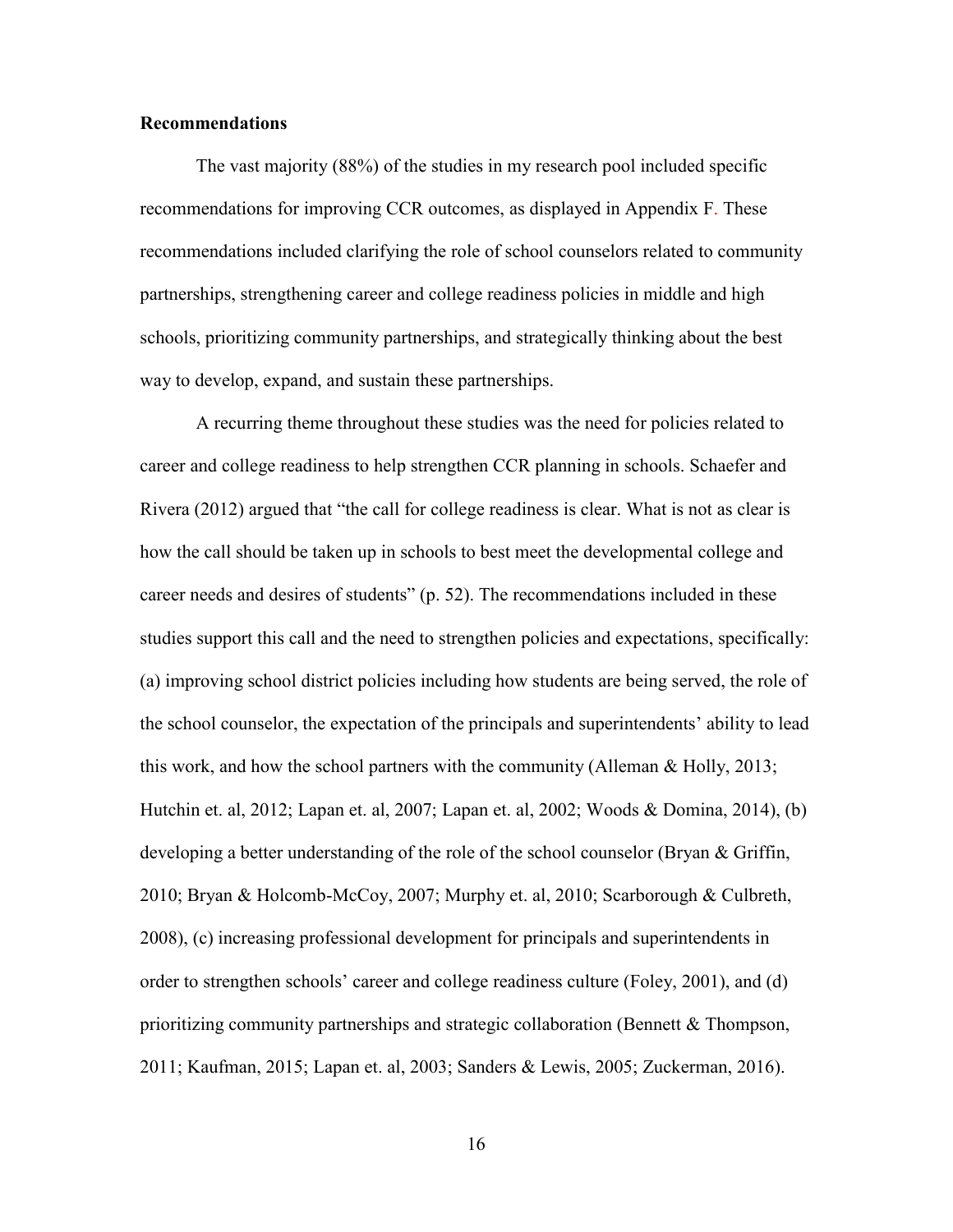#### **Summary**

As described above, five topics were explored throughout the literature review: (a) students' career and college transitions after high school, (b) the perceived and actual role of the school counselor, (c) the superintendent and principal role in CCR, (d) how student participation can inform a CCR plan, and (e) what role the community has in supporting career and college readiness. The theme that lacked the most research was related to community involvement in career and college readiness. This gap is important, because prior research found that counselors struggle to support all students (Dahir et al., 2010; Pérusse et al., 2001; Scarborough & Culbreth, 2008; Woods & Domina, 2014) and that community collaboration can help build capacity and leverage community resources around career and college readiness (Alleman & Holly, 2013; Bennett & Thompson, 2011; Bryan & Griffin, 2010; Bryan & Holcomb, 2007; Lapan et al., 2003)

The first topic—*transitions after high school*—included a national movement initiated by former President Obama to increase access to career and college readiness activities to help create a *new vision* around career and college readiness (Schaefer & Rivera, 2012). The second topic—*the perceived and actual role of the school counselor*— focused on the fact that counselors are often not trained to support students in career and career readiness, they do not have adequate time to devote to career and college readiness, and that there is confusion about the role of counselors in high schools (Bryan & Griffin, 2010; Bryan & Holcomb-McCoy, 2007; Dahir et. al, 2010; Scarborough & Culbreth, 2008; Woods & Domina, 2014). The third topic—*principal and superintendent role—*showed that while principals and superintendents are interested in community partnerships, they often do not have the professional development and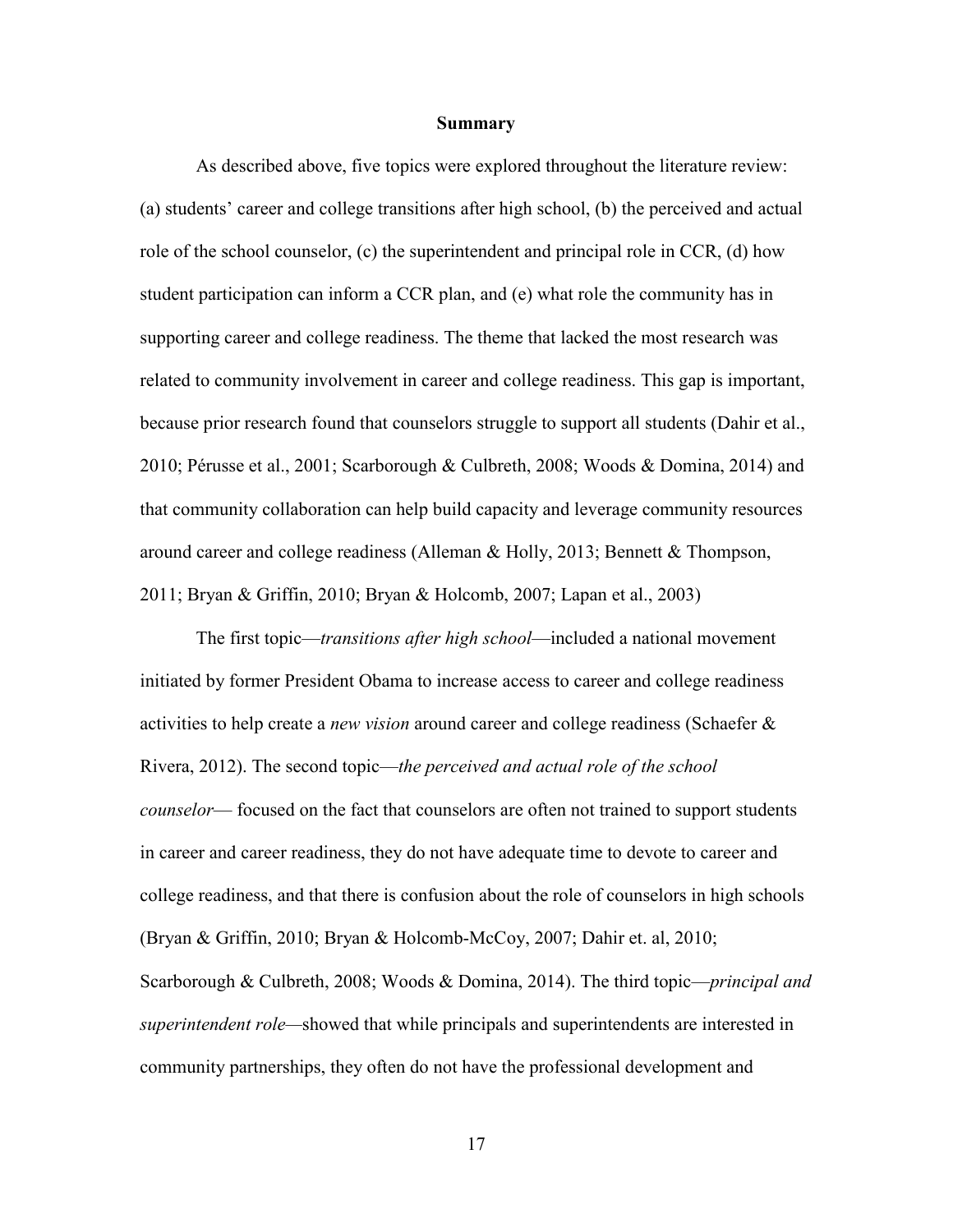knowledge to start partnerships and support them (Bennett  $\&$  Thompson, 2011; Foley, 2001; Kaufman, 2015). The fourth topic—*how student participation can inform a CCR plan—*illuminated the need for students to receive more support and services, but found that schools lack the capacity to serve them. The studies included in this literature review found that schools need support in building capacity so that all students, not just those in college access programs, benefit from the social support that a community can provide (Hutchin et al., 2012; Lapan et al., 2007; Lapan et al., 2003; Murphy et al., 2010; Sanders & Lewis, 2005; Woods & Domina, 2014). And, the final topic—*what role the community has in supporting career and college readiness—* showed that there is a need and welcoming space for the community to support career and college readiness in schools (Bennet & Thompson, 2011; Alleman & Holly; 2013; Lapan et al., 2002).

Based on the findings of this review, I conducted a mixed-methods action research study to dive deeper into how high schools and community partners can work together to strengthen career and college readiness supports for students. The methods used in my study are described in the next chapter. My research question was:

- 1. What do educators and students in rural Oregon think is important to include when developing and supporting a career and college readiness plan?
	- a. What services, activities, and work practices are utilized in CCR plans in rural Oregon?
	- b. What types of positions and/or external partners are important to include when developing a CCR plan in rural Oregon?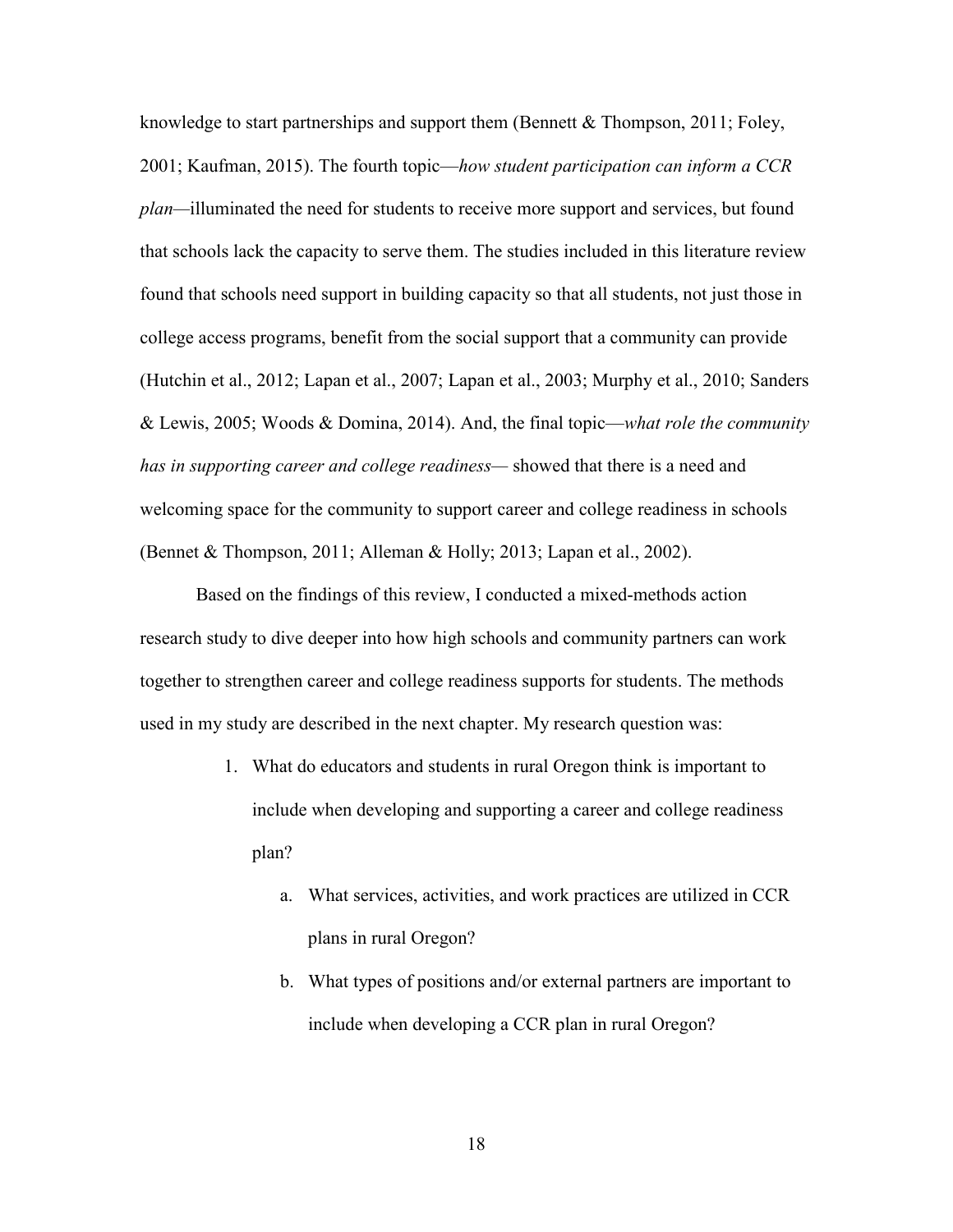c. What resources, routines, and tools have played a critical role in the work and/or development of the existing CCR plan at a high school in rural Oregon?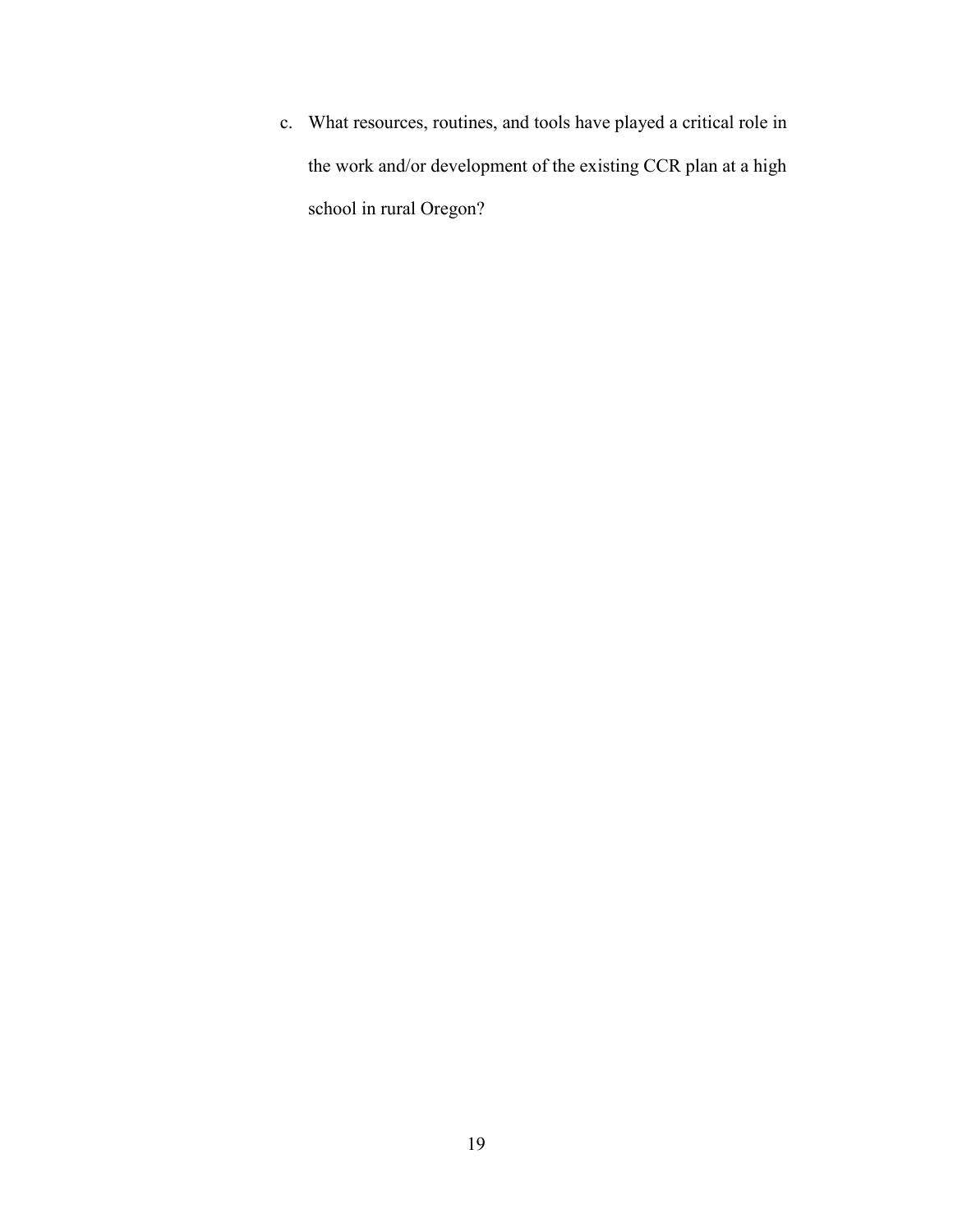#### CHAPTER III

#### **METHODS**

My literature review examined five main topics: (a) students' career and college transitions after high school, (b) the perceived and actual role of the school counselor, (c) the superintendent and principal role in career and college readiness (CCR), (d) how student participation can inform a CCR plan, and (e) what role the community has in supporting career and college readiness. My research question emerged from these topics and led me to design a mixed-methods study that examined what educators and students in rural Oregon think is important to include in high schools' career and college readiness plans.

#### **Action Research**

McNiff (2017) defines action research as "the capacity of people who come together to find ways of creating better futures"  $(p, 31)$  and to "observe – reflect – act – evaluate – modify – move in new directions" (p. 12). As Oregon's Career, College, Collaborative (C3) director, I engage in action research with educators, school districts, and community organizations to determine ways to develop solutions to problems that can be integrated into a school's existing infrastructure quickly and efficiently. This action research study took place in Douglas County and included participants from their 14 high schools. In my C3 director role, I led the CCR team that was comprised of the Douglas County Educational Service District, the Douglas County Partners for Student Success (DCPSS), and Umpqua Community College. These organizations worked in collaboration to collect the data used in this study: as action research, the findings are being used by the study participants to improve their ongoing CCR work.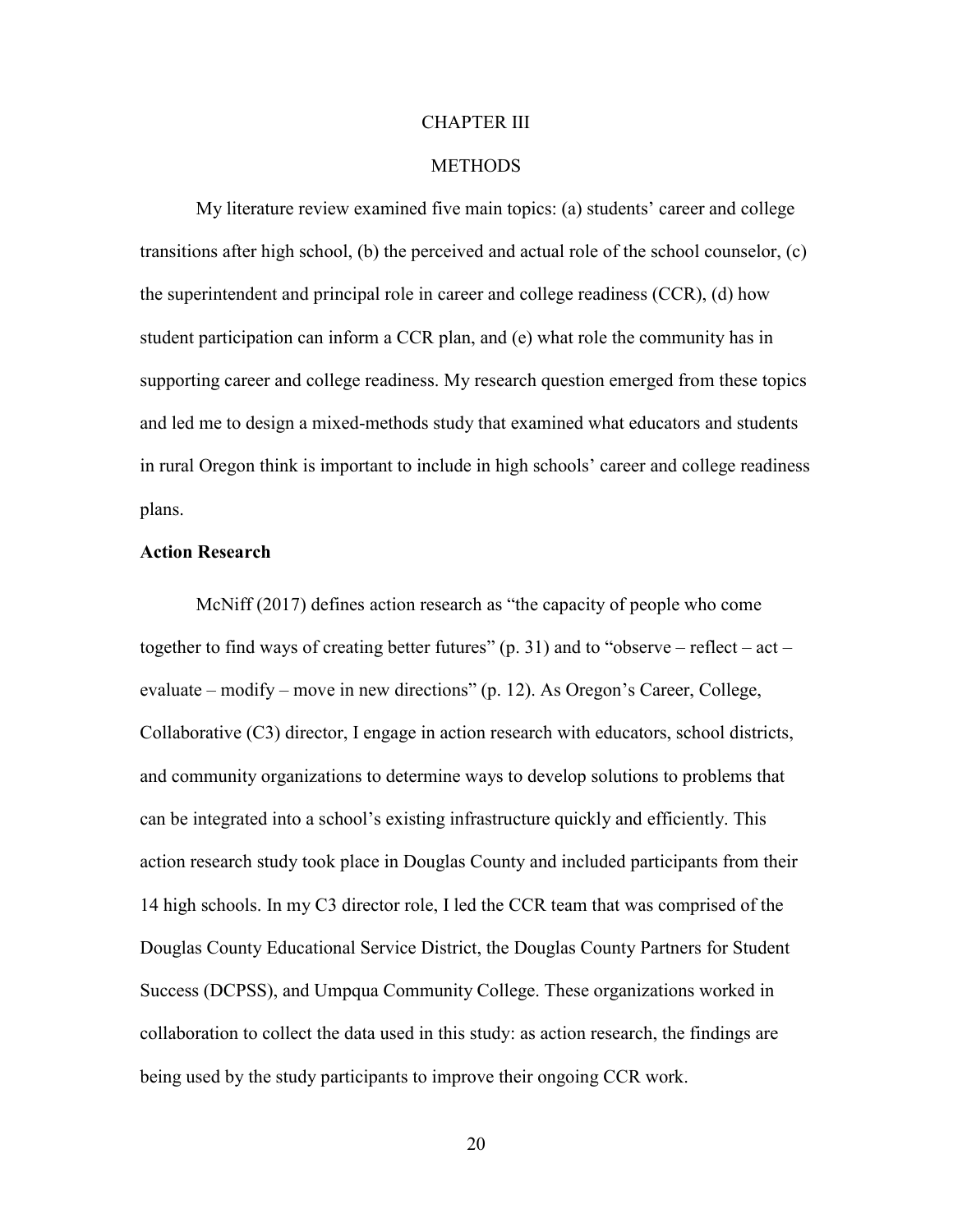In the next section, I describe the two theoretical frameworks that I used for my study: Bronfenbrenner's (1994) Ecological Model of Human Development framework and Farrell and Coburn's (2016) Absorptive Capacity Theory.

#### **Theoretical Frameworks**

A theoretical framework provides the structure and vision for a study in supporting "the things we observe in the field, the questions we ask of our participants, and the documents we attend to" (Merriam & Tisdell, 2016, p. 88). Grant and Osanloo (2014) stated that the theoretical framework "provides a grounding base, or an anchor, for the lit review, and most importantly, the methods and analysis" (p. 12). I relied on two theoretical frameworks to structure my study design: Bronfenbrenner's (1994) Ecological Model of Human Development, which helped identify study participants by determining who in the high schools and communities have a potential impact on supporting students in their pursuit of a career or college education beyond high school, and Farrell  $\&$ Coburn's (2016) Absorptive Capacity Theory, which helped determine the high school and community participants for this study and provided support in how I developed the instruments.

**Ecological model of human development.** Bronfenbrenner's (1994) Ecological Model of Human Development is divided into five levels: microsystem, mesosystem, exosystem, macrosystem, and chronosystem (see Figure 1). These levels are increasingly distal to the student and are defined as: (a) the microsystem is the student's immediate environment and includes the school; (b) the mesosystem is where the student interacts between two or more microsystems (e.g., when the family and school interact on behalf of the student); (c) the exosystem includes a space for other entities (e.g., in my study, the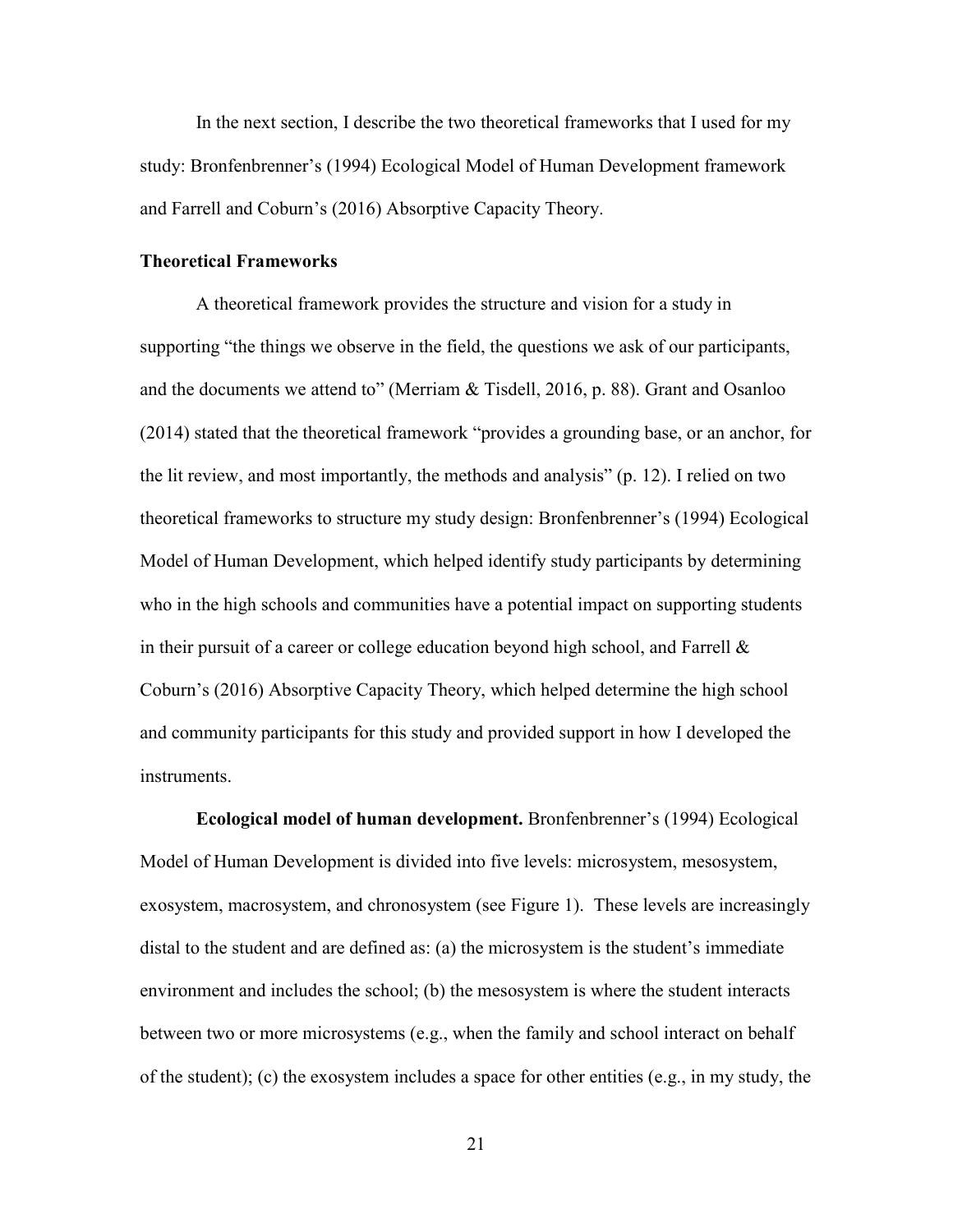RAC, the media, government agencies, and social services) that may or may not directly affect the student; (d) the macrosystem includes how the institutional patterns of culture and values, beliefs and ideas, and political and economic systems may impact the student, or as, Onquegbuzie, Collins, & Frels (2013) put it, the largest cultural context surrounding the person that includes…polices, or laws that indirectly influence a person" (p. 5).; and (e) the chronosystem is how environmental changes that occur over time can influence a student (Brofenbrenner, 1994).



Figure 1: Ecological Model of Human Development theoretical framework depicting how this study was designed to include high school staff and faculty as well as community members to better understand the potential impact of different levels that influence students in their planning for a career or college education beyond high school (Brofenbrenner, 2014).

The interaction of high schools and communities is inherently complex in that they include those who can make decisions and those who can inform decisions including, but not limited to, the administration and staff in school districts and high school, parents and students, community members, businesses, and in the case of my study context, members from the Regional Achievement Collaborative. Additionally, this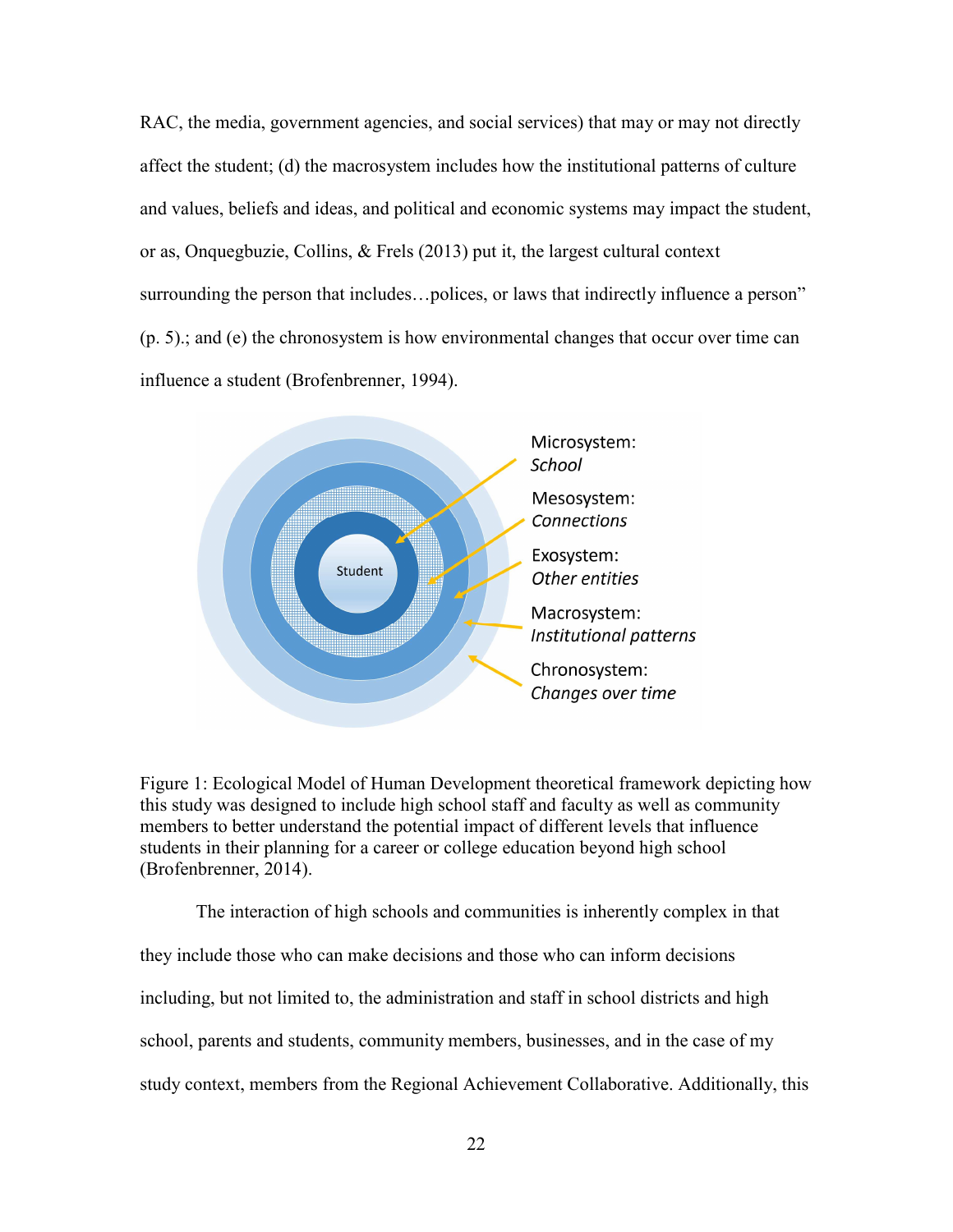framework has:

Important implications for generalization (e.g., policy, practice), because it helps the researcher bound the inquiry or conceptual/theoretical framework with respect to the generalizability of the findings, concept, model, or theory…Accordingly, researchers can make within-level generalization and/or across-level generalization…which occurs in mixed research studies (Onquegbuzie et al, 2013, p. 6)

**Absorptive capacity theory.** Farrell & Coburn's (2016) Absorptive Capacity Theory has four "organizational features that contribute to an organization's ability to make use of new knowledge from an external partner" (p. 141): (a) prior knowledge, defined as the ability to accept the value of new information from external partners, absorb it, and then use this knowledge for problem solving; (b) both formal and informal communication pathways to share knowledge and engage in joint problem solving; (c) strategic knowledge leadership to identify and assess current and new knowledge and then summarize the knowledge to use for the greater good; and (d) resources in the form of funding, time set aside for the work, and purchased services and materials (Farrell & Coburn, 2016).

Each of the organizational constructs in Absorptive Capacity Theory connects to areas of my study. For example, the external partners (e.g. Regional Achievement Collaborative) bring their expertise and knowledge to provide guidance and support to the high schools. When the guidance and knowledge from the external partners complements the prior knowledge from within the high school, value is added to the learning and growth of the work. Open communication is key for the interactions to be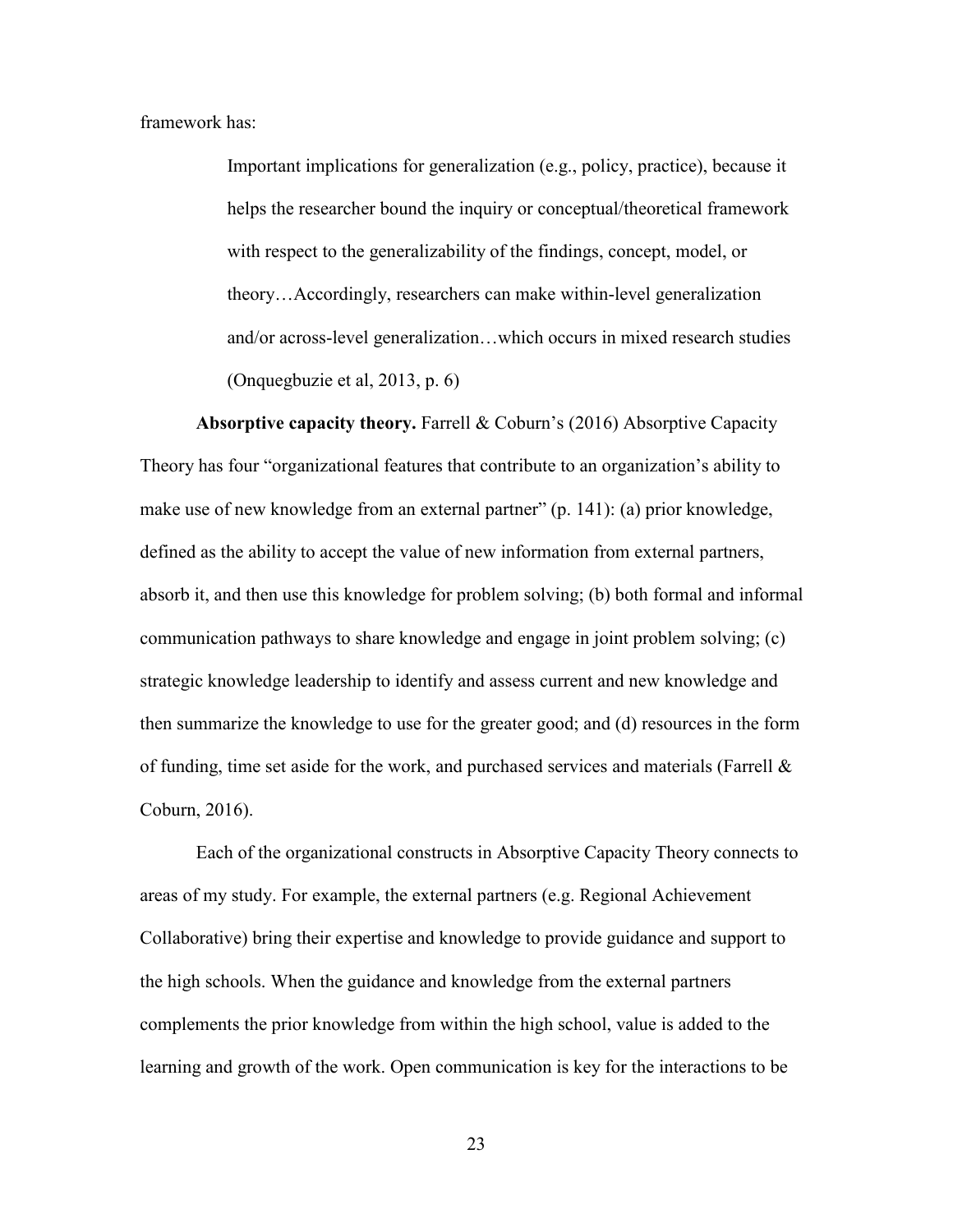productive and requires flexibility, adaptability, and an understanding of norms and work practices. Further, communication can be both formal and informal, and is essential in ensuring both parties understand the *give and take* of the existing and new-shared knowledge. Through these interactions, the high schools and external partners can create collective knowledge, policies, and routines that contribute to the overall absorptive capacity of the schools and districts (Farrell & Coburn, 2016).



Figure 2: Absorptive Capacity Theory provides a visual map of the ways in which schools and external partners identify ways to learn from one another to access new information, integrate this information, and work together to incorporate this information into organizational learning, policies, and procedures (Farrell & Coburn, 2016).

I used Farrell & Coburn's (2016) Absorptive Capacity Theory to "serve as a tool for understanding how a district central office [high school] can learn from an external partner for educational improvement efforts" (p. 135). Figure 2 illustrates how the relationship between a high school's absorptive capacity and the qualities of the external partners can produce organizational learning outcomes through their interactions. The organizational constructs from this theory informed the study design and data collection activities for this study, from specific questions included in the interview protocols with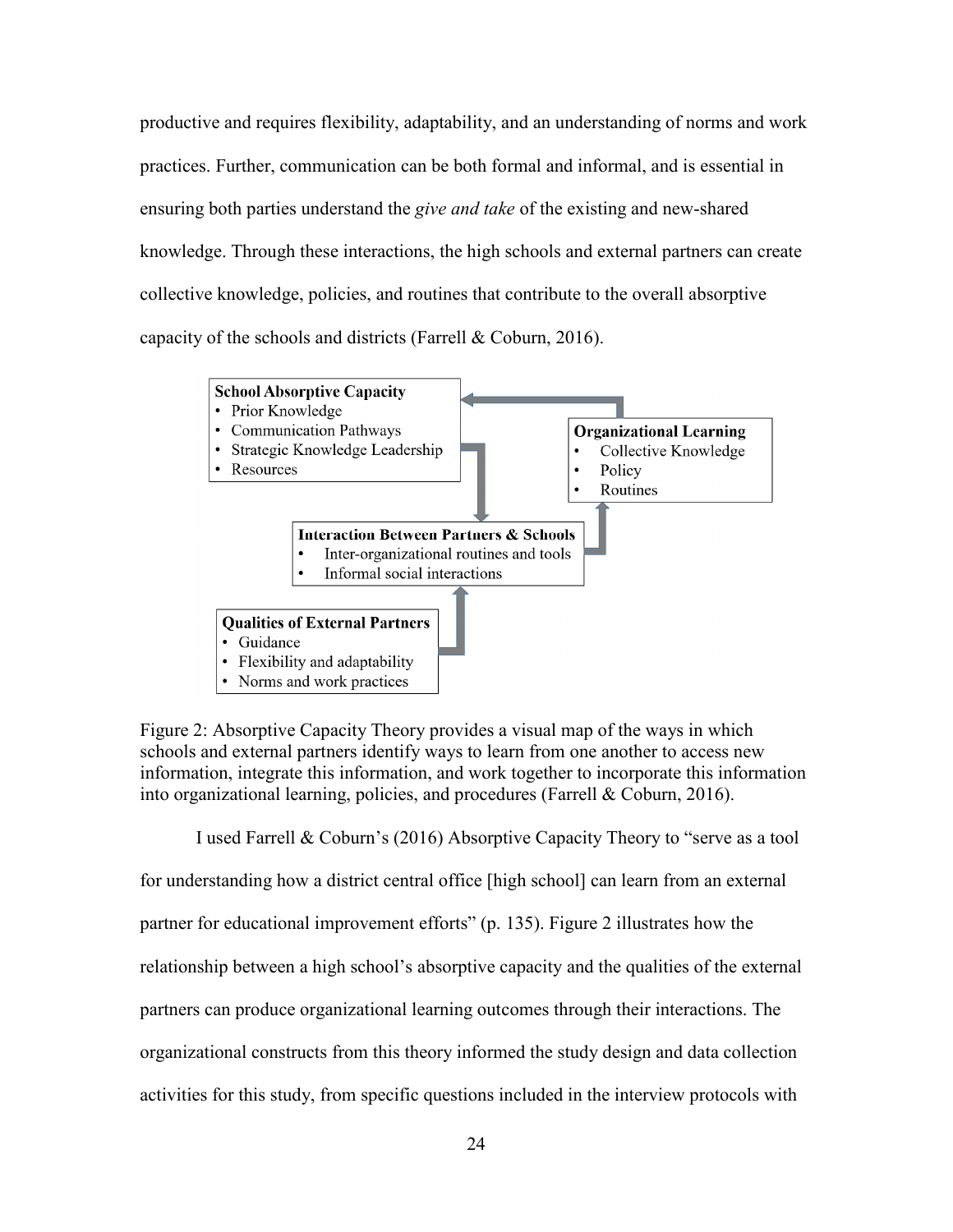the CCR teams from five schools to the development of the CCR survey instrument and student focus group protocols.

For example, the interviews with the high school CCR teams provided information on whether any person on the CCR team had prior knowledge related to work done in career and college readiness within a high school. Staff who have prior knowledge on the topic are more likely to engage in new suggestions from community partners (Farrell & Coburn, 2016). The interviews included questions about communication pathways that may exist within a school and how they communicate or plan to communicate with external partners. Learning what makes up the CCR team's strategic knowledge leadership provided information on how well school leaders visualize the big picture and can synthesize and apply new knowledge with existing knowledge (Farrell  $\&$  Coburn, 2016). The final organizational feature plays an important role in a school's absorptive capacity. Without resources for partnering, or a shared budget between high schools and external partners, the project could be difficult to sustain. The interviews helped address these four absorptive capacity constructs that are essential in helping a school adopt and integrate new knowledge from their external partners.

In the next sections, I describe my research design, setting and participants, instruments and data collection procedures, and data analysis procedures.

#### **Research Design**

I conducted a convergent parallel mixed methods study to investigate what educators, students, and community members in rural Oregon think is important to include in a career and college readiness plan that supports all students. As a convergent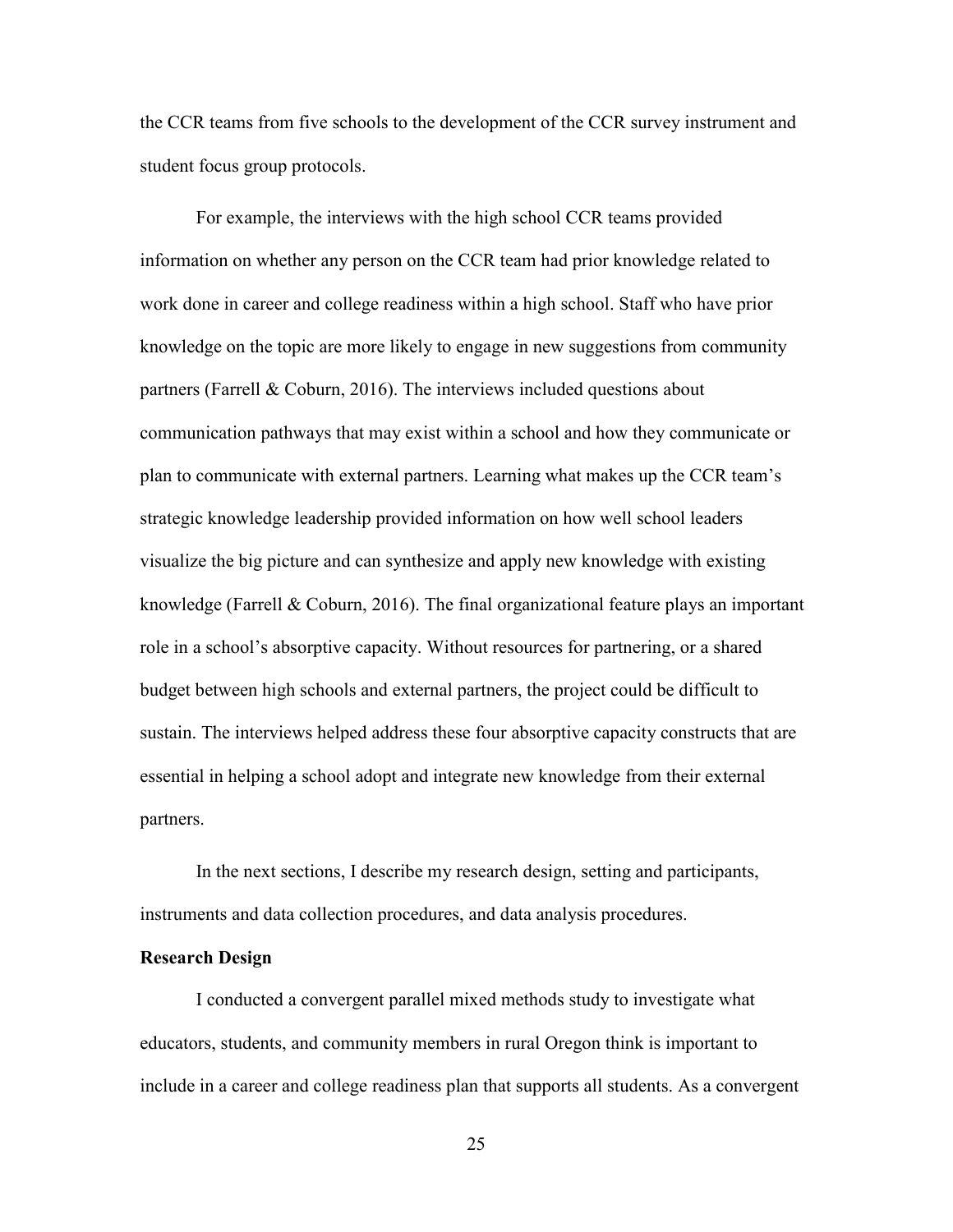parallel study, the qualitative and quantitative data were collected and analyzed separately and then used together for the interpretation of the final results of the study (Creswell, 2014). I anticipated that my sample sizes would be different for the various data collection types, so this type of design allowed me to use both qualitative and quantitative data that helped me "gain an in-depth perspective…generalize to a population…and that [together] provide an adequate count" (p. 222). In the data analysis phase of this type of design, a researcher can use a "side-by-side approach" (Creswell, 2014, p.222) by starting with the qualitative findings and comparing the main themes that emerge to the quantitative findings or by starting with the quantitative results and comparing the main findings to the qualitative findings. Using this latter side-by-side approach, I present the quantitative findings first followed by the qualitative findings within each section.

**Qualitative portion of the study.** A strength of qualitative research is that it is a "form of research in which the researcher or a designated co-researcher collects and interprets data, making the researcher as much a part of the research process as the participants and the data they provide" (Corbin & Strauss, 2015, p. 4). Using qualitative methods as part of my study enabled me to include insights from educators and students on what they would like to see as part of a high school's career and college readiness (CCR) plan. Further, as action research, the findings from the educator interviews helped inform their CCR plans going forward, as they were able to identify successes, challenges, and gaps within their existing CCR plans. Similarly, the student focus groups helped me learn about what services were available to students at their high school, what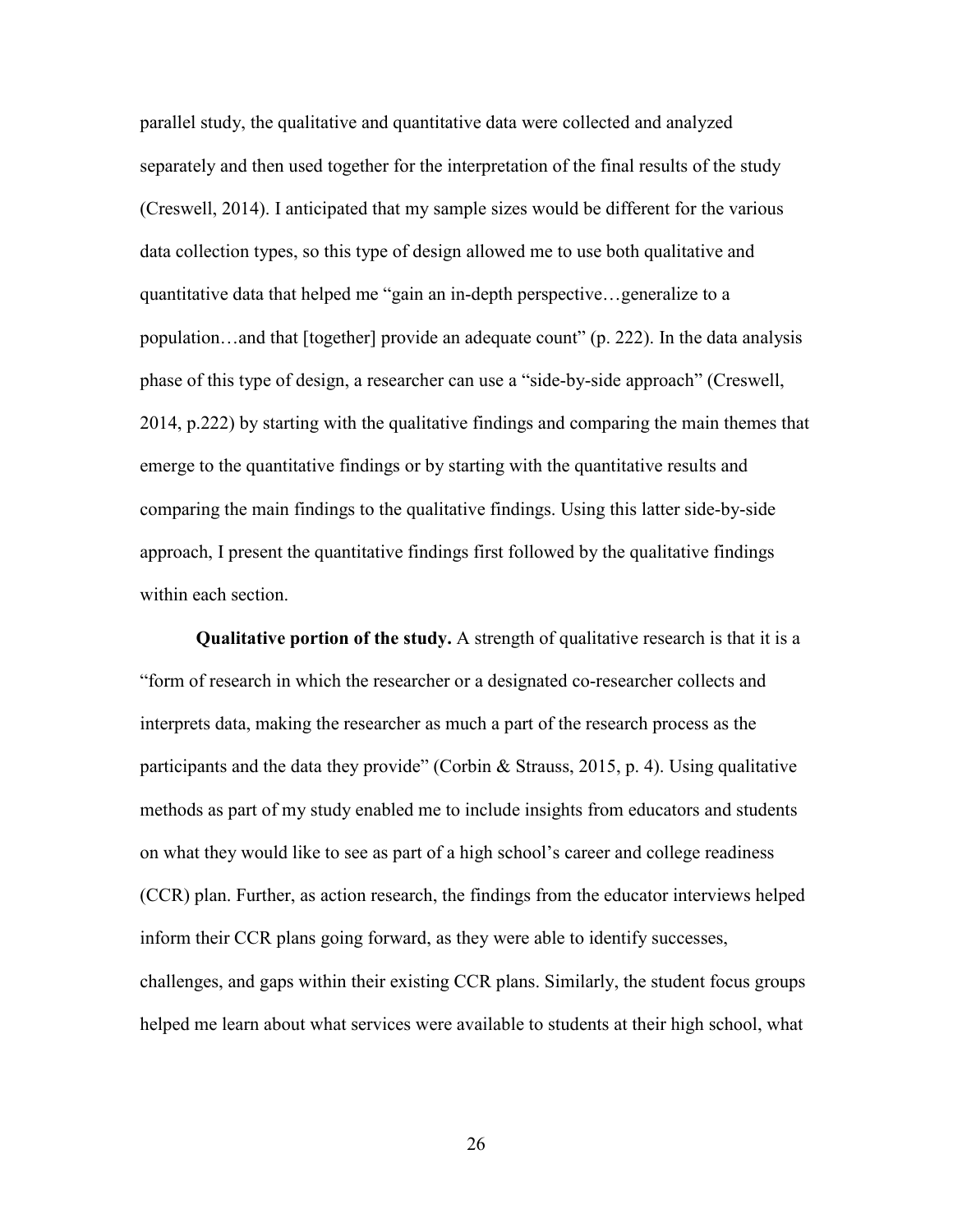they wished had been available to them, and whether they had received CCR information outside of their school environment, all of which helped C3 focus its CCR work.

**Quantitative portion of the study.** A strength of quantitative survey research is that it uses numbers to "'measure' opinions and attitudes through ranked responses" (Somekh & Lewin, 2005, p. 215). All staff and faculty were invited to complete the CCR survey at the 14 Douglas County high schools. The survey provided information about the career and college readiness activities, resources, professional development, and curriculum that were available in these 14 high schools. While not a random sample of schools, some generalizable findings emerged, and will be discussed in Chapter Four.

**Units of analysis.** The units of analysis for this study were the participating high schools in Douglas County whose staff were interested in working on a career and college readiness plan. As each high school is unique, it was important to think of the school as a unit instead of focusing on a specific stakeholder group across the schools. For example, a smaller school district like High School 2, the superintendent is also the principal of the high school as compared to a larger school district, like High School 11, that has both a superintendent and high school principals. Another example of ways in which the high schools differ is that a smaller school like High School 1 might not have a school counselor, while a larger school like High School 12 may have one or two counselors serving students. A final example of the variety across the sample is that some of the schools serve students from kindergarten through eighth grade, while others serve seventh through twelfth grade, or ninth through twelfth grade. Given these differences, I focused on the schools as the units of analysis.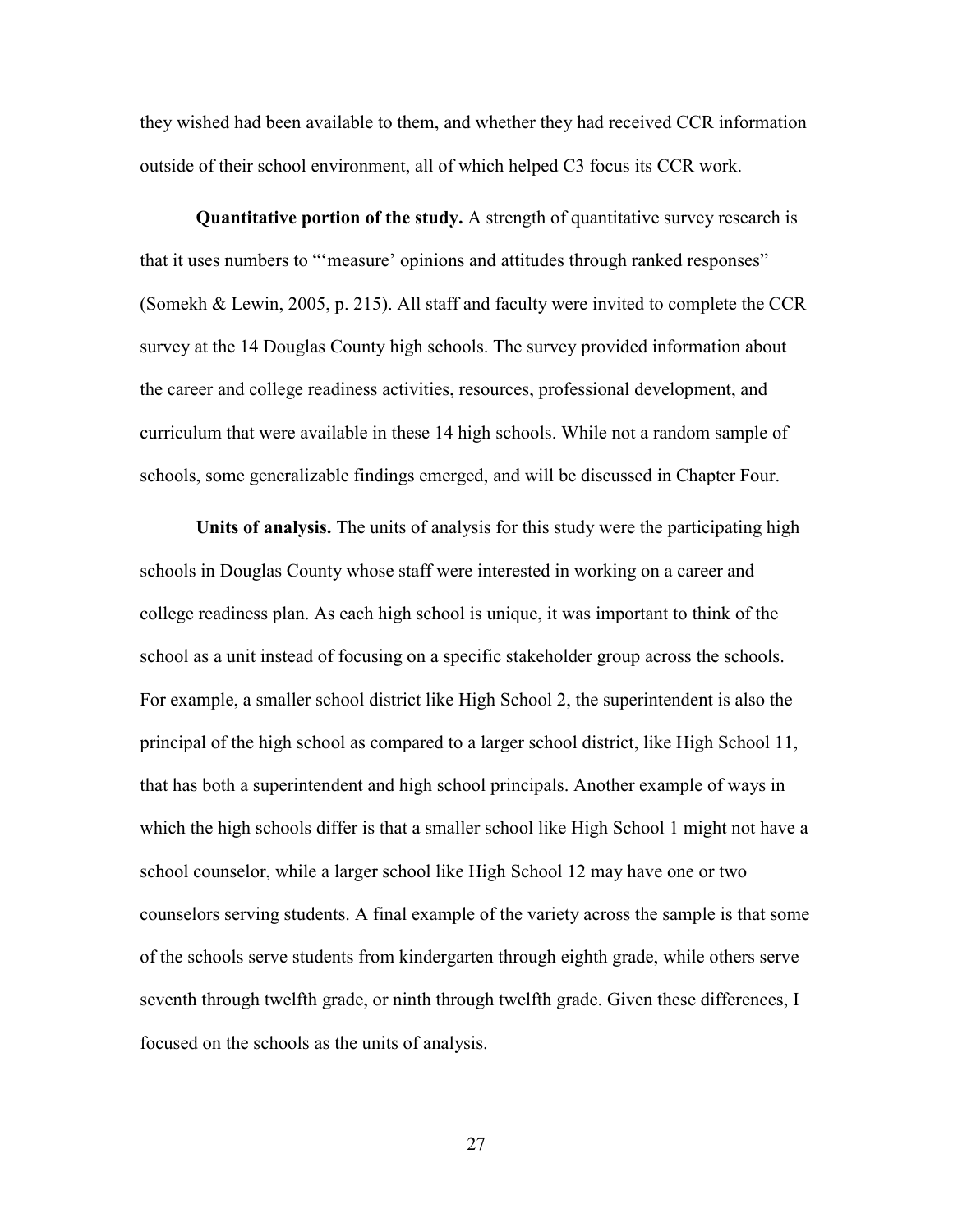**Time aspect.** As Babbie (2013) notes, a cross-sectional study "involves observations of a sample, or cross section, of a population or phenomenon that are made at one point in time" (p. 105). My study utilized a cross-sectional design that covered a six-month period that included administering a survey to high school teachers, counselors, and administrators, conducting interviews with high school CCR teams, and holding student focus groups. Employing a cross-sectional study design aligned with the action research nature of my study, allowing me to understand what was happening in Douglas County schools related to CCR during the course of this study and provide areas for improved practice as well as future research implications.

#### **Study Procedures**

The following sections describe the setting and participants as well as the data collection instruments and activities.

**High schools.** My study took place in Douglas County, Oregon, an area in the south west region of the state with a population of 108,457.92.9 percent of the residents are white and 7.1 percent identify as minorities. Between 2011-2015, 15.7 percent of county residents aged 25 and above had a Bachelor's degree or higher; 88.7 percent of people aged 25 and above were high school graduates. The median household income between 2001-2015 was \$41,312. There are 14 public high schools - that include four charter schools - serving 4,969 students with an average student:teacher ratio of 18:1. The current data for Douglas County shows that for every 100 students, 67 students will graduate high school and of those, 39 will enroll in college (Douglas County Partners for Student Success, 2017).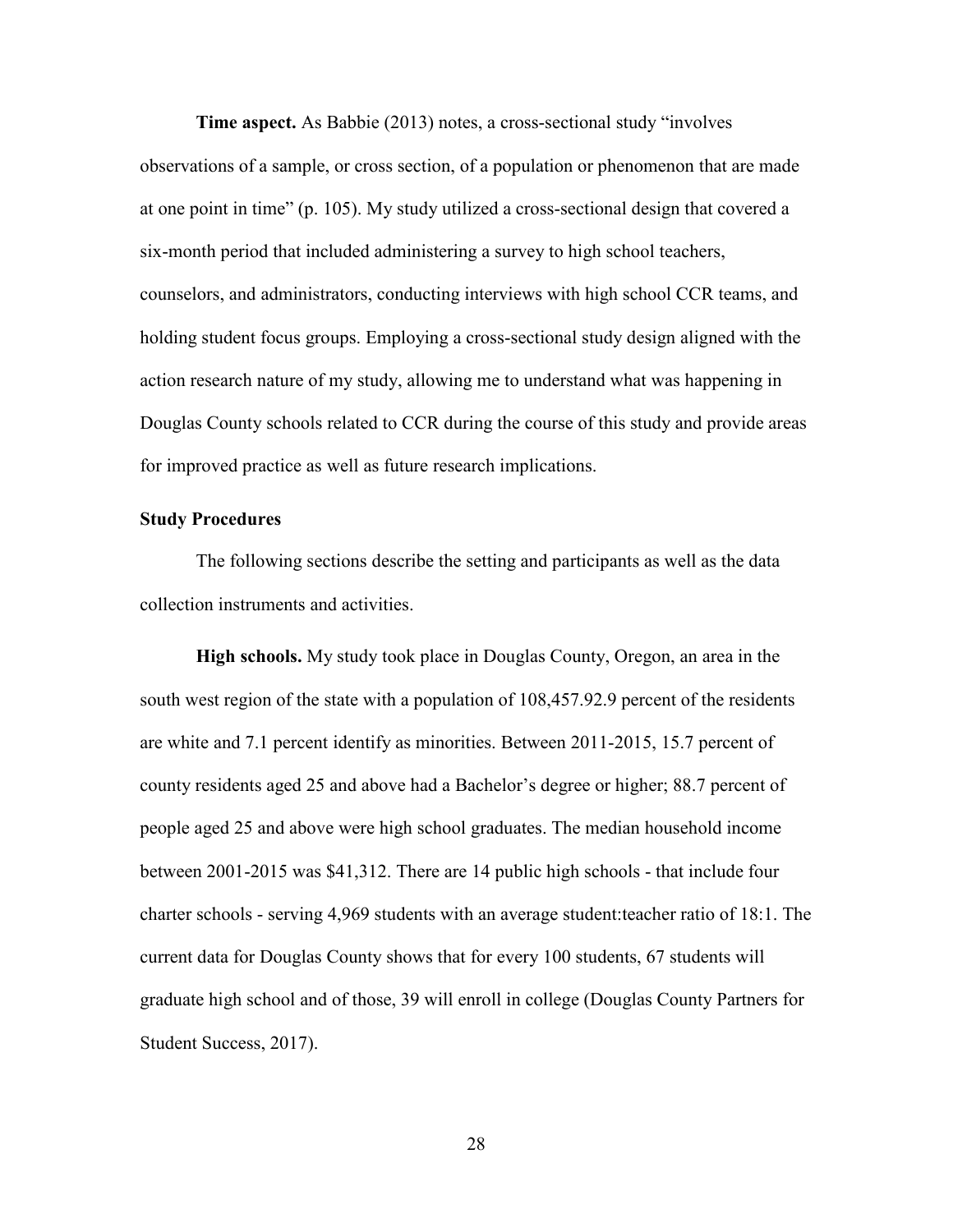As shown in Table 1, Douglas County is not fully generalizable to other counties in the state, but the findings and recommendations from this study are generalizable to similar rural districts in Oregon, such as Umatilla County, and potentially to similar counties across the nation. Other factors to take into consideration when thinking about generalizability are the types of industries within a county or region, commitment of administration and staff, availability of community partners for collaboration, and funding targeted for CCR. The Douglas County high school demographics and student demographics are shown in Appendix H and Appendix I.

| <b>Site</b>     | <b>High School Seniors</b><br>$(2016-17)^*$ | Graduation<br>Rate** | College<br>Enrollment*** |
|-----------------|---------------------------------------------|----------------------|--------------------------|
| Douglas County  | 1,146                                       | 0.67                 | 0.39                     |
| Umatilla County | 1,049                                       | 0.72                 | 0.4                      |
| Oregon State    | 47,459                                      | 0.74                 | 0.61                     |
| Total           | 49,654                                      | 2.13                 | 1.4                      |

### Table 1 *Generalizability of Douglas County*

\*(Oregon Department of Education, 2016)

\*\*(The Oregonian, 2016)

\*\*\*(The Oregonian, 2013)

**Selection process.** As a member of the Douglas County CCR team, I invited all of the administrators, staff, and faculty from the 14 high schools in Douglas County to participate in the CCR survey. For the interviews and focus groups, I recruited participants from the county's high schools that were a part of a Meyer Memorial grant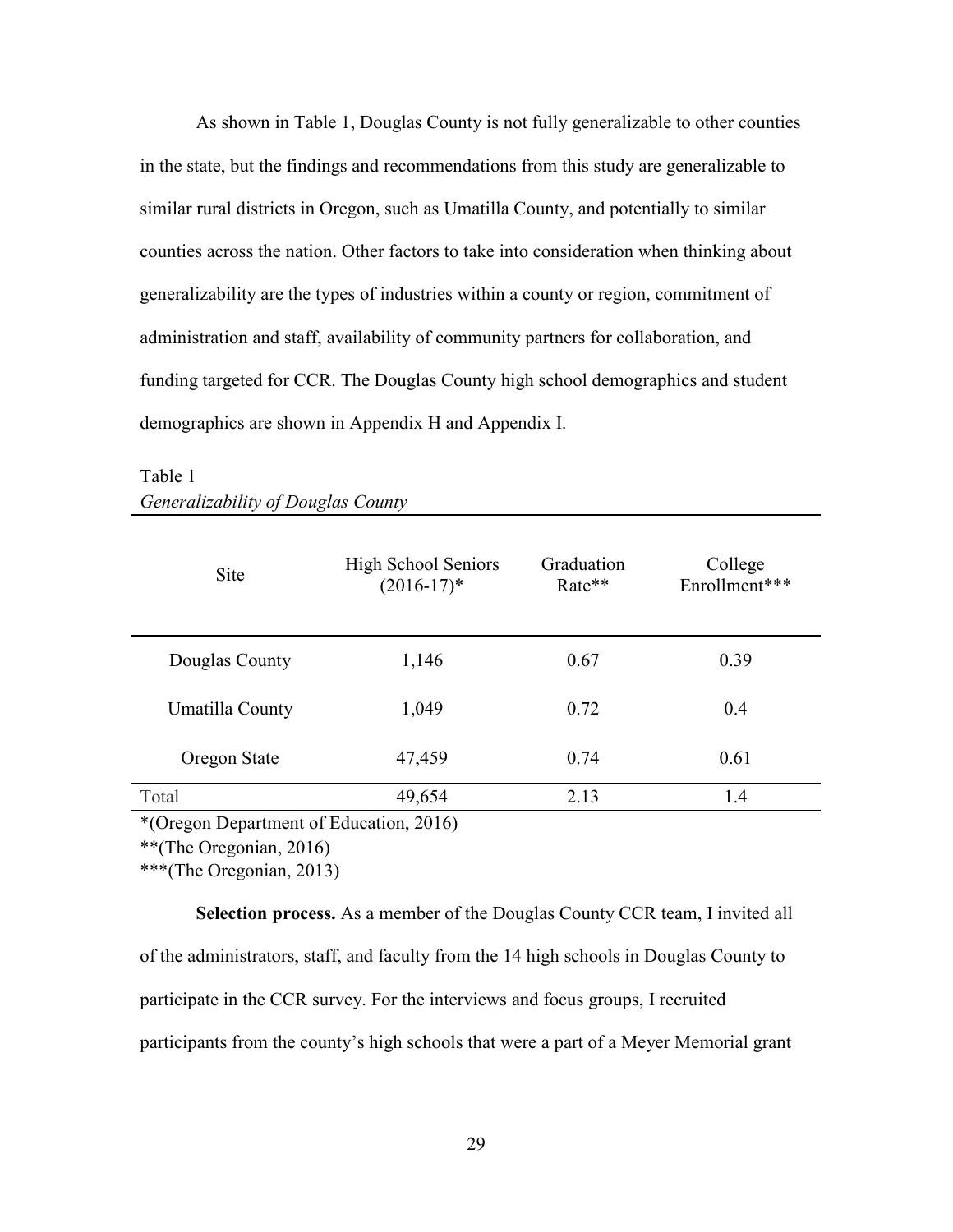that the Douglas County Partners for Student Success (DCPSS) and Umpqua Community College had been awarded to continue the county's work in Douglas County.

As shown in Appendix H and Appendix I: (a) two of the schools were in the northern region, three from the central region, and two from the southern region; (b) the student population ranges from 98-1,692 students; and (c) two of the schools include both middle and high schools in one location and four of the high schools have at least one feeder middle school from a different location. The regions of Douglas County are distinctly different, so the selection process intentionally included schools located in northern, central, and southern parts of the county.

#### **Instruments and Data Collection Procedures**

In these next two sections, I describe the instruments and data collection processes for this study. For the interviews, career and college readiness survey, and focus groups, I worked with a group of CCR professionals that included the Executive Director from Douglas County Partners for Student Success, Student Services Coordinator from Umpqua Community College, and CCR specialist from the Douglas County Educational Service District to develop the instruments as part of C3's ongoing CCR work. This group of CCR professionals communicated with high school administrators, helped collect data, participated in the high school interviews, and assisted with the focus groups. I provided consultation and feedback to this group throughout each phase of the study.

**Instruments.** To ensure that my survey (Appendix L), interviews (Appendix M), and focus group (Appendix N) instruments addressed my research questions, I mapped the instruments to my research questions, as illustrated in Tables 2-4 below.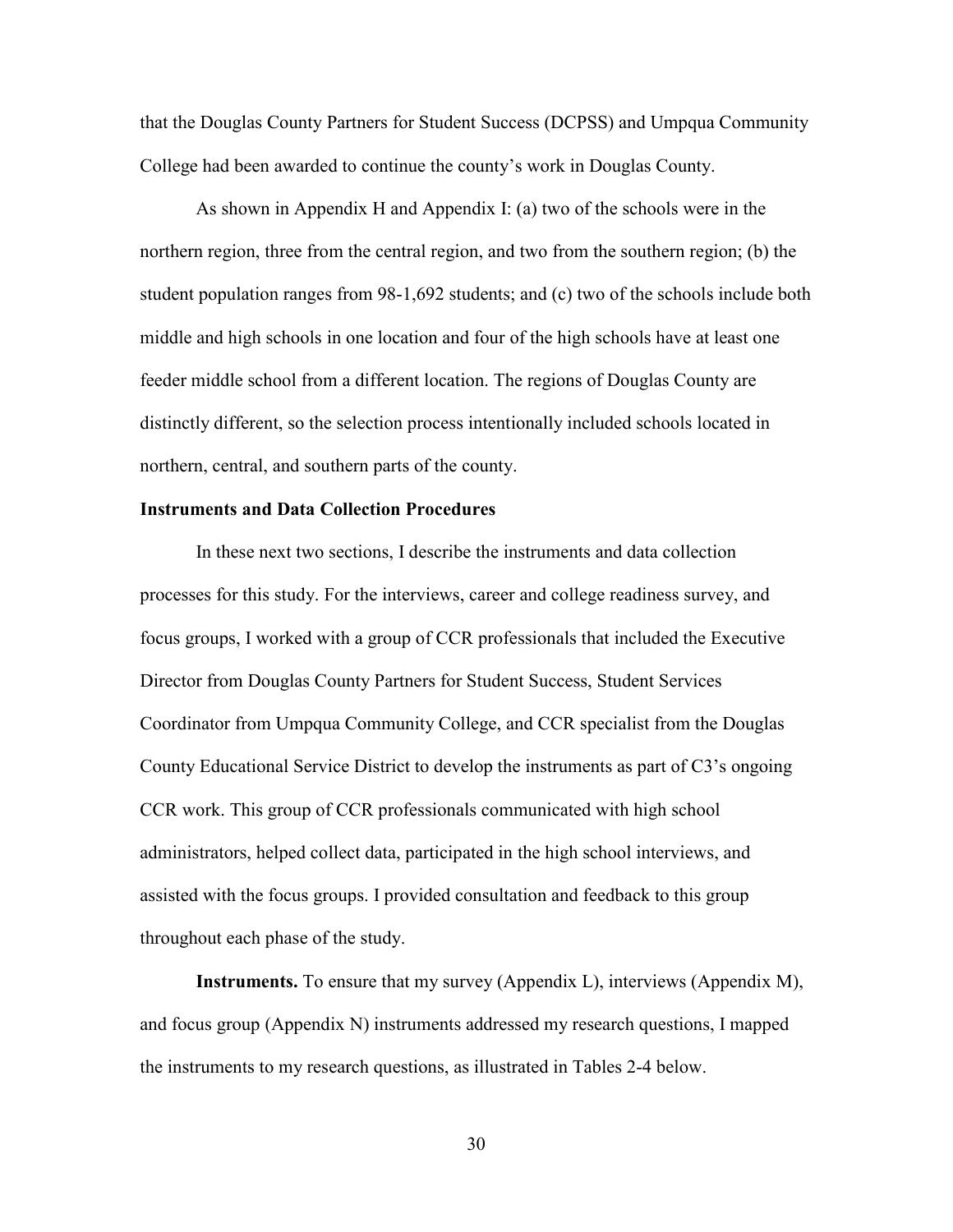| Table 2                                          |  |
|--------------------------------------------------|--|
| Survey Questions by Topic and Research Questions |  |

|                                                                                                                                                                          | Survey               |                                             |                                |                              |                                   |                             |  |  |
|--------------------------------------------------------------------------------------------------------------------------------------------------------------------------|----------------------|---------------------------------------------|--------------------------------|------------------------------|-----------------------------------|-----------------------------|--|--|
| Item Category                                                                                                                                                            | Student<br>Readiness | Career $\&$<br>College<br>Options           | Curriculum<br>$\&$<br>Programs | Using<br>Data                | <b>CCR</b><br>Programs<br>& Tools | Professional<br>Development |  |  |
| RQ1. What do educators and students in<br>rural Oregon think is important to include<br>when developing and supporting a career<br>and college readiness plan?           | 8                    |                                             | 18                             | 19, 20                       | 23                                | 28                          |  |  |
| RQ1a. What services, activities, and work<br>practices are utilized in CCR plans in rural<br>Oregon?                                                                     | $\overline{7}$       | 14                                          | 15, 16, 17,<br>18              |                              | 23, 24                            | 26, 28, 29                  |  |  |
| RQ1b. What types of positions and/or<br>external partners are important to include<br>when developing a CCR plan in rural<br>Oregon?                                     | 8                    | 9, 14                                       | 17, 18                         |                              | 23, 24                            |                             |  |  |
| RQ1c. What resources, routines, and tools<br>have played a critical role in the work<br>and/or development of the existing CCR<br>plan at a high school in rural Oregon? | 7, 8                 | $3, 4, 5, 6, 9, 10, 11, 12,$<br>7, 8 13, 14 | 17, 18                         | $\frac{19}{21}$ , 20, 21, 22 | 23, 24                            | 25, 26, 27, 28              |  |  |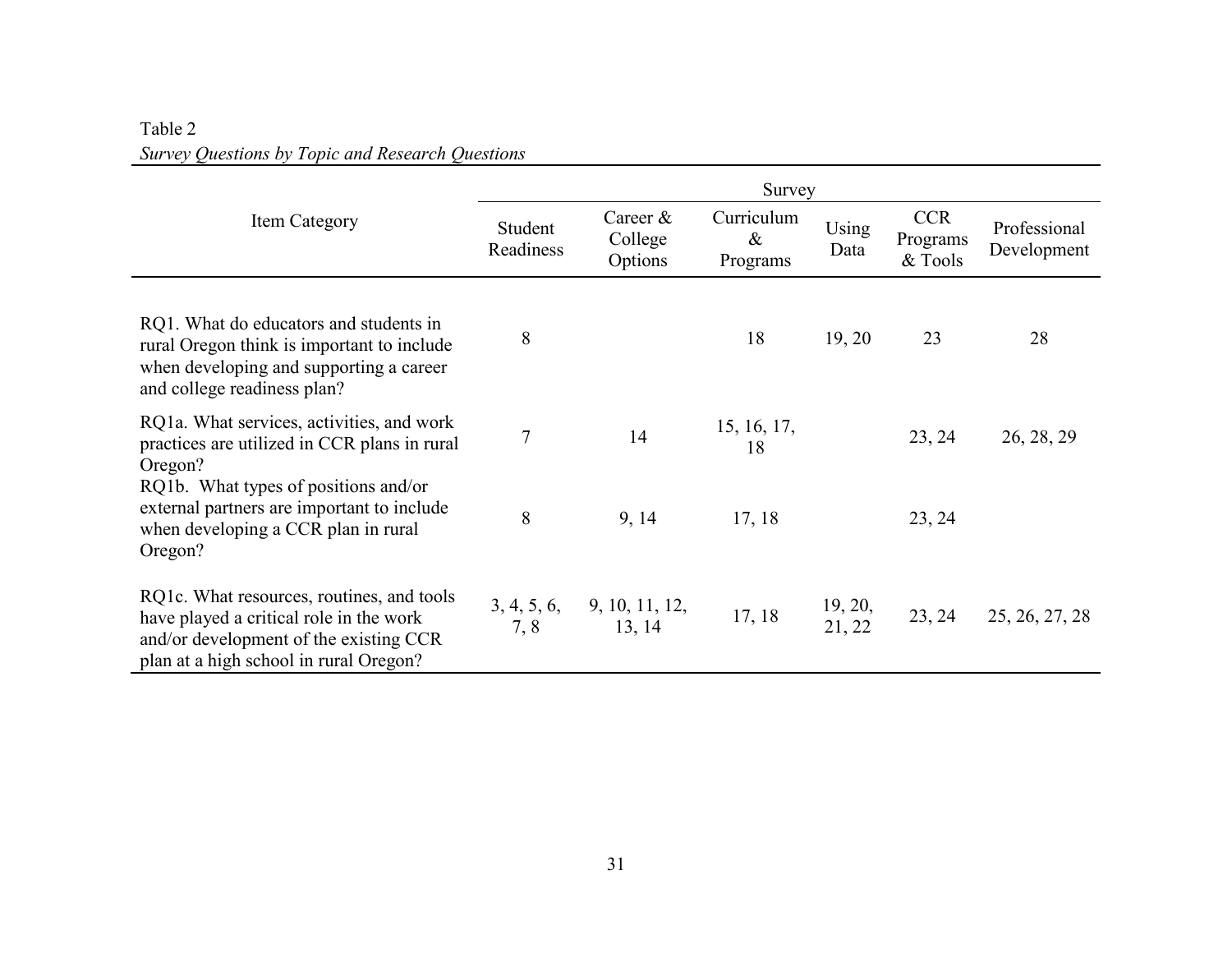|                                                                                                                                                                                | Interviews with High School CCR Teams |                                     |                               |                              |                                                                                                                                  |                           |                         |                                      |  |  |
|--------------------------------------------------------------------------------------------------------------------------------------------------------------------------------|---------------------------------------|-------------------------------------|-------------------------------|------------------------------|----------------------------------------------------------------------------------------------------------------------------------|---------------------------|-------------------------|--------------------------------------|--|--|
| Item Category                                                                                                                                                                  | <b>CCR</b><br>Overview                | <b>Students</b><br>$\&$<br>Families | College<br>Access<br>Programs | Creating<br>a CCR<br>Culture | Workforce<br>$\&$<br>Community<br>Partners                                                                                       | <b>CCR</b><br>Coordinator | Tracking<br>Progress    | Challenges<br>& Next<br><b>Steps</b> |  |  |
| RQ1. What do educators and<br>students in rural Oregon think<br>is important to include when<br>developing and supporting a<br>career and college readiness<br>plan?           |                                       |                                     |                               |                              | A $A/B, E, F$ $\begin{matrix} A, B, C, \\ D \end{matrix}$ $A, B$ $A, B, C, D$ $A, B$                                             |                           | D, E, F                 | $\mathbf{A}$                         |  |  |
| RQ1a. What services,<br>activities, and work practices<br>are utilized in CCR plans in<br>rural Oregon?<br>RQ1b. What types of                                                 |                                       |                                     |                               |                              | A $\begin{array}{ccc} A/B, C, D, \\ F \end{array}$ A, C A, B, C A, B, C, D A $\begin{array}{ccc} A, B, C, \\ & E, F \end{array}$ |                           |                         | $\mathbf{A}$                         |  |  |
| positions and/or external<br>partners are important to<br>include when developing a<br>CCR plan in rural Oregon?                                                               |                                       |                                     |                               |                              | A $A/B, E$ $A, B, C, A$ $A, B, C, D$ $A, B$                                                                                      |                           | $\mathbf{F}$            | $\mathbf{A}$                         |  |  |
| RQ1c. What resources,<br>routines, and tools have<br>played a critical role in the<br>work and/or development of<br>the existing CCR plan at a<br>high school in rural Oregon? | $\mathbf{A}$                          |                                     |                               |                              | $A/B, C, D, A, B, C, A, B, C, A, B, C, D$<br>E, F D D D A, B, C, D A, B                                                          |                           | $A, B, C,$<br>$D, E, F$ | $\mathbf{A}$                         |  |  |

## Table 3 *Interview Questions by Section and Research Questions*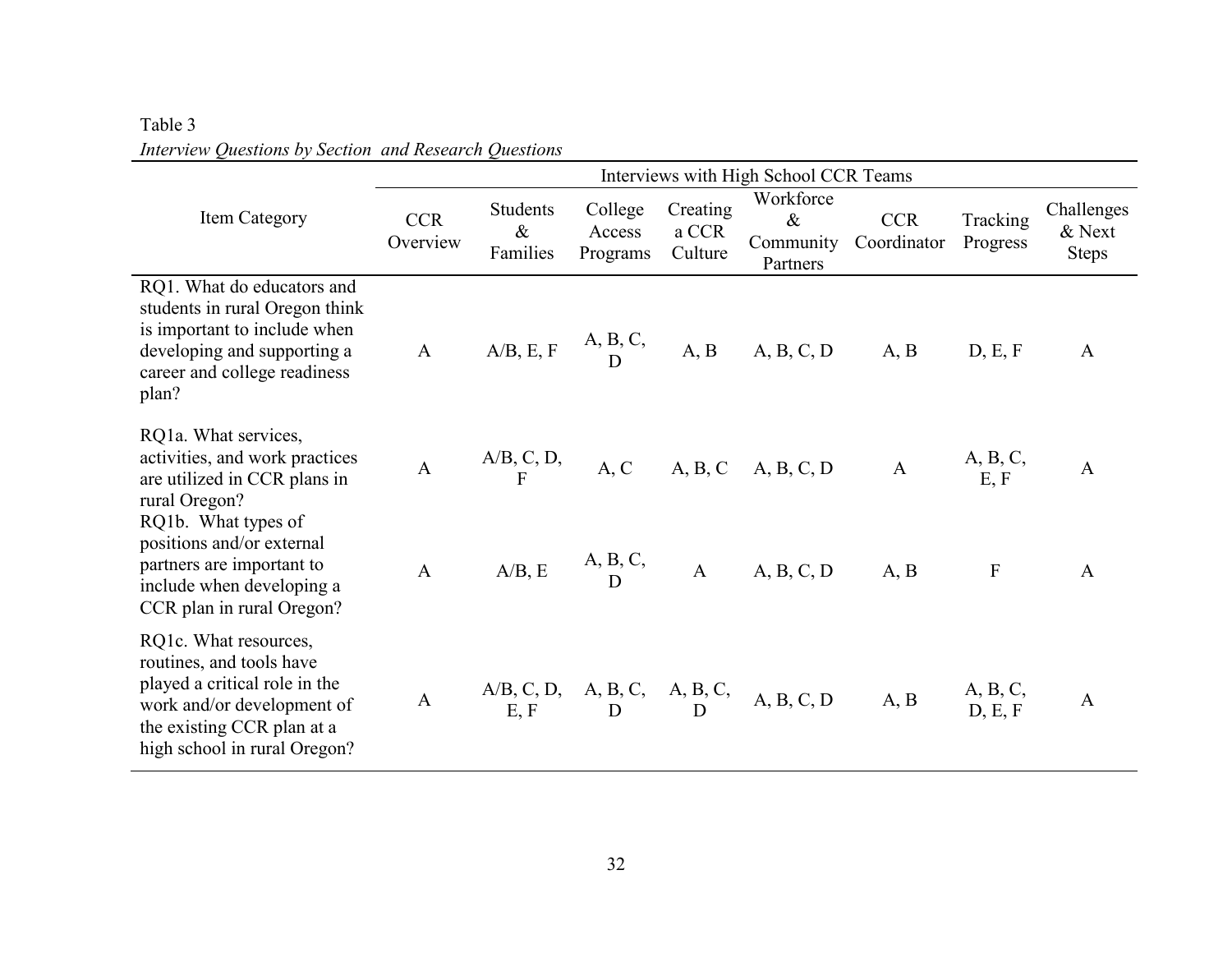| Table 4                                                 |  |
|---------------------------------------------------------|--|
| Focus Group Questions by Section and Research Questions |  |

|                                                                                                                                                                                                 |                           |                                |                                          | Focus Groups with Students           |                      |                   |                      |                  |
|-------------------------------------------------------------------------------------------------------------------------------------------------------------------------------------------------|---------------------------|--------------------------------|------------------------------------------|--------------------------------------|----------------------|-------------------|----------------------|------------------|
| Item Category                                                                                                                                                                                   | CCR by Grade<br>Level     | School<br>Personnel<br>Support | Confidence<br>Pursuing<br>Career/College | Skills &<br>Knowledge<br>Preparation | Wish<br>More<br>Info | Parent<br>Involve | Community<br>Support | Goal<br>Tracking |
| RQ1. What do educators<br>and students in rural<br>Oregon think is important<br>to include when<br>developing and supporting<br>a career and college<br>readiness plan?<br>RQ1a. What services, | X                         |                                | X                                        | X                                    |                      | $\mathbf X$       |                      |                  |
| activities, and work<br>practices are utilized in<br>CCR plans in rural<br>Oregon?                                                                                                              | X                         | X                              | X                                        | X                                    | X                    | X                 |                      | X                |
| RQ1b. What types of<br>positions and/or external<br>partners are important to<br>include when developing a<br>CCR plan in rural Oregon?<br>RQ1c. What resources,                                | $\boldsymbol{\mathrm{X}}$ | $\mathbf X$                    | X                                        |                                      |                      | $\mathbf X$       | X                    |                  |
| routines, and tools have<br>played a critical role in the<br>work and/or development<br>of the existing CCR plan at<br>a high school in rural<br>Oregon?                                        | X                         | X                              | X                                        | X                                    | X                    | X                 |                      | X                |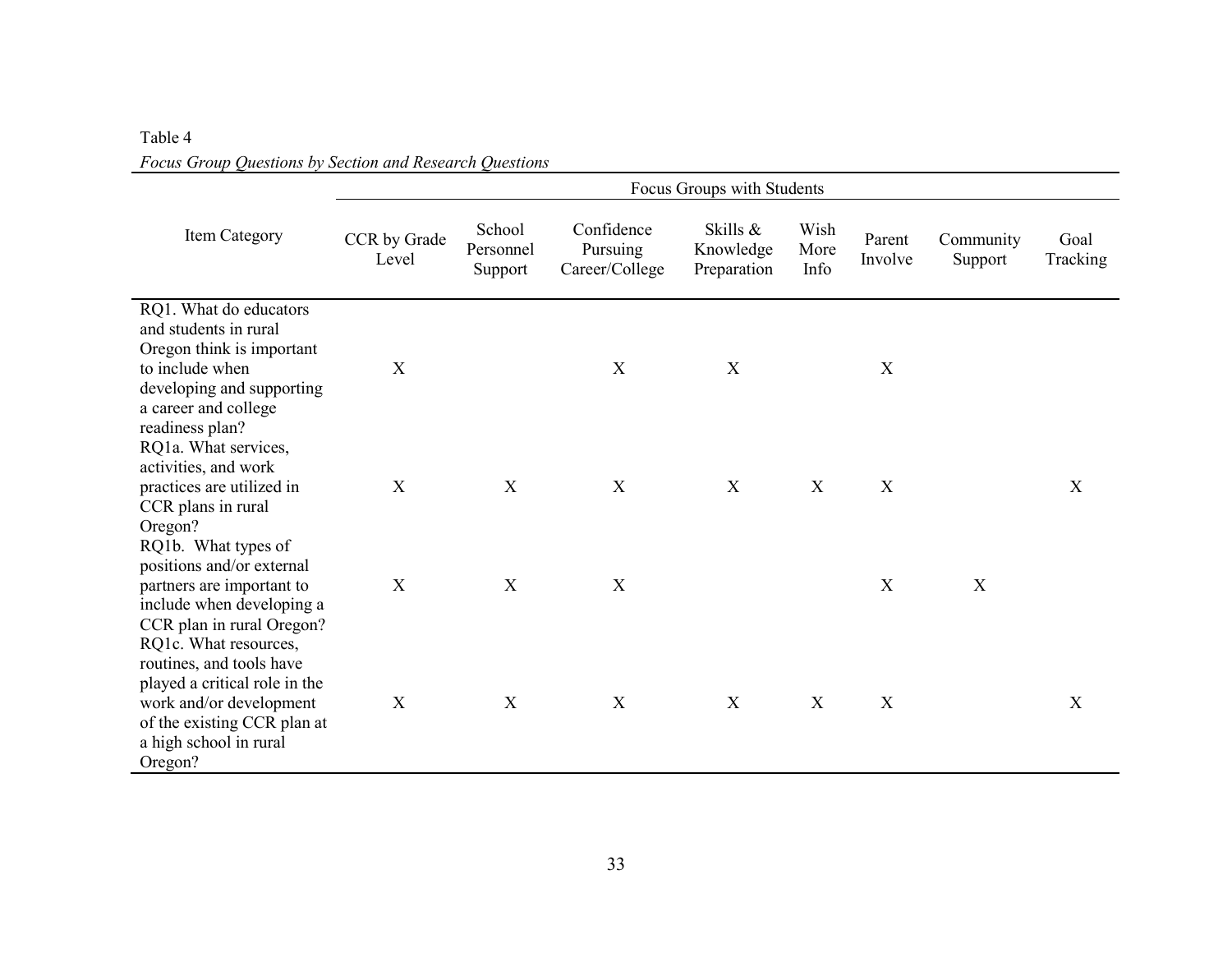*Career and college readiness survey.* To better understand CCR in rural Oregon schools, I created a survey to administer to the administration and faculty employed at the high schools, which the DCPSS director chose to use in her county. To accommodate the needs of Douglas County, the CCR advisory team and I worked to adapt the survey to fit their specific needs. A quantitative survey provides an opportunity to collect data from a larger sample to complement data collected from fewer participants through interviews and focus groups related to the same topic (Merriam & Tisdell, 2016). The CCR survey was the first component of this study and was sent to all of the staff and faculty at the 14 Douglas County High Schools as part of my work with C3. The survey included seven sections that were developed based on topics that came up during the DCPSS partner meeting that took place during the 2016-17 school year (see below), my literature review, and my work as the C3 director.

The survey (Appendix L) sections included (a) *your school* with two questions about how the school was able to support career and college readiness activities and programs, (b) *student readiness* that asked six questions on respondents' knowledge of setting career and college readiness goals and successfully completing those goals, (c) *career and college options* that asked six questions on how well they understood the career and college options that were available to their students (d) *curriculum and programs* that asked four questions on how well the career and college readiness curriculum and programs supported their students in pursuing education after high school, (e) *using data* that had four questions that covered whether the school set appropriate goals around career and college readiness and whether they used data to help make decisions, (f) *career and college readiness programs and tools* that asked three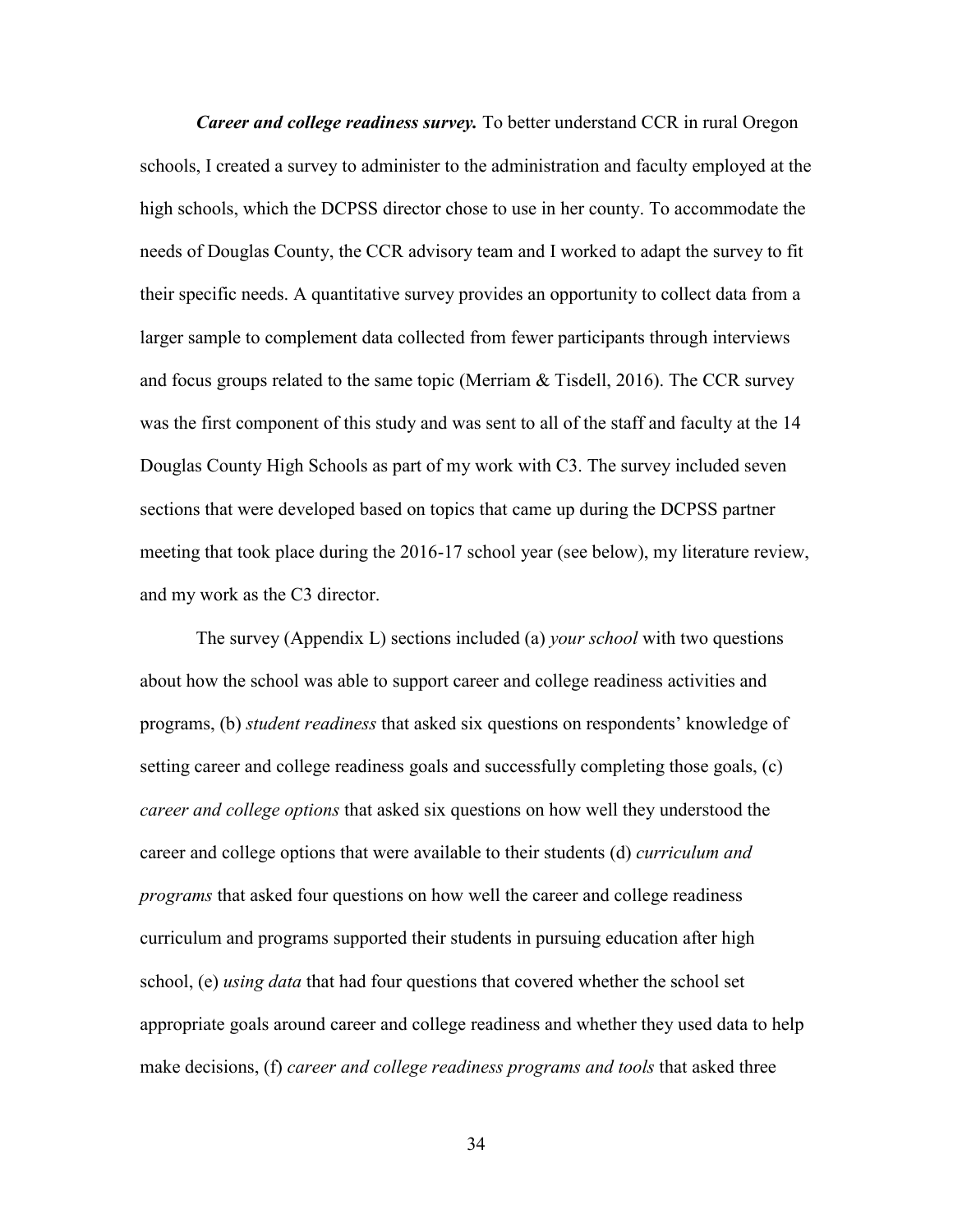questions on what types of program the school used for students to learn about CCR and to track their activities and progress, and (g) *professional development* that asked four questions on whether the school offered professional development opportunities and what types of professional development were needed.

The survey used a four-point Likert scale of strongly agree, agree, disagree, and strongly disagree that gauged respondents' experiences and how well they thought their school was prepared to support students in career and college readiness. There were two questions that included a list of options to choose from related to professional development topics and delivery. One of the questions included a list of items for respondents to choose from to identify what types of professional development opportunities they would have liked to have available to them; this question also included an open-ended item that asked for professional development topics that were not included in the list. The other question asked how they would like to receive professional development opportunities also with an open-ended item. The final question was an open-ended question that asked if they would be willing to share a CCR best practice and if so, to provide their contact information for follow up. If they selected no, they received a message thanking them for their participation. If they selected yes, they were redirected to a Google form to provide their best practice and contact information.

*Interviews.* I conducted semi-structured interviews with five of the fourteen high school career and college readiness (CCR) teams to learn about their CCR plans. Semistructured interviews include a guided list of questions or issues that have both structured and unstructured questions, the questions can be used flexibly, and the questions have no predetermined wording or order (Merriam  $\&$  Tisdell, 2016). One of the primary ways to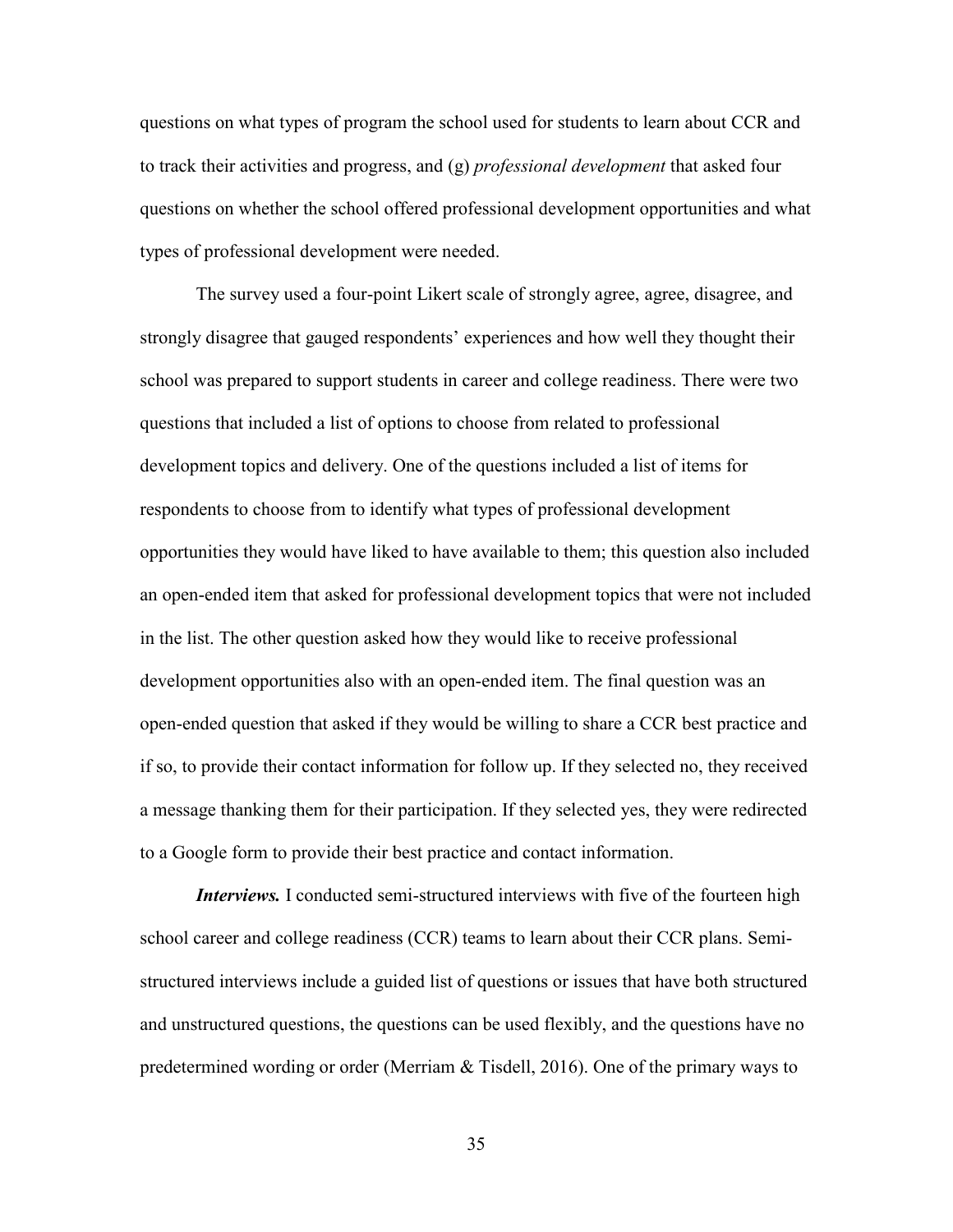explore an educational organization, institution, or process is by learning from the individuals who are actually *on the ground* doing the work; many studies about schools are conducted without including the student, counselor, teacher, and administrator perspective who bring their individual voices to inform the collective (Seidman, 2013). I therefore included a range of stakeholders and semi-structured questions to capture their varied perspectives and experiences.

I created the interview guide *Career and College Readiness Mapping* for C3 in Fall 2017. Based on my action research approach, it was important that the interview protocol be used in a way that could be adapted if participants brought up unforeseen topics during the interview (Corbin and Strauss, 2015). The interview protocol included nine sections that could be discussed in any order (see Appendix M): (a) overview, (b) school statistics, (c) students and families, (d) college access programs – opportunities, (e) creating a career and college readiness culture, (f) workforce and community partnerships, (g) CCR coordinator, (h) tracking progress, and (i) challenges and next steps. As with the career and college readiness survey, I shared the interview guide with the DCPSS director who decided to use it for Douglas County. I then adapted the interview guide using the absorptive capacity theory so that it "provided guidance for educational leaders—in school districts…to think strategically about when and under what conditions a partnership is likely to be productive" (Farrell & Coburn, 2016, p. 137). This theory helped determine what changes needed to be made to best meet the specific needs of the county. For example, many of the high schools do not have a school counselor, so I added additional school roles to the list of staff who help students with CCR.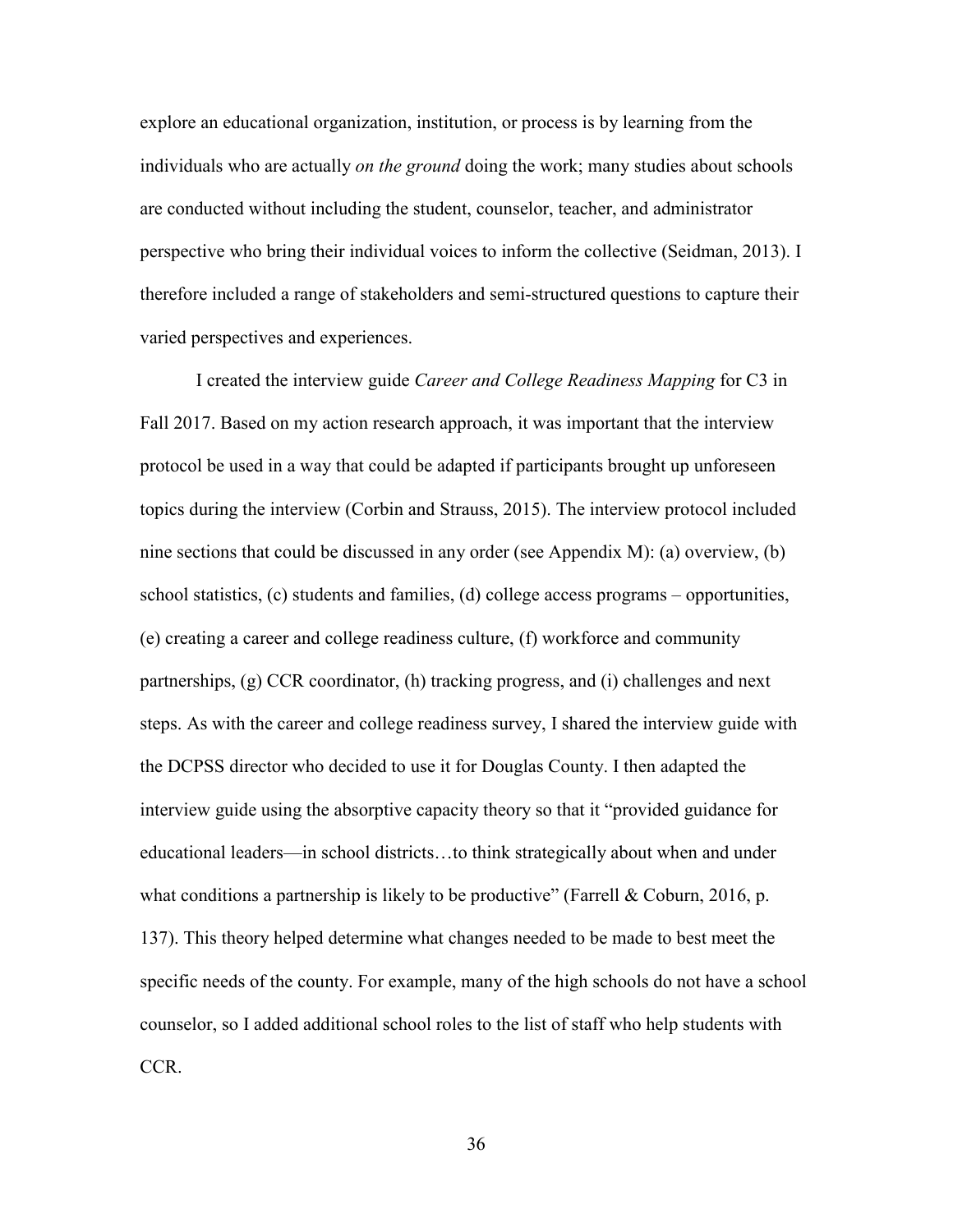*Focus groups.* Observing the way that a group interacts, the patterns that emerge, and being open to what emerges from the group are key component for conducting focus groups (Holton & Walsh, 2017). Focus groups are a way to explore an idea that allows the researcher to hear different perspectives at one time (Holton  $& Walsh, 2017$ ) so that the participants can share their views, hear from others, and potentially think of new insights based on what they hear from others (Merriam & Tisdell, 2016).

To hear directly from the students, the CCR team and I conducted three focus groups consisting of incoming freshman and current high school students. Through the focus groups, students provided their insights on what information, materials, and resources their high schools did or did not provide them for their post-high school journey. To ensure representation that met the diversity of the Douglas County students, I worked with the DCPSS director to determine the locations for the focus groups. I worked with the CCR advisory team to recruit students from the high schools; the focus groups included students from across the county.

Data collection was aided by two AmeriCorps members hired by the Douglas County Partners for Student Success (DCPSS) to provide general support to students throughout Douglas County high schools. The AmeriCorps members have direct contact with the schools and students and helped recruit students that represented their respective high schools. Leaders from the 14 high schools were invited to help recruit students through an initial email and then through direct conversations with the DCPSS director and myself. One common issue in rural areas is transportation for students (EdSource, 2015), so in addition to providing food for each student to incentivize participation, we held the focus groups during the school day to accommodate the students.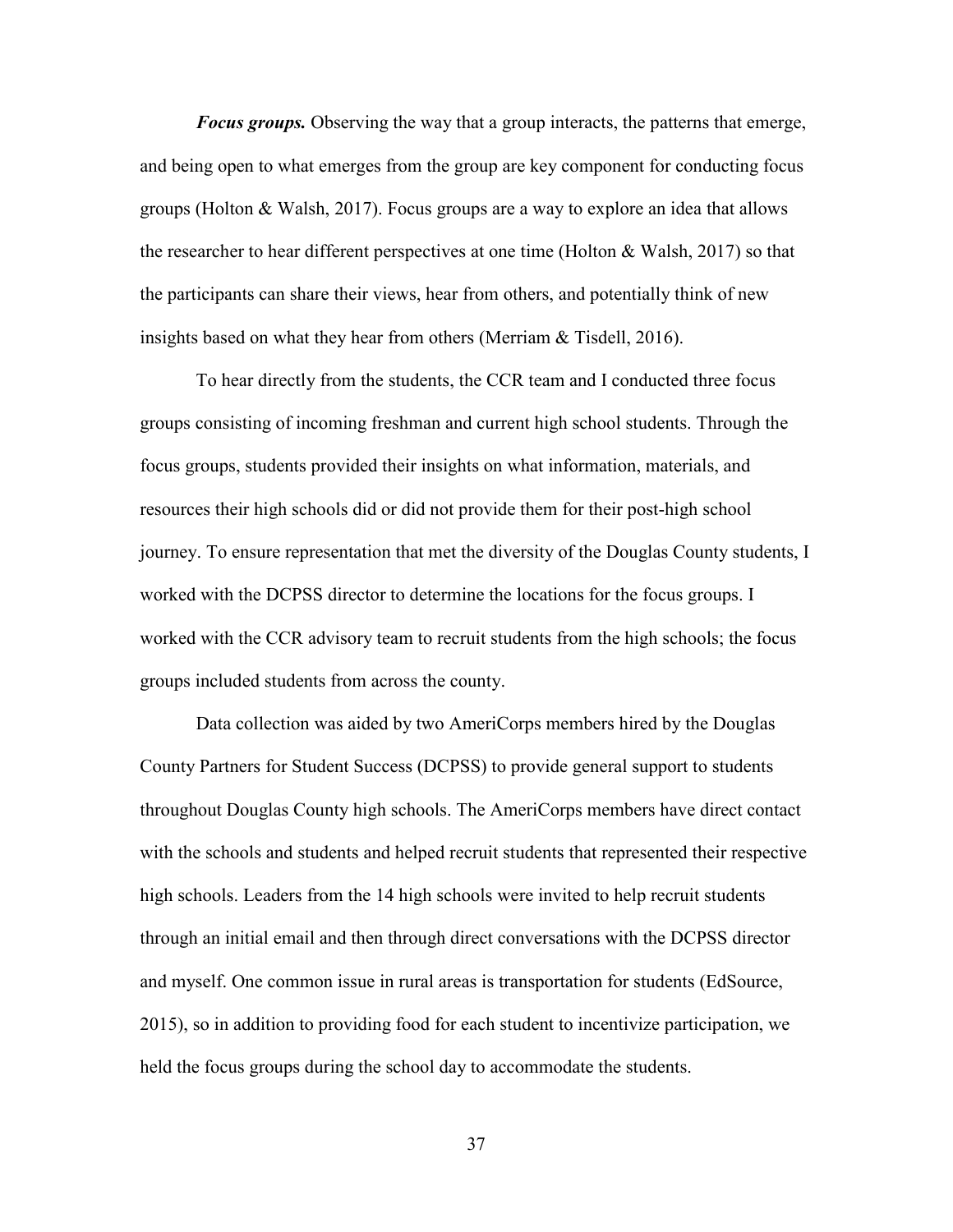**Data collection procedures.** In this next section, I will discuss the procedures used to collect the data included in this study.

*Partner meetings.* During the 2016-17 academic school year, DCPSS conducted meetings that focused on building partnerships between the community and the high schools in the district's effort to create a stronger career and college readiness culture. As the C3 Director, I helped plan and facilitate these meetings. The first meeting included 16 representatives from the community; the second meeting included 12 representatives from the local high schools. As part of this study, I analyzed the data to help inform the other data collection procedures for the study as well as using this extant data as findings themselves that will contribute to the recommendations for this study.

*Initial email.* Before this action research study began and as part of ongoing C3 work, the DCPSS director sent out an initial email to the administration at each of the 14 high schools explaining the scope and purpose of the study and that there are three ways for them to be involved: (a) career and college readiness survey, (b) interviews with their CCR teams, and (c) student focus groups. The initial email reminded administrators that this action research builds off of the partner meetings that were held during the 2016-17 school year, and provided a brief description of the interviews and student focus groups to help them select the activities of interest to participate in.

*Career and college readiness survey.* In partnership with DCPSS, I invited administrators, faculty, and staff from the 14 Douglas County High Schools to complete the CCR survey. The DCPSS director sent out an initial email invitation that included an overview of the study, explanation of each of the phases, and a link to the survey. After one week, the DCPSS director sent out a reminder email to all of the members. As an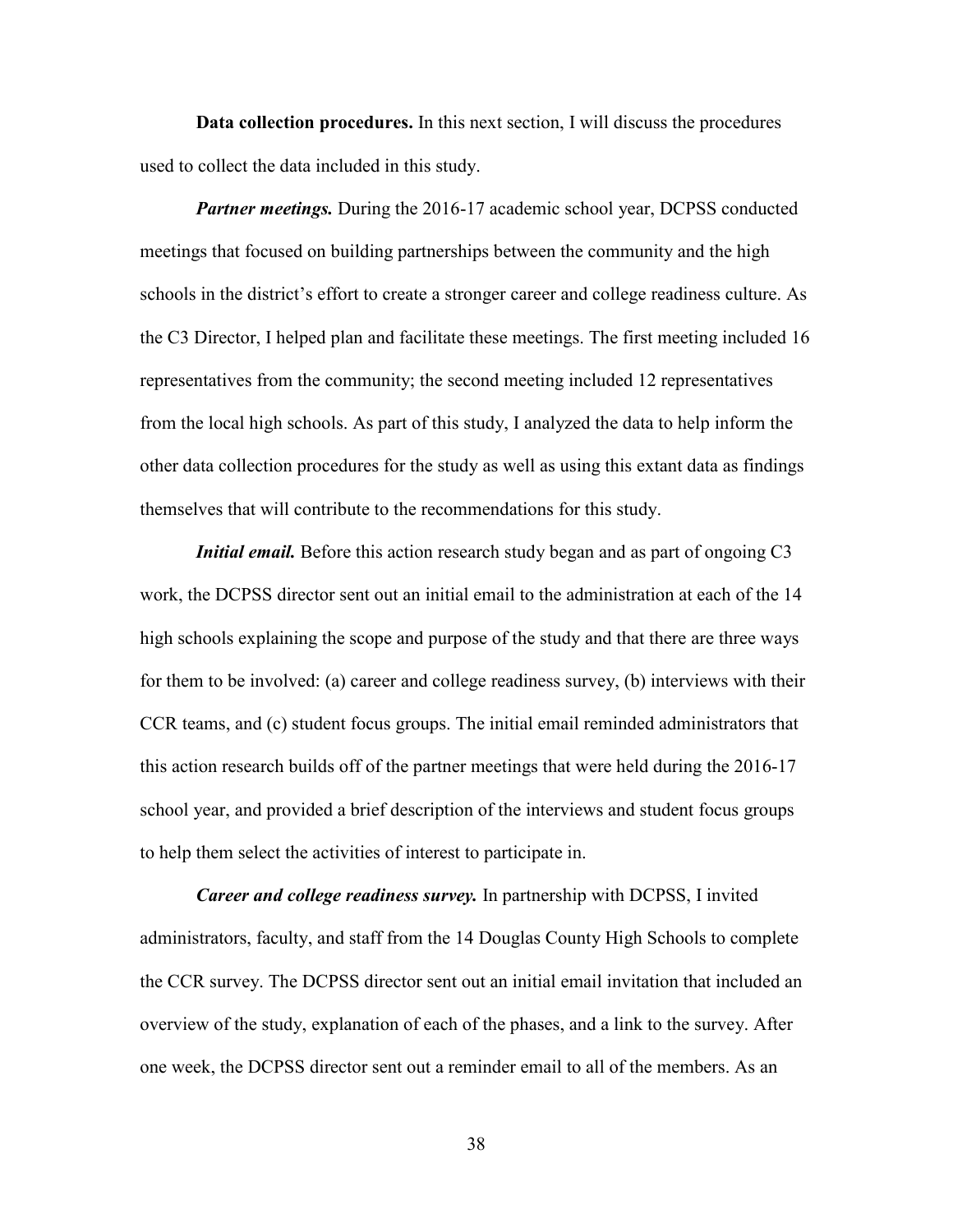incentive, the DCPSS director offered funds to be used for CCR activities to the three high schools with the highest response rate. Respondents were from 10 high schools (71% of schools' response rate) with a total of 81 responses. There were seven surveys started, but not finished, for a total of 74 completed surveys.

*Interviews.* The DCPSS director and I conducted interviews in the fall of 2017 with five of the high school CCR teams that are receiving Meyer Memorial grant funds to discover the challenges, barriers, and successes they face in providing CCR services, programs, and activities to their students. The interviews followed the interview guide as well as soliciting participants' feedback on any assistance they may have received or would like to receive from the community or the DCPSS. I decided to take notes instead of recording the interviews to increase the respondents' comfort level (Merriam & Tisdell, 2016).

*Focus groups.* The two AmeriCorps members conducted two focus groups, and I conducted one focus group. We used a specific process, script, and list of questions that I provided. Prior to the first focus group, I provided training to the team on how to conduct focus groups including the goals of the focus groups, moderating discussions, recording responses, the role each person plays, how to encourage all students to speak and not have one or two students dominate the conversation, and to address any concerns or questions from the facilitators. In addition to writing down student responses, the facilitators also documented how participants reacted to one another, the overall tone of the group, and the non-verbal communications that were happening within the group. At the beginning of the focus groups, the two AmeriCorps members and I introduced ourselves to the students and explained the purpose of the focus groups. After the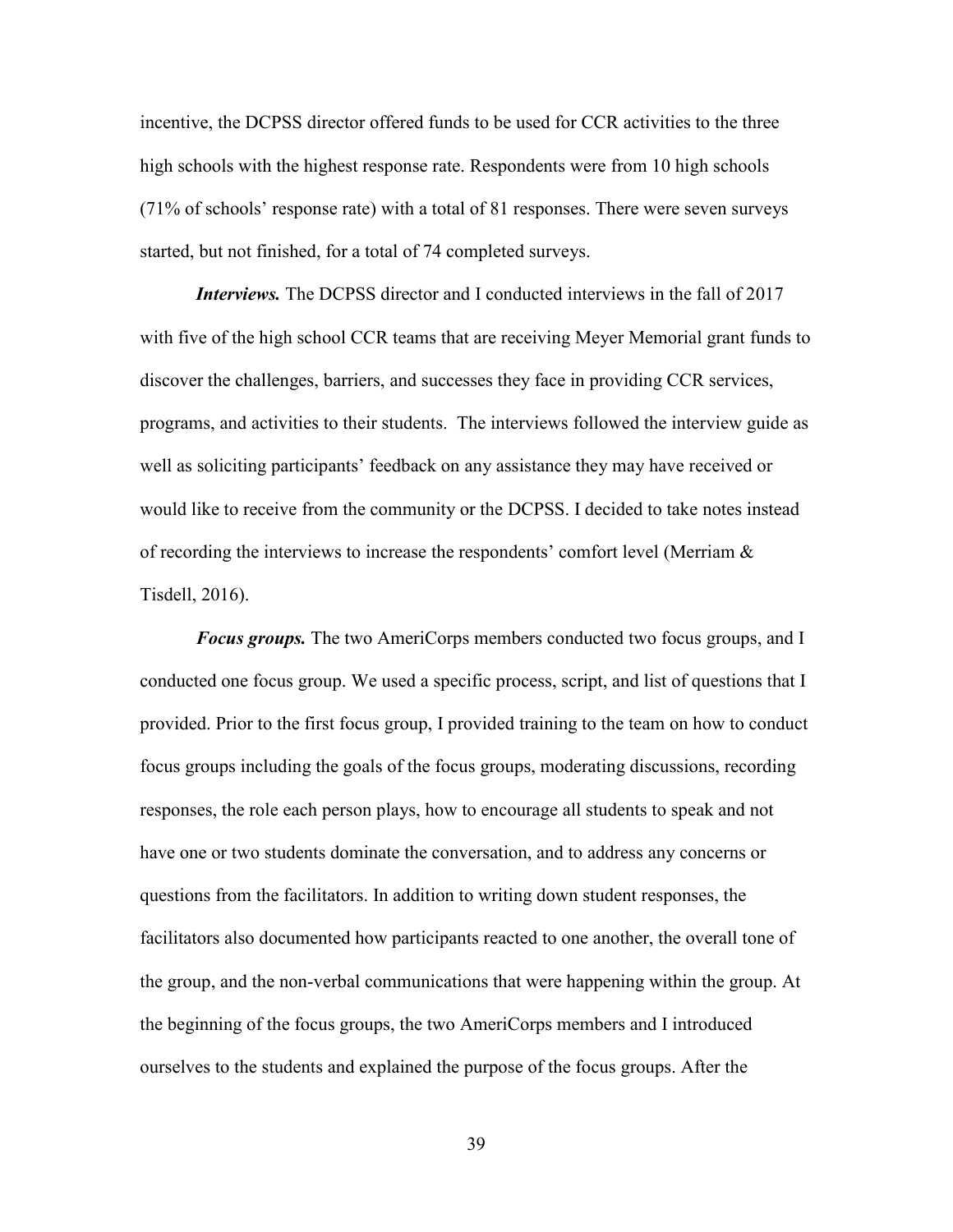students introduced themselves, we asked the eight questions that focused on supports that students receive related to CCR from their school, what supports they would like to receive, and if they received support from others outside of their school.

Merriam and Tisdell (2016) suggest the optimal range of focus group participants ranges between "six to ten participants, preferably people who are strangers to each other" (p. 114). The only focus group that consisted of more than 10 students was at The Boys and Girls Club, which consisted of 11 students. The students who are in The Boys and Girls Club participate in age-level activities, and the number of students in each grade level varies by day, so it was hard to know how many students would be at the Club that particular day. Additionally, I did not want to turn any of the students away, because they were excited to participate. I conducted one focus group, and the two AmeriCorps members conducted two focus groups. The first focus group included 11 students, grades 8-12, and was held at The Boys and Girls Club on January 18, 2018. The second focus group included seven students, grades 11-12, and was held at High School 12 on March 5, 2018. The third focus group included six students, grades 11-12, and was held at High School 9 on March 6, 2018.

#### **Data Analysis and Interpretation**

In this section, I will discuss how I analyzed the qualitative and quantitative data included in this study and will then present the main themes that emerged from the data.

**Qualitative data.** This action research study involves multiple sources of qualitative data from the partner meetings, interviews, focus groups, and open-ended survey items. To make sense of these various data sources, and identify which portions of the data to include in my dissertation since the data were collection as part of ongoing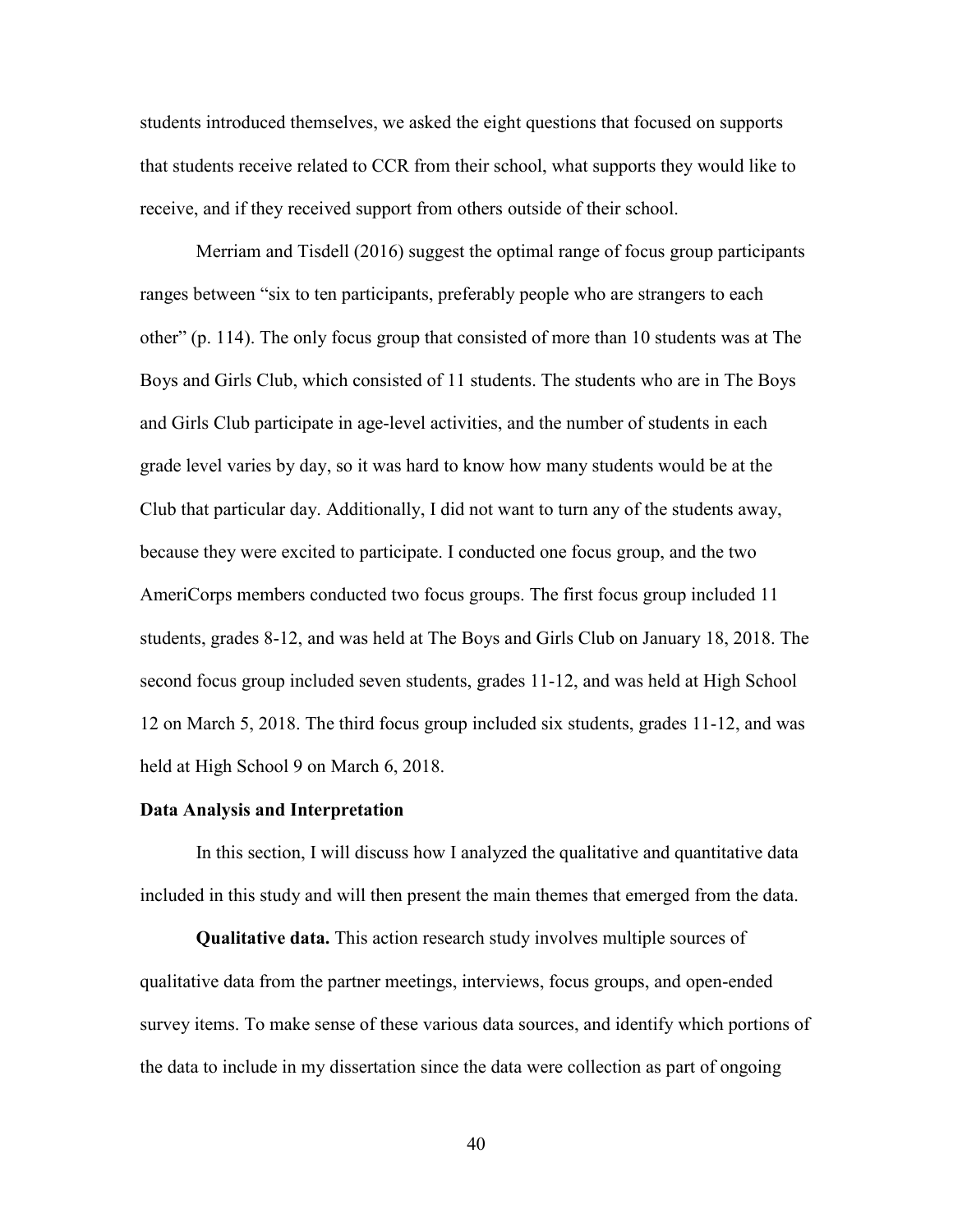CCR work in Douglas County, I followed Creswell's (2014) iterative process for analyzing qualitative data: (a) typing up notes from the interviews and focus groups; (b) organizing and preparing the data for analysis by categorizing it into the different themes that emerge, (c) reading through all of the data to obtain an overall sense of the information; (d) coding the data and beginning to develop general topics for eventual categorization; (e) generating a description of the settings, people, and themes; (f) interpreting the findings, and (g) writing a narrative to report on what has been learned.

The process of analyzing the qualitative data included multiple steps. First I imported the transcripts into the qualitative computer software program MAXQDA:2018 to begin to identify themes. As I read through a few of the transcripts from the partner meetings, I began to create general codes that included "notes, comments, observations, and queries" (Merriam & Tisdell, 2016). This exercise provided me with an idea of the types of categories and themes that might arise within the other transcripts. After I became more familiar with the coding process and the software, I reread the partner meeting transcripts I had already coded and recoded them to be more specific so that I could group similar data. For example, the first time I coded a partner meeting transcript, I included "more students wanting to enter workforce, but lack skills and desire to gain skills" as the whole code; when I redid the coding, I coded this same comment as "career services."

I used this coding process for the data collected from the partner meetings, interviews, and the focus groups. After categorizing the data into themes, I looked for similarities and differences between the themes. For example, one theme was that high school staff and faculty want professional development related to career and college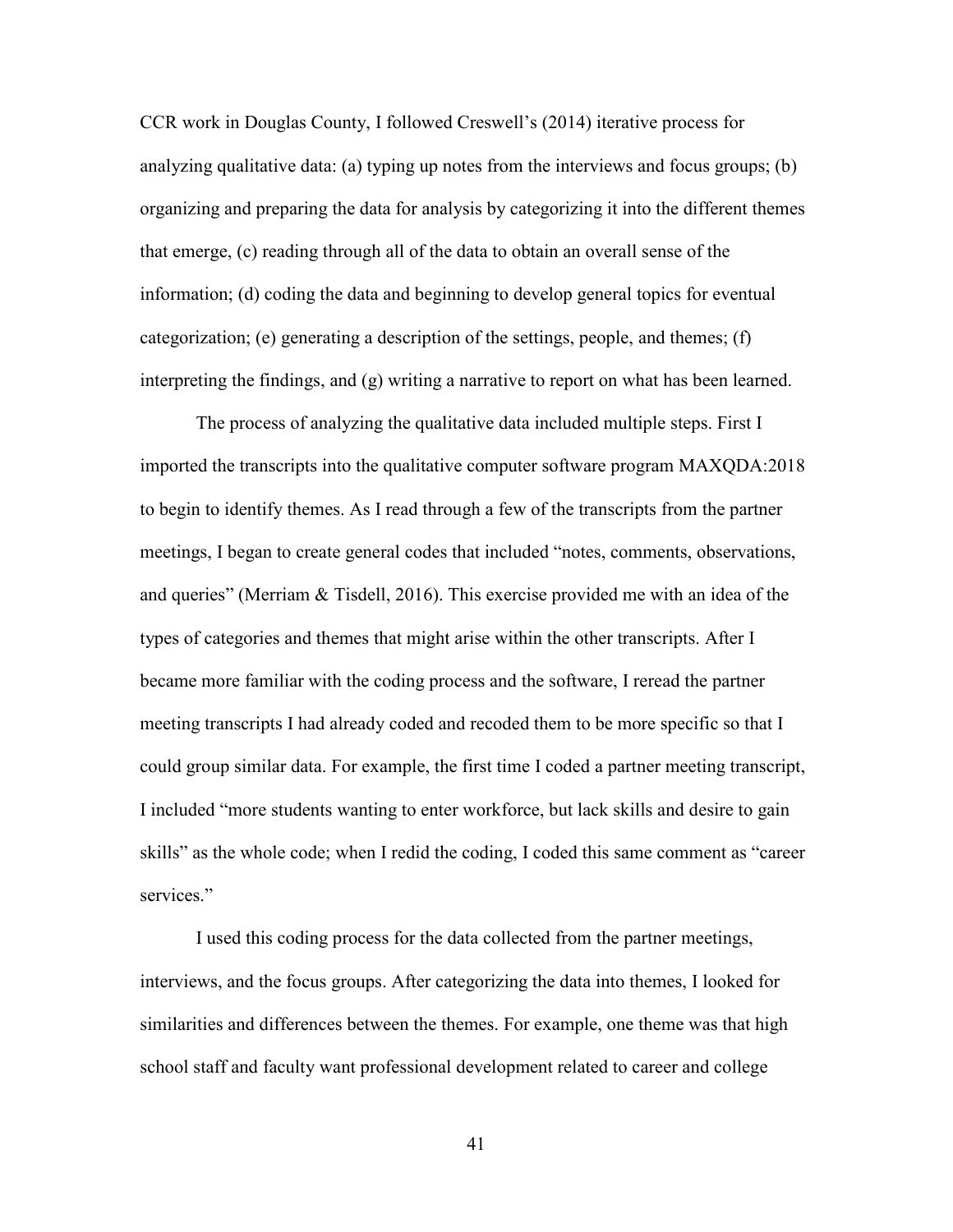readiness. The data revealed that administrators may perceive professional development differently from the staff and faculty, so it was important to use additional levels of coding (e.g., PD\_staff, PD\_admin) to help distinguish different perspectives on the same concept (Babbie, 2013). My initial iteration of coding resulted in 612 codes that I then categorized into seven themes and 25 sub-themes and tallied the number of times the theme was mentioned in the partner meetings, interviews, and student focus groups (see Table 5).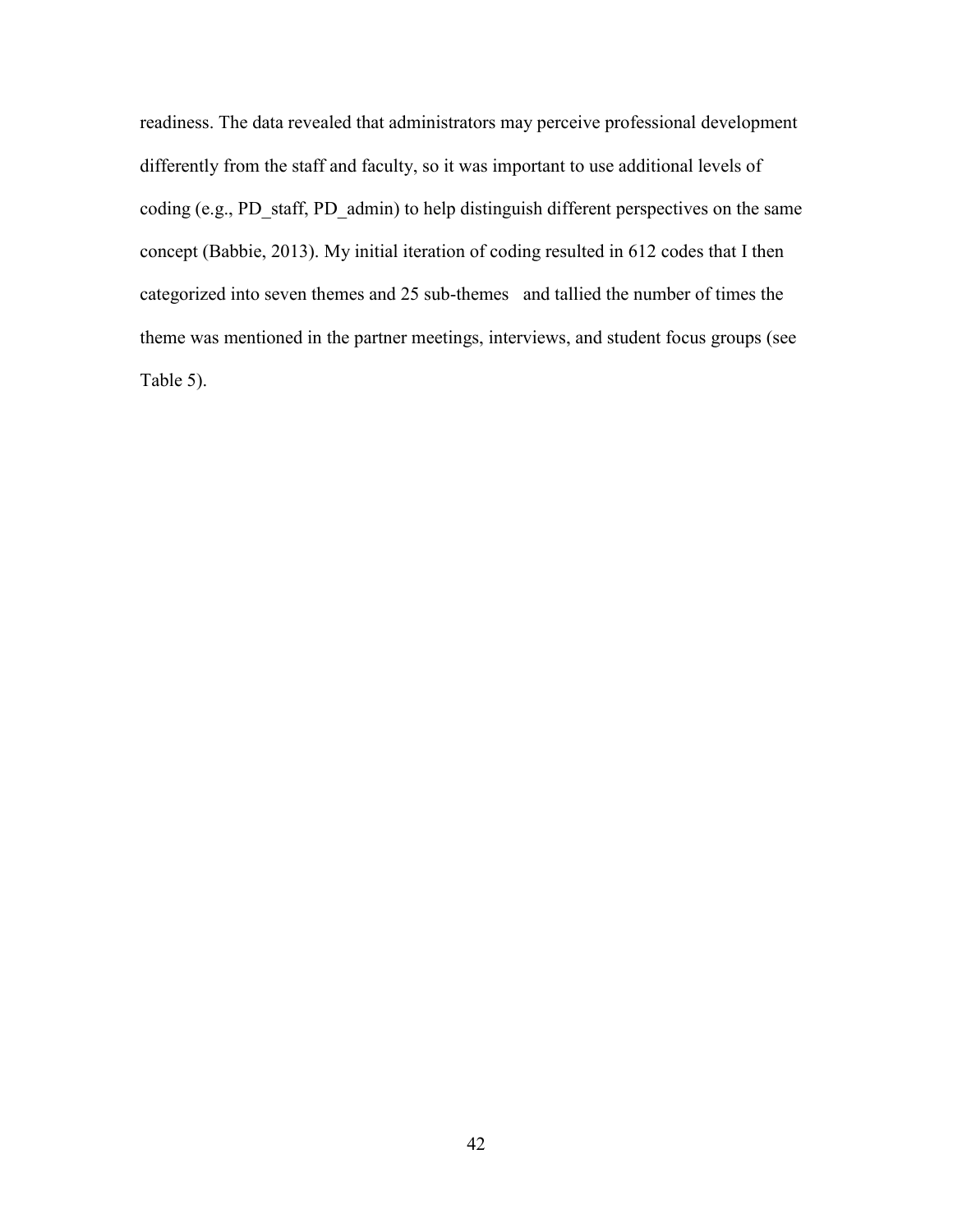| <b>System Infrastructure Themes</b>                    | Partner        | School     | Student<br>Focus |
|--------------------------------------------------------|----------------|------------|------------------|
|                                                        | Meetings       | Interviews | Groups           |
| Infrastructure                                         | 23             | 5          | 9                |
| Time                                                   | $\overline{4}$ | 5          | 3                |
| Funding and Transportation                             | 14             | 5          |                  |
| Culture                                                | 5              | 5          | 6                |
| Staffing                                               | 12             | 5          | 23               |
| <b>CCR Staff</b>                                       | 4              | 5          | 14               |
| Teacher Mindset & Accountability                       | 1              | 5          | 9                |
| Inconsistent Staffing & Professional<br>Development    | 7              | 5          |                  |
| Curriculum                                             | 15             | 5          | 12               |
| Career and College Readiness Access                    | 104            | 5          | 96               |
| <b>CCR</b> Activities                                  | 52             | 5          | 39               |
| <b>Classroom Activities</b>                            | $\overline{4}$ | 5          | 5                |
| <b>Episodic Activities</b>                             | 2              | 5          | 4                |
| College Visits & Other Activities                      | 9              | 5          | 19               |
| Accelerated Learning/Dual Credit                       | 11             | 5          | 9                |
| <b>Career Services</b>                                 | 26             | 5          | $\overline{2}$   |
| Career and College Access Programs                     | 19             | 5          | 18               |
| Tracking Tools & Using Data                            |                | 5          | $\tau$           |
| Types of Students and Families                         | 61             | 5          | 40               |
| <b>Students Not Being Served Through</b><br><b>CCR</b> | 24             | 5          |                  |
| Relationships with Staff                               |                | 5          | 3                |
| Culture & Attitude                                     | 14             | 5          |                  |
| Families                                               | 12             | 5          | 20               |
| Culture & Attitude                                     | 6              | 5          | 17               |
| Communication                                          | 5              | 5          |                  |
| Partnerships                                           | 66             | 5          | $\overline{2}$   |
| <b>School Absorptive Capacity</b>                      |                |            |                  |
| Interaction Between Schools and                        |                |            |                  |
| Partners                                               | 9              | 5          | 2                |
| <b>Qualities of External Partners</b>                  |                | 5          |                  |
| Organizational Learning                                | 21             | 5          |                  |

# Table 5 *Summary of Qualitative Findings*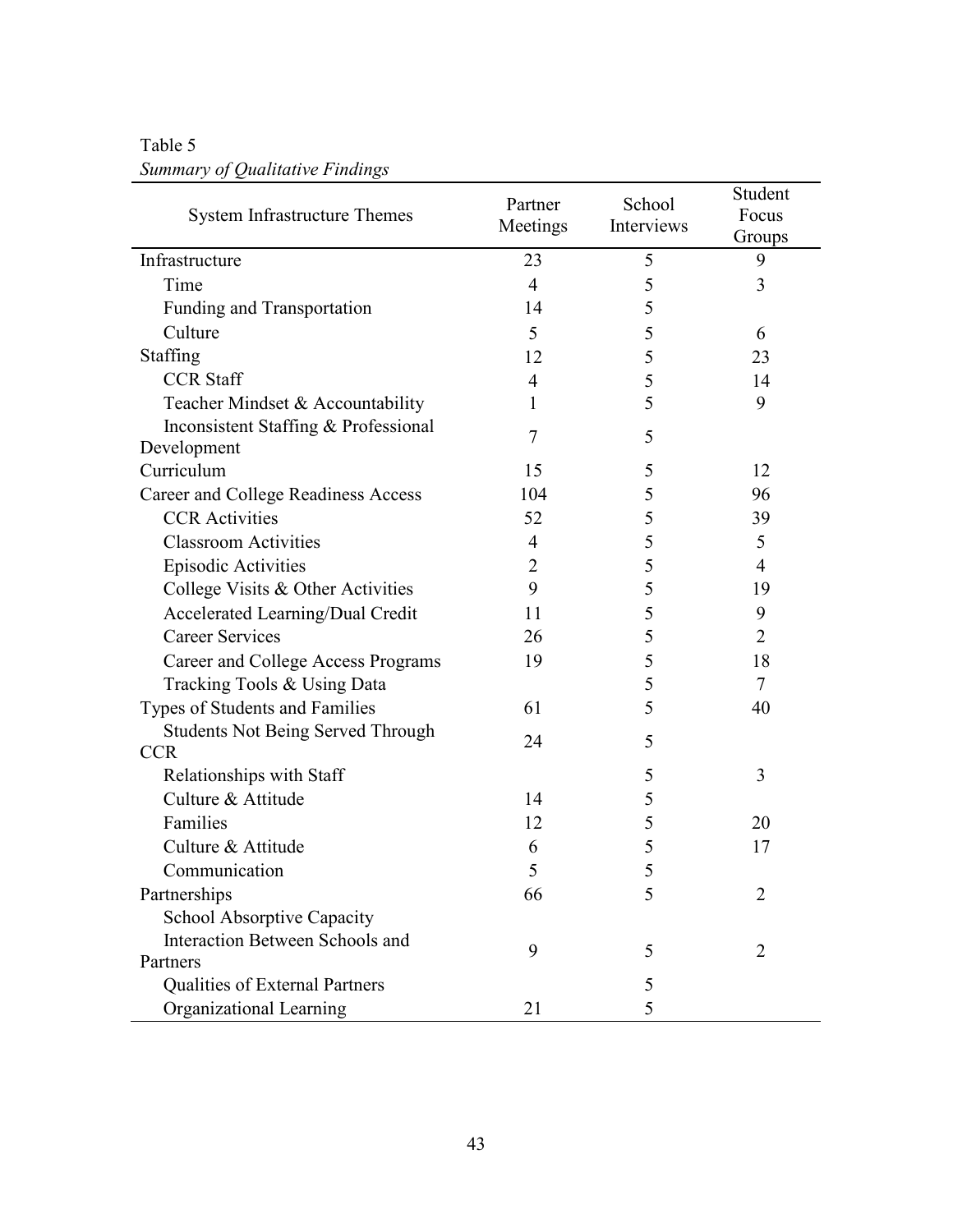**Quantitative data.** My literature review highlighted that there is often a discrepancy between the perceptions of administrators, faculty, and staff related to career and college readiness as well as where responsibility lies to provide services and structure for students. To compare responses for various subgroups such as administrators, teachers, and other staff and faculty, I used SPSS software to analyze the career and college readiness survey data through descriptive statistics and six one-way ANOVAs. The descriptive statistics allowed me to describe and understand the data set for each group (e.g. administrators, teachers, and other staff and faculty) through the mean and standard deviation (Somekh & Lewin, 2005). I used one-way ANOVAs to compare the outcomes of two groups (Creswell, 2014) related to the six areas from the survey: (a) student readiness, (b) career and college options, (c) curriculum and programs, (d) using data, (e) career and college readiness programs and tools, and (f) professional development.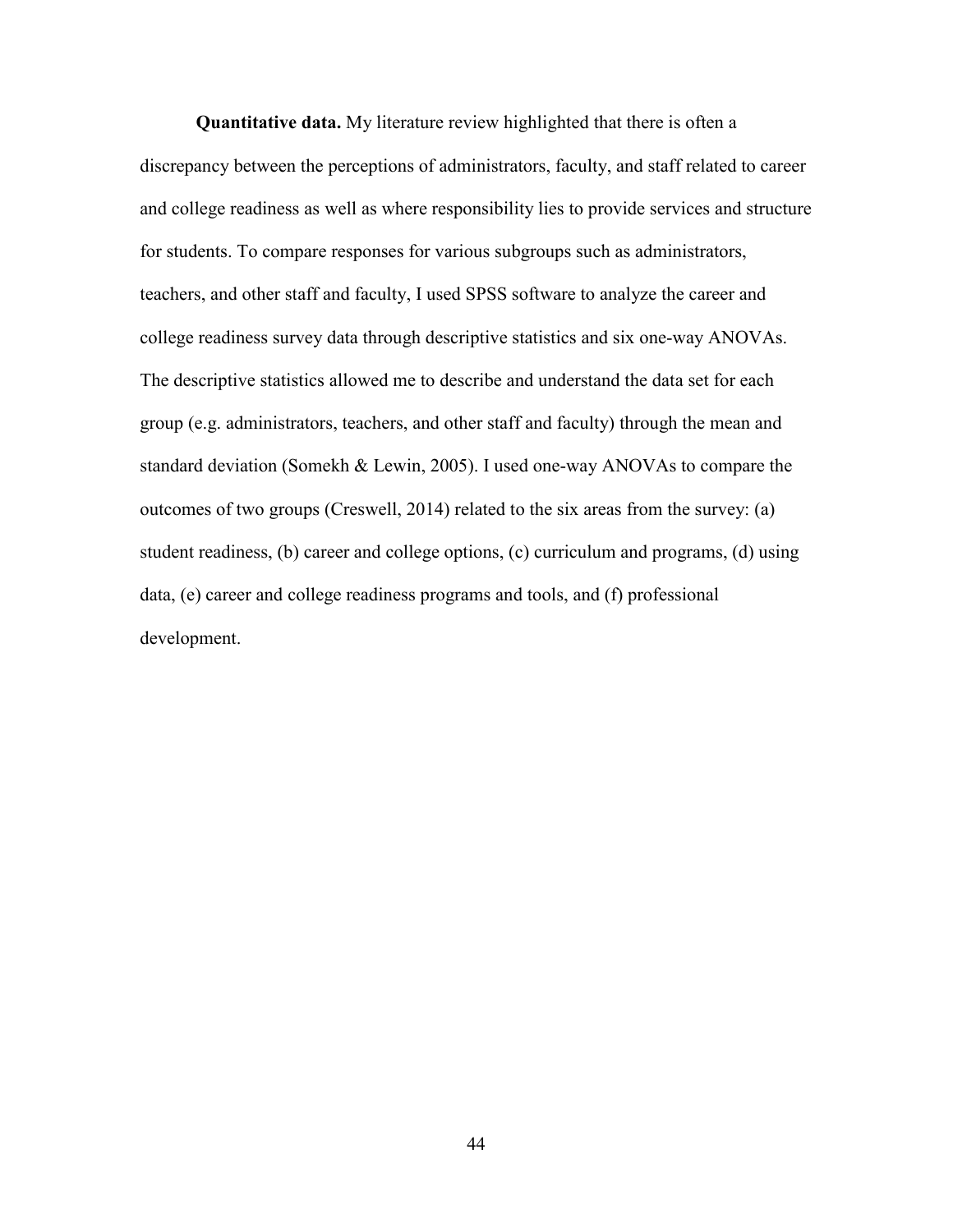#### CHAPTER IV

#### FINDINGS

 In this chapter, I begin with a short sketch of the schools included in this study as well as a summary of the school's staff and faculty who engage in career and college readiness (CCR) work to provide context for the findings. Then I discuss the seven major themes that emerged from the data: the CCR survey, partner meetings, school interviews, and student focus groups. The first theme is how infrastructure, or lack of infrastructure, within a school can support or hinder career and college readiness activities and programs. Culture is the second theme, which resonated throughout many of the findings including infrastructure, staffing, students and families, and partners. The third theme focuses on how staffing across the sample plays a role in CCR. The fourth theme examines what role, if any, CCR has in the curriculum. The fifth theme concerns CCR access and the sixth theme was about how CCR affects different student groups differently, the level of parental engagement in CCR, and CCR interactions with staff and faculty. The seventh theme focuses on community partnerships and how they connect with CCR in the high schools. My research question was:

> RQ1: What do educators and students in rural Oregon think is important to include when developing and supporting a career and college readiness plan?

- a. What services, activities, and work practices are utilized in CCR plans in rural Oregon?
- b. What types of positions and/or external partners are important to include when developing a CCR plan in rural Oregon?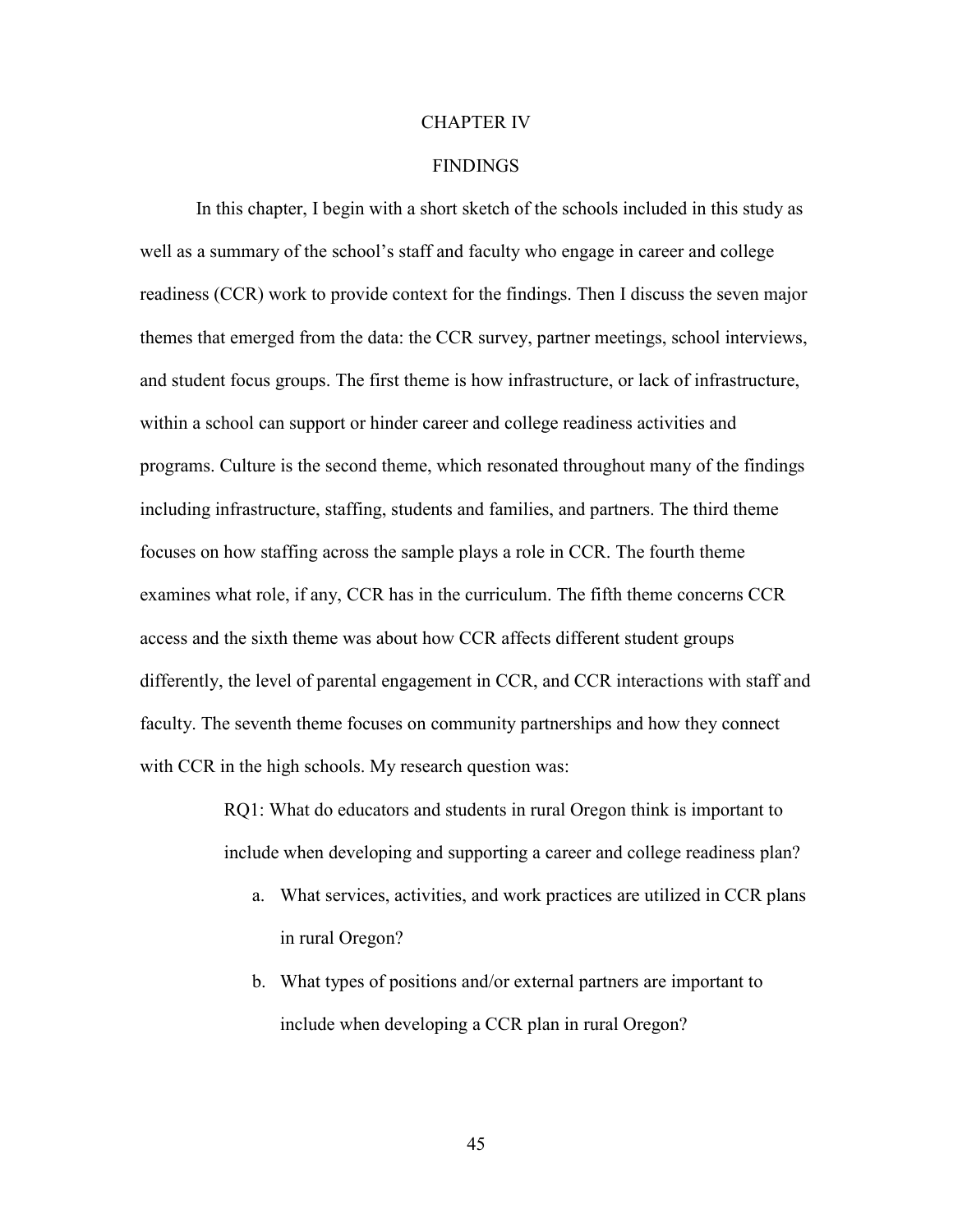c. What resources, routines, and tools have played a critical role in the work and/or development of the existing CCR plan at a high school in rural Oregon?

#### **Profile of Participants**

In partnership with the Douglas County Partners for Student Success (DCPSS) executive director, I conducted interviews with career and college readiness (CCR) high school teams (n=5). There were very few commonalities on the topics that were discussed across the interviews as each of the CCR teams consisted of different roles within the schools. I intentionally did not request specific roles of the people that I wanted to meet with; rather, I asked to meet with the school's CCR team to see who the administrators thought should be a part of the CCR conversation for their high school.

- At High School 4, the interview started with the administrator who is both the superintendent and principal at the middle school and high school. The ASPIRE coordinator oversees the CCR hub and joined us for the last part of the interview. The administrator focused most of his comments on the *House* program he is hoping to expand to include all of their middle and high school students. The House program combines academics and CCR for student learning.
- At High School 1, the interview was with the assistant principal who often referred me to speak to the CCR staff to better answer the questions that I was asking. At first this concerned me, because if he was not knowledgeable about CCR at the school, then who was "in charge?" After talking to a member of the CCR staff, I learned that this assistant principal's management style is to trust his staff to do their jobs, thus delegating authority. For example, one of the teachers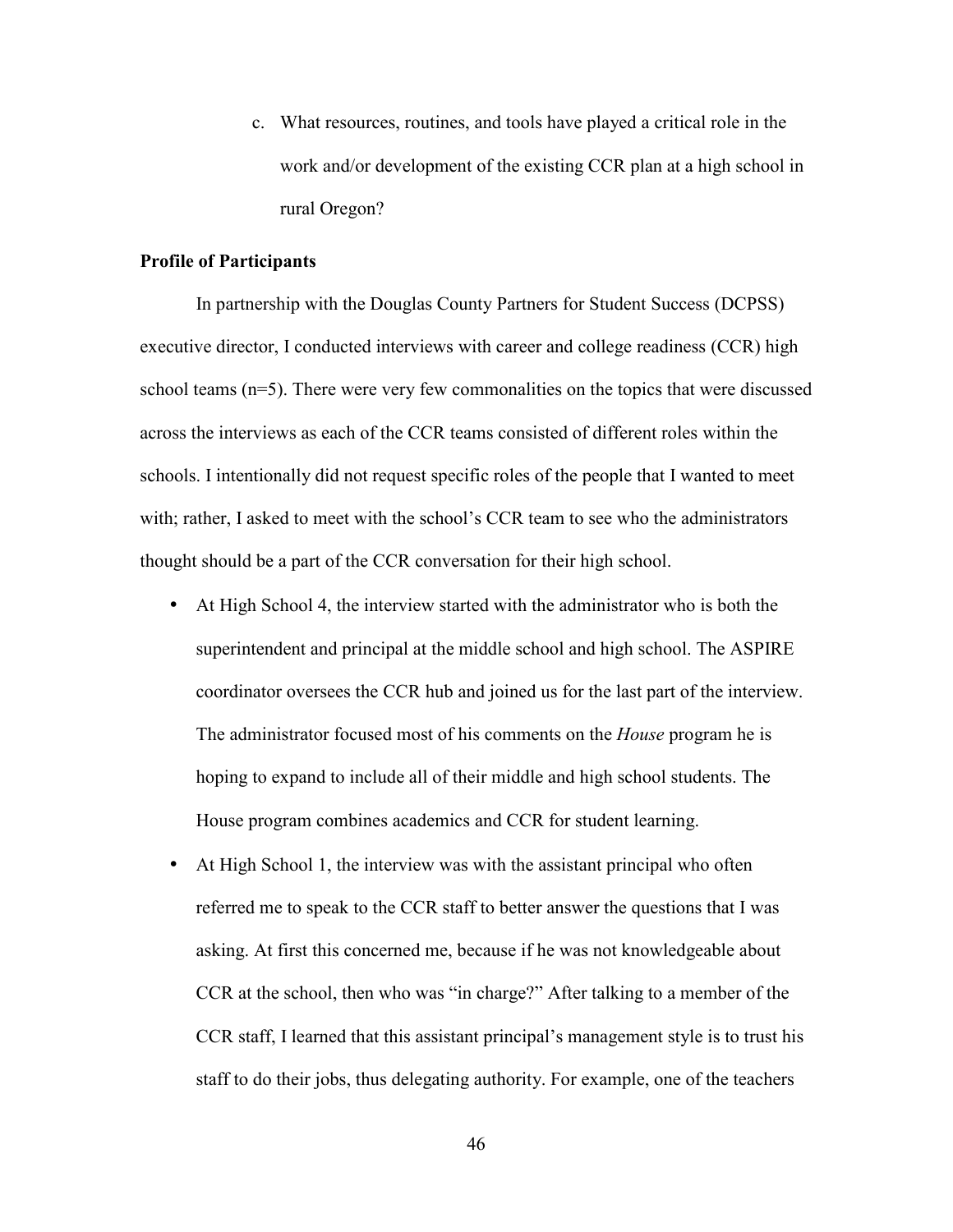has made her classroom into the *college center*. The *career center* is under a different teacher's domain.

- At High School 8, we met with the high school counselor. She shares her CCR role with the librarian and school secretary. The secretary helps with paperwork, registrar duties, credit recovery, and knows the academic status for each student in the high school. The librarian is learning about scholarships, so she can help the students and alleviate some of the counselor's work. These three people have divided the senior class to each work with a group on CCR and share the CCR materials and resources between the counseling office and the library.
- At High School 2, the administrator originally suggested we meet online because they are in a very small, rural district, and he is the main person overseeing CCR. I said that I would like to come out and meet him face-to-face, to not only establish rapport with him, but to also see the high school. The student services coordinator shares some of the CCR duties with the administrator and joined the interview, adding details about their CCR work. High School 2 does not have a specific physical space for CCR, but they do have materials and resources throughout the school.
- At High School 9, I met with the current executive director, the incoming executive director, and the school principal. As a charter school, High School 9 works with students who were not a good fit at their previous schools. The CCR team supports many programs and opportunities that are unique to their school. For example, the school's ASPIRE program houses college materials and resources; career readiness is shared throughout classes and curricula.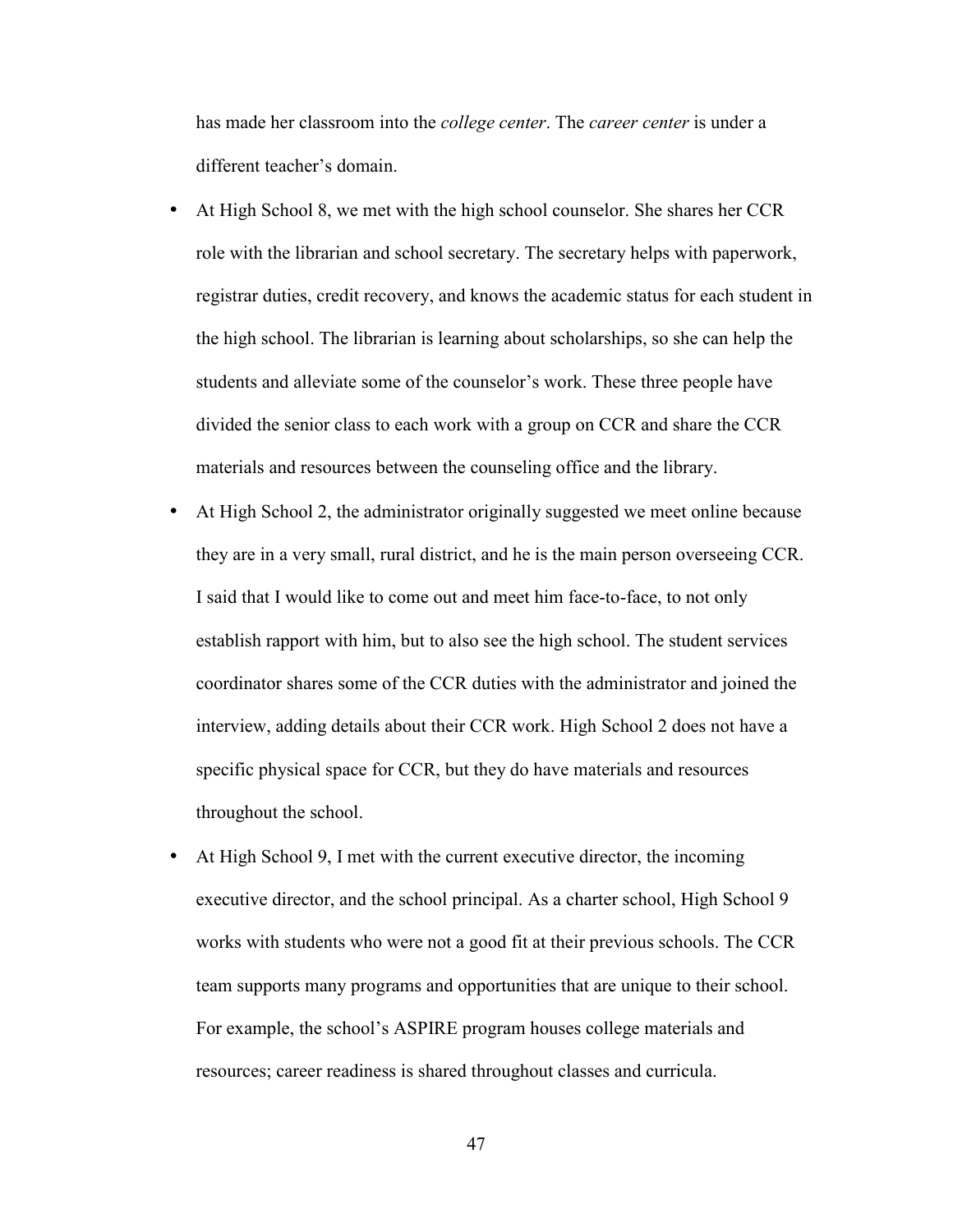Table 6 provides a profile of the 10 high schools and 74 participants who completed the CCR survey. The table shows the role the respondents have in their school and their race and ethnicity. Most of the respondents (77%) have a graduate degree, which is common for high school educators in Oregon as they earn their master's degree concurrently with their teaching certificate. One of the administrators reported earning a doctorate degree. Most of the high schools did not have a high school counselor, so the group *Other* includes counselors and positions as varied as garden coordinator, career and college advisor, dropout prevention specialist, student services coordinator, librarian, media assistant, and registrar.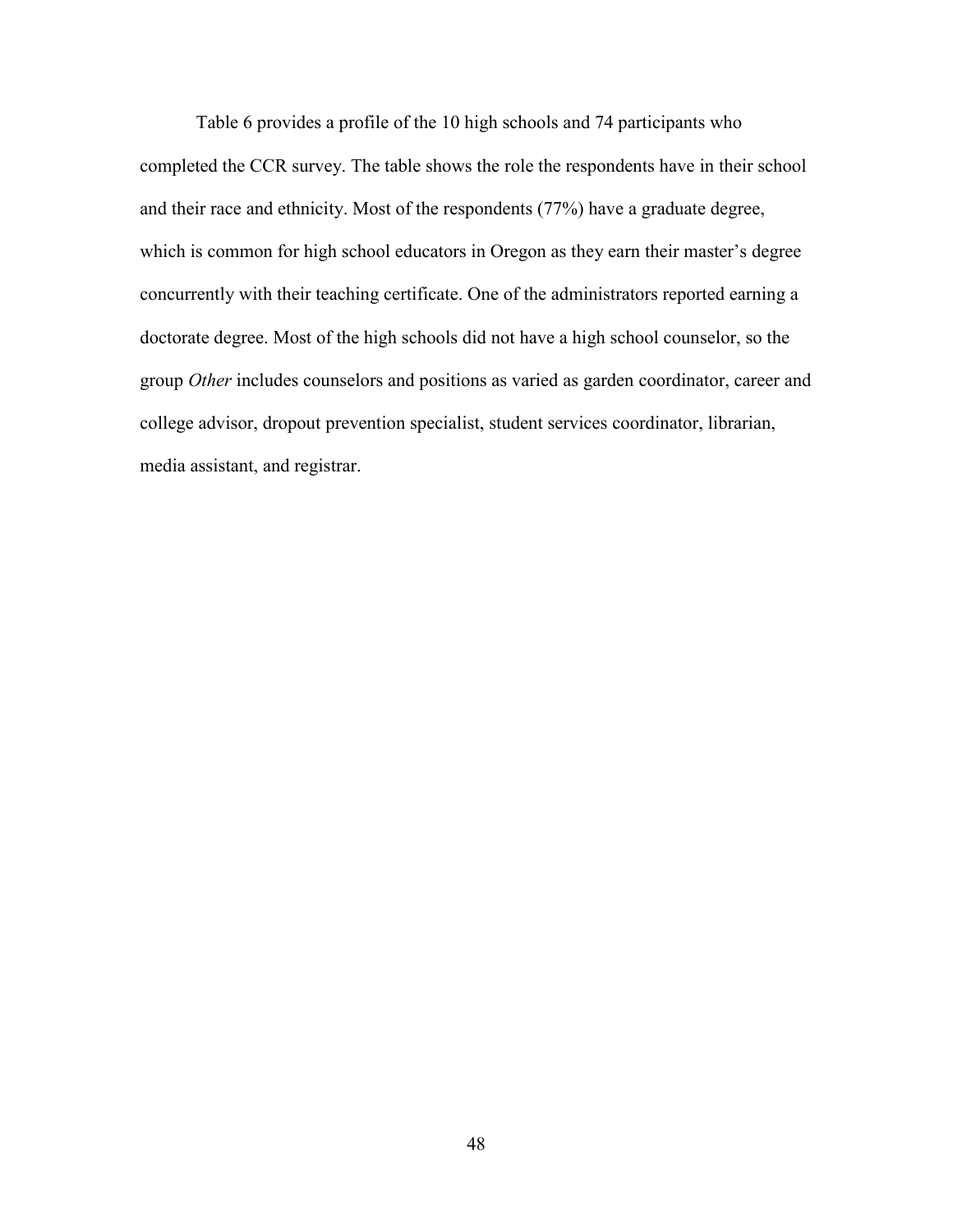|                |                  | School Role    |                |                | Ethnic/Racial Heritage        |                                         |              |                            |  |
|----------------|------------------|----------------|----------------|----------------|-------------------------------|-----------------------------------------|--------------|----------------------------|--|
| High School    | $\boldsymbol{N}$ | Admin          | Teacher        | Other          | White<br>$(non-$<br>hispanic) | American<br>Indian/<br>Alaska<br>Native | Asian        | Choose<br>not to<br>Answer |  |
| High School 1  | $\overline{4}$   | $\overline{2}$ | $\overline{2}$ |                | $\overline{4}$                |                                         |              |                            |  |
| High School 2  | $\overline{4}$   | $\mathbf{1}$   | 3              |                | 3                             |                                         |              | $\mathbf{1}$               |  |
| High School 4  | 7                |                | 6              | $\mathbf{1}$   | 6                             |                                         |              | $\mathbf{1}$               |  |
| High School 7  | 5                |                | 5              |                | 3                             |                                         |              | $\overline{2}$             |  |
| High School 8  | 12               | $\mathbf{1}$   | $\overline{7}$ | $\overline{4}$ | 12                            | $\mathbf{1}$                            |              |                            |  |
| High School 9  | $\overline{4}$   | $\mathbf{1}$   | $\overline{2}$ | $\mathbf{1}$   | 3                             |                                         |              | $\mathbf{1}$               |  |
| High School 10 | $\overline{2}$   | $\mathbf{1}$   | $\mathbf{1}$   |                | $\overline{2}$                |                                         |              |                            |  |
| High School 11 | 24               |                | 18             | 6              | 21                            |                                         | $\mathbf{1}$ | $\overline{2}$             |  |
| High School 12 | 8                | $\mathbf{1}$   | 6              | $\mathbf{1}$   | 6                             |                                         |              | $\overline{2}$             |  |
| High School 14 | $\overline{4}$   |                | 3              | $\mathbf{1}$   | 3                             |                                         |              | $\mathbf{1}$               |  |
| Total          | 74               | $\overline{7}$ | 53             | 14             | 63                            | 1                                       | 1            | 10                         |  |

# Table 6 Profile of Participants per CCR Survey

*Note:* Both Hispanic and African American were included as an option, but were not selected by

respondents.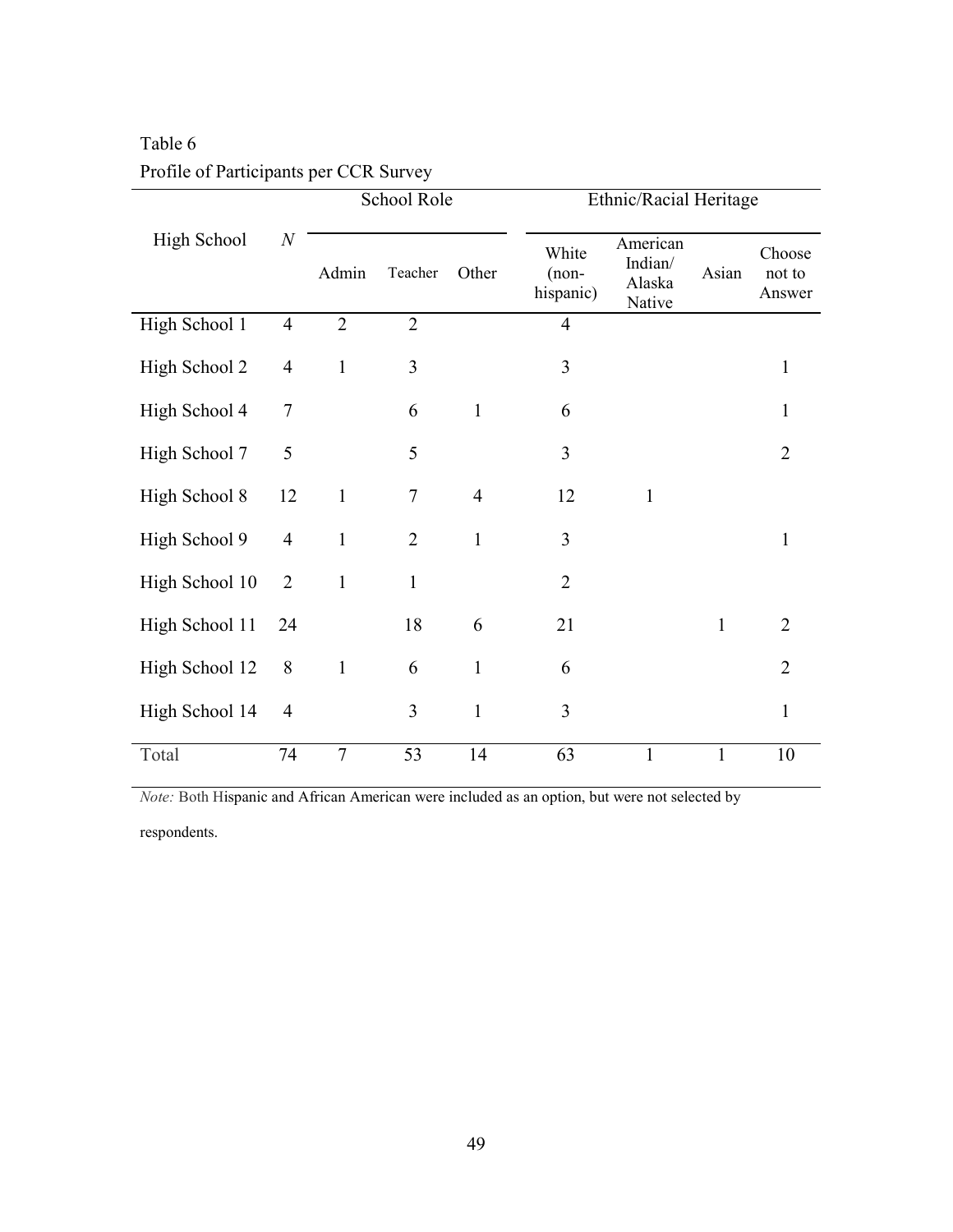#### **Key Themes from the Data**

My analysis of the qualitative data uncovered seven themes: (a) ways in which the infrastructure, or lack of infrastructure, within a school can support or hinder career and college readiness activities and programs; (b) the importance of culture in a school; (c) the role of staffing in CCR; (d) the role of CCR in the curriculum; (e) student access to CCR activities and resources; (f) differences across student groups, the level of parent engagement in CCR, and the understanding of CCR for staff and faculty; and (g) community partnerships connected with CCR in high schools.

In order to analyze the quantitative data, I ran six one-way ANOVAs (Tables 7, 8, 9, 10, 12, and 13) to measure if there were differences among administrators, teachers, and other staff and faculty on their thoughts about the following: (a) whether or not their high school supported career and college readiness activities and programs; (b) whether or not the students were career and college ready; (c) how well staff and faculty understood the career and college options that are available to their students; (d) how well their career and college readiness curriculum supports their students; (e) how comfortable they are using data; and (f) what professional development they would like access to. The ANOVA tables are interspersed throughout the findings section to align with the themes uncovered in the qualitative data.

 System infrastructure encompasses the seven themes I describe below. This overall theme and sub-themes can be mapped onto both of my theoretical frameworks. As Bronfenbrenner's (1994) model suggests, students' surrounding environment has an effect on their personal development in each layer of the framework: the microsystem, the mesosystem, the exosystem, the macrosystem, and the chronosystem. The themes and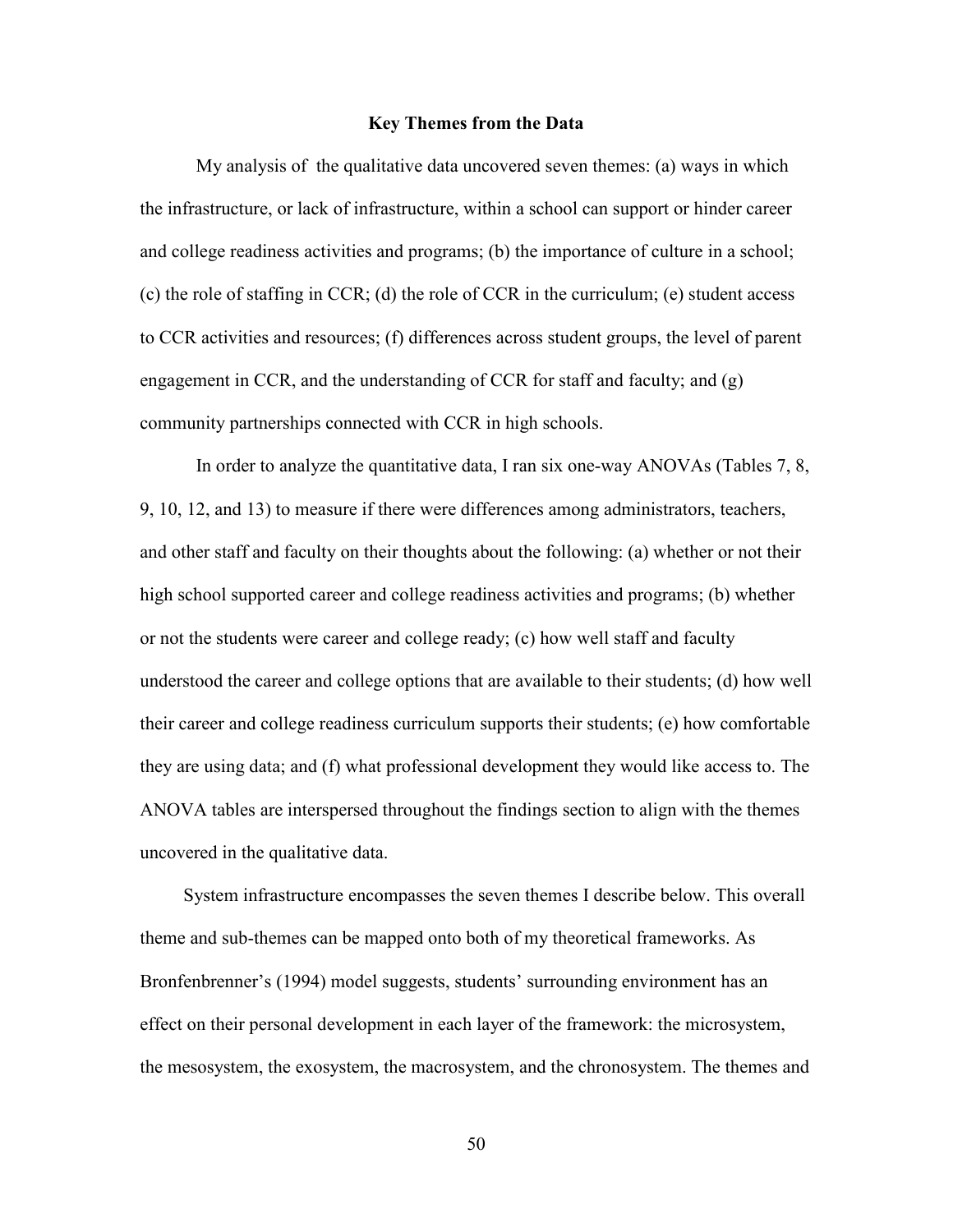sub-themes connect with at least one of the layers of this framework. Farrell  $\&$  Coburn's (2016) Absorptive Capacity Theory embodies the infrastructure of a school and how school personnel are able to work with and benefit from external partners; findings from this study use this theory to describe how the high school personnel are engaging with students in CCR as well as how they are interacting with external partners.

 The first theme is how the infrastructure, or lack of infrastructure, within a school can support career and college readiness activities and programs.

#### **Infrastructure**

 Infrastructure was mentioned in all five interviews and 19 times during the partner meetings; the sub-theme *time*, or the lack of time and funding and transportation emerged throughout the interviews and focus groups.

 A one-way ANOVA (Table 7) on the CCR survey section *your school* was conducted to determine whether a high school is able to support CCR activities and programs. The ANOVA resulted in the following means and standard deviations: administrators ( $n = 7$ ,  $M = 5.71$ ,  $SD = 0.951$ ); teachers ( $n = 53$ ,  $M = 6.15$ ,  $SD = 1.215$ ); and other staff and faculty ( $n = 14$ ,  $M = 6.93$ ,  $SD = 1.269$ ). There were no outliers, as assessed by a boxplot; there was homogeneity of variances, as assessed by Levene's test of homogeneity of variances ( $p = .521$ ); and the differences between these groups is statistically significant,  $F(2, 71) = 3.0881$ ,  $p = .05$ . These results support the qualitative findings that there was a difference of opinion in how well the high school is able to support CCR activities and programs dependent on school role.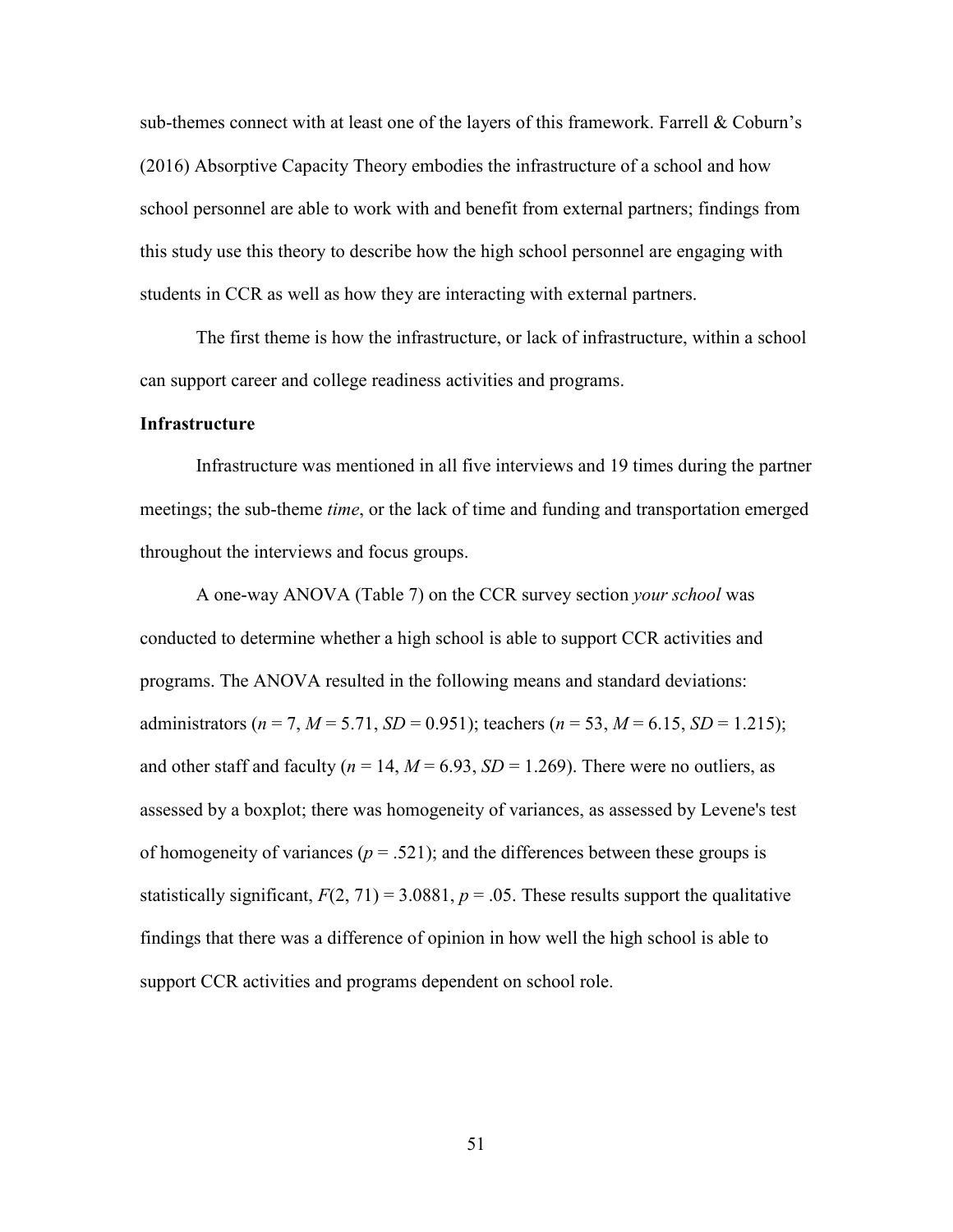|                          | $df$           | SS      | $M\!S$ | $\overline{F}$ | $\boldsymbol{P}$ | $\eta_p^2$ |  |
|--------------------------|----------------|---------|--------|----------------|------------------|------------|--|
| <b>Between</b><br>Groups | $\overline{2}$ | 8.972   | 4.486  | 3.088          | .05              | .80        |  |
| <b>Within Groups</b>     | 71             | 103.150 | 1.453  |                |                  |            |  |
| Total                    | 73             | 112.122 |        |                |                  |            |  |

Table 7 *ANOVA Results for Schools* 

 **Time.** This sub-theme resonated throughout the five interviews, the three focus groups, and was mentioned four times during the partner meetings. The staff and faculty mentioned that lack of time during the school day had an impact on how often they were able to talk with their students about CCR. During the interview at High School 2, for example, the principal told me that he and the student services coordinator "take on everything extra beyond academics and are being spread thinner and thinner." All of their staff already wear multiple hats and do not have time to take on additional duties. This was made clear at High School 8 where the counselor had to divide her time between helping students with their scholarship and college applications (in the room next door) and our scheduled interview. The principal at High School 4 is combatting the time issue by thinking about integrating *houses* into his school that incorporate academics and career and college readiness; he comes from a school that implemented a similar structure, so he has knowledge of how to implement and expand the program. In these three examples, the high schools are creative in how they integrate CCR activities into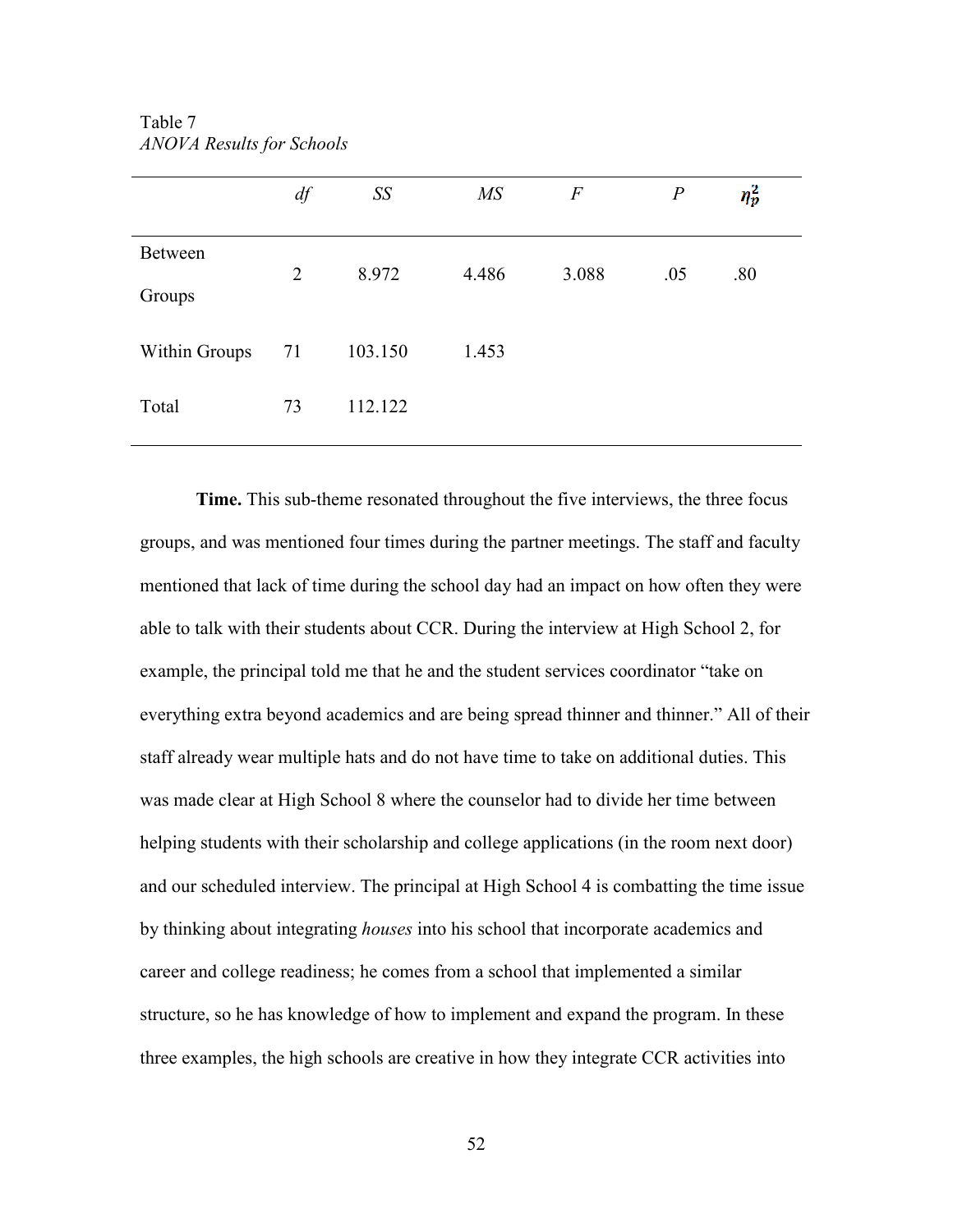their schools, so that the activities are not an additional piece that they need to find time for in the school day.

 During the focus groups, the students also commented on the lack of time that was dedicated to CCR activities. In response to the question of how well the school provides all grade levels information about CCR, one student said that "students don't know this stuff [career and college readiness], so they haven't prepared themselves and then it's too late senior year." When asked if the school helps develop skills and knowledge for preparing for after high school, a student said, "Yes, but not consistently, you have to ask for help." Another student answered this same question by stating that "teachers will tell students what they need and where to get it, sometimes, but you have to ask." This same student suggested that there should be a "college readiness class" with dedicated time to support students.

**Funding and transportation.** This sub-theme was mentioned in each of the five interviews and nine times during the partner meetings. The superintendent at High School 2 said that "money is one of the biggest gaps in being able to provide CCR activities to students." The vice principal at High School 1 said that "lack of funding creates barriers for transportation to CCR events and gets in the way of providing Career Technical Education (CTE) opportunities for students." In reference to grants, a participant at the partner meeting reported that "grants are hard to write, hard to get, and hard to find someone with the time and expertise to write them." For rural schools, grants can help supplement funding issues, but the lack of staff to administer grants also makes them a hindrance.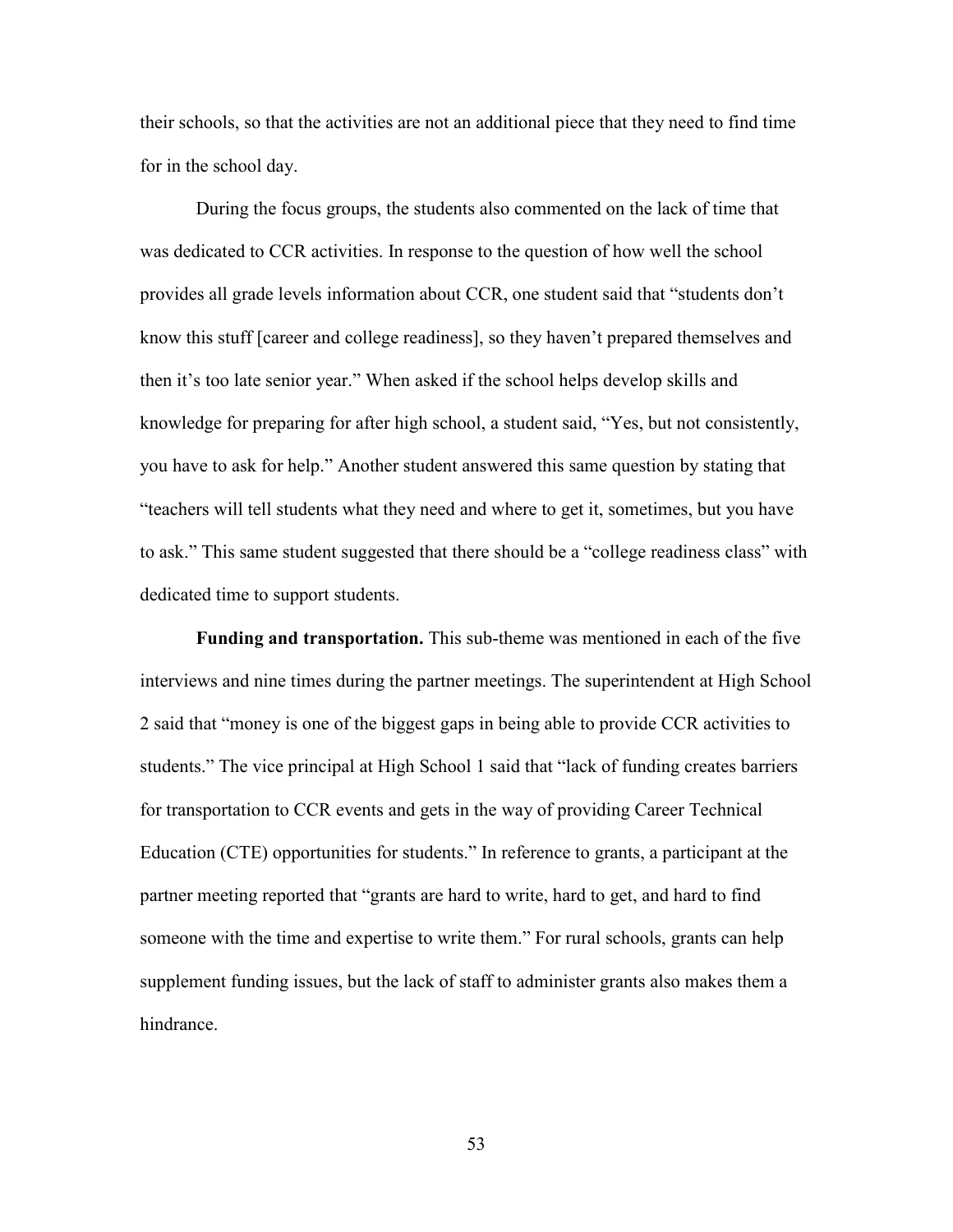The lack of transportation for students to attend CCR events was mentioned in each of the five interviews and six times during the partner meetings. This challenge was also evident in how I set up the data collection: it was difficult to schedule the focus groups for after school, because most students did not have their own transportation to and from the school to participate. Lack of transportation makes it hard for students to visit college campuses, attend CCR events in their communities, and participate in internships or other on-the-job opportunities that are off of the school campus. In addition, career preparation through providing a range of CTE options was noted by study participants as difficult due to lack of funding. One school, lacking the funds for equipment for CTE classes, had an opportunity to partner with a neighboring school for CTE but did not have a way to transport the students to participate.

#### **Culture**

Culture was mentioned in all five interviews, six times in the focus groups, and five times during the partner meetings. I created three main sub-themes to capture the data on culture: communication, student relationships, and developing a culture of career and college readiness.

One staff member mentioned that "having open communication in meetings" is an asset for building a system that would support career and college readiness, noting that trust needed to be established first to ensure open communication. Communication was also mentioned in the interviews as an important prerequisite to identify gaps and how to fill them. In addition to open communication, staff and faculty mentioned that student relationships are especially important in rural areas, because the school population is typically small, so knowing their students and families is more common than not. For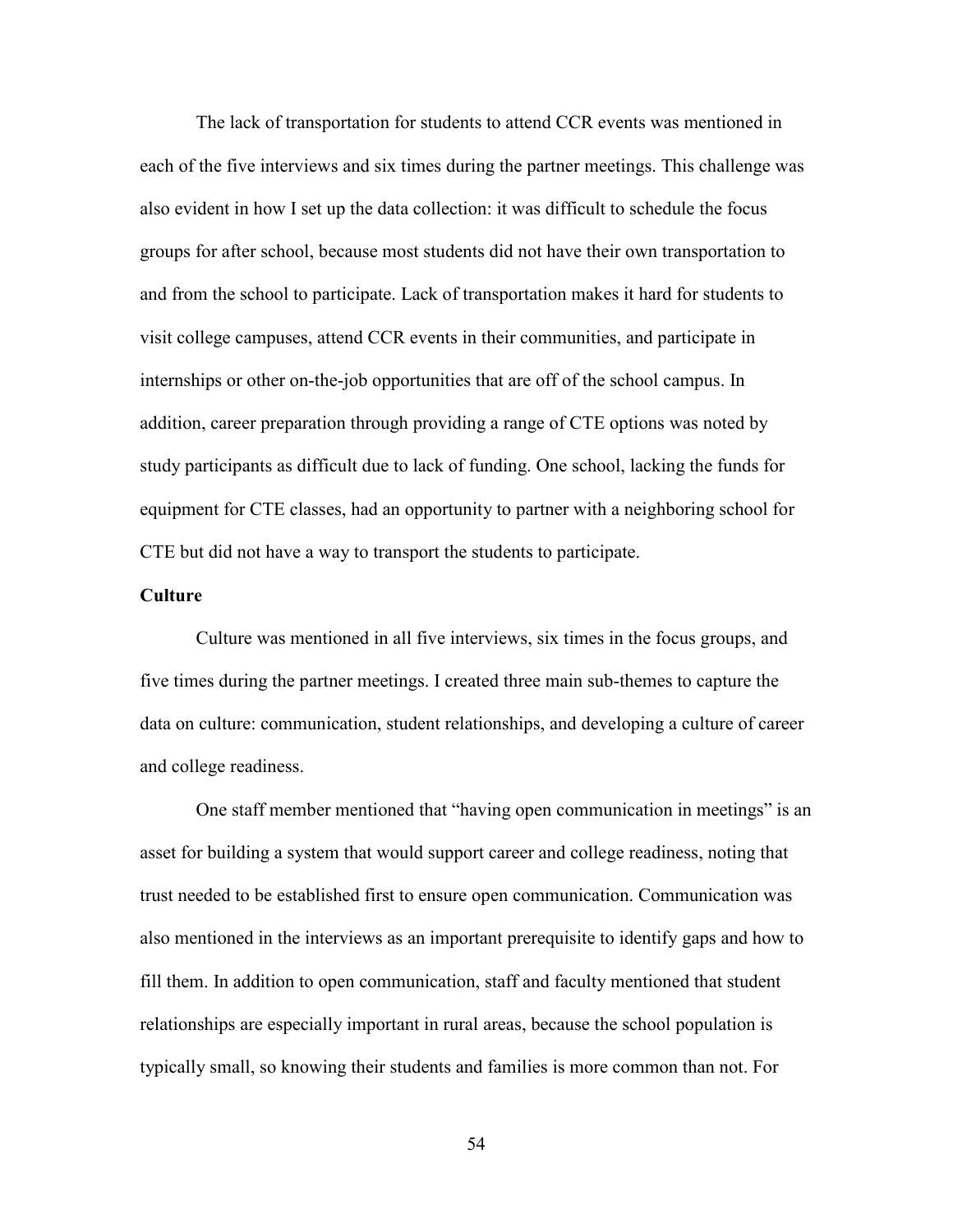example, when asked how she tracks career and college readiness goals, the counselor at High School 8 said, "By memory." She knows what each student at the high school plans on doing after high school. High School 1 is such a small community that they invite the homeschooled students in to participate in their CCR programs and join their sports teams.

 In each of the interviews, we discussed how to create a career- and college-going culture. Some of the ideas were to integrate a CCR curriculum into their advisory and study hall classes, taking advantage of professional development opportunities to learn about CCR topics, strategizing on how to work with each grade level whether individually or with groups, and using community partners to support their efforts.

# **Staffing**

 Staffing was mentioned in all five interviews, 12 times during the partner meetings, and 23 times during the focus groups. I included CCR staff, teacher mindset and accountability, and inconsistent staffing and professional development in this subtheme.

**Lack of dedicated CCR staff.** The lack of staff dedicated to CCR was mentioned in each of the five interviews, 14 times in the focus groups, and four times in the partner meetings. High School 4 does not have a school counselor but does have a staff member dedicated to CCR through the ASPIRE program. ASPIRE is a volunteer, mentoring program that provides a small stipend to schools who hire an ASPIRE coordinator to manage the program (Higher Education Coordinating Commission, 2018). The principal at High School 4 noted he hopes to "bolster the guidance side" with his ASPIRE coordinator – who would split her time between CCR and providing guidance to students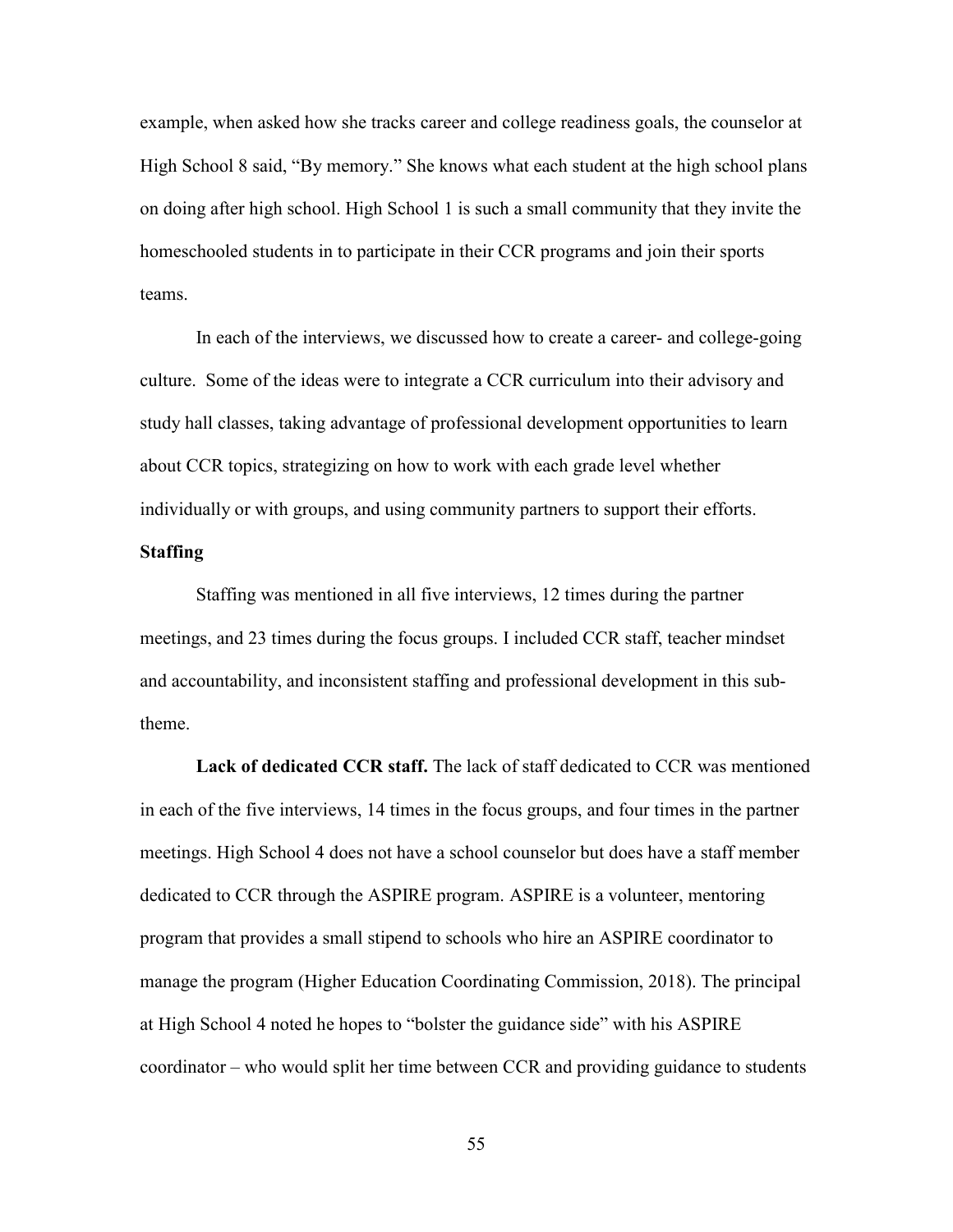separate from CCR. High School 8 does have a school counselor and part of her work is focused on CCR. However, she is unable to serve all of the students, so a CCR team was created to serve more students. The CCR team includes the librarian, school secretary, and the high school counselor who share the senior class in CCR. High School 1 has two teachers who share CCR—one teacher for college and one teacher for career.

**Teacher mindset and accountability.** Teacher mindset and accountability for integrating CCR into their classrooms was noted in each of the five interviews, nine times during the focus groups, and once in the partner meetings. Each of the five administrators interviewed reported they are willing to ask teachers and staff to add CCR activities to their already busy schedules as long as the activities are easily integrated into existing curriculum and classes. One principal reported:

It's important to provide teachers with a purpose to get them on board. The proof is in the pudding and when they see the system work, they will get on board. If they aren't willing to get on board, they at least need to meet halfway or go somewhere else. We need to prepare our kids better and it will take all of us.

**Inconsistent staffing and professional development.** Inconsistent staff and professional development was mentioned in each of the five interviews and seven times in the partner meetings. Teacher and staff inexperience was reported as an issue in these rural schools mainly because staff have many roles within a school and it is hard to replace staff with the requisite variety of skills when they retire. For example, at High School 8, a long-time English teacher, who was also the main career readiness contact for students, retired. The new English teacher does not have the same experience, so now there is a gap for career readiness within the school. The school also lost their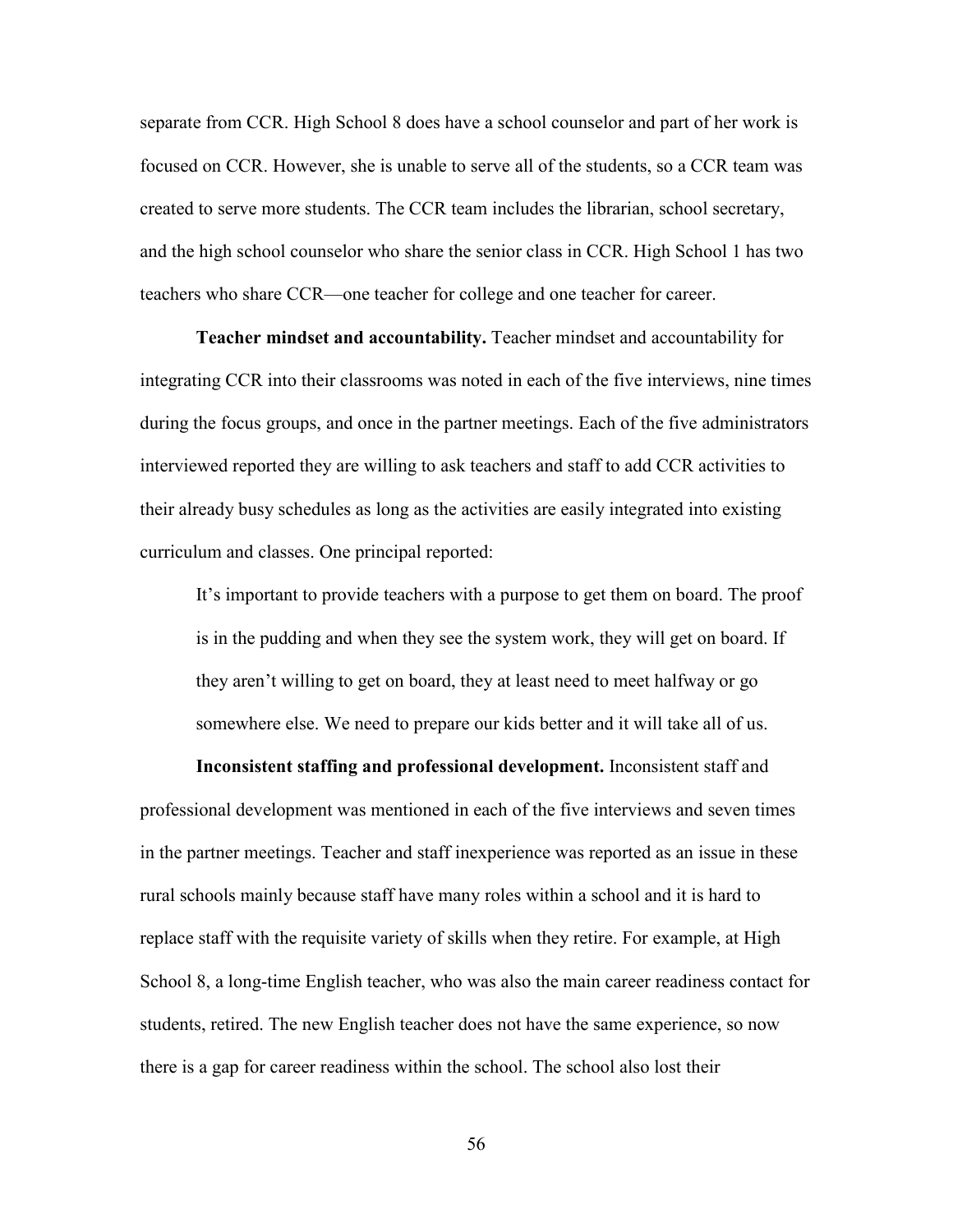Educational Talent Search grant and staff, hired a new librarian and secretary, and started a Youth Transition Program grant in one year. With a small staff, they are struggling to continue the CCR services that they have previously provided. In the focus groups, students identified specific teachers who they counted on to help with CCR but said most teachers "get more invested in students who they think will succeed. Teachers have more expectations for certain kids, and I don't always fit." Another student said that "you're on your own and the teachers only know about Umpqua Community College."

 The High School 9 teachers "connect the importance that English and math will have in their [students'] lives" during class, said one administrator. Teachers also take their students into the community to provide service to family development centers earning money for scholarships through their work. The High School 9 is a charter school and is able to provide alternate ways for student learning and CCR that traditional public schools are not always able to do. The staff and faculty across the sample reported being interested in professional development opportunities to expand their knowledge and offerings in CCR as shown in Table 8.

 A one-way ANOVA on the CCR survey section *professional development* was conducted to determine if the response to whether the school offered professional development opportunities was different for different groups. The ANOVA resulted in the following means and standard deviation: administrators ( $n = 7$ ,  $M = 5.14$ ,  $SD =$ 1.464); teachers ( $n = 53$ ,  $M = 5.06$ ,  $SD = 1.420$ ); and other staff and faculty ( $n = 14$ ,  $M =$ 5.29,  $SD = 2.016$ ). There were no outliers, as assessed by a boxplot; there was homogeneity of variances, as assessed by Levene's test of homogeneity of variances (*p* = .440); and the differences between these groups was statistically significant,  $F(2, 71) =$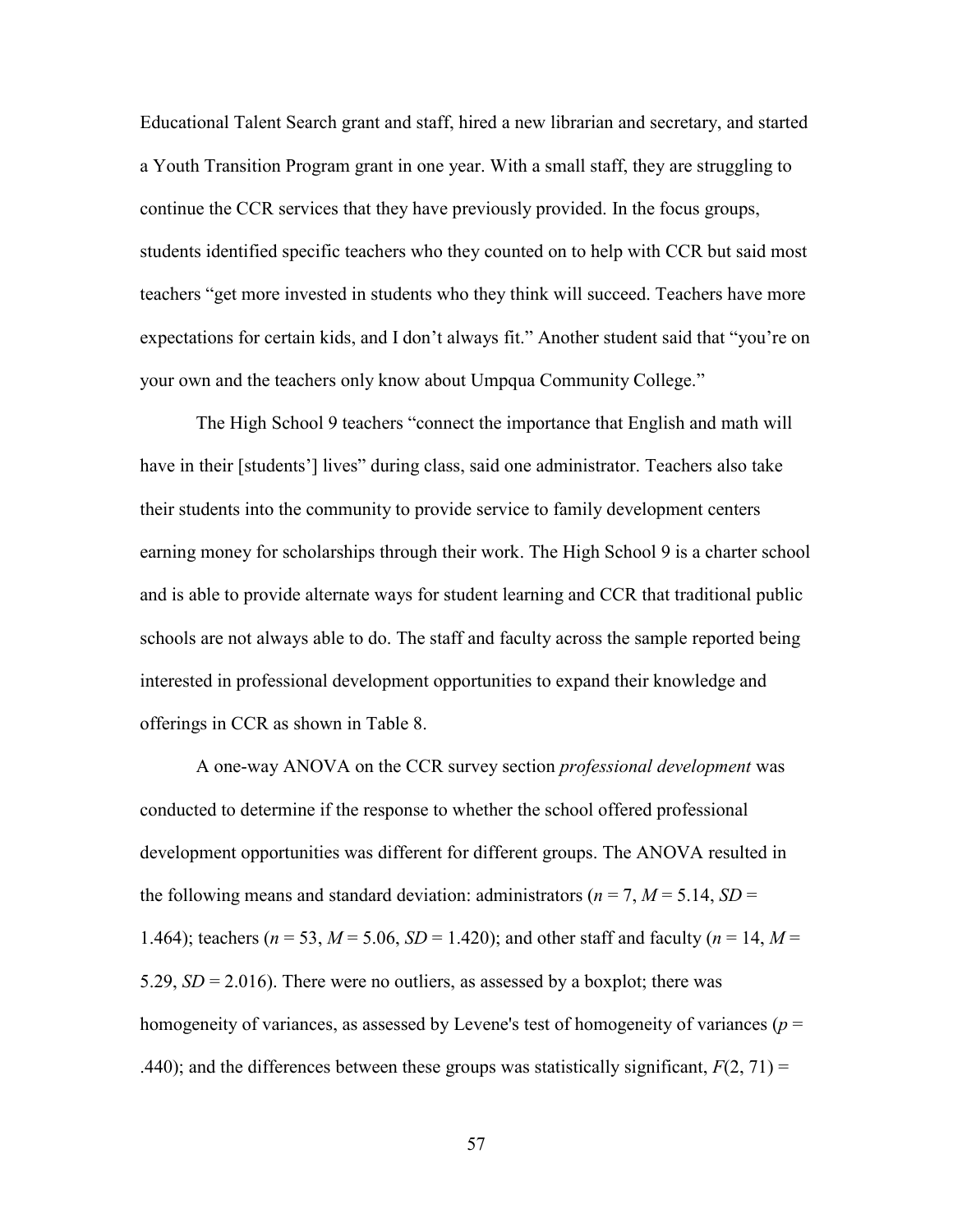.123,  $p = 0.884$ . These results align with the qualitative data showing a difference of opinion in whether the school offers professional development opportunities dependent on school role.

#### Table 8

|                   | $df$           | SS      | MS    | $\boldsymbol{F}$ | $\boldsymbol{P}$ | $\eta_p^2$ |
|-------------------|----------------|---------|-------|------------------|------------------|------------|
| Between<br>Groups | $\overline{2}$ | .591    | .295  | .123             | .884             | .003       |
| Within Groups     | 71             | 170.544 | 2.402 |                  |                  |            |
| Total             | 73             | 171.135 |       |                  |                  |            |

*ANOVA Results for Professional Development* 

# **Curriculum**

Data related to curriculum included a broad range of topics and levels of integration within the schools discussed below. Curriculum was mentioned in all five interviews, twelve times in the focus groups, and 15 times during the partner meetings.

 A one-way ANOVA (Table 9) on the CCR survey section c*urriculum and programs* was conducted to determine how the different groups perceive how well career and college readiness curriculum and programs supported their students in pursuing education after high school. The ANOVA resulted in the following means and standard deviation: administrators (*n* = 7, *M* = 11.86, *SD* = 1.464); teachers (*n* = 53, *M* = 12.08, *SD*  $= 1.567$ ); and other staff and faculty ( $n = 14$ ,  $M = 13.21$ ,  $SD = 1.188$ ). There were no outliers, as assessed by a boxplot; there was homogeneity of variances, as assessed by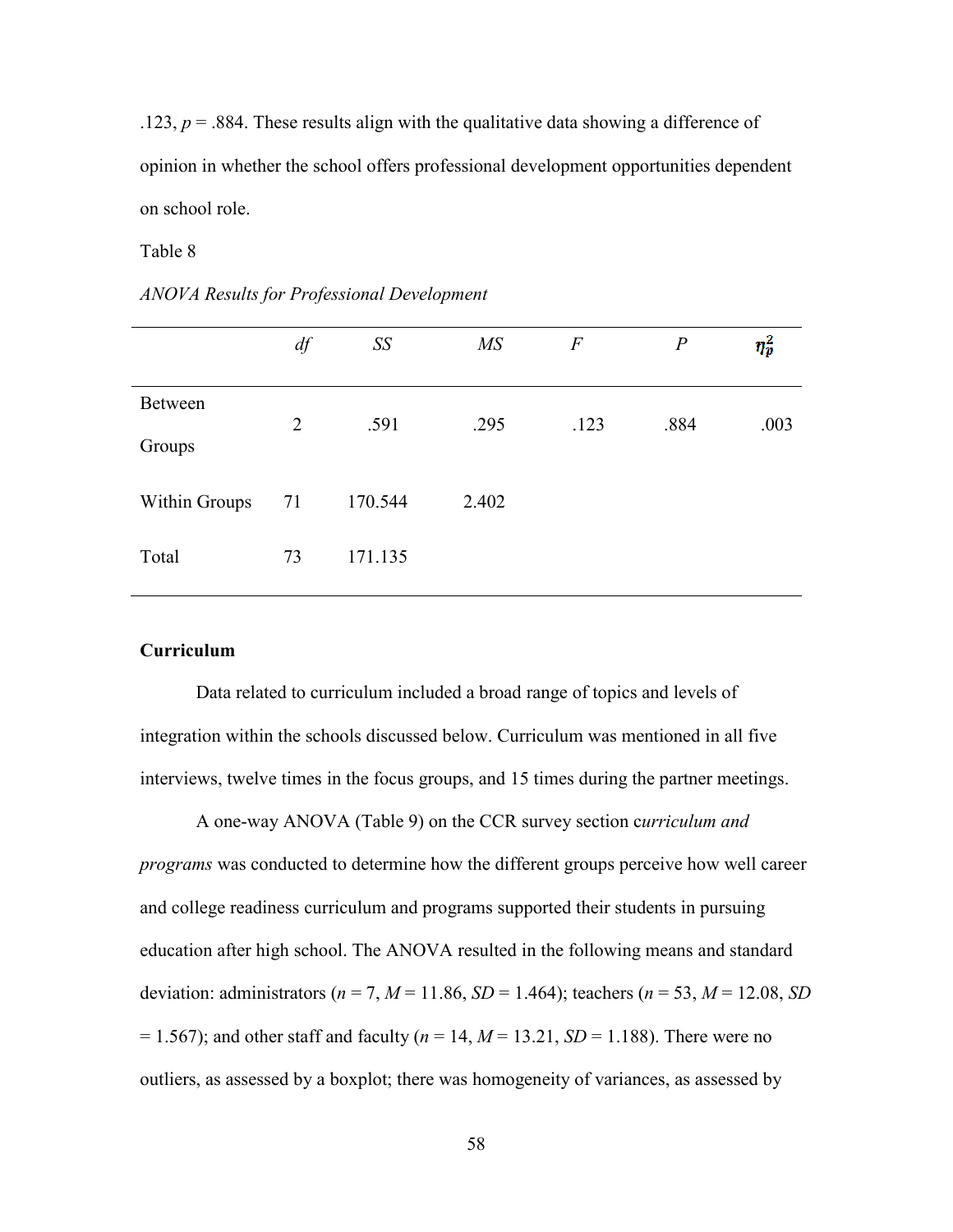Levene's test of homogeneity of variances ( $p = .716$ ); and the differences between these groups was not statistically significant,  $F(2, 71) = 3.503$ ,  $p = .035$ . Based on these findings, there was not enough evidence to conclude that there is any difference in opinions based on school role; the qualitative data help elucidate this topic.

# Table 9

|                         | df             | SS      | $\overline{MS}$ | $\boldsymbol{F}$ | $\boldsymbol{P}$ | $\eta_p^2$ |
|-------------------------|----------------|---------|-----------------|------------------|------------------|------------|
| Between                 | $\overline{2}$ | 15.682  | 7.841           | 3.503            | .035             | .090       |
| Groups<br>Within Groups | 71             | 158.912 | 2.238           |                  |                  |            |
| Total                   | 73             | 174.595 |                 |                  |                  |            |

*ANOVA Results for Curriculum and Programs* 

 The qualitative data relating to curriculum focused on moving toward implementing and integrating CCR into their curriculum. The themes in this section ranged from a school that is starting with the "bare basics" to the schools *wishing* for the following: time to have personal face-to-face conversation with students, adding CCR curriculum to study hall, offering college classes throughout the day, creating a careers club, and working with students sooner than in their junior and senior years. For example, High School 1 provides a senior class in CCR and wants to figure out how to provide a class in the other grade levels too; the principal reported being open to offering a CCR curriculum in study hall if he had access to a curriculum. In a focus group, a student gave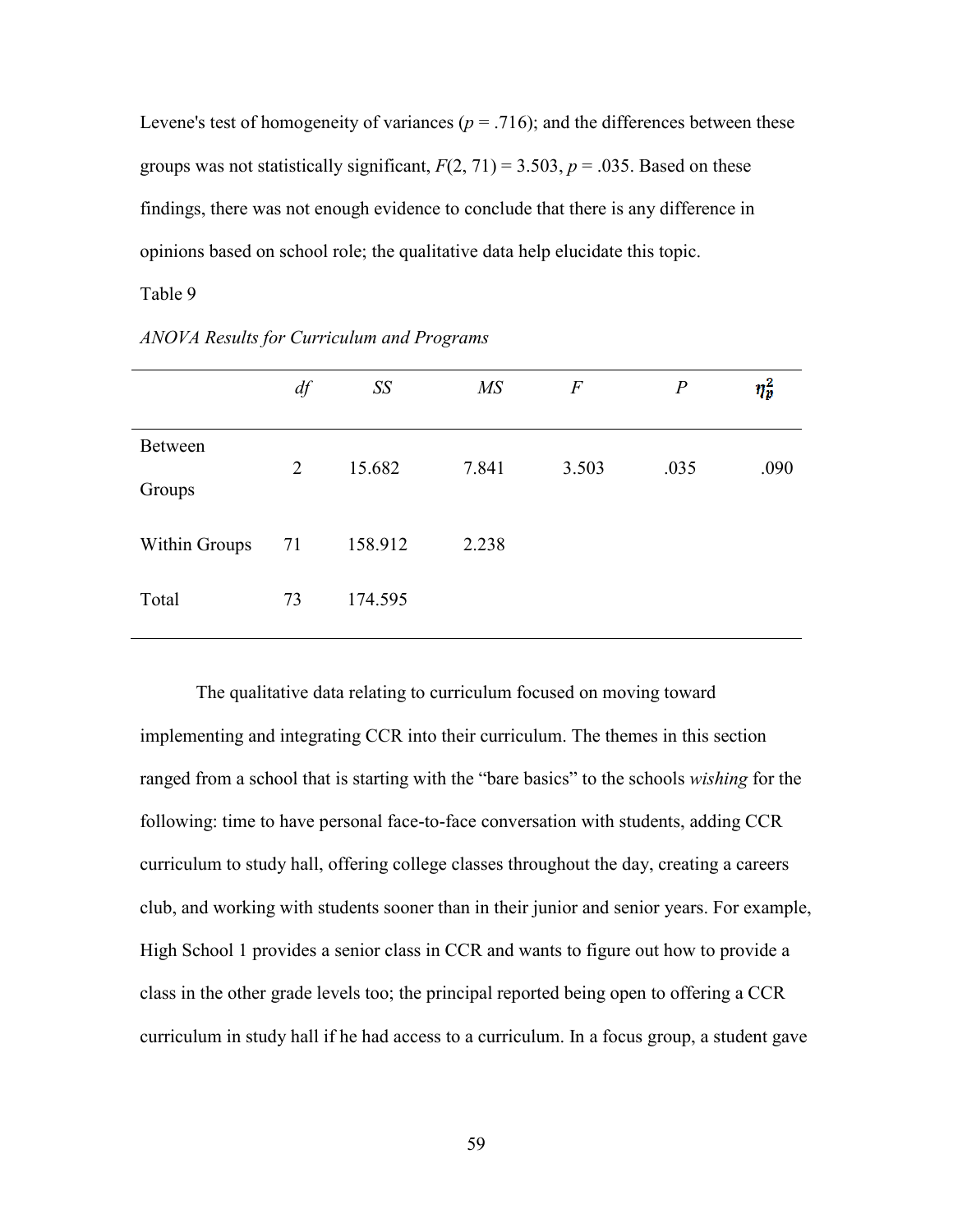credit to the Early College Program for providing information about CCR but wanted more support around scholarship deadlines and opportunities.

### **Career and College Readiness Access**

 Career and college readiness access was mentioned in all five interviews, 96 times in the focus groups, and 104 times during the partner meetings. Within this theme, I included the following sub-themes: CCR activities, career and college options, and tracking tools and data.

 **Career and college readiness activities.** This sub-theme was mentioned in each of the five interviews, 39 times in the focus groups, and 52 times in the partner meetings. The CCR activities were vastly different across the sample. Very few schools were doing similar activities and there was little collaboration among them. Schools ranged from doing some basic activities like college fairs, career fairs, and a senior project to a school that had college access programs and was doing mentoring, classroom presentations, and some CCR integration within the classroom. Regardless of where a school falls on this spectrum, all of the CCR teams and survey respondents reported wanting to do more and knowing that they need to be doing more.

*Classroom activities.* Providing CCR curriculum in the classroom was mentioned in each of the five interviews, five times in the focus groups, and four times in the partner meetings. Two students in the focus groups mentioned that they used Career Information System (CIS) in  $6<sup>th</sup>$  grade and in a technology class. High School 4, High School 9, and High School 2 reporting using class time for students to work on college and scholarship essays. High School 8 provides a senior scholarship class, and High School 1 has a yearlong CCR class for seniors. Some other examples from the partner meetings include a  $7<sup>th</sup>$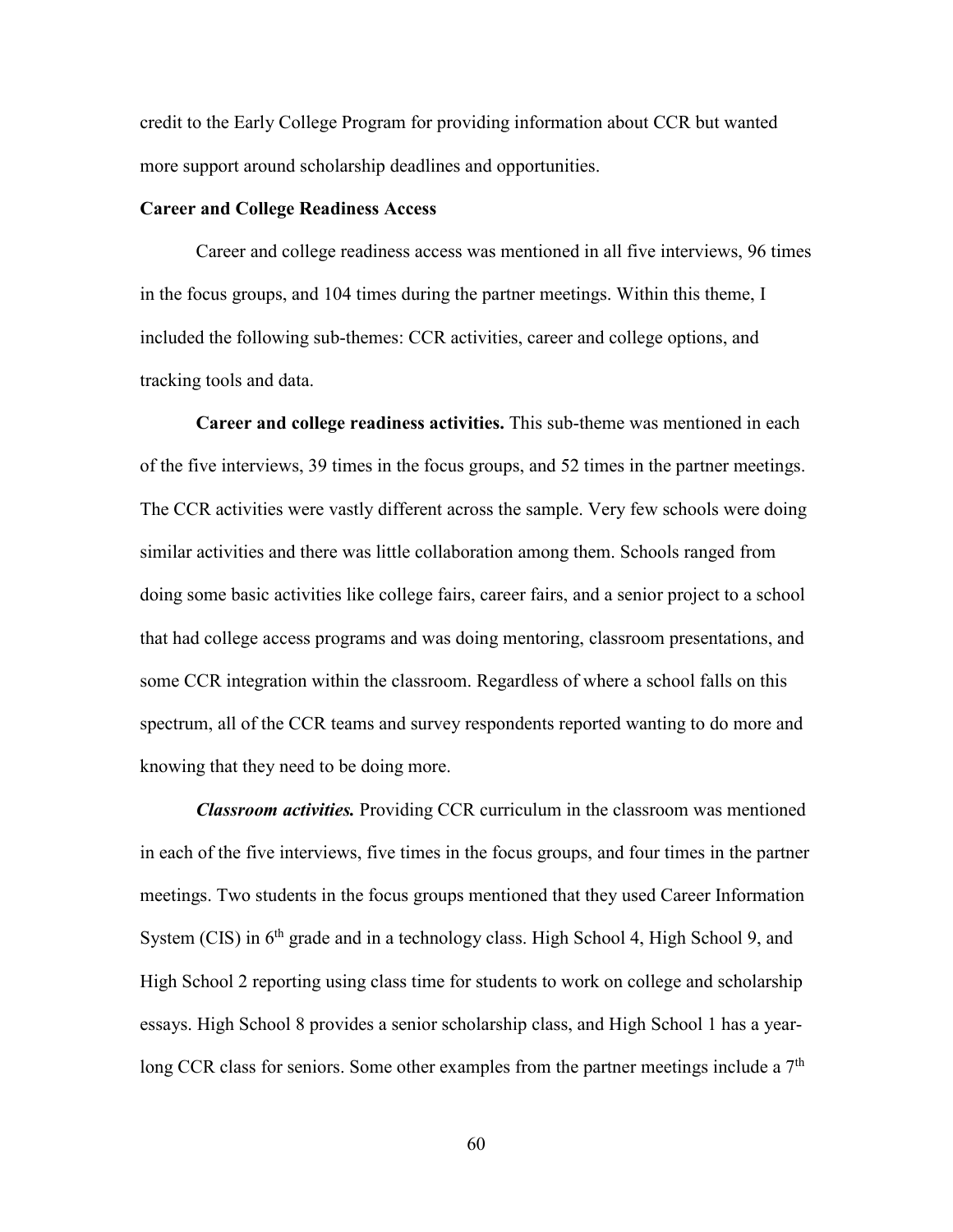grade college and career class, pathways class, a high school college and careers class, and the Lancer Academy to help students reduce credit deficiency and plan for their futures.

 *Episodic activities.* Episodic activities were mentioned in each of the five interviews, four times in the focus groups, and twice in the partner meetings. Each of the schools were doing various CCR activities that they conduct on an episodic basis including college fairs, visits to college campuses, financial aid nights, senior project/portfolio, junior and senior parent night, job shadows, and classroom-based activities. The counselor at High School 8 reported she would like to see these activities under one staff person to focus on CCR and have a "hub for consistency." She said that it is challenging to train new staff, because of the "lack of a system and information in one place."

*College.* College was mentioned in each of the five interviews, 19 times in the focus groups, and nine times in the partner meetings. In a focus group, six of the seven students said that the only college they hear about is Umpqua Community College, and one student said "I have gone to UCC way too many times for fieldtrips." Another student said "I found out about Western Oregon University on my own and then asked questions about it." In the partner meetings, a common comment was that they take the students on field trips to UCC and would like to "increase the number of UCC mentors connecting to students in high school." The principal at High School 4 reported a desire to "decrease the gap with other community colleges and universities and build relationships with them." Overall, participants in the interviews, partner meetings, and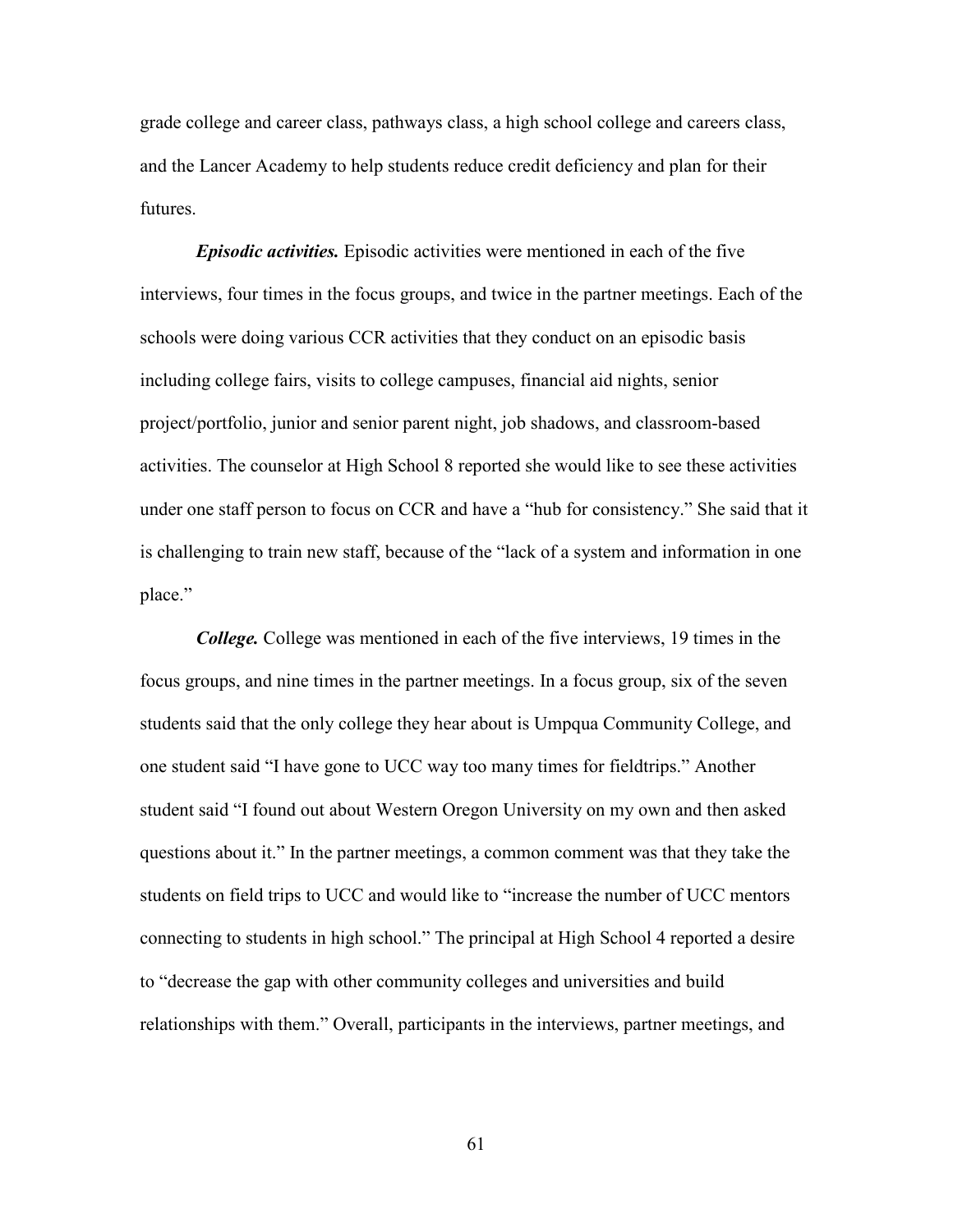focus groups stated that students mainly visit UCC, have limited interaction with other colleges, and that they want more interaction to learn about other opportunities.

 *Accelerated learning/dual-credit.* Accelerated learning and dual-credit were mentioned in each of the five interviews, nine times in the focus groups, and eleven times in the partner meetings. A student at the High School 9 mentioned that "I asked about taking more challenging classes, so my teacher helped me enroll in Umpqua Community College part-time." A student at High School 12 "took college classes while in high school, so I don't have to take so many after I graduate." These students reported that there are some dual-credit options at their high schools, but during the interviews and partner meetings, the staff and faculty noted that they wished that they could offer more options for their students, especially classes related to career-technical education (CTE). The vice-principal at High School 1 mentioned that "High School 13, about 20 miles away, has a CTE program that I am trying to partner with." Through a partnership with another school, he would need to figure out transportation back and forth between the schools for the students. High School 1 is able to offer dual credit classes for collegelevel Math but not for writing, because his English teacher is not certified at the college level. During the partner meeting, a participant mentioned that "expanded options are not available in every district," which is a big barrier for them to try and overcome.

*Career services.* Career services are a main issue for the schools in Douglas County and was mentioned in each of the five interviews, twice in the focus groups, and 26 times in the partner meetings. These rural areas lack career experiences which help students develop *soft skills* including jobs, internships, on-the-job training, and even job shadowing opportunities. The vice principal at High School 1 said "there are not many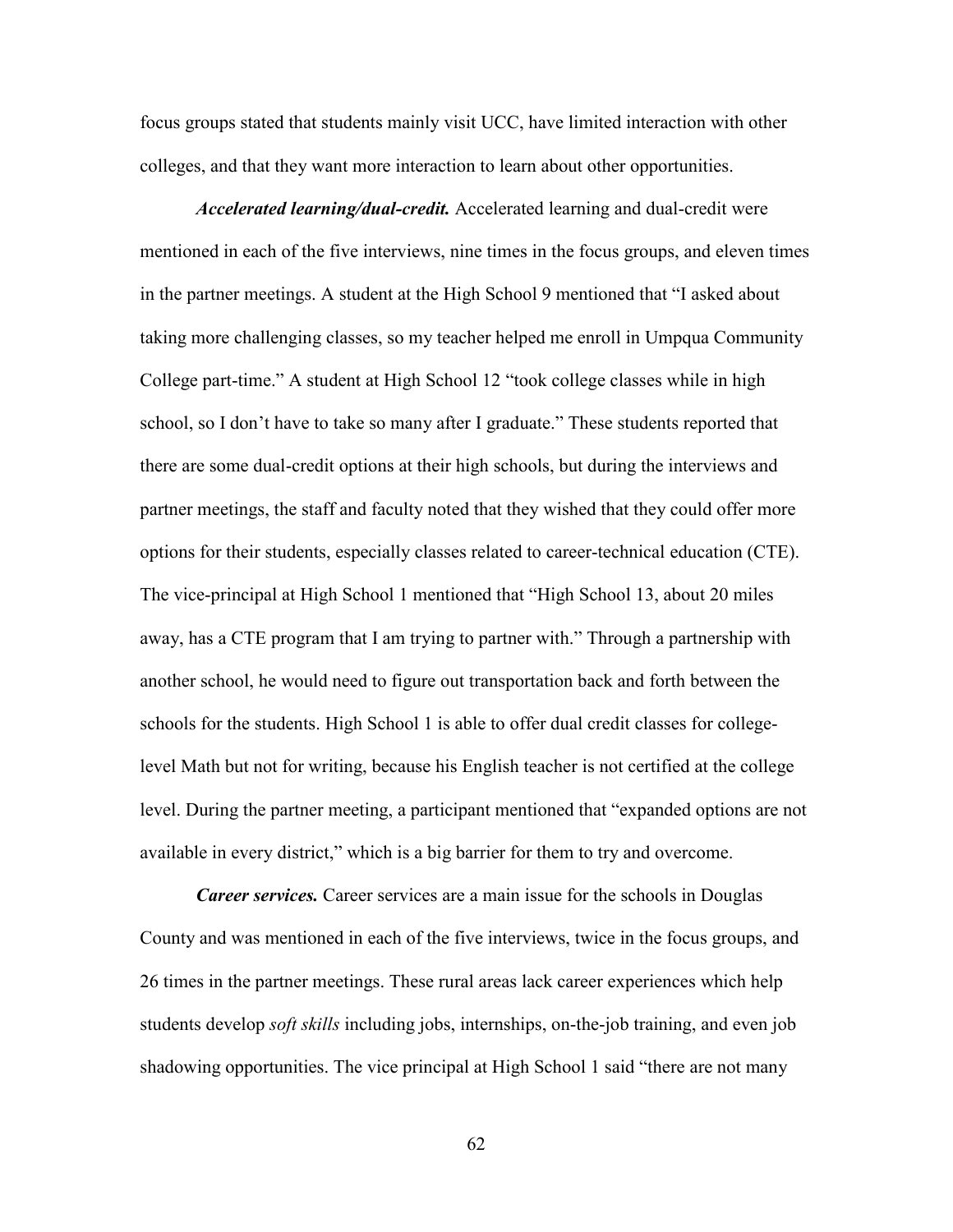businesses in the area, but the ones we have are happy to provide opportunities for students. There just aren't enough to go around." High School 2 is part of an agriculture advisory group and the superintendent/principal noted that the school has some connections to "local ranchers and some construction people" and "many of my families are employed by the Cow Creek Tribe, which provides tutoring and some funding for students." One common strategy mentioned in the interviews, focus groups, and partner meetings was that all of the schools provided opportunities for their students to attend the various career fairs in the county.

In the partner meetings, the group discussed the various barriers to providing more career services such as transportation, the distance from the school to a town, having enough positions to share between multiple schools, and the lack of a comprehensive system in which the schools could work together to develop and share opportunities. One suggestion to help eliminate some of these barriers was for the Douglas County Students for Partners Success to help coordinate efforts to create more career services and experiences across the county for students.

**Career and college options.** A one-way ANOVA (Table 10) on the CCR survey section *career and college options* was conducted to determine if *how well the staff understood the career and college options that were available to their students* was different for different groups. The ANOVA resulted in the following means and standard deviation: administrators (*n* = 7, *M* = 17.71, *SD* = 1.799); teachers (*n* = 53, *M* = 17.42, 2.663); and other staff and faculty (*n* = 14, *M* = 19.36, *SD* = 3.225). There were no outliers, as assessed by a boxplot; there was homogeneity of variances, as assessed by Levene's test of homogeneity of variances ( $p = .128$ ); and the differences between these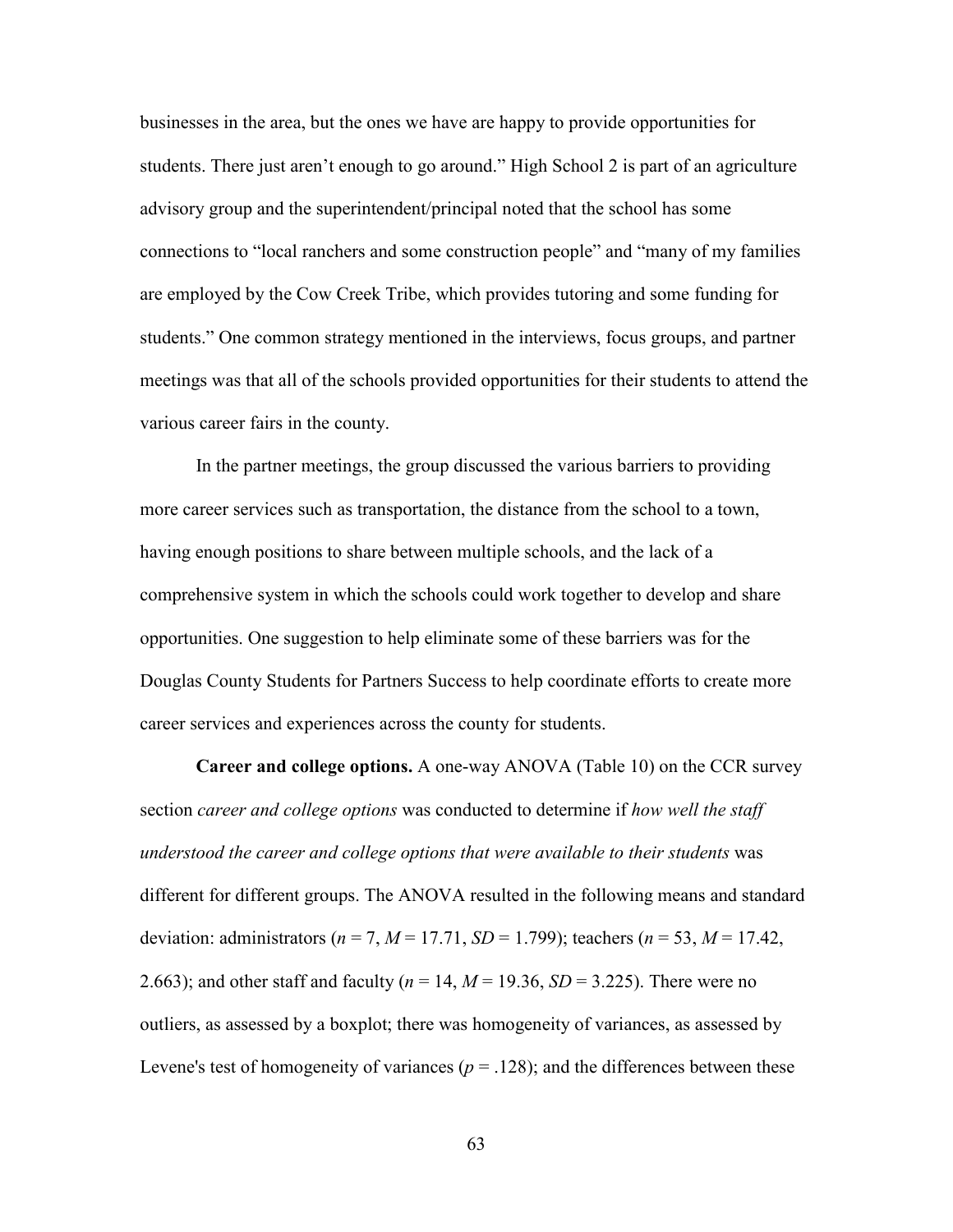groups was statistically significant,  $F(2, 71) = 2.837$ ,  $p = .065$ . Based on these findings, there was a difference of opinion in how well the staff understands the career and college options available to their students dependent on school role.

Table 10

|                          | df             | SS      | $\overline{MS}$ | $\boldsymbol{F}$ | $\boldsymbol{P}$ | $\eta_p^2$ |
|--------------------------|----------------|---------|-----------------|------------------|------------------|------------|
| <b>Between</b><br>Groups | $\overline{2}$ | 41.841  | 20.920          | 2.837            | .065             | .074       |
| Within Groups            | 71             | 523.511 | 7.373           |                  |                  |            |
| Total                    | 73             | 565.351 |                 |                  |                  |            |
|                          |                |         |                 |                  |                  |            |

*ANOVA Results for Career and College Options* 

 As mentioned earlier, the data show that staff and faculty work to find creative ways to integrate career and college readiness within their schools. For example, The High School 9 provides their students with project-based learning opportunities that create a teamwork atmosphere and the development of practical work products that could be used for a job interview. Students participate in food services, computer technology, natural resources, and health technology. Not only do these opportunities provide the soft skills students need to be successful, but they also provide an academic side, incorporating English and math skills. Other CCR teams talked about leveraging current grants and college access programs, designed for certain populations, for the rest of their students.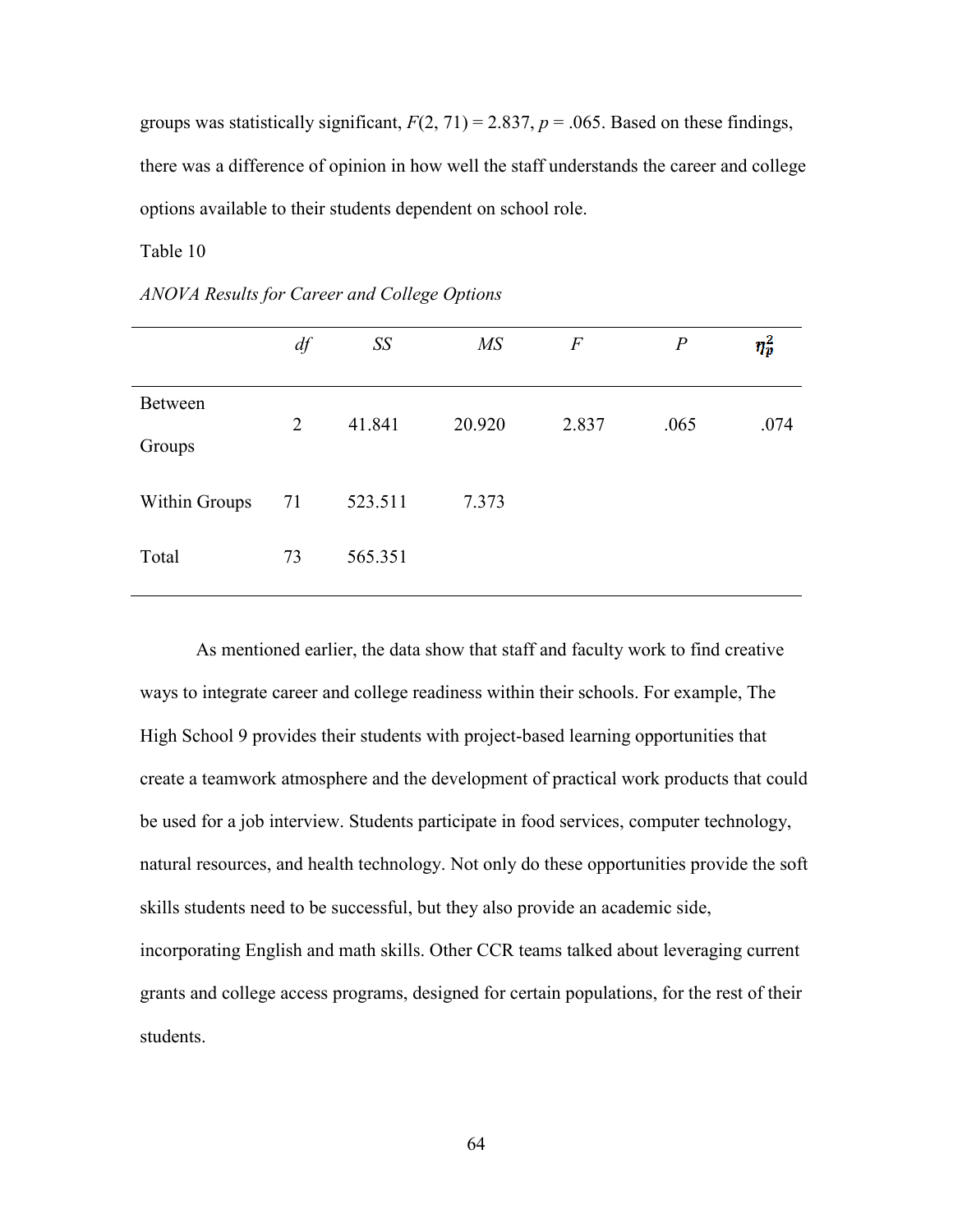During the partner meetings and interviews, the need for a systemic approach to CCR was frequently mentioned in the guise of another topic. A counselor from High School 8 reported that she wants career and college readiness "to be a part of the system" and in the partner meetings, a participant stated that "structured career counseling and guidance [should be available] for all levels, not just highly motivated [students]." One school is putting an "emphasis system wide on making positive connections with students." And, finally, High School 8 wants "systems that don't have to be recreated." During a focus group, a student said that in "my first year I was offered ASPIRE" and suggested that "maybe a sophomore prep class should be created." Another student said that he "gets help and support from home but not at school" and "wished I could have got something before my senior year" to help him understand his CCR options.

*Career and college access programs.* Career and college access programs was mentioned in each of the five interviews, 18 times in the focus groups, and 19 times in the partner meetings. A component of all of these programs is that part of the support they provide to students are mentoring and tutoring. Mentoring and tutoring activities include peer mentoring, teen homework night, tutoring during and after school, gradelevel advisors, and a tutorial period built into the school day. Respondents noted that increasing the number of mentors that help students would provide additional support for these activities. The most common career and college access program used across the sample was the Youth Transition Program (YTP). YTP is funded by a federal grant "to prepare students with disabilities for employment or career related postsecondary education or training through the provision of a comprehensive array of pre-employment transition services and supports (University of Oregon, 2018). Like the YTP, other career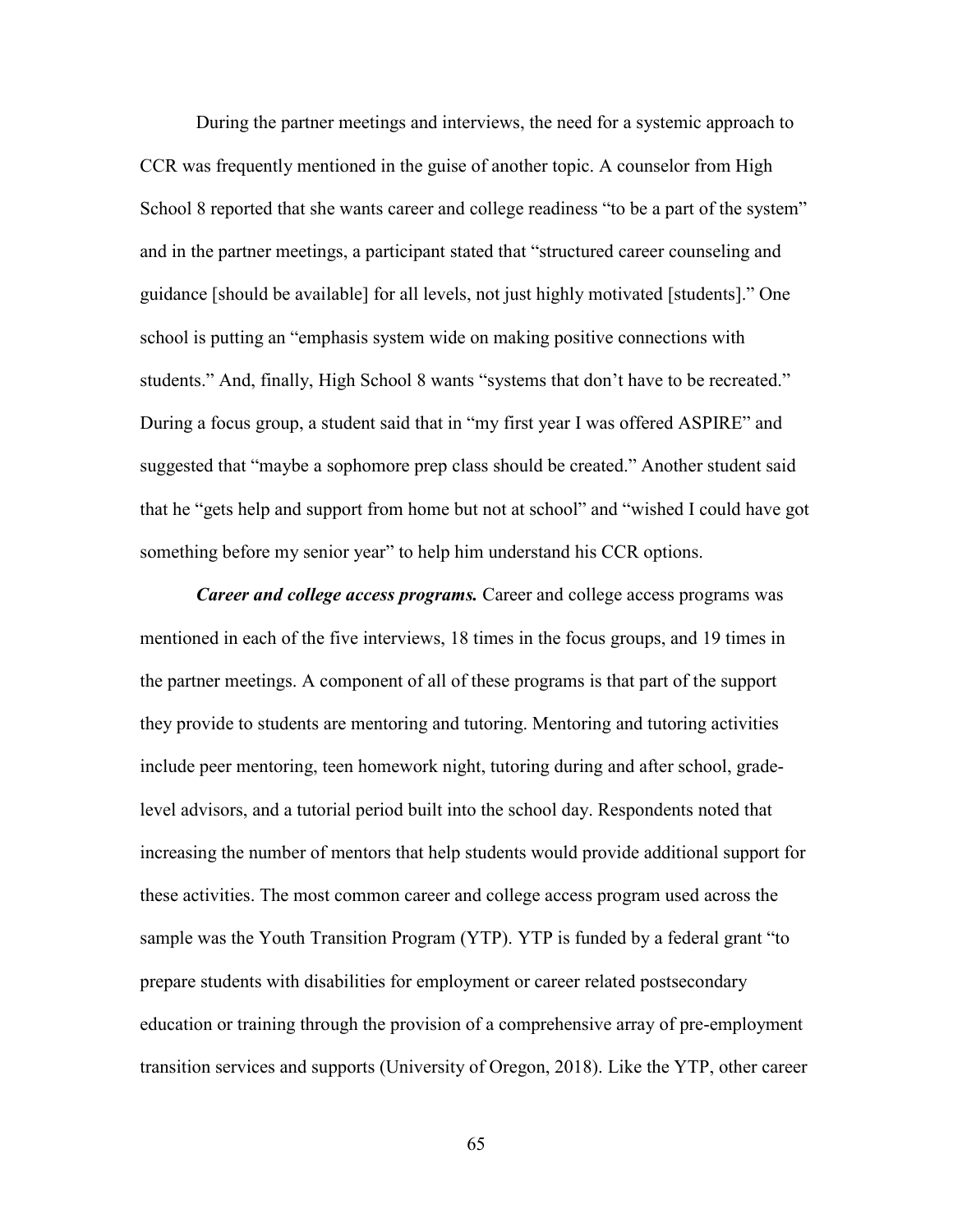and college access programs - ASPIRE, GEAR UP, and the Early College Program - only serve a subset of the student population: (See Table 11 CCR Programs and Tracking Tools).

The ASPIRE program is a volunteer mentoring program that "matches trained and supportive adult volunteer mentors with middle and high school students to develop a plan to help them meet their career and education goals beyond high school" (Higher Education Coordinating Commission, 2018). Oregon's Gaining Early Awareness and Readiness for Undergraduate Programs (GEAR UP) goal is to "increase the number of low-income students who are prepared to enter and succeed in postsecondary programs" (Oregon State University, 2018). One student mentioned "getting help with scholarships in the GEAR UP class." Oregon GEAR UP's goal is to "increase the number of lowincome students who are prepared to enter and succeed in postsecondary programs" (Oregon State University, 2018). The Early College Program at the High School 9 "provides an opportunity for academically qualified seniors to get a head start on their college careers while concurrently completing their high school graduation requirements" (Phoenix Charter School, 2018). A student in the focus groups stated that "the Early College Program helped me develop skills for college classes." While many students are served through the programs, study participants noted that they do not currently have the capacity to serve all students.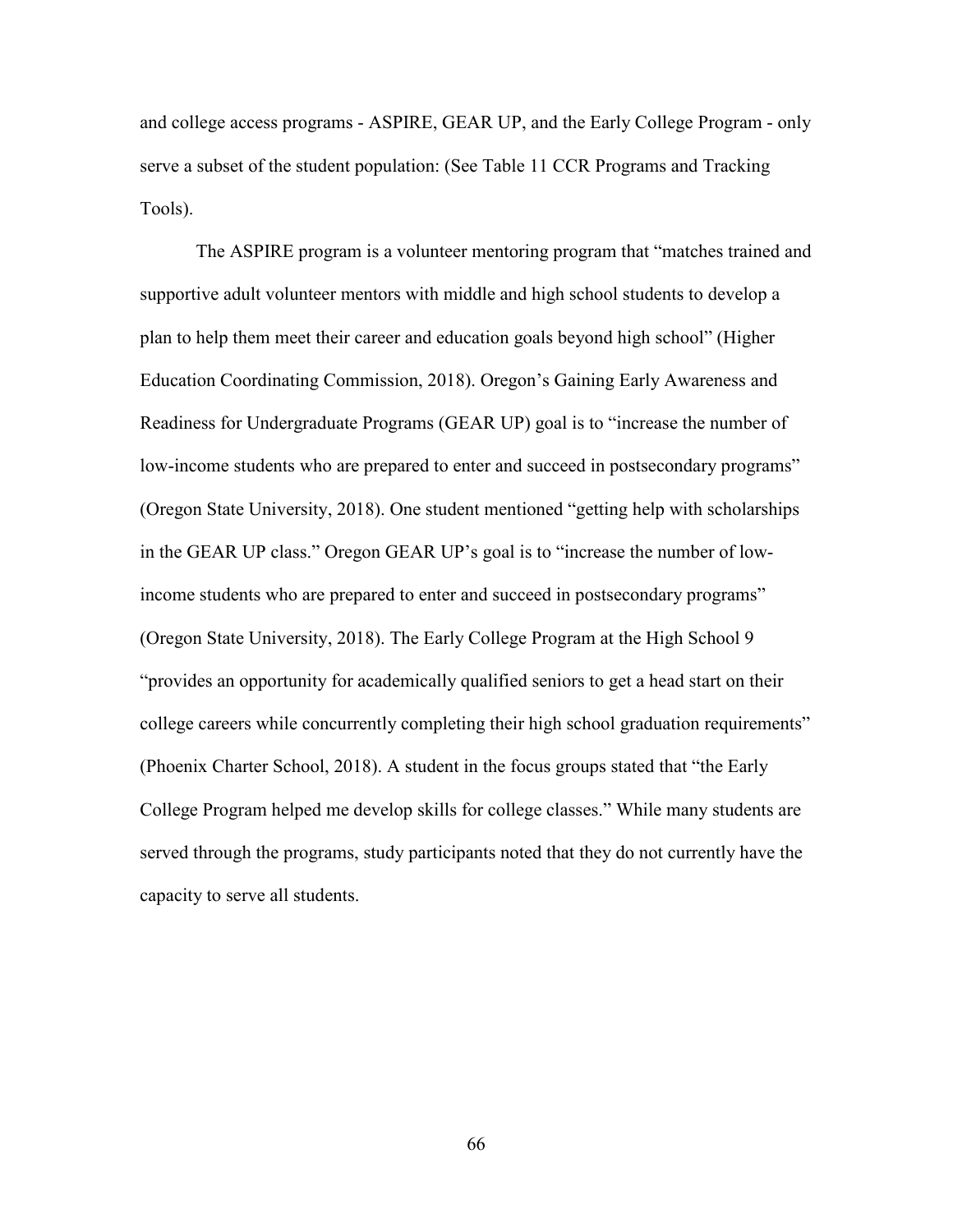## Table 11

|                | <b>Tracking Tools</b>     |                                  |                   |               |                           | <b>CCR</b> Programs |                             |  |
|----------------|---------------------------|----------------------------------|-------------------|---------------|---------------------------|---------------------|-----------------------------|--|
| High School    | Career<br>Info.<br>System | Education<br>Plan and<br>Profile | Career<br>Cruisin | <b>ASPIRE</b> | <b>GEAR</b><br>UP         | YTP*                | Early<br>College<br>Program |  |
| High School 1  | X                         | X                                |                   |               |                           | $\mathbf X$         |                             |  |
| High School 2  | X                         |                                  |                   |               |                           |                     |                             |  |
| High School 4  | X                         | X                                |                   | X             |                           | X                   |                             |  |
| High School 7  | X                         | X                                |                   |               |                           |                     |                             |  |
| High School 8  | X                         | X                                |                   |               |                           | X                   |                             |  |
| High School 9  | X                         | X                                | X                 |               |                           |                     | X                           |  |
| High School 10 | X                         |                                  |                   |               |                           |                     |                             |  |
| High School 11 | X                         | X                                | X                 |               |                           |                     |                             |  |
| High School 12 | X                         | X                                |                   |               | $\boldsymbol{\mathrm{X}}$ |                     |                             |  |
| High School 14 | X                         | X                                |                   |               |                           |                     |                             |  |
| Total          | 10                        | 8                                | $\overline{2}$    | $\mathbf{1}$  | $\mathbf{1}$              | 3                   | $\mathbf{1}$                |  |

## *CCR Programs and Tracking Tools*

\*Youth Transition Program

**Tracking tools and using data.** Tracking tools and using data was mentioned in each of the five interviews and seven times in the focus groups. A one-way ANOVA (Table 12) on the CCR survey section *tracking tools and using data* was conducted to determine whether the school set appropriate goals around career and college readiness and whether they used data to help make decisions was different for different groups. The ANOVA resulted in the following means and standard deviation: administrators ( $n = 7$ , *M* = 10.71, *SD* = 1.496); teachers (*n* = 53, *M* = 11.04, *SD* = 1.732); and other staff and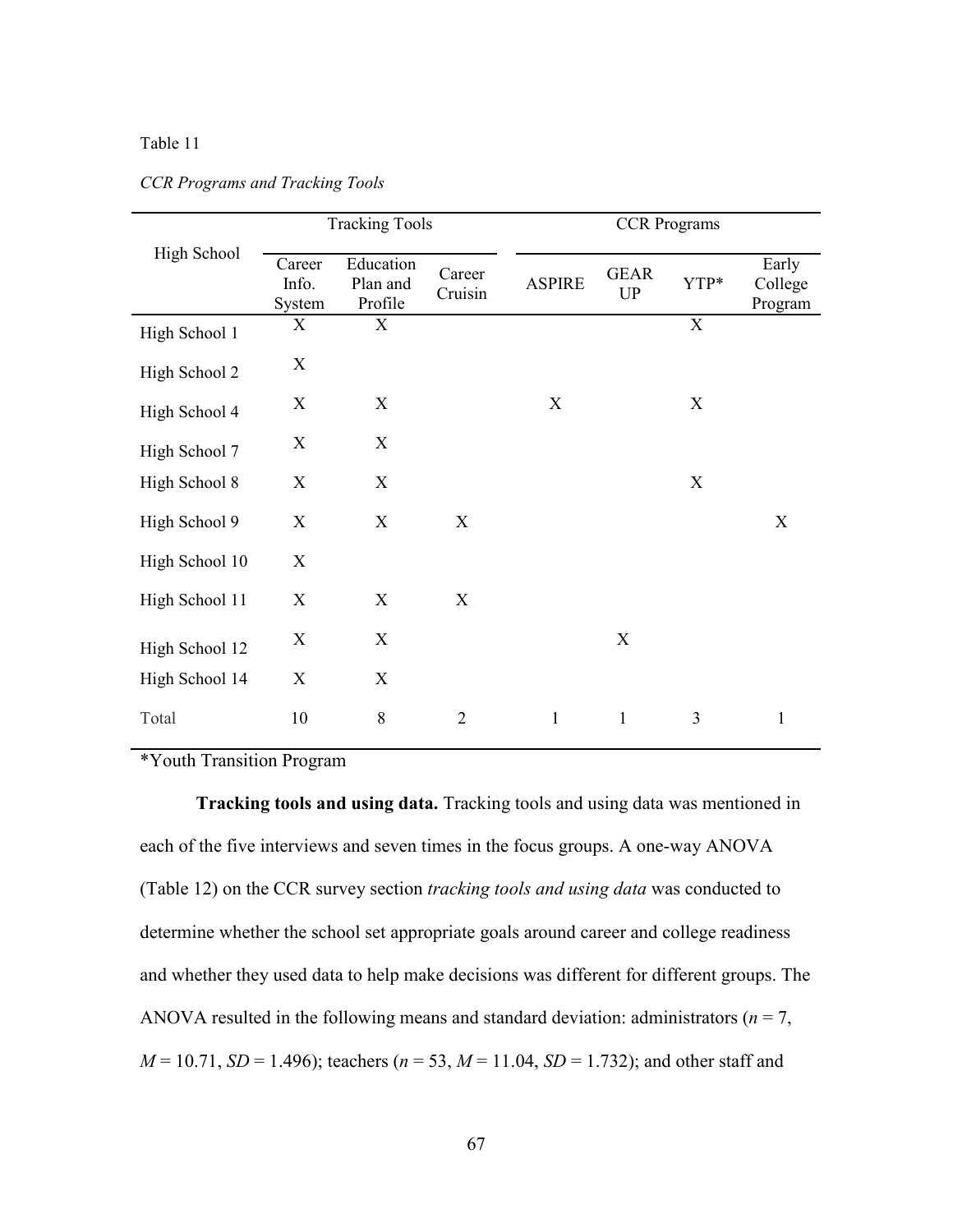faculty ( $n = 14$ ,  $M = 12.07$ ,  $SD = 2.336$ ). There were no outliers, as assessed by a boxplot; there was homogeneity of variances, as assessed by Levene's test of homogeneity of variances ( $p = .137$ ); and the differences between these groups was statistically significant,  $F(2, 71) = 2.021$ ,  $p = .140$ . Based on these findings, there is a difference of opinion in whether the school sets appropriate goals around CCR and whether they used data to help make decisions dependent on school role.

Table 12

|                   | $df$ | SS      | $M\!S$ | $\overline{F}$ | $\boldsymbol{P}$ | $\eta_p^2$ |
|-------------------|------|---------|--------|----------------|------------------|------------|
| Between<br>Groups | 2    | 13.678  | 6.839  | 2.021          | .140             | .054       |
| Within Groups     | 71   | 240.282 | 3.384  |                |                  |            |
| Total             | 73   | 253.959 |        |                |                  |            |

*ANOVA Results for Tracking Tools and Using Data* 

Table 11 shows the variety of tracking tools and college access programs that the schools included in this study use. For example, the 10 participating schools in this study use the Career Information System (CIS), which is a web-based system of career and educational information that helps students create accurate and actionable career and education plans (Oregon Career Information System, 2018). Another tool that is frequently used (and is a mandate from the Oregon Department of Education) is the Education Plan and Profile, which assists students in pursuing their personal, educational, and career interests and post-high school goals (Oregon Department of Education, 2018).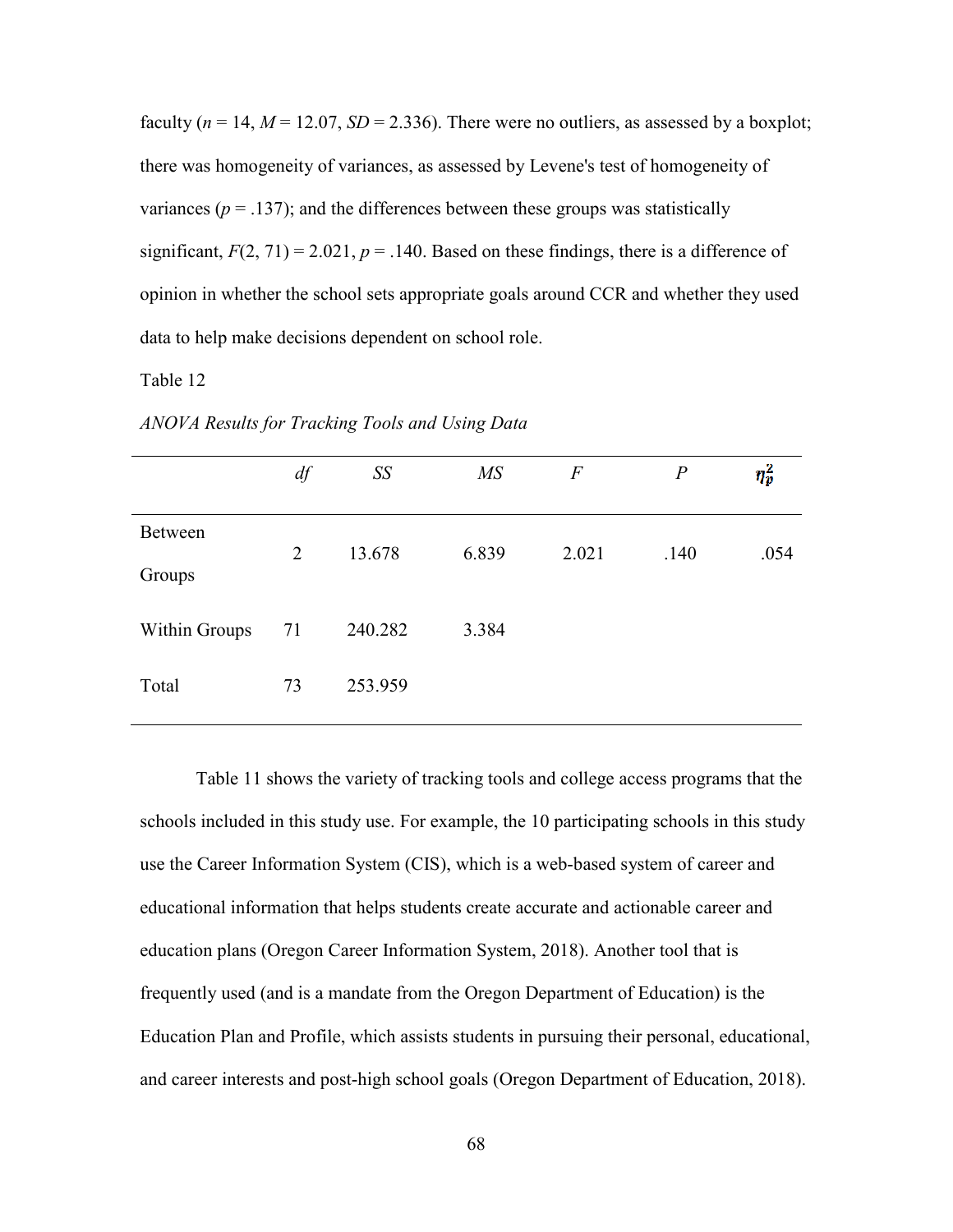Based on the CCR survey results, the CIS and the Education Plan and Profile are the primary tracking tools for the majority of the schools. However, data from the interviews revealed that neither were frequently used and there was not a systemic process for infusing these within the curriculum and grade level that would support the consistent use of these tools.

*Career information system.* When asked about how frequently CIS is used in the school, the administrator from High School 4 stated "not frequently, because we have to take them [students] out of class." High School 2 starts CIS in  $8<sup>th</sup>$  grade mainly in English class, but study participants reported that they only have a basic-level understanding of CIS and need training to better support their students. High School 8 uses "CIS mainly to reach younger student with the middle school modules." Study participants from both High School 1 and High School 9 mentioned that they license CIS, but neither school provided any details on its use. In the focus groups four students mentioned using CIS in " $6<sup>th</sup>$  grade," "tech class," and "for portfolios."

*Education plan and profile.* The Education Plan and Profile (the Plan) was not mentioned in the partner meetings nor by any of the students in the focus groups. None of the five schools interviewed use the Plan. When asked about the use of the Plan, High School 9 said "we aren't really using it and need to bring something like this back into structure." Based on these findings, the staff and faculty across the sample want to incorporate more tools and CCR into the school day for their students, but without a systemic process, the use is inconsistent.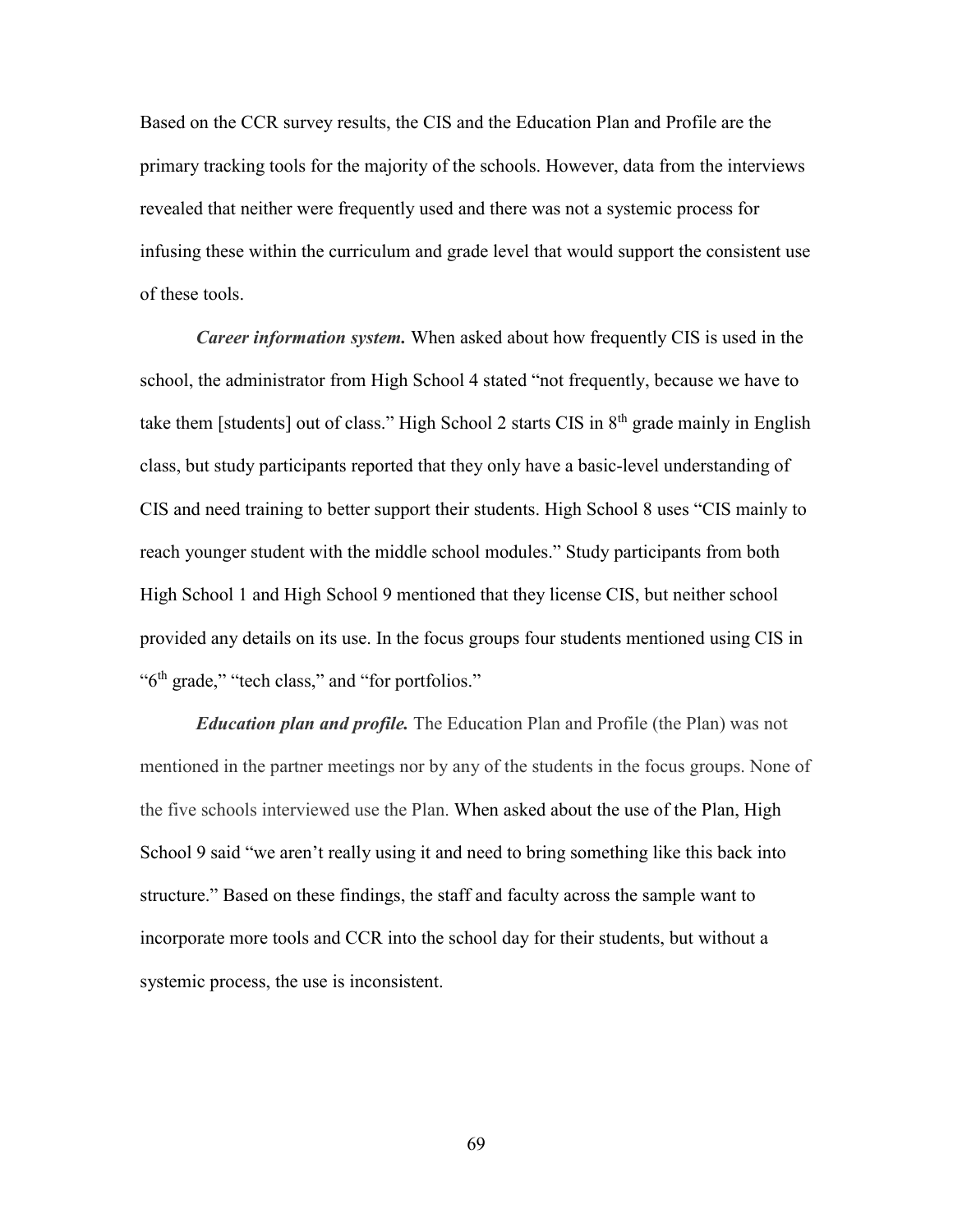## **Students and Families**

The importance of student and family interactions with school personnel were mentioned in all five interviews, 61 times during the partner meetings, and 40 during the focus groups. I included students served, students not being served through CCR, relationships with staff, culture and attitude, student readiness, and families and communication in this sub-theme. As shown in Appendix O, it is difficult to discern which grade levels are being served within the school as responses varied across the study participants.

**Students not being served through CCR.** This sub-theme was mentioned in each of the five interviews and 24 times in the partner meetings. The students not being served through CCR by the high school was easier for the staff and faculty to list out and included, but was not limited to: credit-deficient students; youth with barriers (no Oregon Driver's License, criminal history); students lacking drive/motivation; students with indicators of past trauma; students without family support; students in special education; and disengaged youth. To try and engage these students, the High School 9 employs a "half-time trauma-informed counselor to work with students" and attempts to use restorative justice as a model, because "building relationships with their student is essential when working with students with barriers." In the focus group, students reported feeling this exclusion of not being talked to about CCR because "teachers have their favorites of who they want to support." Another student said, "Teachers get more invested in students who they think will succeed, teachers have more expectations for certain kids" or "they think I am a delinquent because of my haircut and how I dress."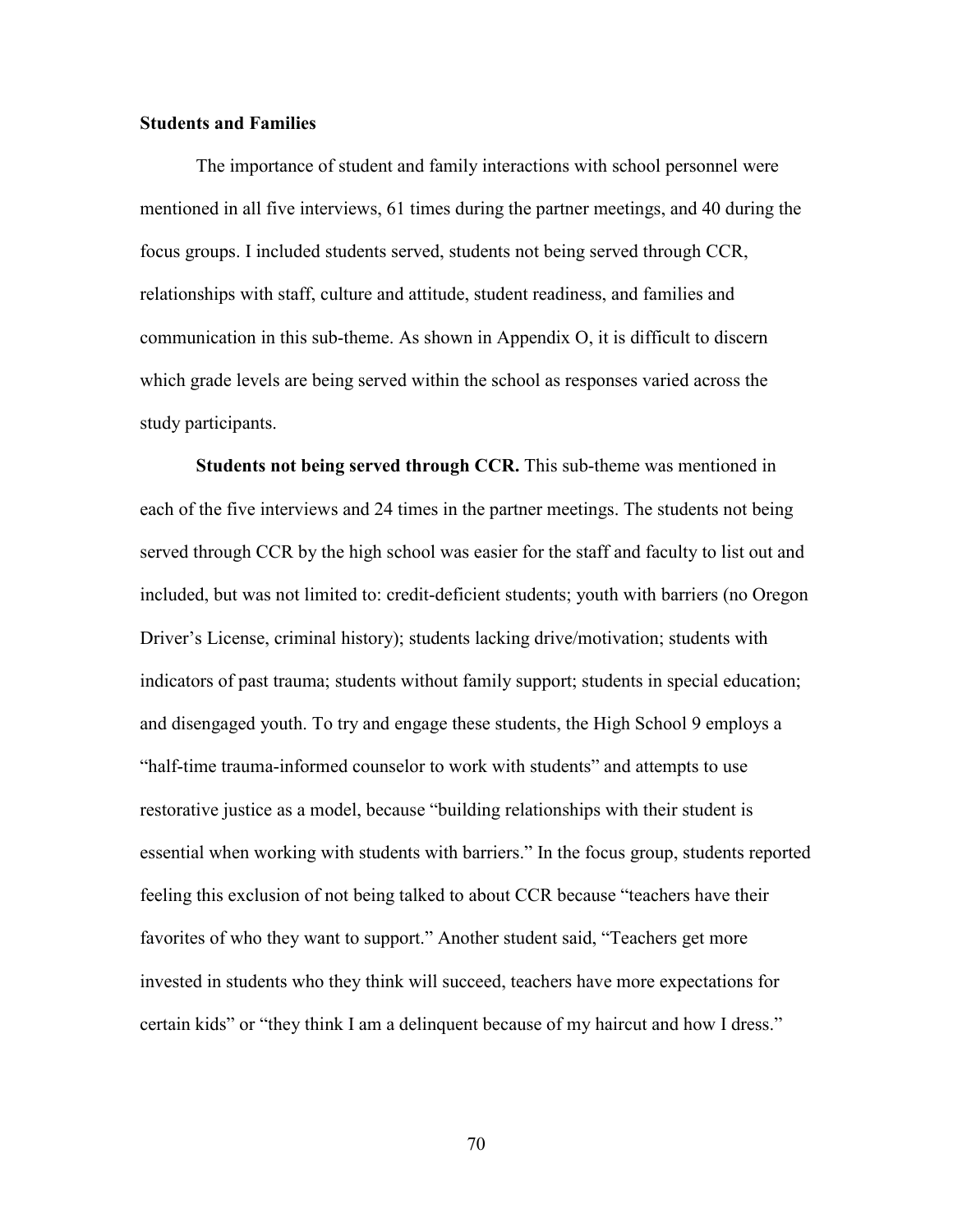**Relationships with staff.** Relationships with staff was mentioned throughout the five interviews and three focus groups. A consistent finding that came up in the data was that being in a rural school, staff get to know the students personally. Unfortunately, study participants felt that staff do not have the time, resources, or personnel to work with the students effectively in relation to CCR. The principal at High School 4 said that "even though we can think outside of the box, as a charter school, we still have a capacity issue, because our people are not trained as counselors." The High School 2 principal said that "in our small school, teachers can have a more personal relationship with their students…but we have gaps in CCR – not enough people, training, coaching, or funding." Many students talked about a specific teacher that will either seek them out to discuss their future plans or that the students feel comfortable reaching out to. Students also talked about The Freshman House program at High School 11 and how useful it was to hear about paying for college, hearing from guest speakers, and making a connection with the teacher.

**Attitude.** This sub-theme was mentioned in each of the five interviews and 14 times during the partner meetings. Participants in the interviews, focus groups, and partner meetings all mentioned culture and attitude in some context throughout the overall qualitative sample. The principal at High School 2 said "it's important to expose the students to CCR on a regular basis –monthly or every other week—if you make it something worthwhile and different from going to class, they [students] will likely participate." An administrator from High School 4 noted, "meetings between students and a volunteer need to be done face-to-face. An online meeting won't work, the students won't show up." When pushed, he said, "If a relationship is built first, in person, the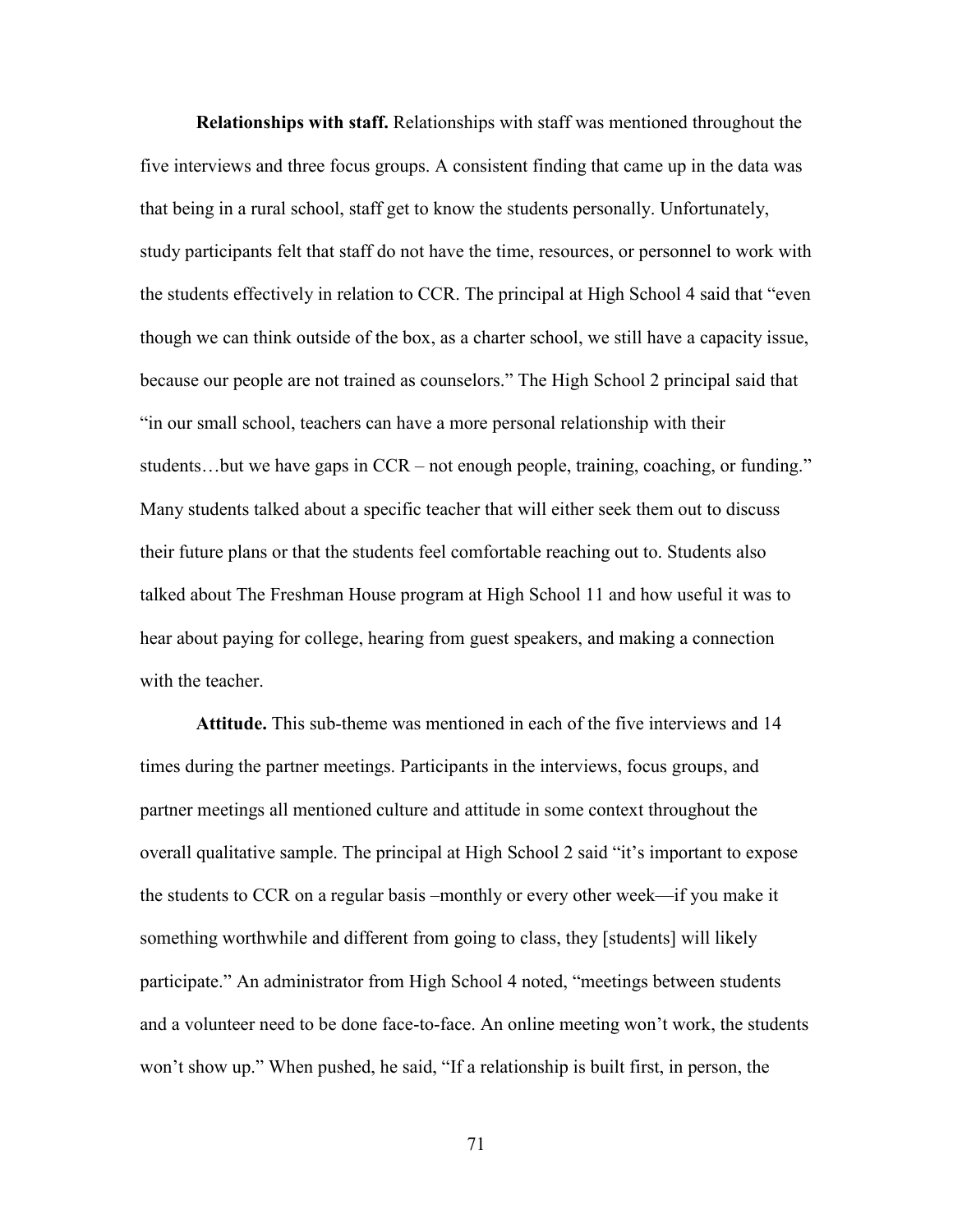students might show up for an online meeting." A student stated that "a lot of teachers here seem to genuinely care about your future and the atmosphere is good." Another student "pushes myself a lot to get more support…no one tells me to take challenging courses…I just know I need to take them to be ready for college." When discussing biggest barriers to student success, partners said that "student drive and lack of motivation," "students who think college isn't for them," and "students who lack direction and support" are their biggest challenges.

 A one-way ANOVA (Table 13) on the CCR survey section *student readiness* was conducted to *determine the level of knowledge of staff and students for setting career and college readiness goals and meeting and successfully completing those goals* was different for groups. The ANOVA resulted in the following means and standard deviation: administrators (*n* = 7, *M* = 17.86, *SD* = 3.436); teachers (*n* = 53, *M* = 17.64, *SD*  $= 2.379$ ; and other staff and faculty ( $n = 14$ ,  $M = 18.14$ ,  $SD = 1.292$ ). There were no outliers, as assessed by a boxplot; there was not homogeneity of variances, as assessed by Levene's test of homogeneity of variances ( $p = .003$ ); and the differences between these groups was statistically significant,  $F(2, 71) = .263$ ,  $p = .770$ . These results aligned with the qualitative findings that there was a difference of opinion on the level of knowledge for staff and students in setting and achieving goals dependent on school role.

 For this ANOVA, the mean is high for each group meaning that the group believes that student readiness is high and the staff and students have the knowledge for setting and meeting goals. However, the means of the other five ANOVAs were midrange, which seems to contradict this student readiness finding. These results for student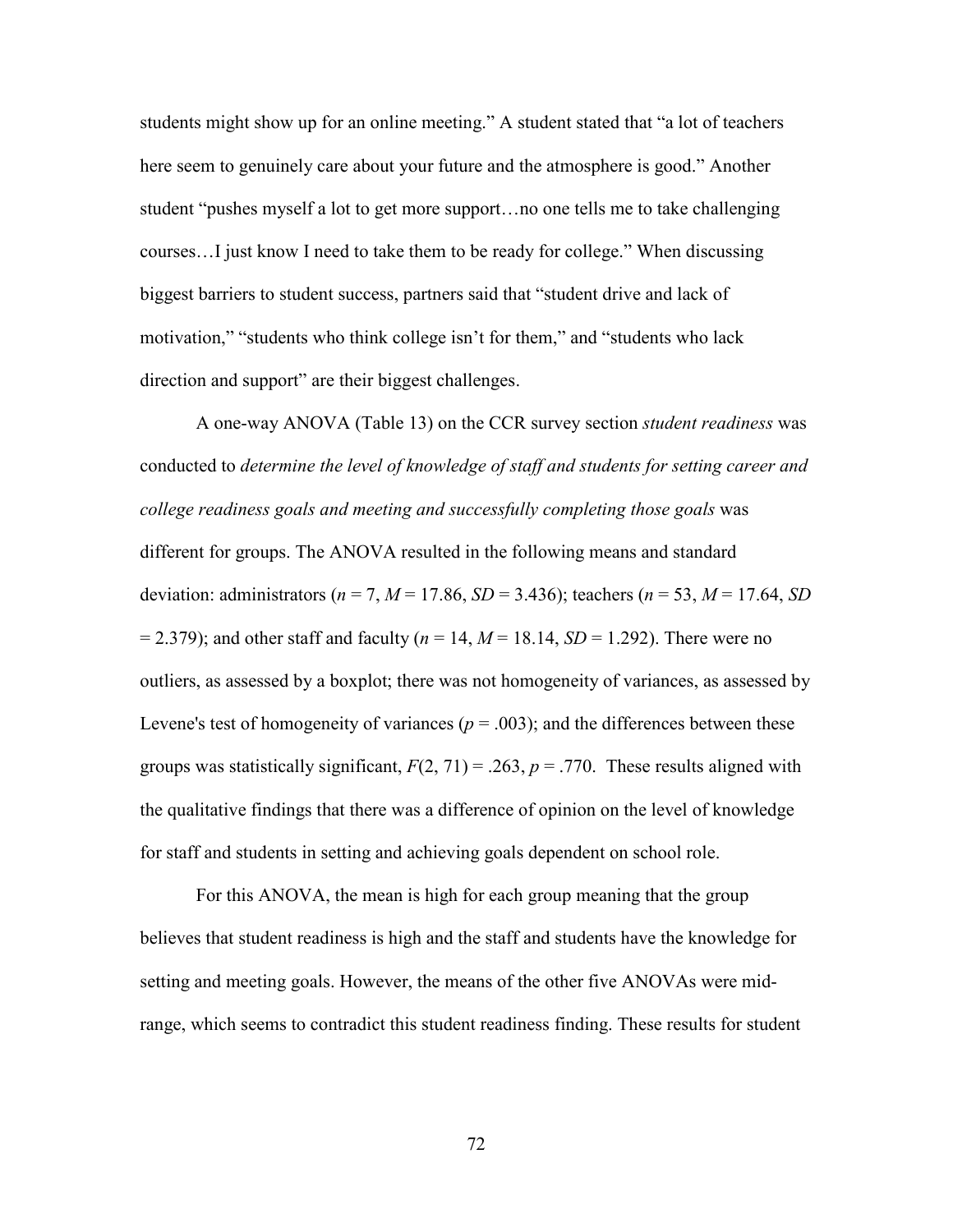readiness show that the groups believe in student readiness but not necessarily believe in the adequacy of the supports that are being offered to students.

Table 13

|                          | df             | SS      | $\overline{MS}$ | $\overline{F}$ | $\boldsymbol{P}$ | $\eta_p^2$ |
|--------------------------|----------------|---------|-----------------|----------------|------------------|------------|
| <b>Between</b><br>Groups | $\overline{2}$ | 2.862   | 1.431           | .263           | .770             | .007       |
| Within Groups            | 71             | 386.760 | 5.447           |                |                  |            |
| Total                    | 73             | 389.622 |                 |                |                  |            |

*ANOVA Results for Student Readiness* 

 **Family influence.** Family influence was mentioned in each of the five interviews, 20 times in the focus groups, and twelve times in the partner meetings. Many students in Douglas County would be first-generation college students and do not have a lot of exposure to conversations about their plans for after high school from their families. In these next sections, I examine the culture and attitude related to families and how the schools communicate with them.

*Family culture and attitude.* Family culture and attitude was mentioned in each of the five interviews, 17 times during the focus groups, and six times in the partner meetings. During the focus groups, many students talked about the support, or lack thereof, that they receive from their families. For example, one student said, "My parents push me, in a good way, to leave our town, because there aren't jobs for me here after graduation" and another student reported that "my parents don't give me support at home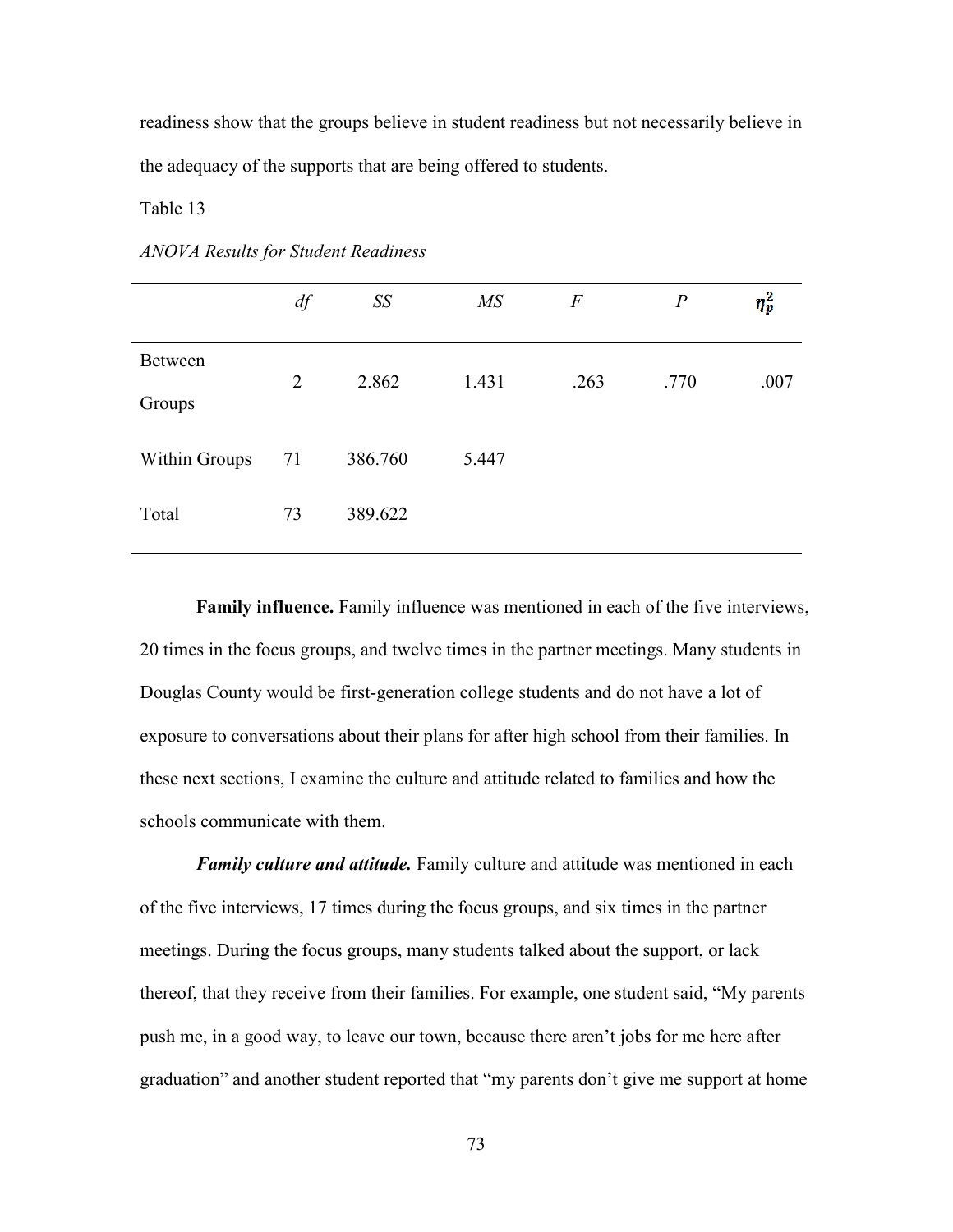and are really hard on me." Further sentiments around family influence included a student who said that "my mom supports me wanting to get a job after high school and not go to college" and another noted, "I am going into forestry like my dad…. He shows me carpentry at home." The participants at the partner meetings said that the students who receive the most positive impacts from CCR are the "students with stable, supportive families."

*Communication with students and families.* Communication with students and families was mentioned in each of the five interviews and five times in the partner meetings. Students hear about career and college-related activities during their school day through announcements notifying them of upcoming events, college visits, guest speakers, and financial aid nights. To ascertain how families were receiving information about CCR, I asked the CCR teams during the interviews about their communication with parents. At the High School 9, a participant from the CCR team wished they "were more proactive, had structures in place, were more reactive to needs, and had better communication with the students." A participant from High School 2 reported using "Facebook, Instagram, and their auto call system" and a participant from High School 8 uses "Facebook, email, a blog that hasn't had many visitors, remind.com, and personal conversation at school events." None of the schools provide any information about CCR in their registration packets.

## **Partnerships**

Partnerships were mentioned in all five interviews, twice in the focus groups, and 66 times during the partner meetings. While coding this section, I used constructs from Farrell and Coburn's (2016) Absorptive Capacity Theory framework as sub-themes.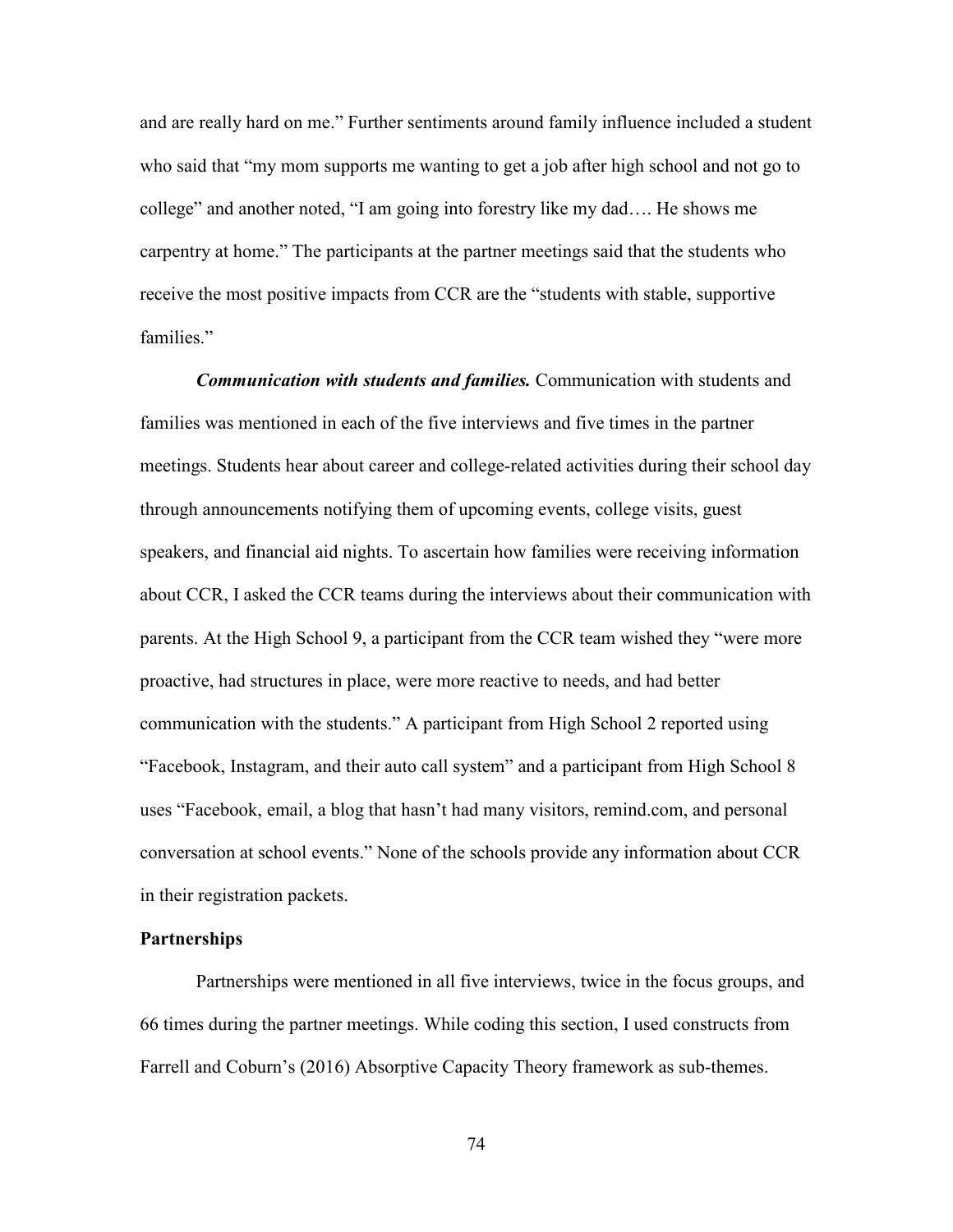Interactions between schools and partners and qualities of external partners emerged from the data; the schools' absorptive capacity and organizational learning were not explicitly mentioned, showing the growth needed in these schools to have effective CCR planning processes. Appendix R is a list of the Douglas County partners reported by study respondents.

**Interaction between school and partners.** Interaction between school and partners was mentioned in each of the five interviews, twice in the focus groups, and nine times in the partner meetings. Specific examples of interaction included interorganizational routines and tools and informal social interactions. The vice principal at High School 1 shared how they provide opportunities for their students through partnerships including "the fire department, search and rescue, forestry camp through OSU, and community service." As High School 1 does not have a lot of businesses in the area, the vice principal reported that he reaches out to the local churches, drilling business, restaurant, and mini mart to create opportunities for his students. His wish is that there was a "centralized connection with businesses for internships and other careerrelated opportunities. It is hard for me to focus on this along with everything else." Each of the CCR teams interviewed has similar stories that supported the desire for a centralized connection for career-related opportunities with Douglas County businesses.

**Qualities of external partners.** The qualities of external partners were a large part of each conversation during the five interviews and included guidance, flexibility, and norms and work practices, but with reservations about implementing such partnerships. When asked if he would be willing to work with the Douglas County Partners for Student Success (DCPSS), the principal at High School 4 said, "Yes, but it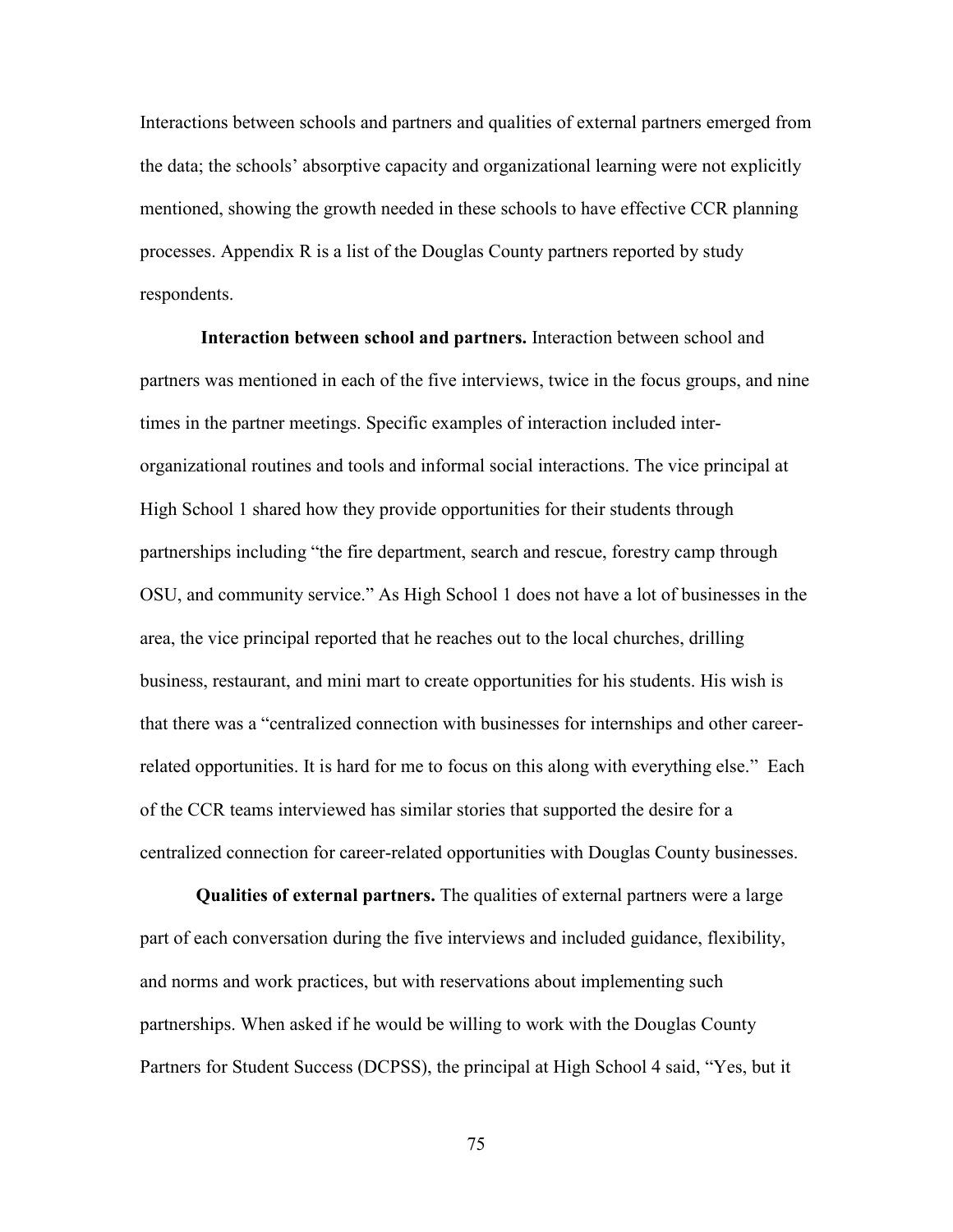can't be a train wreck, there must be follow through and a focus to get adults in front of the kids." The superintendent at High School 2 was also open to working with partners as long as "everyone knows what their responsibilities are." The executive director at High School 9 suggested that "DCPSS develop a position that will connect the community to the schools… [as a way to] collaborate for collective impact." The counselor at High School 8 reported being willing to entertain working with partners to "create that sweet spot between having enough choices across the schools that are vetted enough for commonalities. Partners are doing the same thing locally, so bring people together to have these conversations." The executive director at High School 9 wants to "build community capacity and you can't do this in isolation. We need to work more collectively."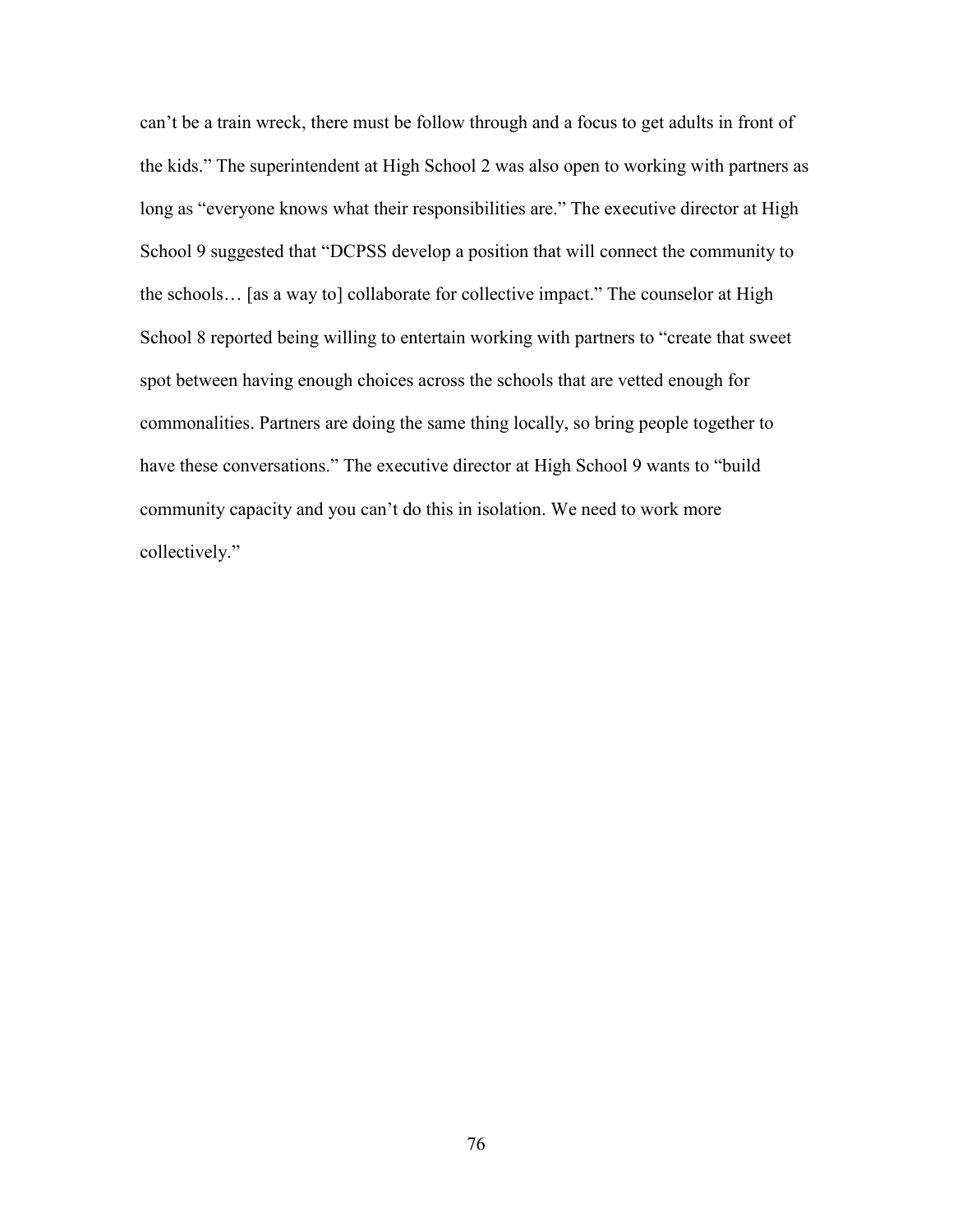### CHAPTER V

### DISCUSSION AND IMPLICATIONS

In this chapter, I first present a summary of my study findings and discuss how my findings contribute to the literature on career and college readiness planning. I then discuss the specific practice and policy implications of my findings for the CCR work of rural schools, districts, and community partnerships. I will then discuss limitations of both the mixed methods research design that I chose as well as the limitations of this study and how the limitations inform areas for future research. Finally, I will discuss my plan for dissemination of findings from this action research study aimed at improving CCR planning in rural districts in Oregon and across the state.

### **Summary of Findings**

In the findings chapter, I presented the results of the study by key themes. For this section, I organize my summary of findings around the components of my research question.

# **RQ1: What do educators and students in rural Oregon think is important to include when developing and supporting a career and college readiness plan?**

Developing a systemic infrastructure that includes CCR as a key component and not as an add-on to other activities or classes was a main theme that was consistently mentioned during data collection across educators, community members, and students. Having a systemic infrastructure was also a consistent finding within the literature I reviewed. For example, Lapan et al.'s (2003) study found the importance of having a systemic plan that defines CCR planning activities, involves stakeholders and the community, and provides a structure that is more inclusive to students. Adequate CCR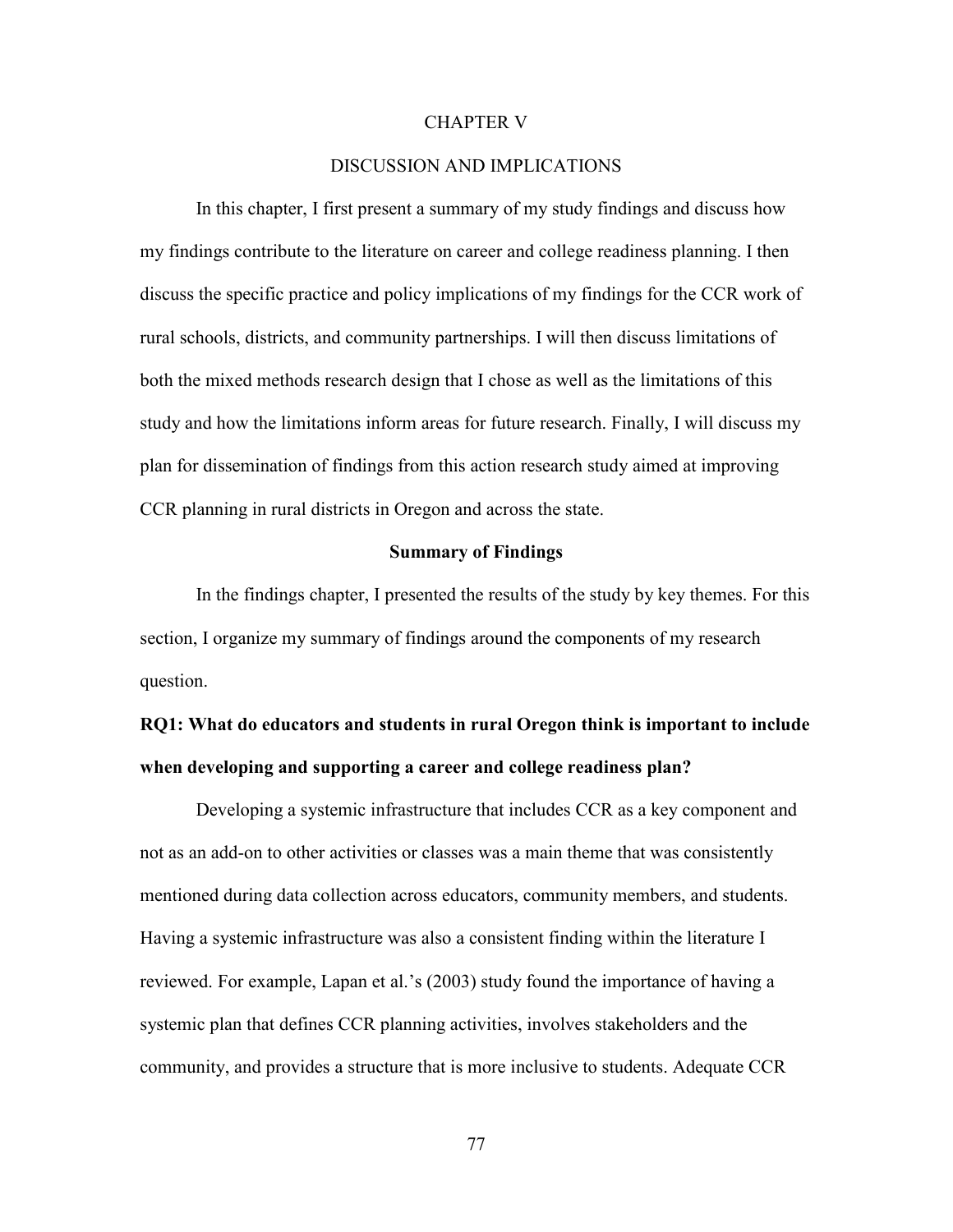staffing was also frequently mentioned in my data collection as a necessity from both CCR teams and students; study participants reported that the lack of staffing created gaps in providing CCR seamlessly and effectively. Another key component to an effective CCR plan identified by my study participants was having a set CCR curriculum that was easy for staff to learn and use, whether in a classroom, a college access program, or as part of a CCR center that students could learn from and engage in.

The specific components of an effective CCR plan most frequently cited by study participants included having purposeful access to career and college readiness that met the needs of the current student body and provided a variety of activities over the four years of high school. Study participants reported that a lack of resources often led high school staff to repeat the same CCR activities year after year, which the students did not find useful. Student and family engagement is another component that both educators and students reported as important. Educators noted that they want to learn how to better engage parents in CCR and get them involved, and students reported the influence of their parents on their CCR planning and therefore wanted their parents to have more access to CCR information. The final component of an effective CCR plan that resonated across the sample was the need for partnerships to help provide career services and opportunities, especially in the rural context of my study, which often made sharing resources difficult due to the vast distances among schools and the lack of transportation. **RQ1a: What services, activities, and work practices are utilized in CCR plans in rural Oregon?** 

This question was mainly answered by what educators and students wished was in place. All of the interview participants discussed services, activities, and work practices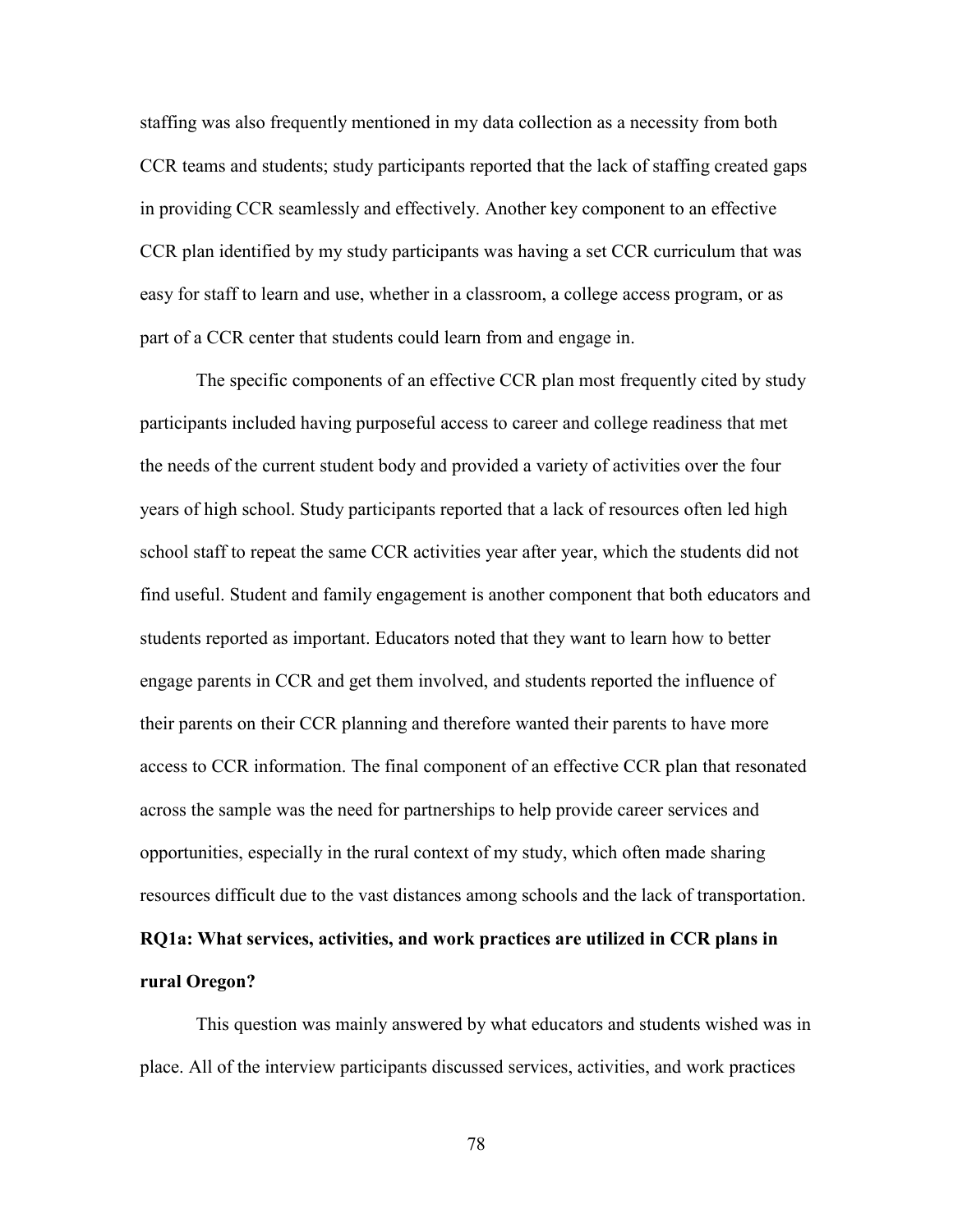they would like to have as a part of their CCR plan. These wish lists included having CCR activities for grades 9-12, increased career opportunities, and additional staff who were trained in CCR to support students. Students wanted more contact with CCR starting at an earlier age. I heard from many students that grades 11 and 12 were too late to take advantage of multiple college-level classes or to explore colleges and potential career opportunities. These findings aligned with the studies included in my literature review, for example, Sanders and Lewis's (2005) study of three high schools and their community partnerships found that prioritizing process, permitting time, and promoting community ownership helped create a variety of community activities and partnerships that became a part of the school. The community and high school partnership is slowly developing in Douglas County with the support of DCPSS. Currently, CCR services, activities, and work practices are interspersed sporadically within the schools with lack of an overall plan for pulling all of the pieces together to create a seamless system for students.

# **RQ1b: What types of positions and/or external partners are important to include when developing a CCR plan in rural Oregon?**

During every interview and focus group, the importance of having dedicated CCR staff was mentioned. Many students shared that specific teachers played a major role in helping them figure out their plan for after high school. The CCR teams recognized that having CCR staff would provide more streamlined services for their students, and they understood the importance of having staff available for CCR. However, the lack of funding made it hard to hire staff that are solely dedicated to CCR. Further, training existing staff was not a ready solution to staffing needs; the counselor at High School 8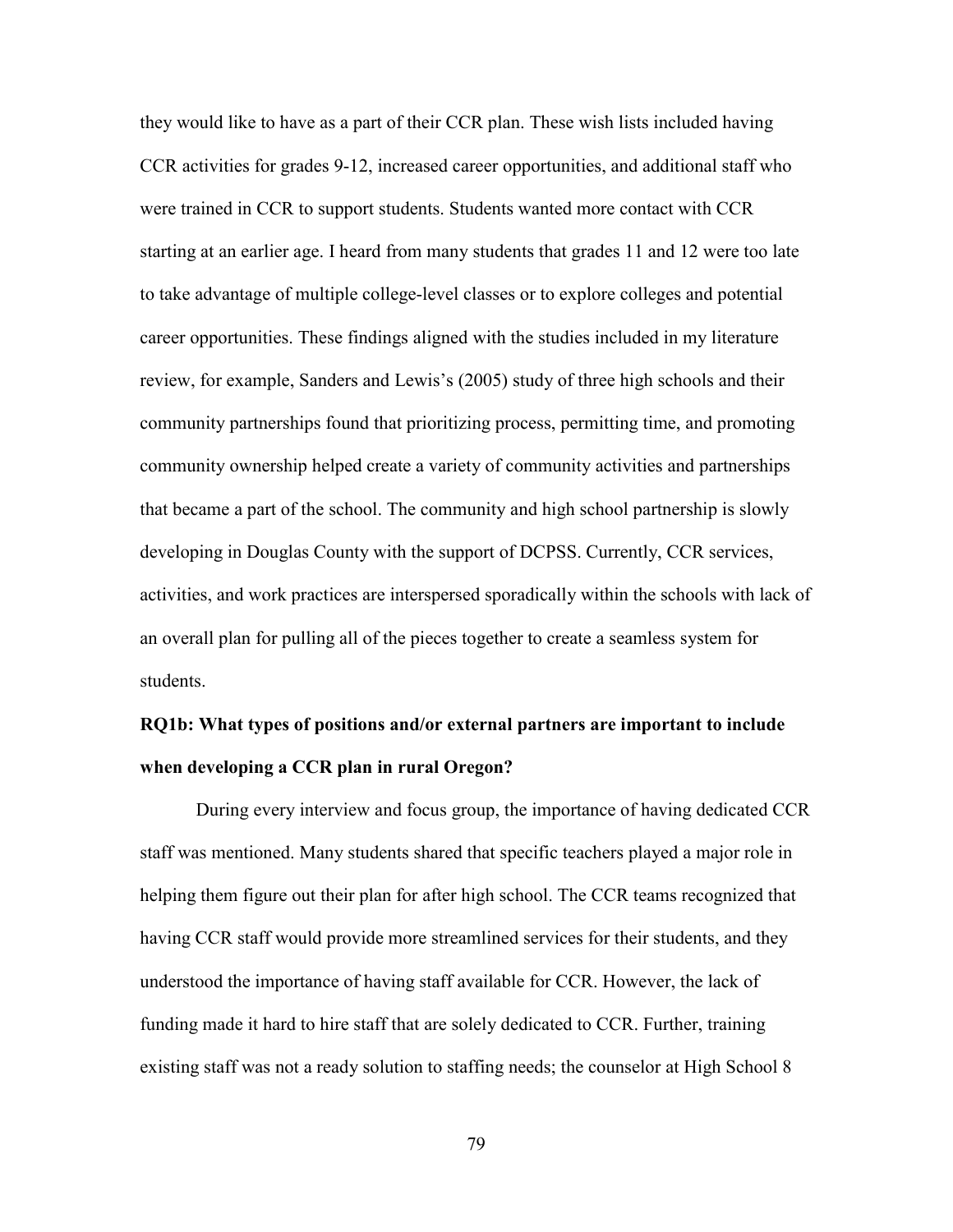noted that it was challenging to provide the necessary level of professional development that would help integrate CCR into the school and curriculum. The CCR teams also stressed the importance of partnering with local businesses to provide career opportunities for their students in the form of job shadows, internships, and on-the-job training.

# **RQ1c: What resources, routines, and tools have played a critical role in the work and/or development of the existing CCR plan at a high school in rural Oregon?**

The importance of the relationships that staff have with students in the smaller, rural schools in contributing to effective CCR plans resonated across the study participants. The High School 2 principal said, "In our small school, teachers can have a more personal relationship with their students…but we have gaps in CCR – not enough people, training, coaching, or funding." The staff are familiar with the students' families, their academic careers and abilities, their attitudes, and most importantly, what the students want to do after high school. The students also reported that having staff who know them and seek them out to discuss future plans plays a key role in not only their aspirations but also the choices they make during high school.

Some of the other critical factors related to having an effective CCR plan that were mentioned across the sample included (a) administrators stepping in to coordinate CCR activities; (b) classroom activities around scholarship and college essay writing and college applications; (c) episodic events that support a CCR culture such as college fairs, financial aid nights, career fairs, and job shadows; and (d) college access programs (see RQ1b) for expanding the reach of school staff and faculty. These college access programs can be from external partners as well as programs the schools create, like the Early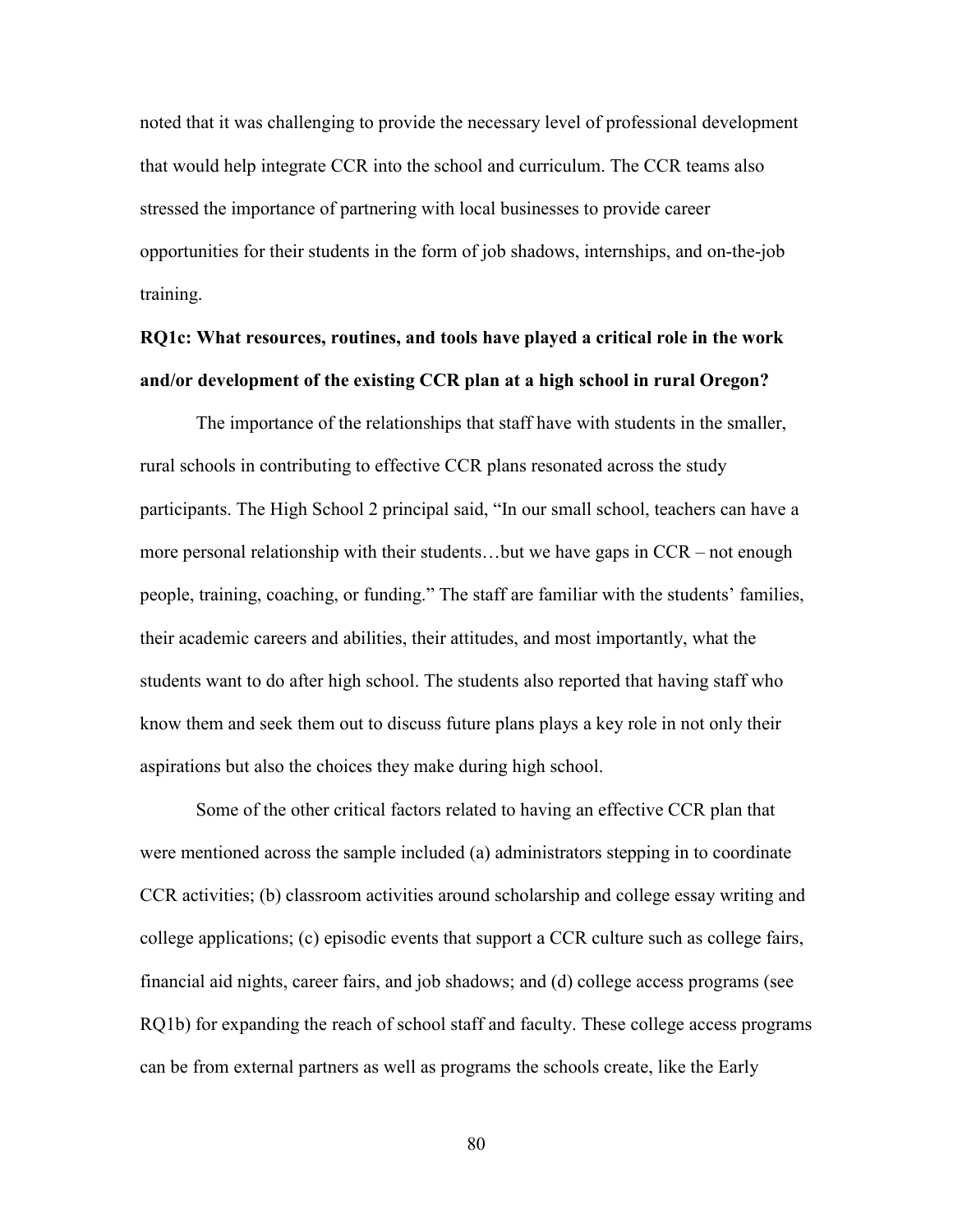College Program and Freshman House; and (e) the role parents play in supporting CCR. These resources, routines, and tools are not only critical for developing a CCR plan, they are also important to support and sustain a plan (Foley, 2001). It will take leadership from the schools and the community to come together to discuss how to support these factors and integrate them more permanently and with purpose into the system infrastructure (Alleman  $&$  Holly, 2013).

### **Contributions to the Literature**

This study contributes to the research on career and college readiness in several ways. My literature review identified a lack of research that included multiple voices, informing my decision to include a variety of stakeholders in my study to capture the perspectives of partner organizations, administrators, staff and faculty, and students. By using a mixed-methods design, and multiple data collection activities—(a) partner meetings, (b) CCR survey, (c) school interviews, and (d) student focus groups—I captured both qualitative and quantitative data to more fully explore what components are needed to develop, support, and sustain a systematic and systemic CCR plan.

The rural context of my study provides an additional contribution to the CCR research base. One study included in my literature review attempted to capture rural experiences, but only one of the three schools recruited had the time to participate, so the researchers ended up with partial findings (Sanders & Lewis, 2005). My study involved administrators, faculty, and staff from 14 high schools in rural Oregon, multiple community partners, and 24 students. The breadth of my study provides more comprehensive findings that contribute to the research on CCR and helps identify the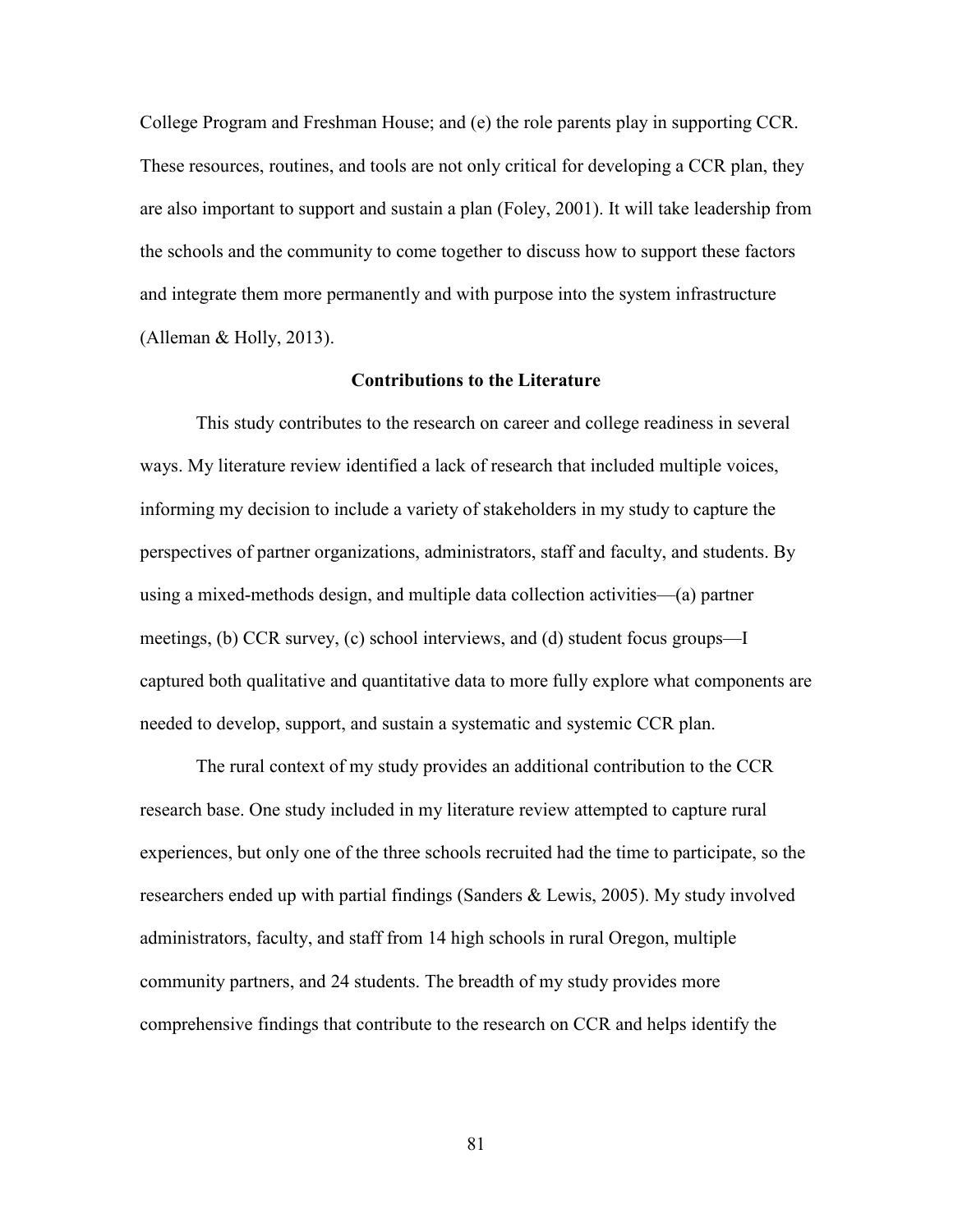essential components for developing, implementing, supporting, and, eventually, sustaining a CCR plan within rural high schools and counties.

Finally, none of the studies in my pool of prior research made suggestions for the range of essential components needed for a CCR plan. Rather, the studies on CCR activities focused on how one specific college access program or activity was serving specific populations or grades of students; none of the studies examined systemic approaches for integrating CCR into schools using community partners to help build and strengthen infrastructure. The studies from the literature review helped shape my study by describing individual pieces of a CCR plan as well as extending the prior research by discussing the multiple components needed for a CCR plan to be effective, seamless, and sustainable.

### **Validity**

It is important to address threats to validity in study design decisions, as well as to identify the validity constraints beyond control for a given study (Creswell, 2014). My convergent mixed-methods action research study has several validity constraints, as well as several ways I reduced validity threats, including generalizability, researcher bias, response bias, and triangulation.

## **Generalizability**

In action research, "practitioners would not claim that their work is 'generalisable' in that it can be applied to all like situations, they would agree it is generalisable in that others can learn with and from stories of practice and adopt or adapt these to their own practices as deemed appropriate" (McNiff, 2017, p. 31). Although my study focused on one rural county in Oregon, there are likely similar districts in Oregon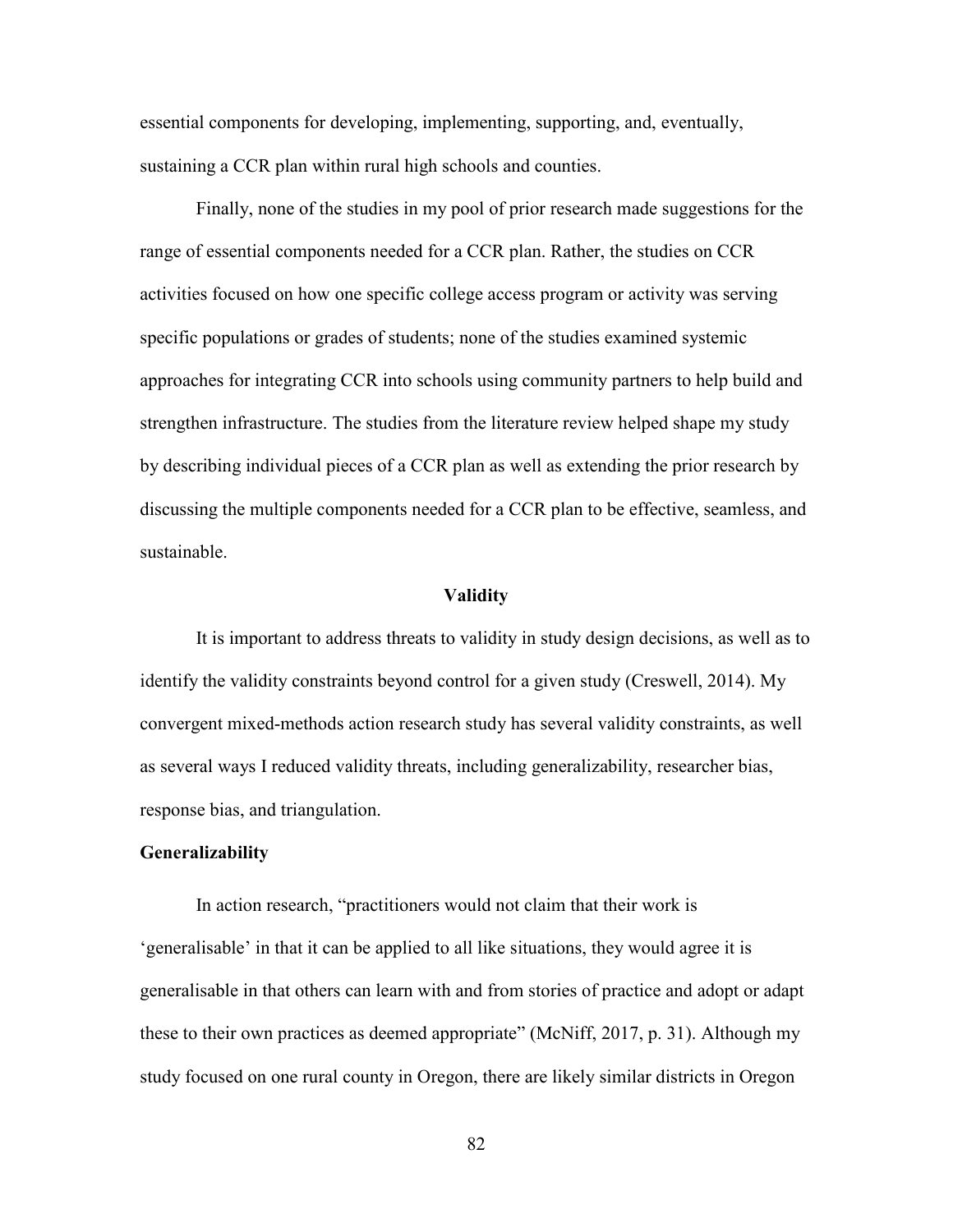and other states that could learn from the findings of my study. Yin (2009) asserted that generalization in qualitative studies occurs when researchers use previous studies to generalize findings to new studies; as such, my study built upon the studies included in my literature review. Further, Creswell (2014) defined the value of qualitative research not as generalizability but as the description and themes that are developed for a specific purpose, in this case to improve CCR in Douglas County and the state.

### **Researcher Bias**

Researcher bias poses a threat to the reliability of my study. (Babbie, 2012) Since I was the main researcher and engage in career and college readiness as part of my role with The Career, College, Collaborative (C3), this needed to be carefully accounted for by bracketing my assumptions prior to data collection and analysis. Compounding my potential researcher bias, the CCR team that conducted the study with me is comprised of staff from the Educational Service District, Douglas County Partners for Student Success (DCPSS), and Umpqua Community College. This CCR team has a vested interest in the success of Douglas County students and their community. To ensure that the data collection was the same across the study, I provided scripts for both the interviews and student focus groups (Merriam, 2016).

#### **Response Bias**

Another threat to reliability is response bias on the high school survey; high school staff and faculty might feel uncomfortable answering the questions honestly. To counteract this threat, I informed the respondents that the data would be reported on an aggregate level and would provide anonymity to their responses when used publicly (Creswell, 2014).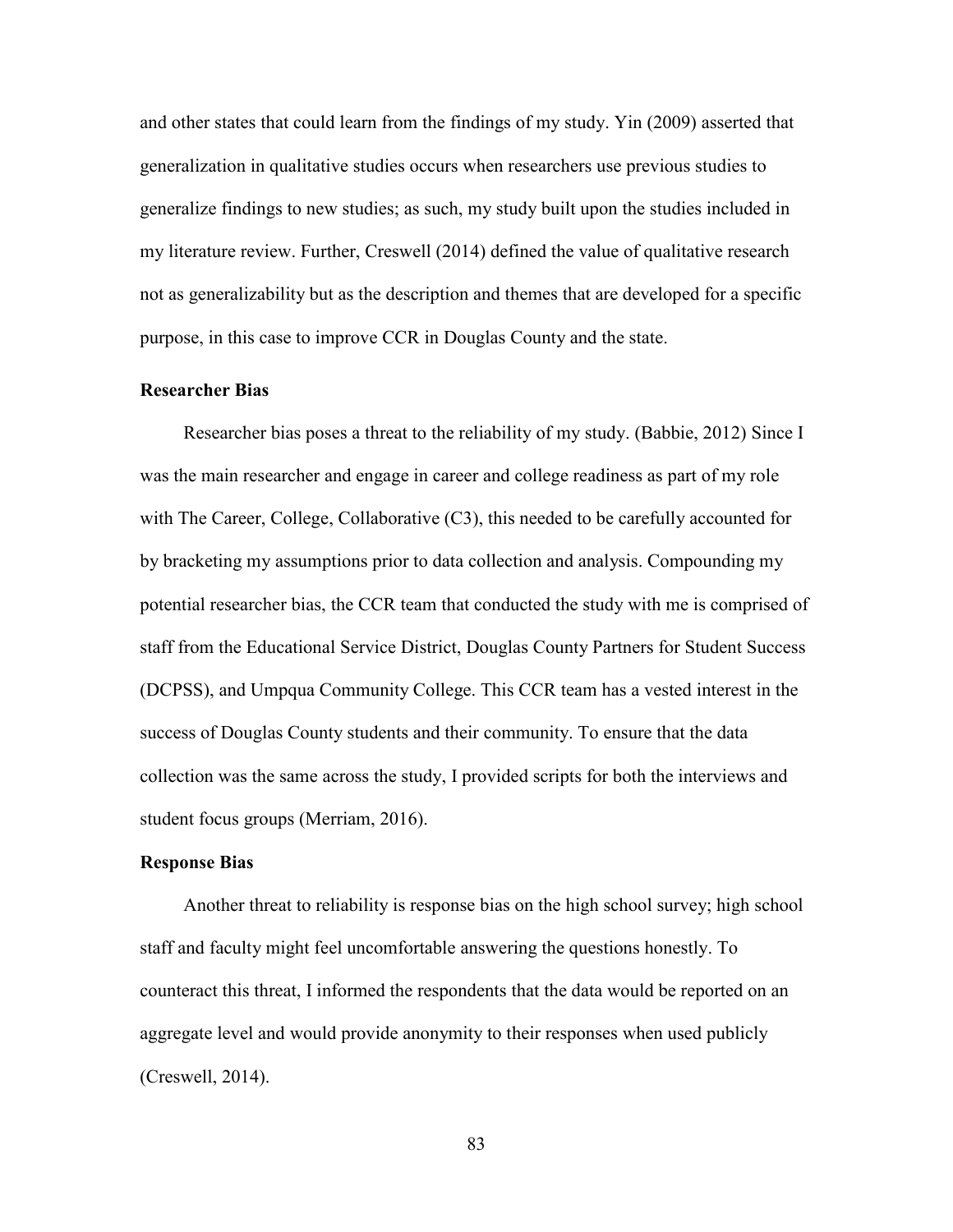## **Triangulation**

For this study, I used multiple data sources of information including data from partner meetings; school interviews with administrators, counselors, and CCR staff; student focus groups; and the CCR survey to triangulate the study findings. I wanted to ensure justification for the themes that emerged from the data by including these multiple sources and methods. In this way, I was able to show that the convergence of ldata sources and methods either supported or discounted a single source or method. Triangulation supported my findings in that when "themes are established based on converging several sources of data or perspectives from participants, then this process can be claimed as adding to the validity of the study" (Creswell, 2014, p. 201).

 As shown in Table 14, triangulation across the data set was a strength of my study, adds voice as well as validity.

| <b>CCR</b> Data Triangulation |                      |                   |                      |              |                            |  |  |  |
|-------------------------------|----------------------|-------------------|----------------------|--------------|----------------------------|--|--|--|
|                               | Literature<br>Review | Partner<br>Groups | <b>CCR</b><br>Survey | Interviews   | Student<br>Focus<br>Groups |  |  |  |
| Infrastructure                | Х                    | X                 | X                    | X            | $\rm X$                    |  |  |  |
| <b>Staffing</b>               | X                    | X                 | X                    | X            | X                          |  |  |  |
| Curriculum, Programs, & Tools | X                    | X                 | X                    | Χ            | X                          |  |  |  |
| Career & College Options      | Х                    | X                 | X                    | Χ            | X                          |  |  |  |
| <b>Using Data</b>             | X                    |                   | Χ                    | X            | X                          |  |  |  |
| Professional Development      | X                    | X                 | X                    | Χ            |                            |  |  |  |
| Culture                       | X                    | X                 | X                    | $\mathbf{X}$ | X                          |  |  |  |
| <b>Student Readiness</b>      | $\rm\overline{X}$    |                   | X                    | Х            | $\rm\overline{X}$          |  |  |  |

# Table 14 *Triangulation of Findings Across Data Sources*

#### **Implications**

This section presents implications for future research, implications for practice,

and implications for policy.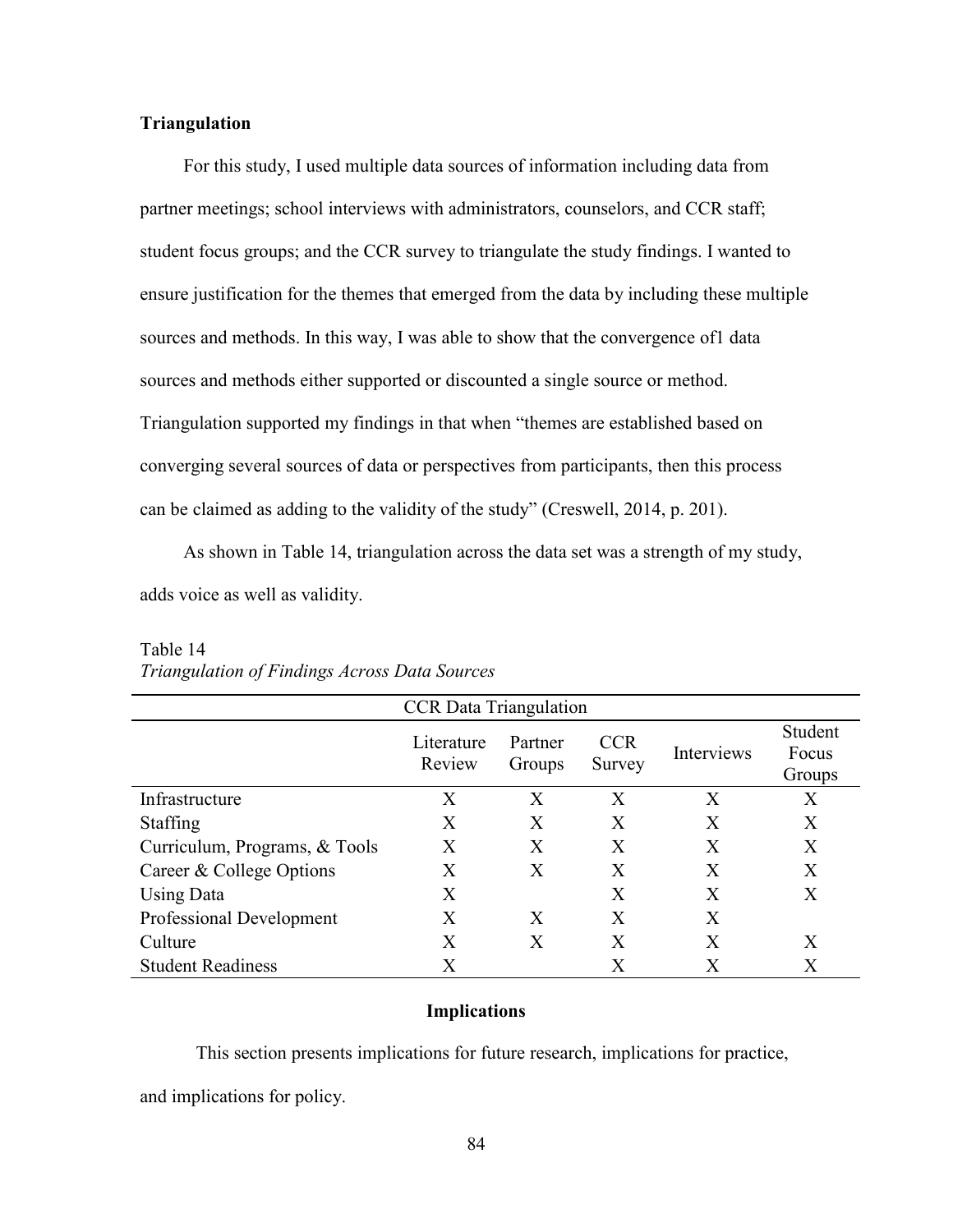## **Implications for Future Research**

This dissertation focused solely on Douglas County, presenting limitations noted above. One area for future research would be to conduct this same study in different counties in Oregon. Conducting this study in different regions of the state would identify context-specific findings (e.g., in rural compared to urban areas) as well as findings that are generalizable statewide. Another area for future research would be to conduct a purely quantitative study that focuses on college-going rates and tracks students into a career field, which could build upon the existing foundation of this study to continue to build knowledge around CCR practices and needs from multiple perspectives. And, finally, future research could be conducted in a community that already has implemented findings from this study to learn what makes a good CCR plan that will lead to strong, sustainable, and positive outcomes.

### **Implications for Practice**

My study provides findings that have implications for the essential next steps for the Douglas County high schools to begin working together, along with their local and state partners, to move their CCR plans forward. The implications for practice in Douglas County include creating systemic approaches to CCR plans, fostering personal relationships, increasing communication with families, and building community partnerships. In partnership with the Douglas County Partners for Student Success (DCPSS), they schools can work together with the community to define goals, actions, outcomes, and shared accountability to serve the district's students.

**Create systemic approaches in career and college readiness plans.** Throughout the data collection and analysis, a key theme arose – there is a lack of consistency in both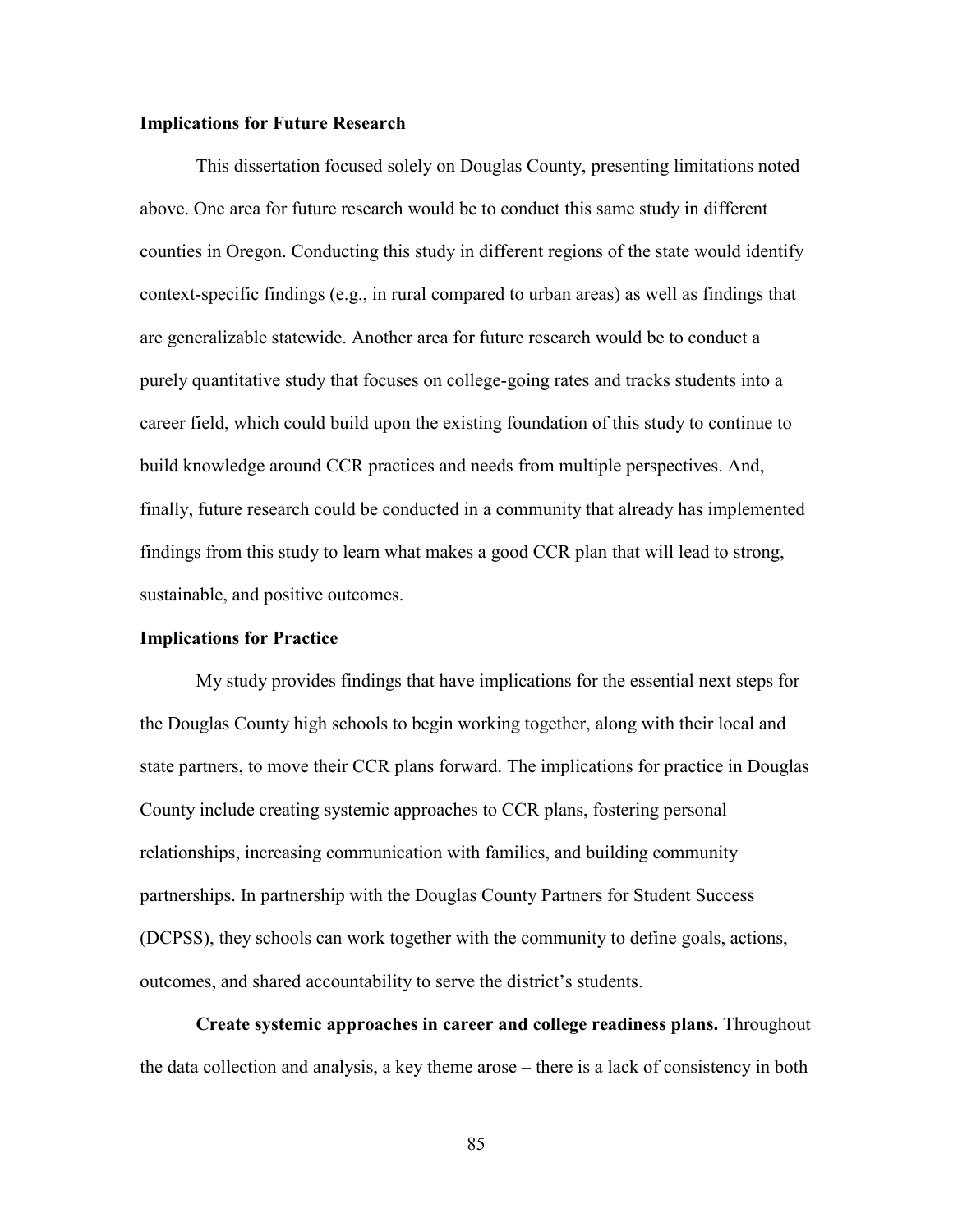CCR activities and planning for CCR across the sample. Douglas County high schools and partners are at a juncture where they can make some major changes in how they prepare students to be career and college ready as a county. All of the county high schools, along with the Douglas County Partners for Student Success (DCPSS), are actively participating in a conversation about CCR and show a willingness to think differently about the way they serve their students when preparing for life beyond high school. Through their partnership with the DCPSS, the high schools have an opportunity to learn from their community partners to build on their absorptive capacity (Farrell  $\&$ Coburn, 2016). The schools can gain knowledge from community partners, develop new systems to streamline their CCR procedures and process, and build routines in partnership with DCPSS, which can act as the local hub for communication pathways and social interactions (Farrell & Coburn, 2016). Borrowing organizational structures, work norms, and routines from local businesses, high schools can learn new strategies and intentionally integrate CCR into the school day, provide professional development on CCR to additional staff and faculty that will create a seamless system for students, and integrate their current practices into new organizational structures created in partnership with DCPSS.

**Foster personal relationships.** As discussed earlier, the staff at rural schools are in a unique position to support their students, because the staff are able to develop personal relationships with many, if not all, of the students. These pre-existing relationships can serve as a key mechanism in CCR plans, because the staff and faculty already know students well enough to tailor activities to meet students' needs and goals in ways urban schools struggle to do. With a streamlined CCR infrastructure, staff would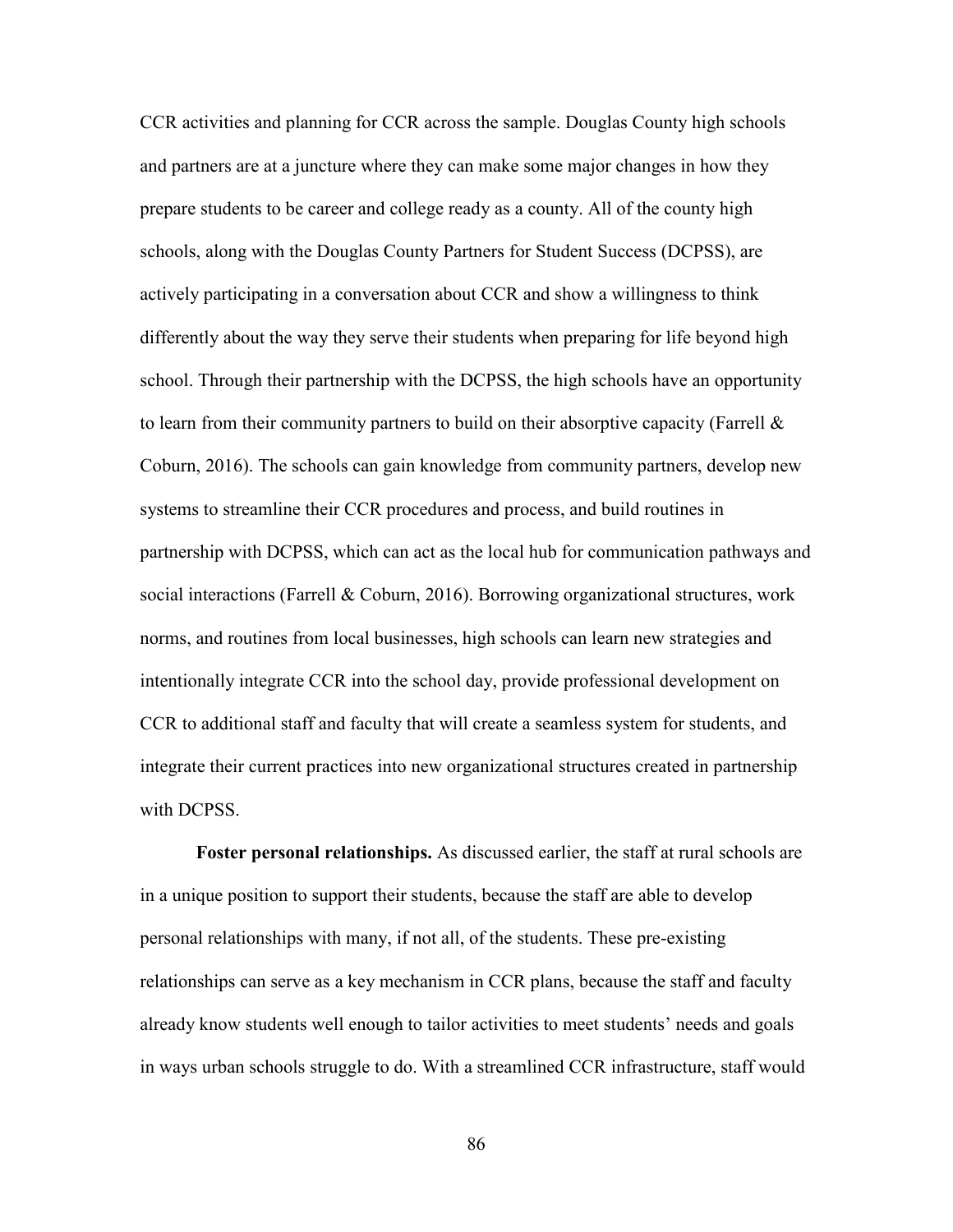be able to walk students step-by-step through the career and college process and track the students' progress using a tracking tool. Not only would tracking students' progress capture aspirations, goals, academic achievements, but these formalized databases would minimize disruptions when staff leave the school as well as providing data for other staff and faculty in the school to better support the students' progress toward their goals.

**Increase communications with families.** Douglas County high schools have an opportunity to change the way they engage and connect with students and their families. Just as school personnel know the students personally, they also often know the parents. Administrators can create a more creative plan to communicate with parents to keep them updated on their student's progress. Many of the CCR teams mentioned that they wanted to bring families into the schools to engage more in what students are learning. One way to do this would be to provide General Education Development (GED) classes or Adult Basic Education classes in partnership with Umpqua Community College. Not only would this provide valuable opportunities for these families, but it would also help create and foster a career- and college-going culture.

**Build community partnerships.** The high schools and community organizations that participate in DCPSS are already in conversation about how they can best serve Douglas County students and provide them with opportunities to prepare them to become career and college ready. With additional partnership, the organizations and high schools in Douglas County can create a successful cross-sector collaboration that could become a model for other counties.

DCPSS can become the local hub for facilitating career opportunities and coordinating these efforts to create more career services and experiences across the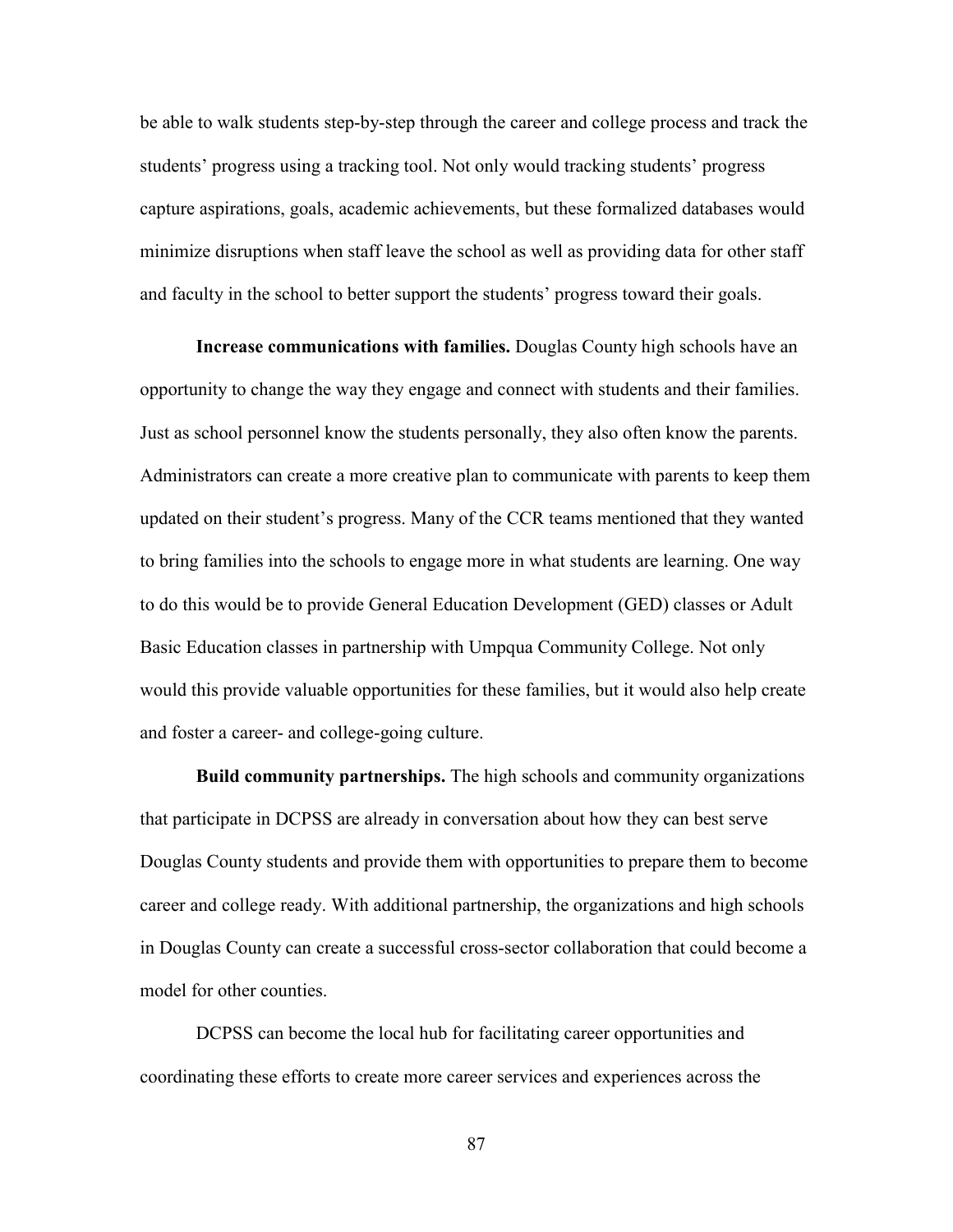county for students. Local organizations can share with DCPSS what types of career experiences they can provide or whether they have funding or grant opportunities for high schools, and DCPSS can communicate back to the schools on how to connect with the opportunities. The main benefit of partnering with DCPSS is that each school will not have to individually contact businesses, and the businesses will not be contacted repeatedly with similar requests from multiple high schools.

In addition to the work DCPSS is engaged in, the Career, College, Collaborative (C3) is working towards being known as the one-stop shop for career and college readiness in Oregon. C3 is poised to address the counselor's wish from High School 8 to have one place to find information on CCR:

There is so much out there, what do you pick from and focus on? [We] need a sweet spot between having not enough information to just enough information to have some choices, based on school needs, but vetted enough for commonalities. Partners are doing the same thing locally, so bring people together [to] have these conversations using the same language.

While DCPSS can be the hub for Douglas County, C3, can provide information statewide. The C3 website can be a resource for high school staff and faculty to go to when they need information, curriculum, materials, professional development training, and resources on CCR. School staff will know that the content has been vetted for Oregon and is specific to the policies mandated by the state. Additionally, school staff can request specific professional development to meet their specific school needs.

## **Implications for Policy**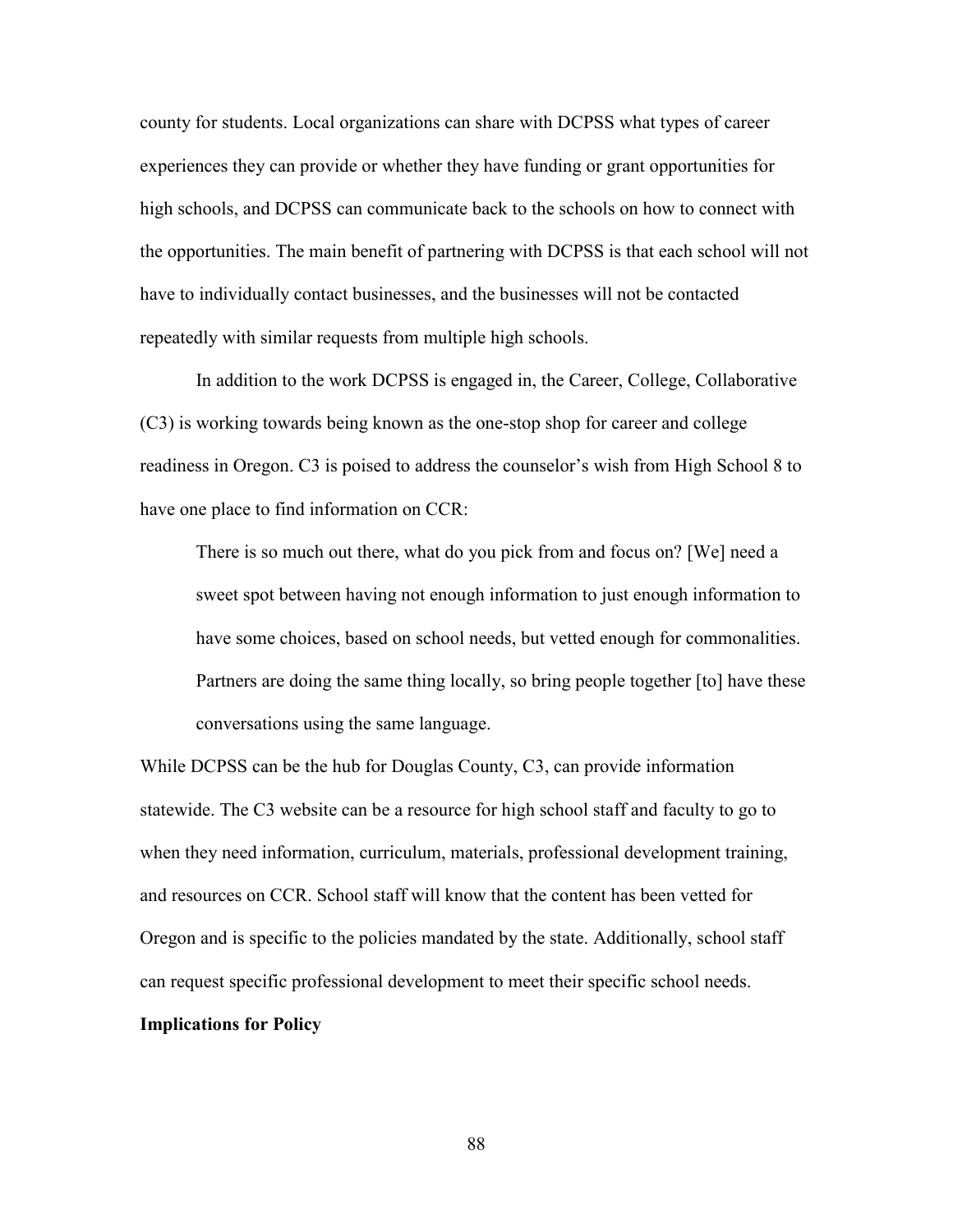Implications for policy include implications for new policy as well as implications for existing policy.

**New policy implications.** According to Fowler (2014), issue definition is a "political process that involves transforming a *problem* into an *issue* that the government can address" (p. 107). The study findings can help the state define the issues faced by rural districts in creating and implementing effective CCR plans. The next step in the policy process is to define a policy agenda. For this study, CCR fits Fowler's (2014) definition of a systemic agenda in that it is "broad, consisting of all the issues people outside government are currently discussing" (p. 118). CCR is a topic that is being discussed across the nation and is gaining increasing momentum in Oregon. There are many ways that the state education agencies can help support a consistent message around CCR as well as provide support and services. For example, C3 was recently adopted as a cross-agency initiative of the Chief Education Office, The Higher Education Coordinating Commission, and The Oregon Department of Education.

These three agencies have decided to support C3 as a method to create common messaging and language around CCR. These agencies have committed to supporting C3 in developing and maintain a one-stop shop that is available to educators, the public, and community organizations. Other projects C3 is engaged in include mapping career and college readiness in Oregon and then using that model to map CCR within a school to help them develop, integrate, support, and sustain a CCR plan that covers key transitions of a student's K-12 to postsecondary or career journey.

**Existing policy implications.** In terms of implications for existing policy, the High School Graduation and College and Career Readiness Act of 2016, now called High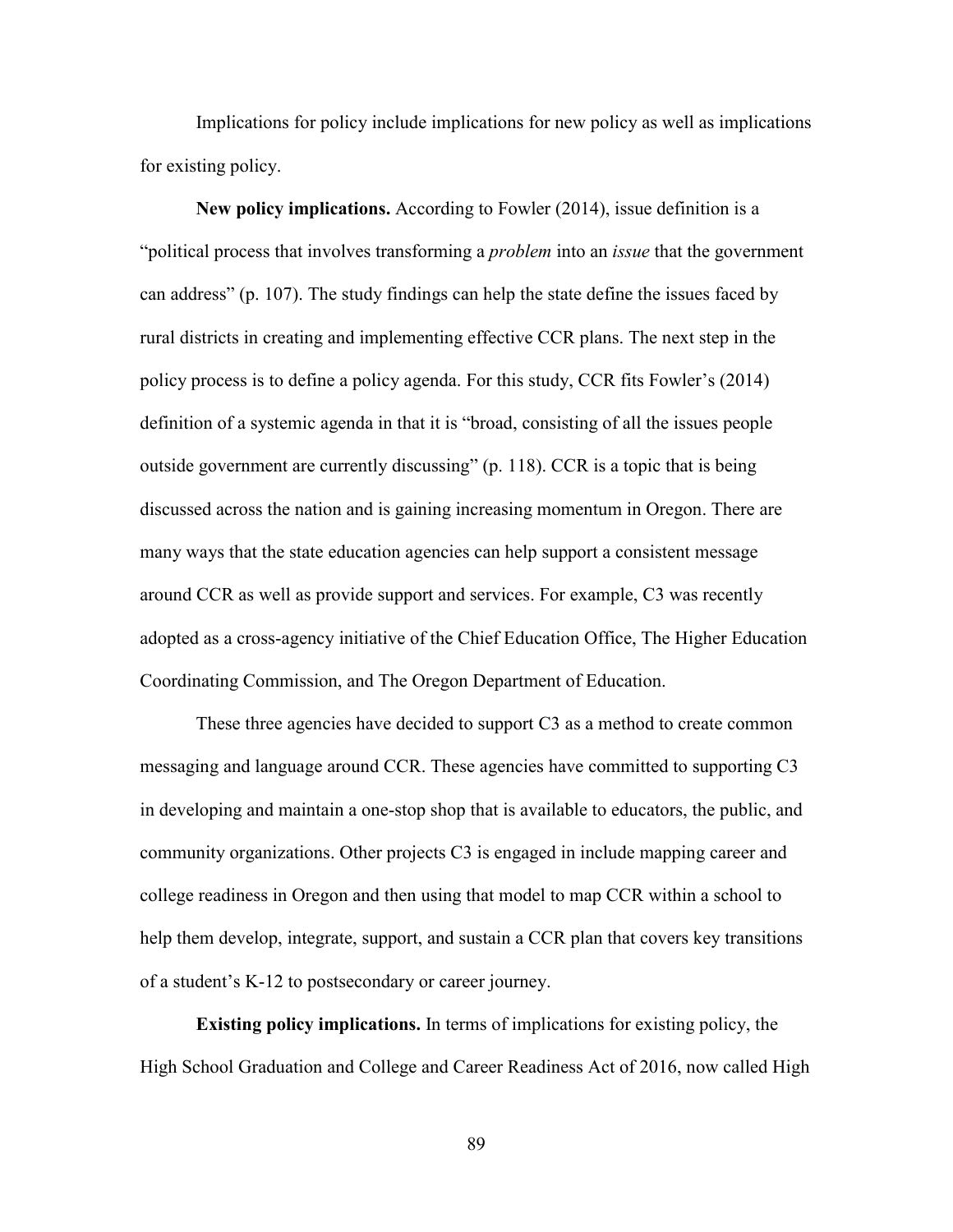School Success, provides high schools with funds to "improve students' progress toward graduation beginning with grade 9, increase the graduation rates of high schools and improve high school graduates' readiness for college or career" (Oregon Department of Education, 2018). The law focuses on programmatic changes in: (a) career and technical education, (b) college-level opportunities, and (c) dropout prevention. It is important to note that implementation of programs in these areas is not the goal of the bill but are means to the end of improving high school completion rates and career and college readiness.

To support CCR teams across the state develop, support, and sustain their High School Success Act plans (the implementation stage of the policy), CCR teams are going to need support from the state in the form of assessment, resources, materials, tools, and infrastructure. When superintendents and district leaders work with businesses, school leadership can both enable and constrain partnership development, implementation, and capacity for institutionalizing new practices (Bennett  $\&$  Thompson, 2011). An intermediary, such as C3, can provide support to high schools. I recommend that each school receiving High School Success Plan funds complete the CCR survey from this study as well as participate in school interviews and hold student focus groups. The collected data will allow C3 and partners to have a comprehensive overview of each school and their plans for moving forward and to ensure success. C3 can help with the revision and refinement to support schools receiving High School Success Funds. Schools can be scored and assigned a tier that provides detailed steps on how the State can help the schools be successful. For example, a school in Tier 1 (the highest level) would not need the same level of support that a school in Tier 5 (the lowest level) would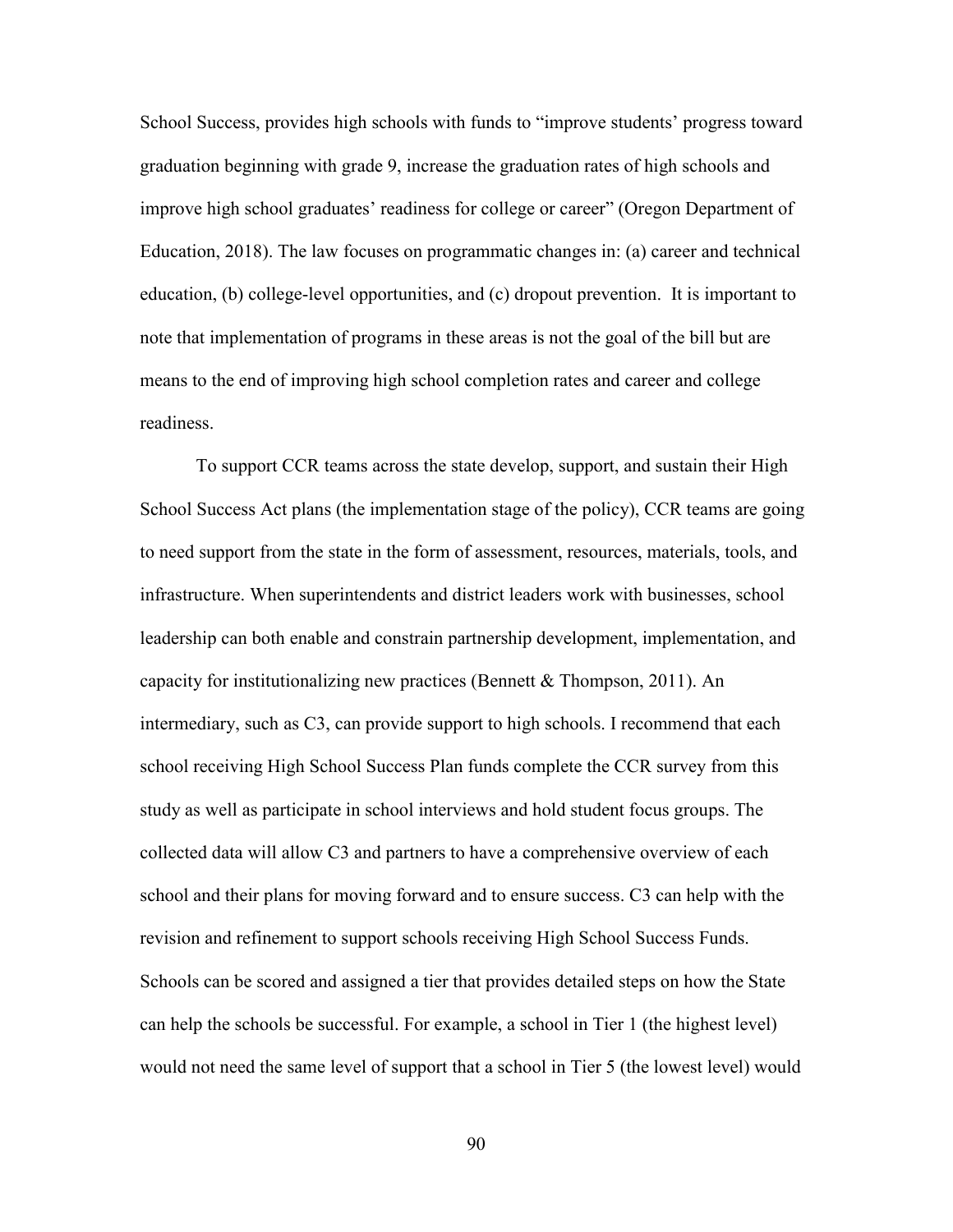need. Once the schools are assessed and assigned to a Tier, the State would be able to provide a customized plan and technical support to the school. As I have learned from this study, high school staff and faculty want to support their students, they just need direction and support to maximize their absorptive capacity within their complex ecological systems.

#### **Dissemination of Study Findings**

This study has the potential to inform local, regional, and state best practices on the topic of career and college readiness, specifically in rural communities. As described earlier, action research includes observing, reflecting, acting, evaluating, and modifying what is learned to move in new directions (McNiff, 2017). The results of this study and the implications discussed above support the call to action (see Chapter 1) from state legislation, Governor Kate Brown, and former President Obama. Additionally, Lewin (2009) proposed "three goals for action research: to advance knowledge; to improve a concrete situation; and to improve behavioral science methodology" (p. 227), and these goals must be met with multiple modes of dissemination. I have observed, reflected, and evaluated the data for this study from the high schools in Douglas County, and now move to act and modify what I have found to move in a new direction. My hope is that by disseminating and presenting my study's findings, the following agencies and organizations will work together, through C3, to better support Oregon's rural schools in developing sustainable career and college readiness plans. I plan to disseminate the findings from this study to the following stakeholder groups as each believes in collaboration and has a mission or vision that supports students in pursuing higher education and/or a career:

91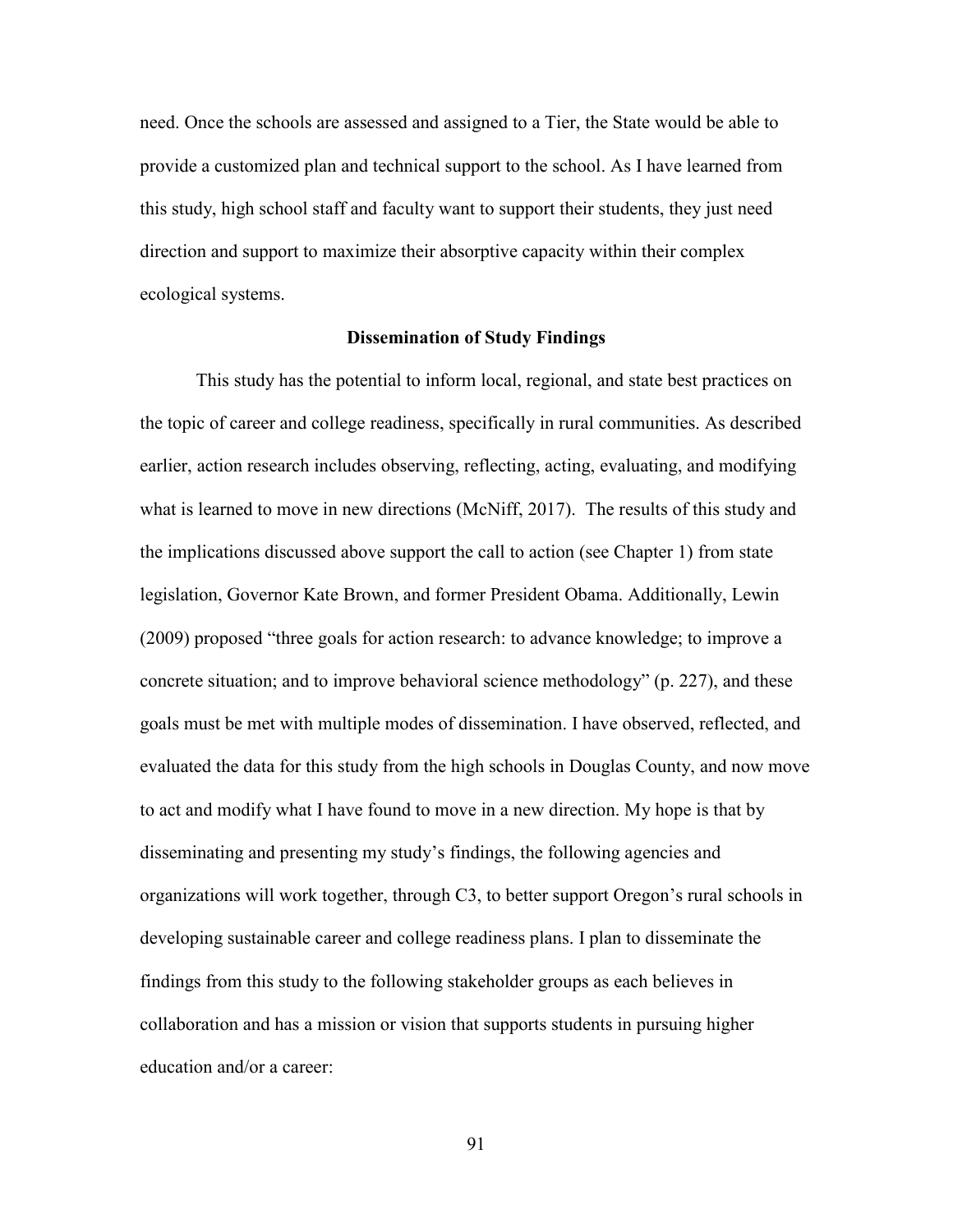• The Chief Education Office vision is to:

Build and coordinate a seamless system of education…ensuring that each and every Oregon student graduates high school, college and career ready with the support and opportunities they need to thrive. Specifically, we are focused on ensuring every student in the state graduates from high school and that Oregon reaches its 40-40-20 goal (Chief Education Office, 2018)

- The Higher Education Coordinating Commission envisions "a future in which all Oregonians—and especially those whom our systems have underserved and marginalized—benefit from the transformational power of high-quality postsecondary education and training (Higher Education Coordinating Commission, 2018).
- The Oregon Department of Education "fosters equity and excellence for every learner through collaboration with educators, partners, and communities" (Oregon Department of Education, 2018).
- The Career, College, Collaborative (C3) "works to mobilize educators to accelerate Oregon's progress 100% high school graduation and 80% postsecondary completion" (Career, College, Collaborative, 2018).
- Regional Achievement Collaboratives were created to build "connections between schools, community organizations, businesses, and local leaders to drive communities to actively support improving education outcomes" (Chief Education Office, 2015).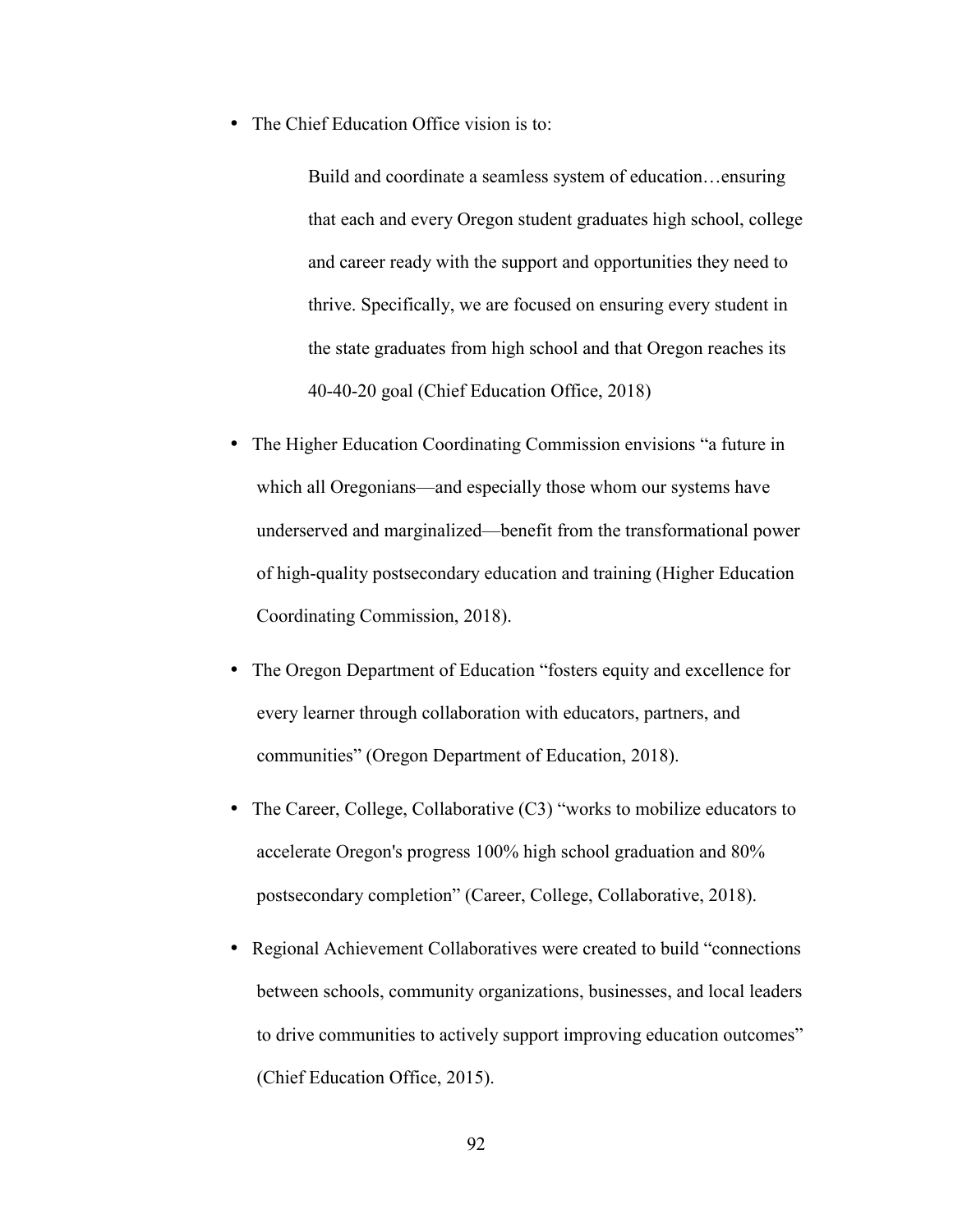• The Douglas County Partners for Student Success executive team and its members whose mission is that "each child in Douglas County will receive effective and meaningful support to achieve economic and social success by graduating high school, completing postsecondary education and/or entering a career" (Douglas County Partners for Student Success, 2017).

In addition to sharing my findings with the above organizations, I will also share them with the Douglas County high schools to help support their conversations and actions as they begin to develop, implement, support, and sustain their career and college readiness plans to serve their students. I also submitted a proposal to present my findings at the Pacific Northwest Association for College Admission Counseling (PNACAC) GEAR UP West 2018 conference under the track "Cross-sector collaboration, partnerships, and collective impact." This conference will be held in October in Boise and is a:

Collaborative, regional conference for college access practitioners from the western states. The conference draws approximately 500 participants from ten western states: AZ, CA, CO, HI, ID, MT, NM, NV, OR, UT, WA, & WY. Attendees include GEAR UP and other college access program staff, evaluators, higher education professionals, and middle and high school teachers, counselors, and administrators. All those working to help low-income and underrepresented students prepare for and succeed in college (GEAR UP West, 2018)

I will present my study findings to Oregon educators, both high school and postsecondary, who work in career and college readiness at the 2018 Reach Higher

93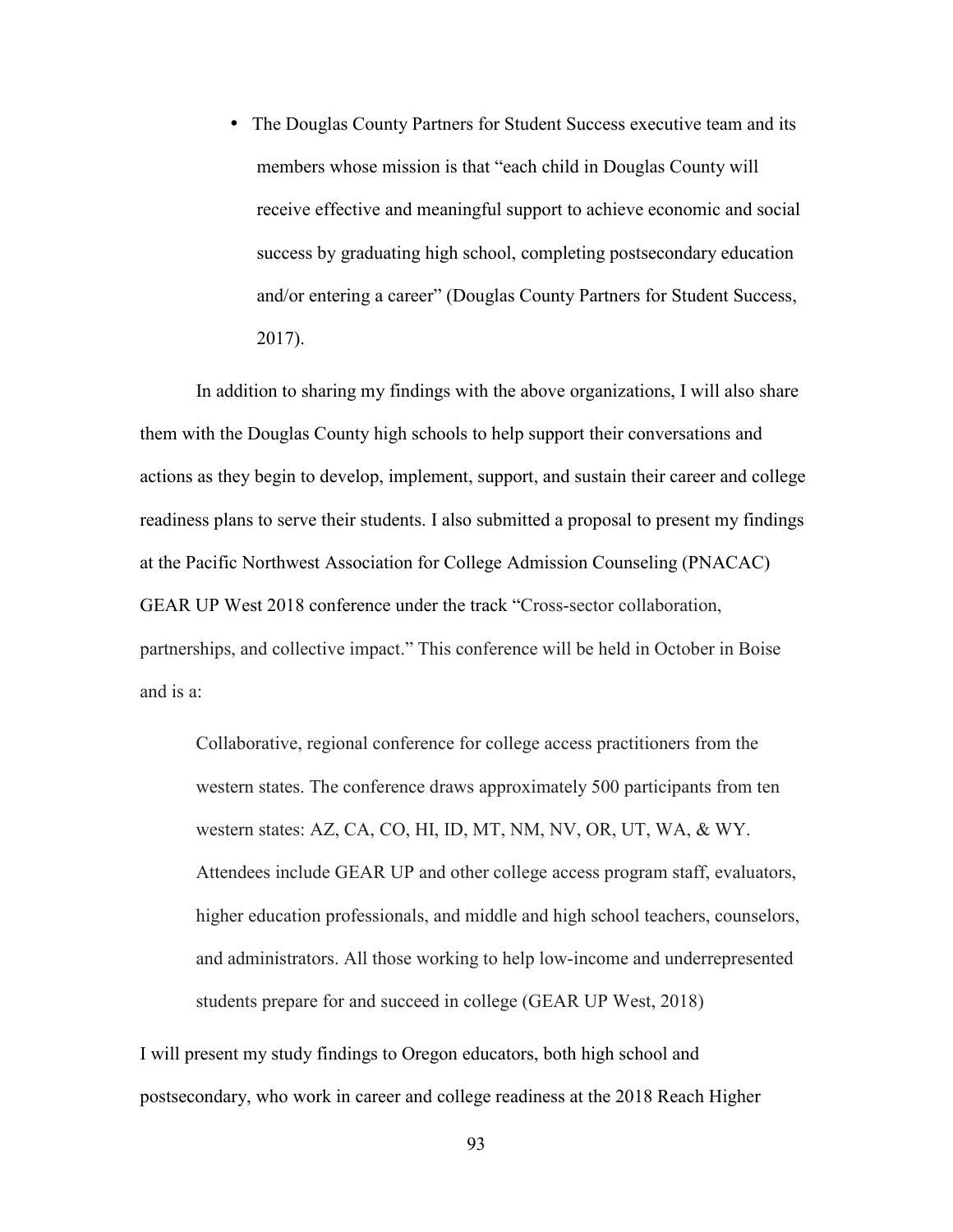Summer Summit that includes 375+ educators, college-access professionals, K-12 and postsecondary practitioners, business and industry professionals, and community-based organizational professionals (Career, College, Collaborative, 2018).

 In addition to disseminating the findings from this action research, I hope to bring awareness to state educational agencies about potential opportunities to impact practice and policy. There is an opportunity for the state to adopt the implications of my study as policy to help support current policy or to create new policy around CCR. Working through C3, I am prepared to use the CCR surveys, interviews, and student focus groups to learn more about the high schools in Oregon and how they are supporting CCR. With that information, the state educational agencies can move supports for CCR forward from aspirations to actions.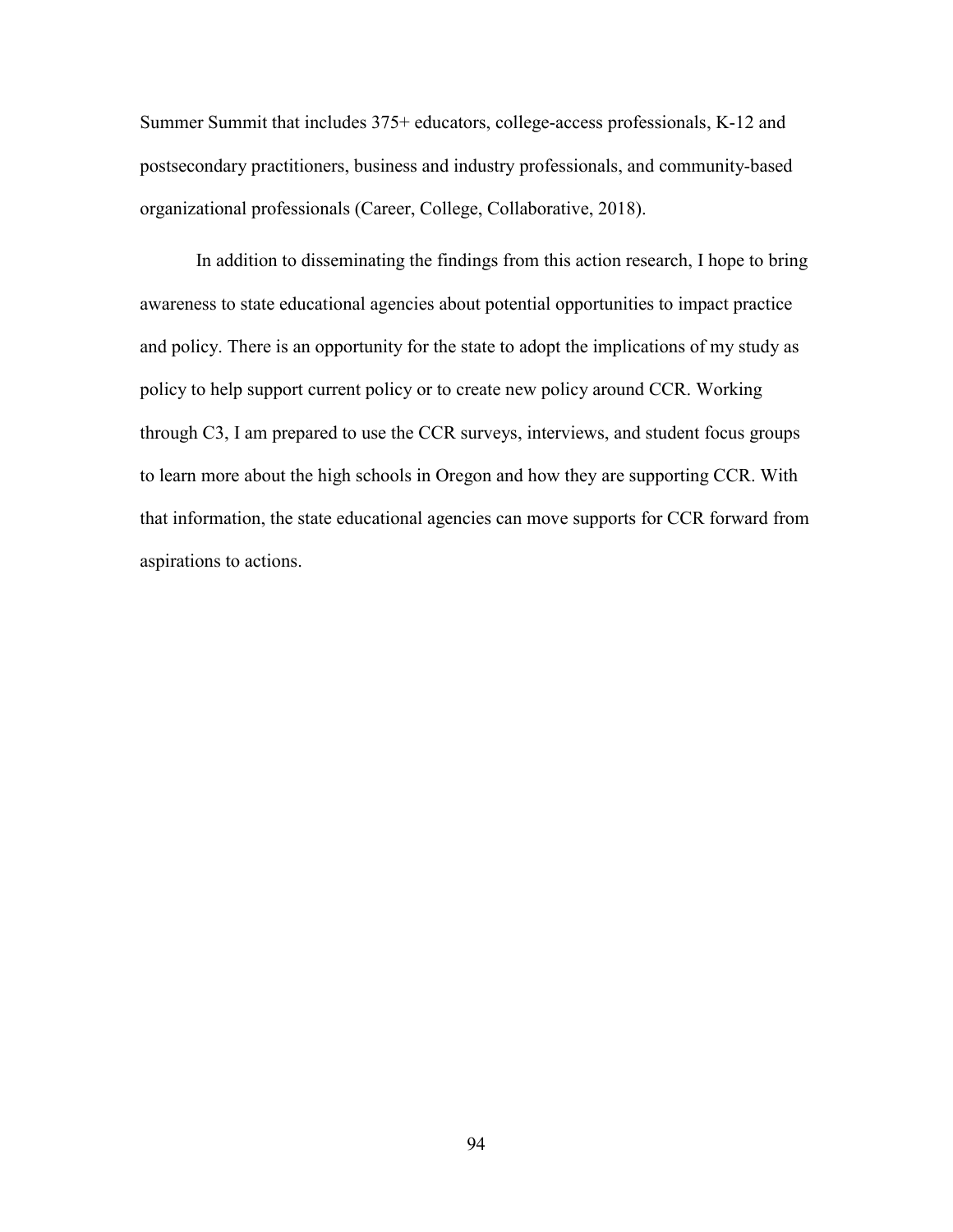#### APPENDIX A

#### RESEARCH ARTICLES IN LITERATURE REVIEW

- 1. Alleman, N. F., Holly, L. N. (2013). Multiple points of contact: Promoting rural postsecondary preparation through school-community partnerships. *The Rural Educator, 34,* 1-11.
- 2. Bennett, J. V., & Thompson, H. C. (2011). Changing district priorities for schoolbusiness-collaboration: Superintendent agency and capacity for institutionalization. *Educational Administration Quarterly, 47,* 826-868.
- 3. Bryan, J. A., & Griffin, D. G. (2010). A multidimensional study of school-familycommunity partnership involvement: School, school counselor, and training factors. *ASCA: Professional School Counseling, 14,* 75-86.
- 4. Bryan, J. B., & Holcomb-McCoy, C. (2007). An examination of school counselor involvement in school-family-community partnerships. *ASCA: Professional School Counseling, 10,* 441-454.
- 5. Dahir, C. A., Burnham, J. J., Stone, C. B., & Cobb, N. (2010). Principals as partners: Counselors as collaborators. *NASSP Bulletin, 94,* 286-305.
- 6. Foley, R. M. (2001). Professional development needs of secondary school principals of collaborative-based service delivery models. *The High School Journal, 85,* 10-23.
- 7. Hutchins, B. C., Meece, J. L., Byun, S., & Farmer, T. W. (2012). Planning for the future: An investigation of work-bound rural youth. *The Rural Educator, 33,* 7- 19.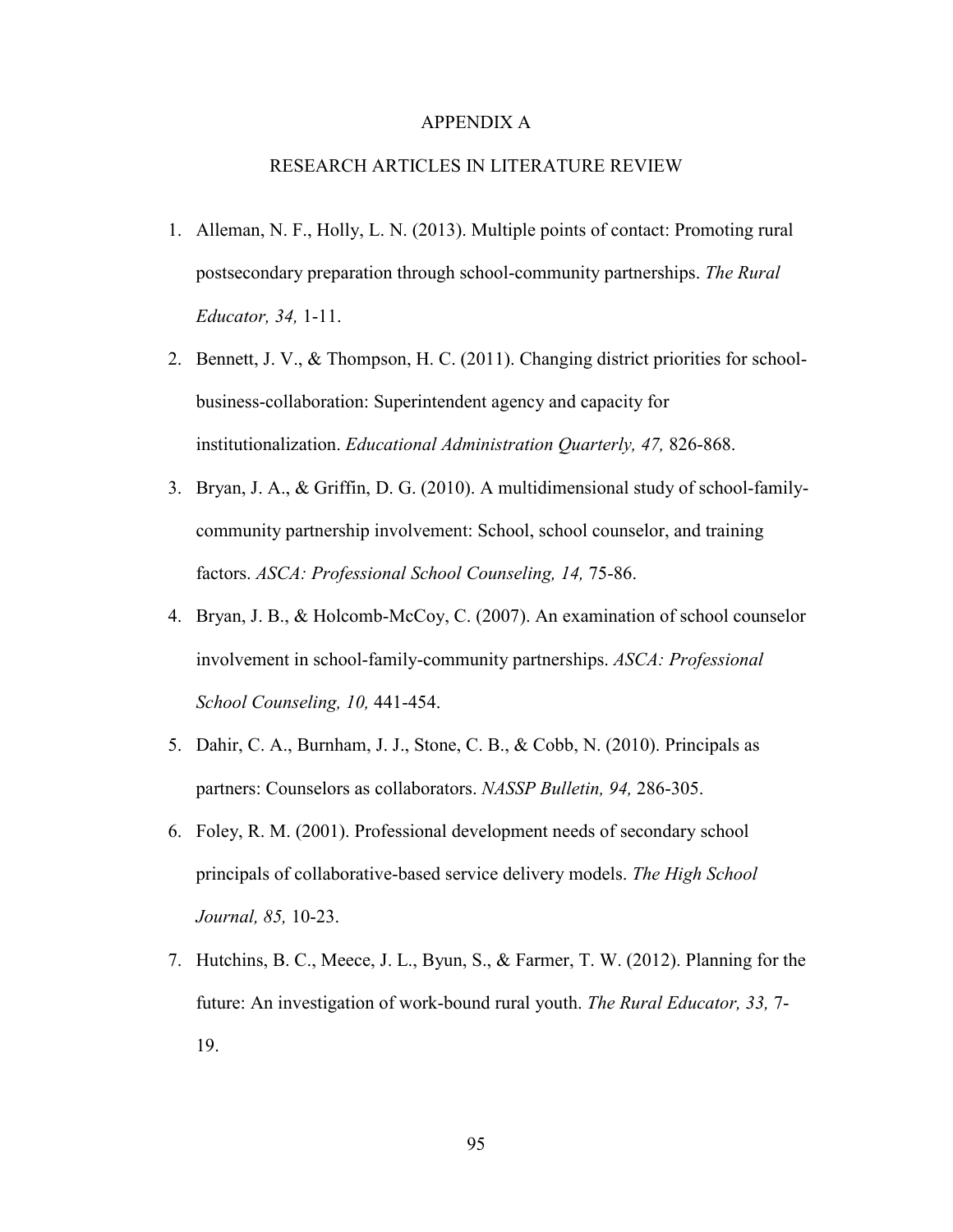- 8. Kaufman, K. (2015). The company in the classroom: Principals' perceptions on how business partners may support the role of high school education. *NASSP Bulletin, 99,* 304-331.
- 9. Lapan, R. T., & Aoyagi, M. (2007). Helping rural adolescents make successful postsecondary transitions: A longitudinal study. *ASCA: Professional School Counseling, 10,* 266-272.
- 10. Lapan, R. T., Osana, H. P., Tucker, B, & Kosciulek, J. F. (2002). Challenges for creating community career partnerships: Perspectives from practitioners. *Journal of Counseling & Development, 51,* 172-190.
- 11. Lapan, R. T., Tucker, B., Kim, S., & Kosciulek, J. F. (2003). Preparing rural adolescents for post-high school transitions. *Journal of Counseling & Development, 81,* 329-342.
- 12. Murphy, K., Blustein, D., Bohlig, A., & Platt, M. (2010). The college-to-career transition: An exploration of emerging adulthood. *Journal of Counseling and Development, 88*, 174-181.
- 13. Pérusse, R., Goodnough, G.E., & Noël, C.J. (2001). A national survey of school counselor preparation programs: Screening methods, faculty experiences, curricular content, and fieldwork requirements. *Counselor Education & Supervisor, 40*, 252-262.
- 14. Sanders, M. G., & Lewis, K. C. (2005). Building bridges toward excellence: Community involvement in high schools. *The High School Journal,* 1-9.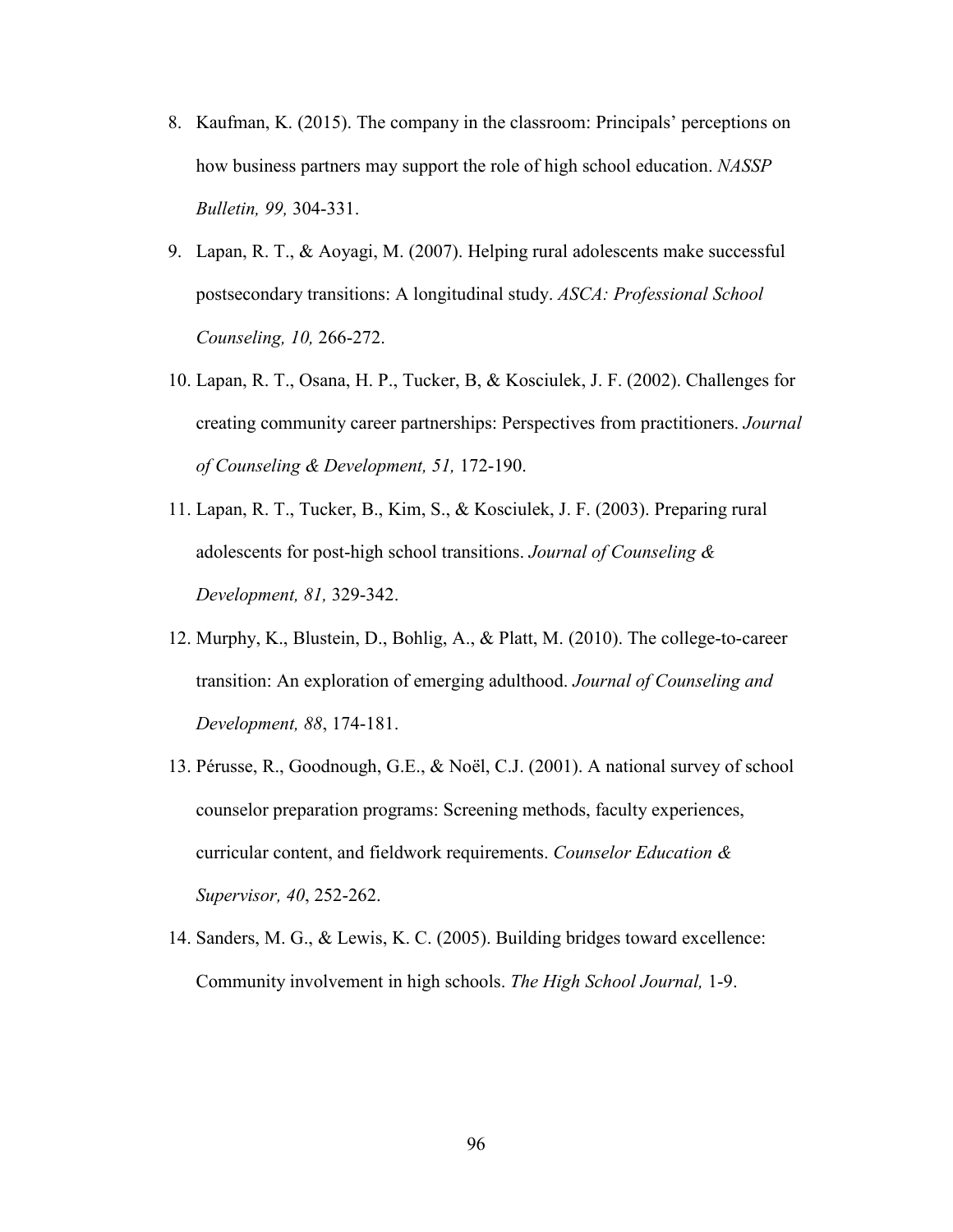- 15. Scarborough, J. L., Culbreth, J. R. (2008). Examining discrepancies between actual and preferred practice of school counselors. *Journal of Counseling & Development, 86*, 446-459.
- 16. Woods, C. S., & Domina, T. (2014). The school counselor caseload and the high school-to-college pipeline. *Teachers College Record, 116,* 1-30.
- 17. Zuckerman, S. J. (2016). Mobilization and adaptation of a rural cradle-to-career network. *Educational Administration, 6, 1-22*.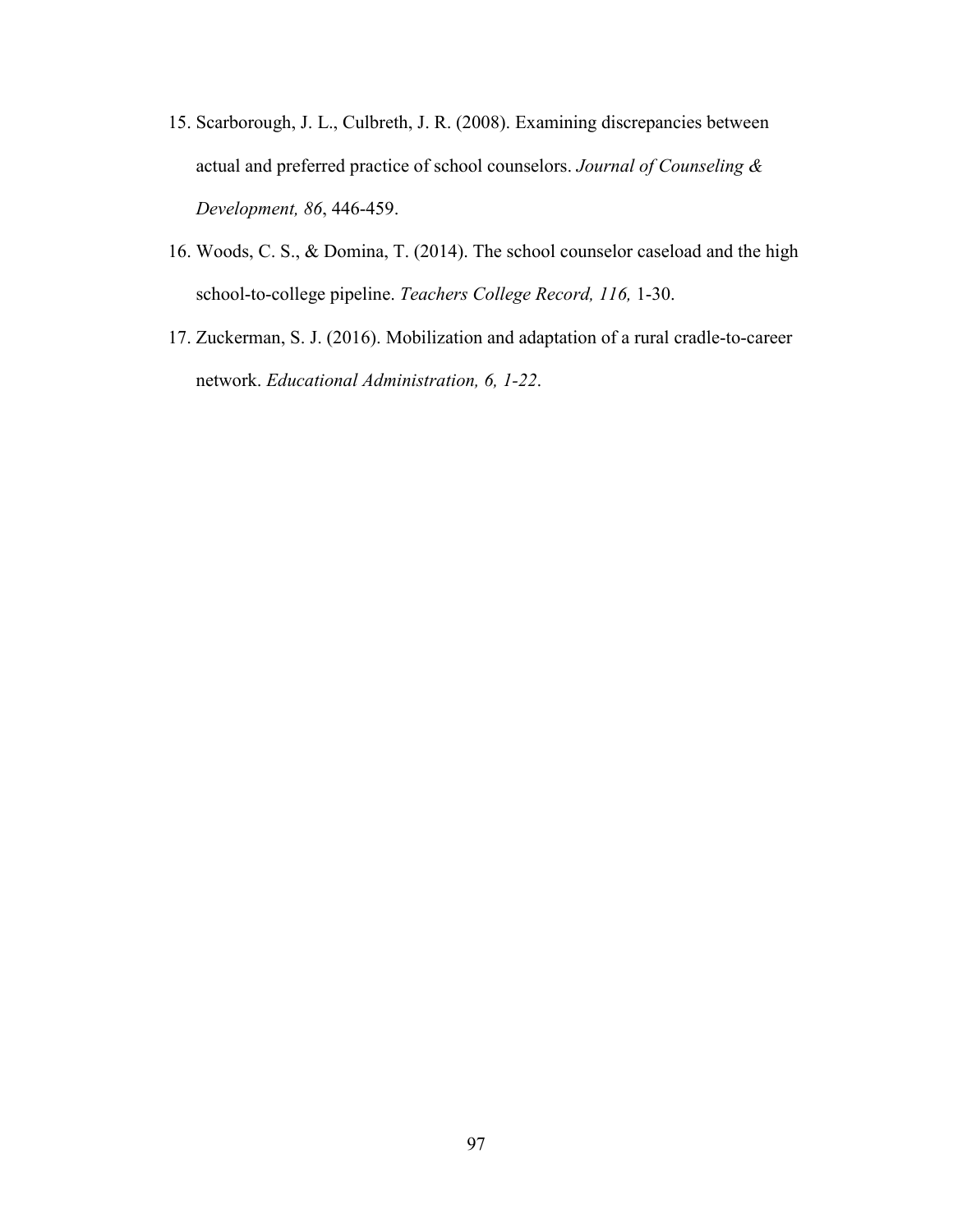## APPENDIX B

|  | SUMMARY OF TYPES OF RESEARCH DESIGN |
|--|-------------------------------------|
|  |                                     |

|                | $summap$ y $o$ y $1$ ypes $o$ interest on Designs |                           |                |              |                  |
|----------------|---------------------------------------------------|---------------------------|----------------|--------------|------------------|
|                |                                                   | Study                     |                | Design       |                  |
| Citation       | Longitudinal                                      | Cross-sectional*          | Qualitative    | Quantitative | Mixed<br>Methods |
|                |                                                   | $\mathbf X$               |                |              | $\mathbf X$      |
| $\overline{2}$ |                                                   | $\mathbf X$               |                |              | $\mathbf X$      |
| $\mathfrak{Z}$ |                                                   | $\mathbf X$               |                | $\mathbf X$  |                  |
| 4              |                                                   | $\mathbf X$               |                | $\mathbf X$  |                  |
| 5              |                                                   | $\mathbf X$               | $\mathbf X$    |              |                  |
| 6              |                                                   | $\mathbf X$               |                |              | $\mathbf X$      |
| $\tau$         |                                                   | $\mathbf X$               |                | $\mathbf X$  |                  |
| $8\,$          |                                                   | $\mathbf X$               |                |              | $\mathbf X$      |
| 9              | $\mathbf X$                                       |                           |                | $\mathbf X$  |                  |
| $10\,$         |                                                   | $\mathbf X$               | $\mathbf X$    |              |                  |
| 11             |                                                   | $\mathbf X$               |                | $\mathbf X$  |                  |
| 12             | $\mathbf X$                                       |                           | $\mathbf X$    |              |                  |
| 13             |                                                   | $\mathbf X$               |                | $\mathbf X$  |                  |
| 14             |                                                   | $\mathbf X$               |                |              | $\mathbf X$      |
| 15             |                                                   | $\mathbf X$               |                | $\mathbf X$  |                  |
| 16             | $\mathbf X$                                       |                           |                | $\mathbf X$  |                  |
| 17             |                                                   | $\boldsymbol{\mathrm{X}}$ | $\mathbf X$    |              |                  |
| Total          | $\overline{\mathbf{3}}$                           | 14                        | $\overline{4}$ | $8\,$        | 5                |

*Summary of Types of Research Designs* 

\*A *cross-section study* involves observations of a sample, or cross section, of a population or phenomenon that are made at one point in time (Babbie, 2013, p. 105)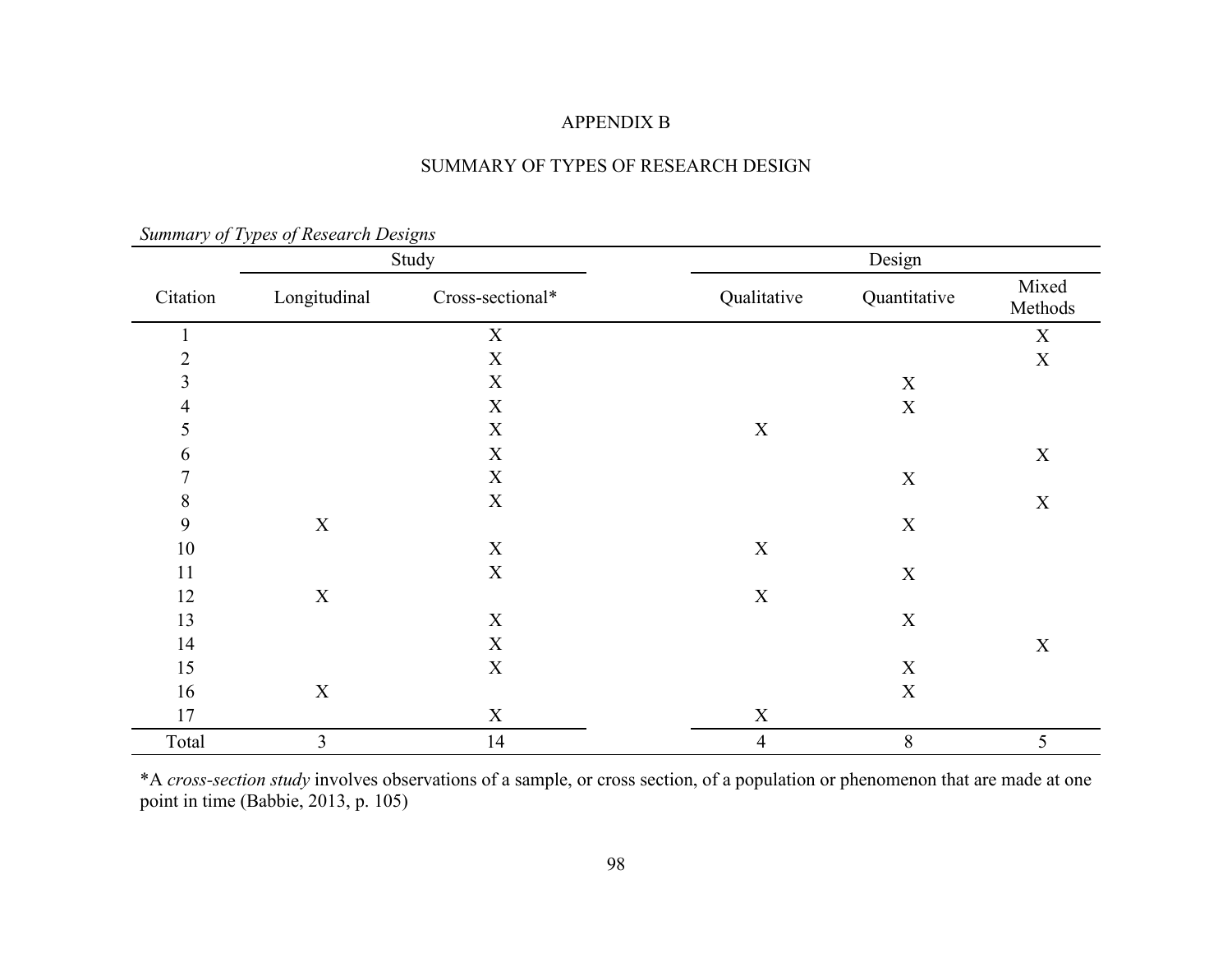## APPENDIX C

## SUMMARY OF SUBJECTS

*Summary of Subjects* 

| Study                    | $\cal N$       | MS/HS<br>Students         | College<br>Student | High<br>School | School<br>District | Counselor<br>Education<br>Programs | School<br>Counselors      | Superintendent<br>& Principals | Community<br>Partners | School-<br>to-Work<br>Coord. | School<br>Officials |
|--------------------------|----------------|---------------------------|--------------------|----------------|--------------------|------------------------------------|---------------------------|--------------------------------|-----------------------|------------------------------|---------------------|
|                          |                |                           |                    |                |                    |                                    |                           |                                |                       |                              |                     |
|                          | 6              |                           |                    |                | $\mathbf X$        |                                    |                           |                                |                       |                              |                     |
| $\overline{2}$           | 16             |                           |                    |                |                    |                                    |                           | $\mathbf X$                    | $\boldsymbol{X}$      |                              | X                   |
| 3                        | 217            |                           |                    |                |                    |                                    | $\mathbf X$               |                                |                       |                              |                     |
| $\overline{\mathcal{A}}$ | 235            |                           |                    |                |                    |                                    | $\mathbf X$               |                                |                       |                              |                     |
| 5                        | 999            |                           |                    |                |                    |                                    | $\boldsymbol{\mathrm{X}}$ |                                |                       |                              |                     |
| 6                        | 13             |                           |                    |                |                    |                                    |                           | $\mathbf X$                    |                       |                              |                     |
| 7                        | 7,945          | X                         |                    |                |                    |                                    |                           |                                |                       |                              |                     |
| $8\,$                    | 92             |                           |                    |                |                    |                                    |                           | $\mathbf X$                    |                       |                              |                     |
| 9                        | 17             | $\mathbf X$               |                    |                |                    |                                    |                           |                                |                       |                              |                     |
| 10                       | 75             |                           |                    |                |                    |                                    |                           |                                |                       | X                            |                     |
| 11                       | 884            | $\boldsymbol{\mathrm{X}}$ |                    |                |                    |                                    |                           |                                |                       |                              |                     |
| 12                       | 10             |                           | $\mathbf X$        |                |                    |                                    |                           |                                |                       |                              |                     |
| 13                       | 189            |                           |                    |                |                    | $\boldsymbol{\mathrm{X}}$          |                           |                                |                       |                              |                     |
| 14                       | $\overline{3}$ |                           |                    | $\mathbf X$    |                    |                                    |                           |                                |                       |                              |                     |
| 15                       | 361            |                           |                    |                |                    |                                    | $\mathbf X$               |                                |                       |                              |                     |
| $16*$                    | 23,250         | $\mathbf X$               |                    |                |                    |                                    | $\mathbf X$               |                                |                       |                              |                     |
| 17                       |                |                           |                    |                |                    |                                    |                           |                                | $\mathbf X$           |                              |                     |
| Total                    | 34,313         | $\overline{4}$            | 1                  |                | $\mathbf{1}$       |                                    | 5                         | 3                              | $\overline{2}$        |                              |                     |

\*22,500 students; 750 counselors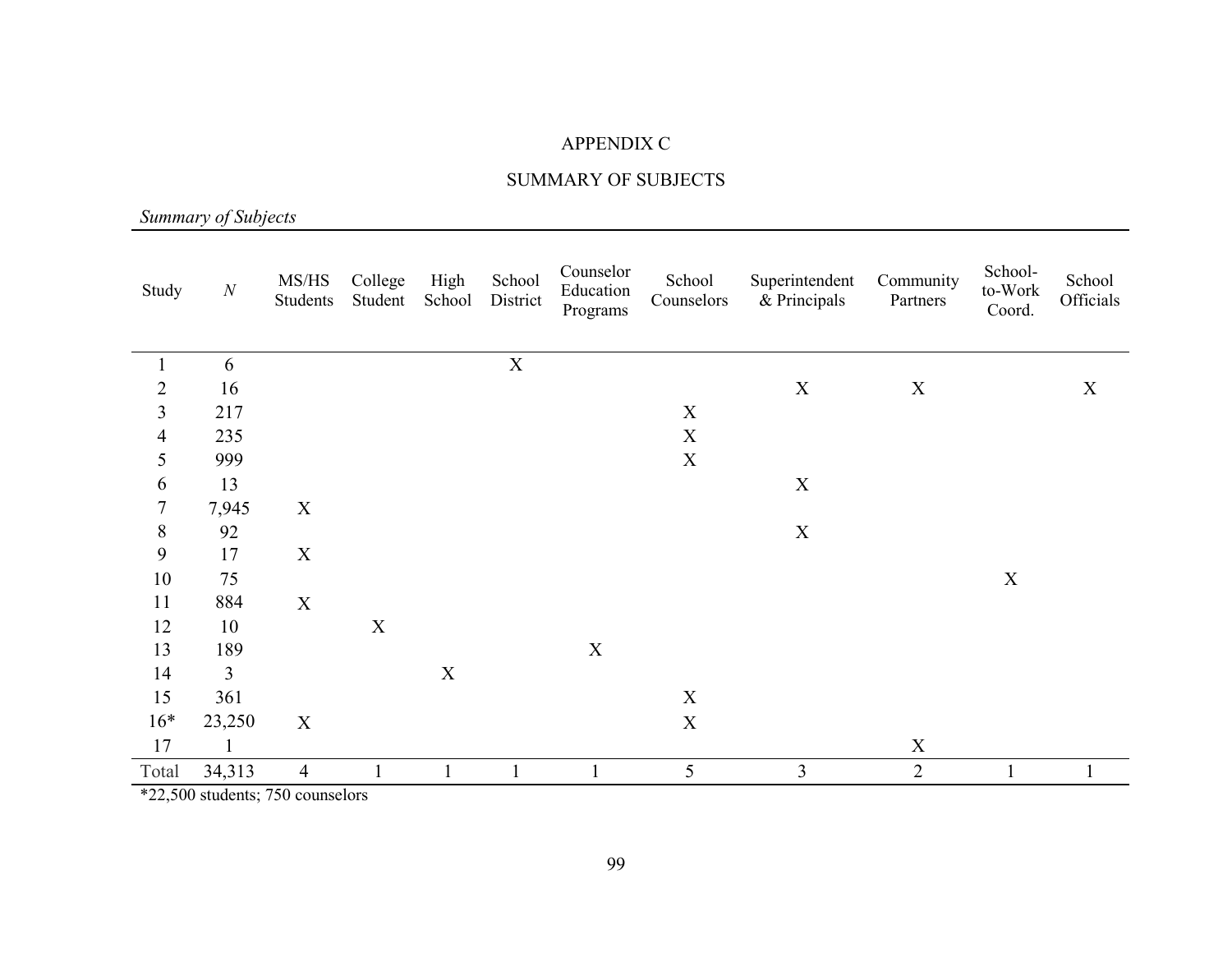# APPENDIX D

## SUMMARY OF SETTINGS

*Summary of Settings* 

| Location       |                |                |                              |                |                 |                        | Organization/Institution |                |                           |
|----------------|----------------|----------------|------------------------------|----------------|-----------------|------------------------|--------------------------|----------------|---------------------------|
| Citation       | Urban          | Rural          | Urban,<br>Suburban,<br>Rural | Multi-<br>city | Multi-<br>state | Middle/High<br>Schools | School<br>Districts      | College        | Community<br>Organization |
| $\mathbf{1}$   |                |                | $\mathbf X$                  | $\mathbf X$    |                 |                        | $\mathbf X$              |                |                           |
| $\overline{2}$ | $\mathbf X$    |                |                              |                |                 | $\mathbf X$            |                          |                | $\mathbf X$               |
| 3              |                |                | $\mathbf X$                  |                | $\mathbf X$     | $\mathbf X$            |                          |                | $\mathbf X$               |
| 4              |                |                |                              |                | $\mathbf X$     | $\mathbf X$            |                          |                |                           |
| 5              |                |                |                              |                | X               | X                      |                          |                |                           |
| 6              |                |                |                              |                | $\mathbf X$     | $\mathbf X$            |                          |                |                           |
| 7              |                | $\mathbf X$    |                              |                | $\mathbf X$     | $\mathbf X$            |                          |                |                           |
| 8              |                |                | $\mathbf X$                  | $\mathbf X$    |                 | $\mathbf X$            |                          |                |                           |
| 9              |                | $\mathbf X$    |                              |                | $\mathbf X$     |                        |                          | $\mathbf X$    |                           |
| $10\,$         |                |                |                              |                | X               |                        |                          |                | $\mathbf X$               |
| 11             |                | $\mathbf X$    |                              | $\mathbf X$    |                 | $\mathbf X$            |                          |                |                           |
| 12             | $\mathbf X$    |                |                              |                |                 |                        |                          | X              |                           |
| 13             |                |                | $\mathbf X$                  |                | $\mathbf X$     |                        |                          | $\mathbf X$    |                           |
| 14             |                |                | $\mathbf X$                  | $\mathbf X$    |                 | $\mathbf X$            |                          |                |                           |
| 15             |                |                |                              | $\mathbf X$    |                 |                        | $\mathbf X$              |                |                           |
| 16             |                |                |                              |                | $\mathbf X$     | $\mathbf X$            |                          |                |                           |
| 17             |                | $\mathbf X$    |                              |                |                 |                        |                          |                | $\mathbf X$               |
| Total          | $\overline{2}$ | $\overline{4}$ | 5                            | 5              | 9               | $10\,$                 | $\overline{2}$           | $\overline{3}$ | $\overline{4}$            |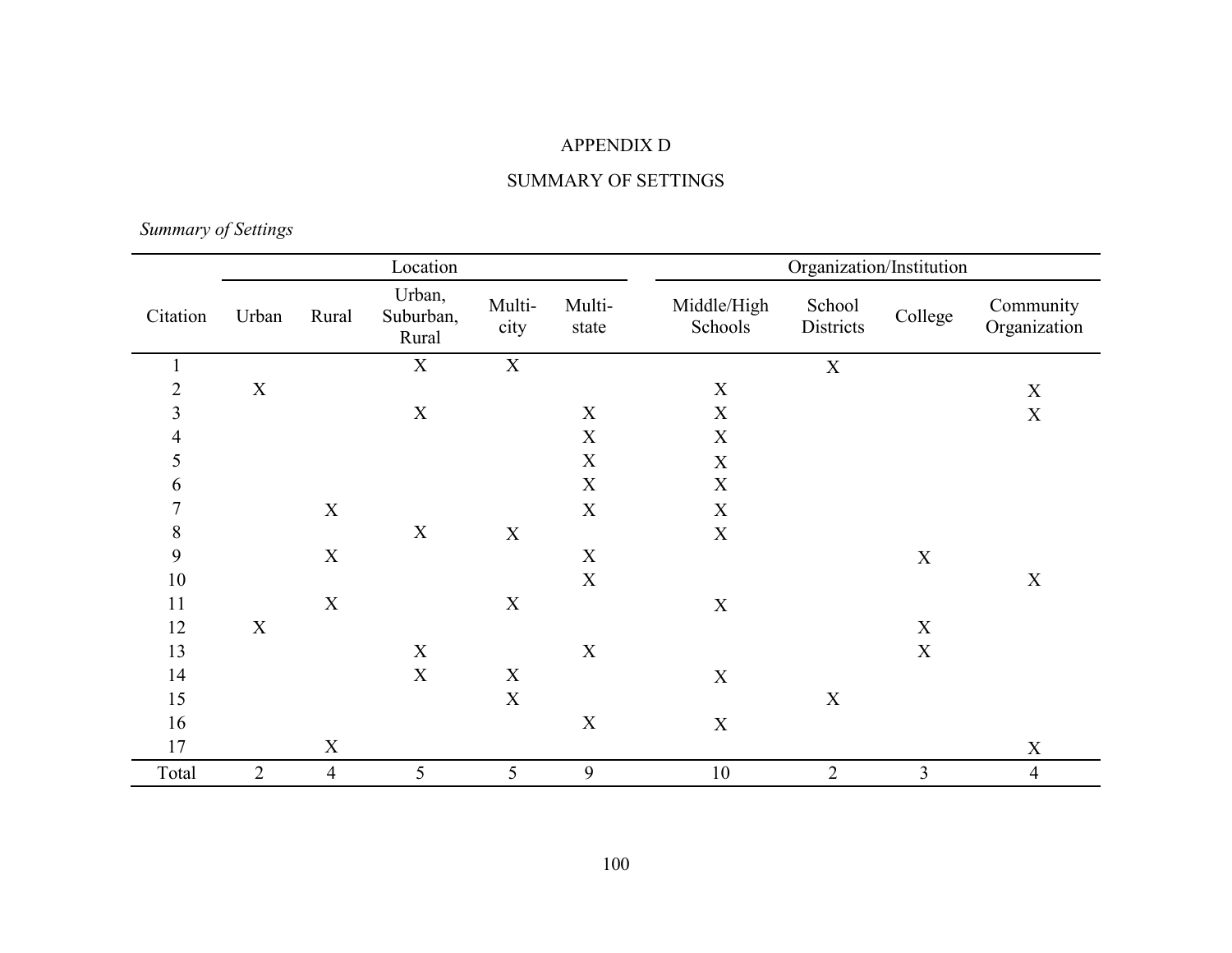## APPENDIX E

# SUMMARY OF MEASUREMENTS AND INSTRUMENTS

| $\sim$ $\sim$<br>Citation | Needs<br>Assessment | Student<br>Outcome<br>Data | Surveys/<br>Questionnaires | Interviews  | Observations   | Focus<br>Groups | Scales**    |
|---------------------------|---------------------|----------------------------|----------------------------|-------------|----------------|-----------------|-------------|
| $\mathbf 1$               |                     |                            | $\mathbf X$                | $\mathbf X$ |                |                 |             |
| $\overline{2}$            |                     |                            |                            | $\mathbf X$ | $\mathbf X$    |                 |             |
| 3                         |                     |                            | $\mathbf X$                |             |                |                 |             |
| 4                         |                     |                            | $\mathbf X$                |             |                |                 |             |
| 5                         | $\mathbf X$         |                            |                            |             |                |                 |             |
| 6                         |                     |                            | $\mathbf X$                | $\mathbf X$ |                |                 |             |
| $\tau$                    |                     |                            | $\mathbf X$                |             |                |                 |             |
| $\, 8$                    |                     |                            | $\mathbf X$                | $\mathbf X$ |                |                 |             |
| 9                         |                     |                            | $\mathbf X$                |             |                |                 |             |
| 10                        |                     |                            |                            |             |                | $\mathbf X$     |             |
| 11                        |                     |                            | $\mathbf X$                |             |                |                 |             |
| 12                        |                     |                            |                            | $\mathbf X$ |                |                 |             |
| 13                        |                     |                            | $\mathbf X$                |             |                |                 |             |
| 14                        |                     |                            |                            | $\mathbf X$ |                |                 |             |
| 15                        |                     |                            | $\mathbf X$                |             |                |                 | $\mathbf X$ |
| 16                        |                     | $\mathbf X$                |                            |             |                |                 |             |
| 17                        |                     |                            |                            | $\mathbf X$ | $\mathbf X$    |                 |             |
| Total                     |                     |                            | $10\,$                     | $\tau$      | $\overline{2}$ |                 |             |

 *Summary of Measurements and Instruments*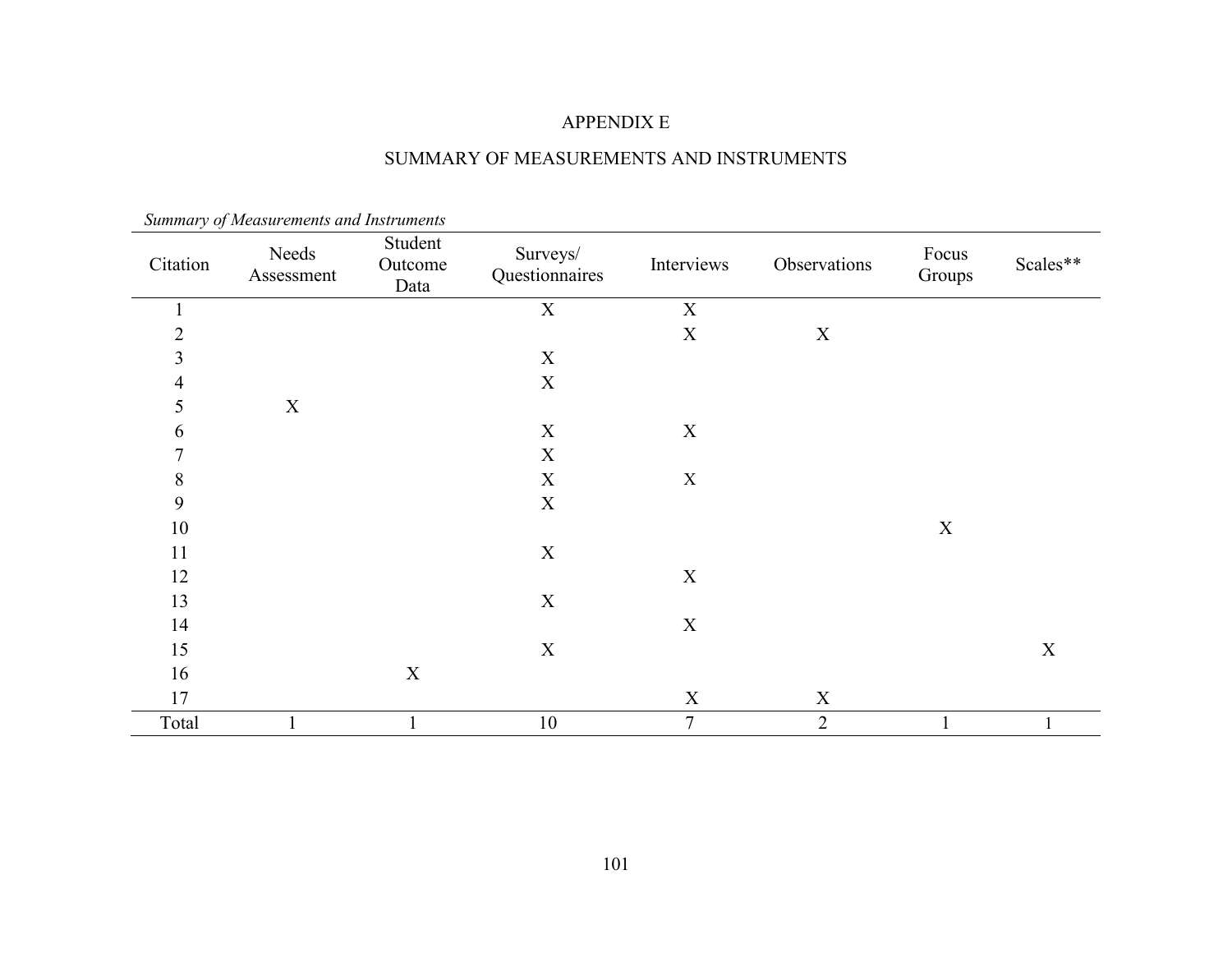## APPENDIX F

## SUMMARY OF PROPOSED RECOMMENDATIONS

| Citation       | Counselor<br>Role* | Professional<br>Development for<br>Principals &<br>Superintendents | Build/Strengthen CCR<br>Policies in Middle and<br><b>High Schools</b> | Strategic<br>Collaboration | Prioritize Community<br>Partnerships |
|----------------|--------------------|--------------------------------------------------------------------|-----------------------------------------------------------------------|----------------------------|--------------------------------------|
|                |                    |                                                                    | $\mathbf X$                                                           |                            |                                      |
| $\overline{2}$ |                    |                                                                    |                                                                       | X                          |                                      |
| $\overline{3}$ | $\mathbf X$        |                                                                    |                                                                       |                            |                                      |
| 4              | $\mathbf X$        |                                                                    |                                                                       |                            |                                      |
| $5**$          |                    |                                                                    |                                                                       |                            |                                      |
| 6              |                    | $\mathbf X$                                                        |                                                                       |                            |                                      |
| 7              |                    |                                                                    | X                                                                     |                            |                                      |
| $\,$ $\,$      |                    |                                                                    |                                                                       |                            | $\mathbf X$                          |
| 9              |                    |                                                                    | X                                                                     |                            |                                      |
| 10             |                    |                                                                    | X                                                                     |                            |                                      |
| 11             |                    |                                                                    |                                                                       |                            | $\mathbf X$                          |
| 12             | $\mathbf X$        |                                                                    |                                                                       |                            |                                      |
| $13**$         |                    |                                                                    |                                                                       |                            |                                      |
| 14             |                    |                                                                    |                                                                       |                            | X                                    |
| 15             | $\mathbf X$        |                                                                    |                                                                       |                            |                                      |
| 16             |                    |                                                                    | X                                                                     |                            |                                      |
| 17             |                    |                                                                    |                                                                       | $\mathbf X$                |                                      |
| Total          | $\overline{4}$     |                                                                    | 5                                                                     | $\overline{2}$             | 3                                    |

*Summary of Proposed Recommendations* 

\*Redefine, make more consistent, better understanding

\*\*No proposed recommendation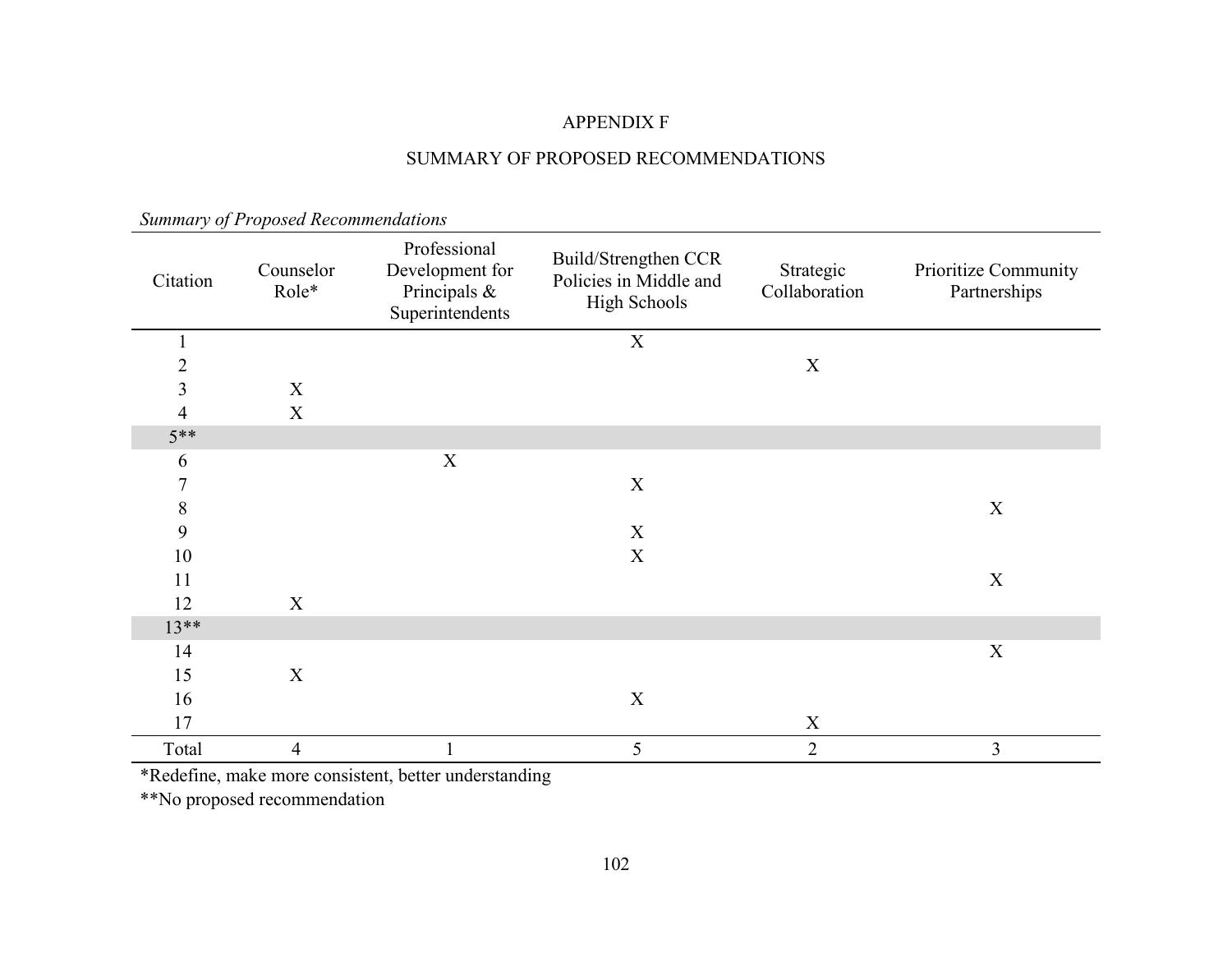## APPENDIX G

## SUMMARY OF ANALYSES AND RESULTS

*Summary of Analyses and Results* 

|                | <b>Community Partnerships</b> |                                    |                                          |                                                |                   |                                              |  |
|----------------|-------------------------------|------------------------------------|------------------------------------------|------------------------------------------------|-------------------|----------------------------------------------|--|
| Citation       | Counselor Role                | Principal &<br>Superintendent Role | Principal &<br>Counselor<br>Relationship | Multiple Points of<br>Contact $&$<br>Resources | Clear<br>Policies | Early Access to<br><b>CCR</b><br>Information |  |
| 1              |                               |                                    |                                          | $\mathbf X$                                    |                   |                                              |  |
| $\overline{2}$ |                               | $\mathbf X$                        |                                          |                                                |                   |                                              |  |
| $\overline{3}$ | $\mathbf X$                   |                                    |                                          |                                                |                   |                                              |  |
| $\overline{4}$ | $\mathbf X$                   |                                    |                                          |                                                |                   |                                              |  |
| 5              |                               |                                    | $\mathbf X$                              |                                                |                   |                                              |  |
| 6              |                               |                                    |                                          |                                                | $\mathbf X$       |                                              |  |
| $\overline{7}$ |                               |                                    |                                          | $\boldsymbol{X}$                               |                   |                                              |  |
| $\,8\,$        |                               |                                    |                                          | $\mathbf X$                                    |                   |                                              |  |
| 9              |                               |                                    |                                          |                                                |                   | $\mathbf X$                                  |  |
| $10\,$         |                               |                                    |                                          | $\mathbf X$                                    |                   |                                              |  |
| 11             |                               |                                    |                                          | $\mathbf X$                                    |                   |                                              |  |
| 12             |                               |                                    |                                          | $\mathbf X$                                    |                   |                                              |  |
| 13             | X                             |                                    |                                          |                                                |                   |                                              |  |
| 14             |                               |                                    |                                          | $\mathbf X$                                    |                   |                                              |  |
| 15             | $\mathbf X$                   |                                    |                                          |                                                |                   |                                              |  |
| 16             | $\mathbf X$                   |                                    |                                          |                                                |                   |                                              |  |
| 17             |                               |                                    |                                          | $\mathbf X$                                    |                   |                                              |  |
| Total          | 5                             |                                    |                                          | $8\,$                                          |                   |                                              |  |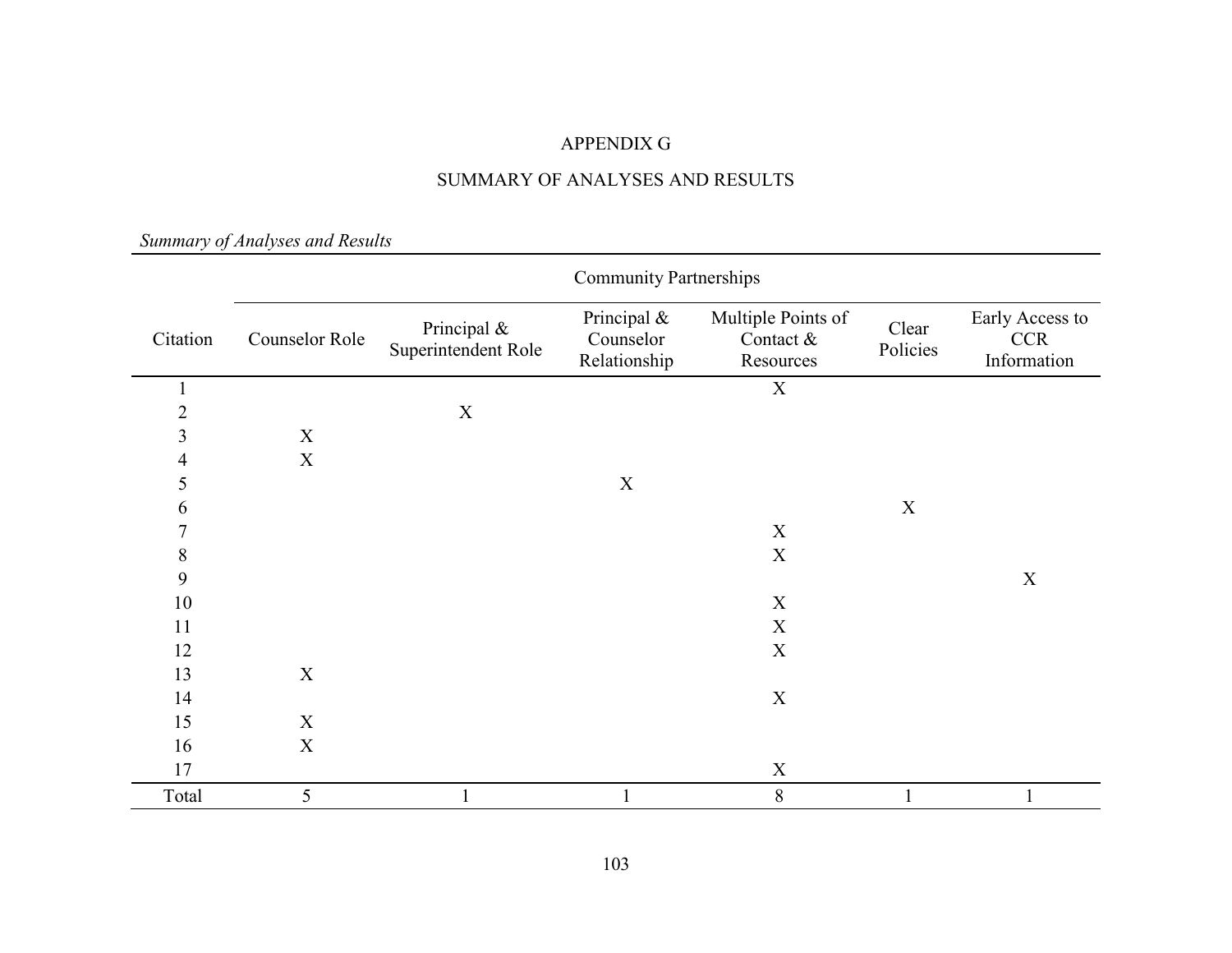## APPENDIX H

| <b>High School</b><br>Name  | Region of<br>County | Type of<br>School |
|-----------------------------|---------------------|-------------------|
| High School 1*              | Southern            | Charter           |
| High School 2*              | Southern            | Charter           |
| High School 3               | Central             | Regular           |
| High School 4               | Northern            | Charter           |
| High School 5               | Southern            | Charter           |
| High School 6               | Central             | Regular           |
| High School 7*              | Northern            | Regular           |
| High School 8               | Central             | Regular           |
| High School 9*              | Central             | Regular           |
| High School 10              | Southern            | Regular           |
| <b>High School</b><br>$11*$ | Central             | Regular           |
| <b>High School</b><br>$12*$ | Southern            | Regular           |
| High School 13              | Central             | Regular           |
| <b>High School</b><br>$14*$ | Northern            | Regular           |
| Total                       |                     | 14                |

## DOUGLAS COUNTY HIGH SCHOOLS 2015-16

\*(National Center for Education Statistics, 2017) \*standard diploma within four years (Oregon Department of Education, 2017)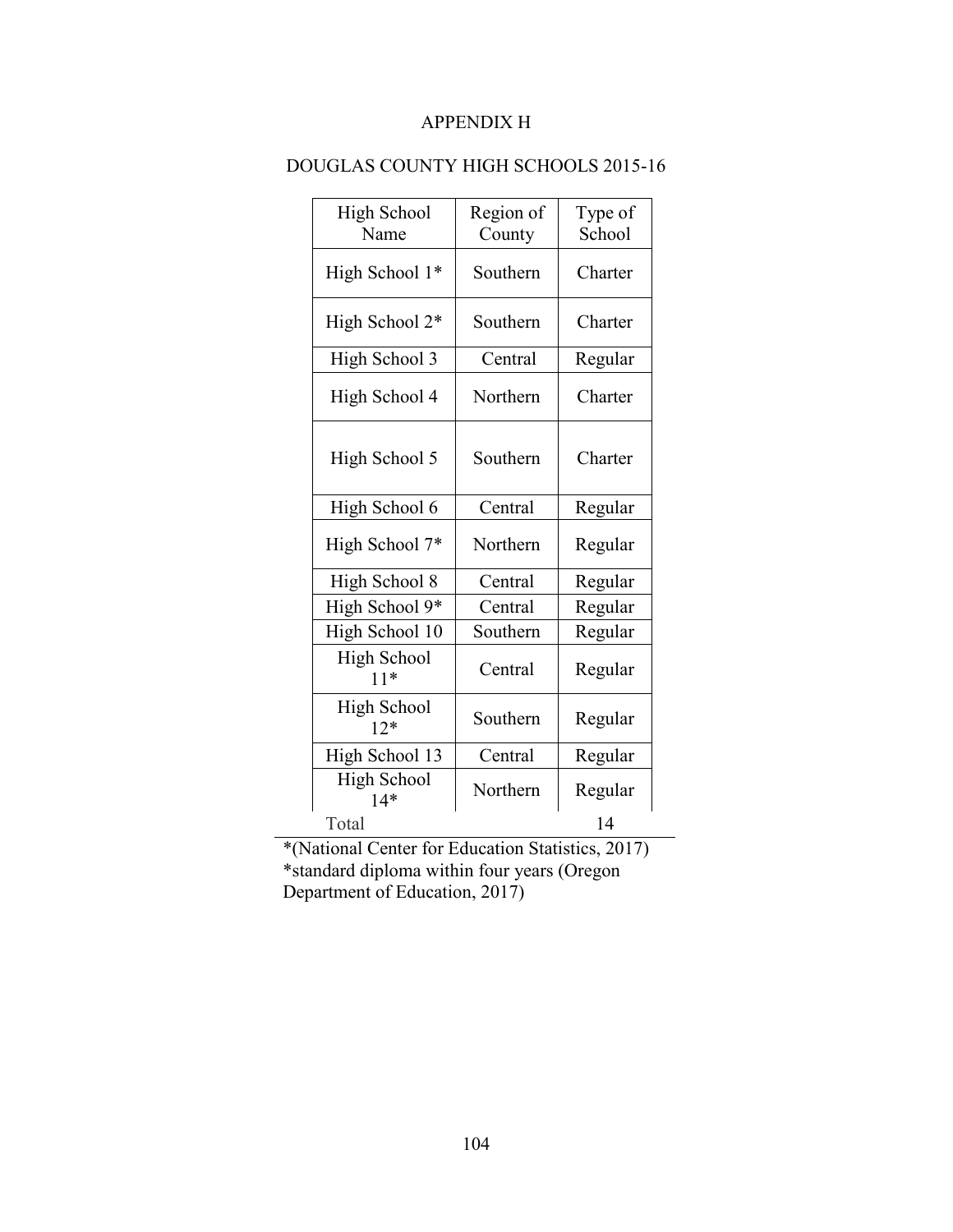## APPENDIX I

| High School<br>Name | Student<br>Population | Free &<br>Reduced<br>Lunch<br>Rate | Grade<br>$9-12$ | Graduation<br>Rate** | College<br>Going<br>Rate*** | White | POC | $\frac{0}{0}$<br>POC |
|---------------------|-----------------------|------------------------------------|-----------------|----------------------|-----------------------------|-------|-----|----------------------|
| High School 1       | 203                   | 0.66                               | 72              | 76.5                 | 38.5                        | 172   | 31  | 0.18                 |
| High School 2       | 165                   | 0.63                               | 68              | 68.2                 | 56                          | 125   | 40  | 0.32                 |
| High School 3       | 424                   | 0.41                               | 424             | <b>NA</b>            | <b>NA</b>                   | 376   | 48  | 0.13                 |
| High School 4       | 256                   | 0.18                               | 61              | 76                   | 59.1                        | 210   | 46  | 0.22                 |
| High School 5       | 99                    | 0.8                                | 99              | 66.7                 | 40.9                        | 81    | 18  | 0.22                 |
| High School 6       | 226                   | 0.52                               | 226             | 80.8                 | 72.7                        | 206   | 20  | 0.1                  |
| High School 7       | 98                    | 0.45                               | 98              | 87.5                 | 57.7                        | 85    | 13  | 0.15                 |
| High School 8       | 183                   | 0.45                               | 183             | 100                  | 66                          | 157   | 26  | 0.17                 |
| High School 9       | 166                   | 0.85                               | 166             | NA                   | <b>NA</b>                   | 138   | 28  | 0.2                  |
| High School 10      | 180                   | 0.9                                | 120             | 73.5                 | 50                          | 144   | 36  | 0.25                 |
| High School 11      | 1,692                 | 0.52                               | 1,692           | 65.6                 | 59.5                        | 1,301 | 391 | 0.3                  |
| High School 12      | 427                   | 0.55                               | 427             | 78.1                 | 54.7                        | 345   | 82  | 0.24                 |
| High School 13      | 412                   | 0.51                               | 412             | 68.7                 | 49.4                        | 322   | 90  | 0.28                 |
| High School 14      | 134                   | 0.4                                | 90              | 75                   | 63.2                        | 96    | 38  | 0.4                  |
| Total               | 4,698                 | 9                                  | 4,171           | 987.5                | 722.9                       | 3,788 | 910 | 3                    |

## STUDENT DEMOGRAPHICS 2015-16\*

\*(National Center for Education Statistics, 2017)

\*\*standard diploma within four years (Oregon Department of Education, 2017)

\*\*\*Students who enroll in a community college or university within 16 months of graduation (Oregon Department of Education, 2013)

 $***NA = Not available$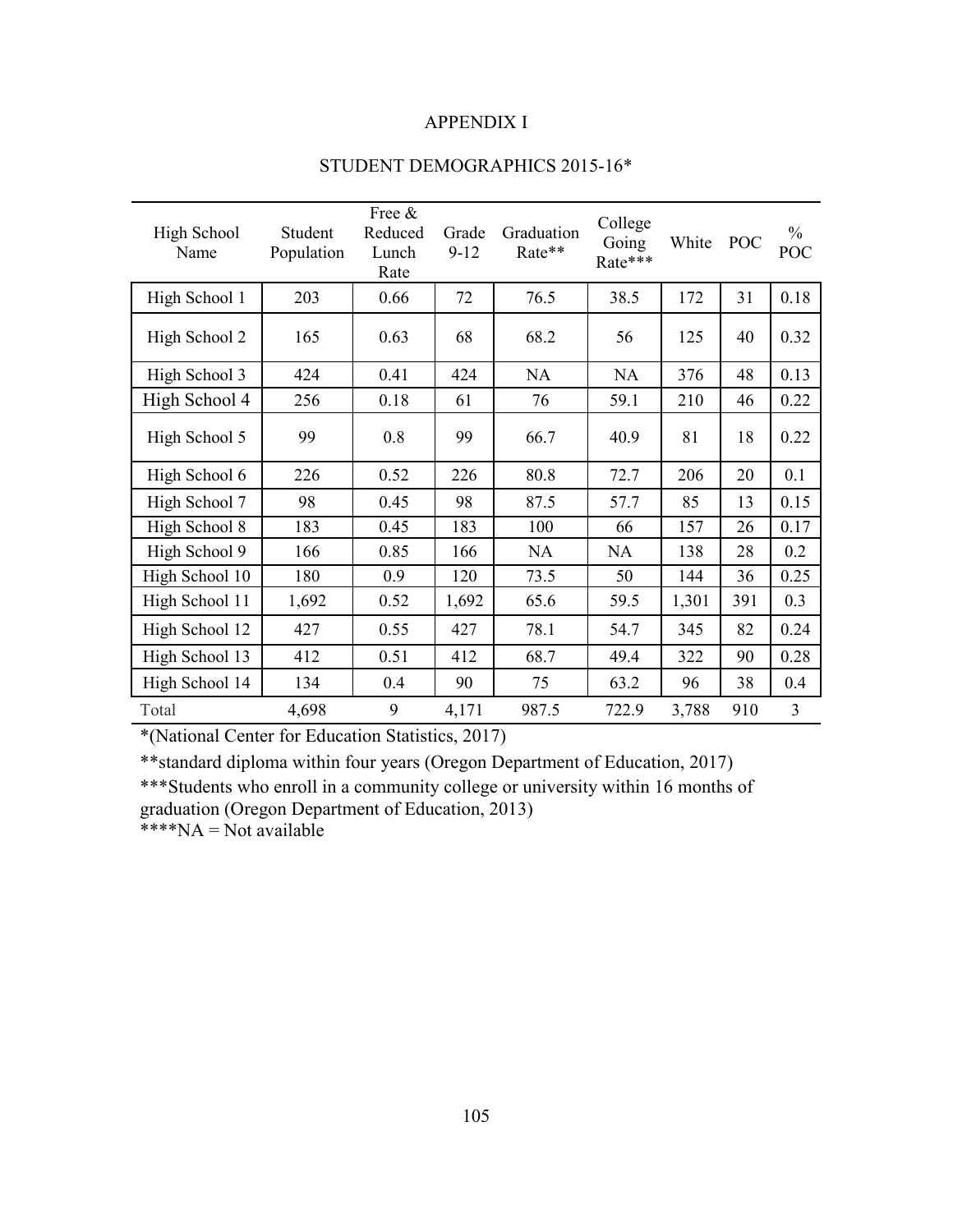## APPENDIX J

## INITIAL EMAIL COMMUNICATION WITH DOUGLAS COUNTY HIGH SCHOOLS

## Dear Administrator,

I have some exciting news to share! Douglas County Partners for Student Success and Umpqua Community College have been awarded a \$250,000 grant from the Meyer Memorial Trust to support work across Douglas County to continue building our Career Connected Learning opportunities for our youth. A couple of other grants are pending, so along with STEAM Hub, CTE and Measure 98 funding, we are well positioned to make a major impact on youth and their future here in the Umpqua Valley.

As part of the Career Connected Learning initiative, we need to begin the process of collecting baseline information about current College/Career preparation work here in the county. An email following this one will explain the data collection process and provide a link to a survey.

Please pass the survey on to all staff members who work with students in any way related to college and career preparation and planning. We need to be able to tell our story of success to both our investors and our community.

Thanks for all that you do!

Gwen

## *Please pass this email on to all staff involved in Career and College Readiness efforts in your school.*

Douglas County Partners for Student Success (DCPSS) and the Umpqua Valley STEAM Hub have been working with multiple community partners including our schools to provide a variety of supports to enhance the career and college readiness of our students when they graduate high school. These supports include mentoring, career camps, supporting partner programs such as robotics, "Be Great By Eighth, Alder Creek Community Forest, Brightworks and much more.

We have just recently been awarded a two year Education to Career grant from the Meyer Memorial grant that will be used to build on current efforts and bring new supports that will be matched to your needs. The long term outcomes of the Education to Career project are:

- All youth in Douglas County have opportunities for direct career-related experiences leading to graduation with purposeful plans for their future.
- All youth leave high school with a plan for their future including career options and post-high school education plans.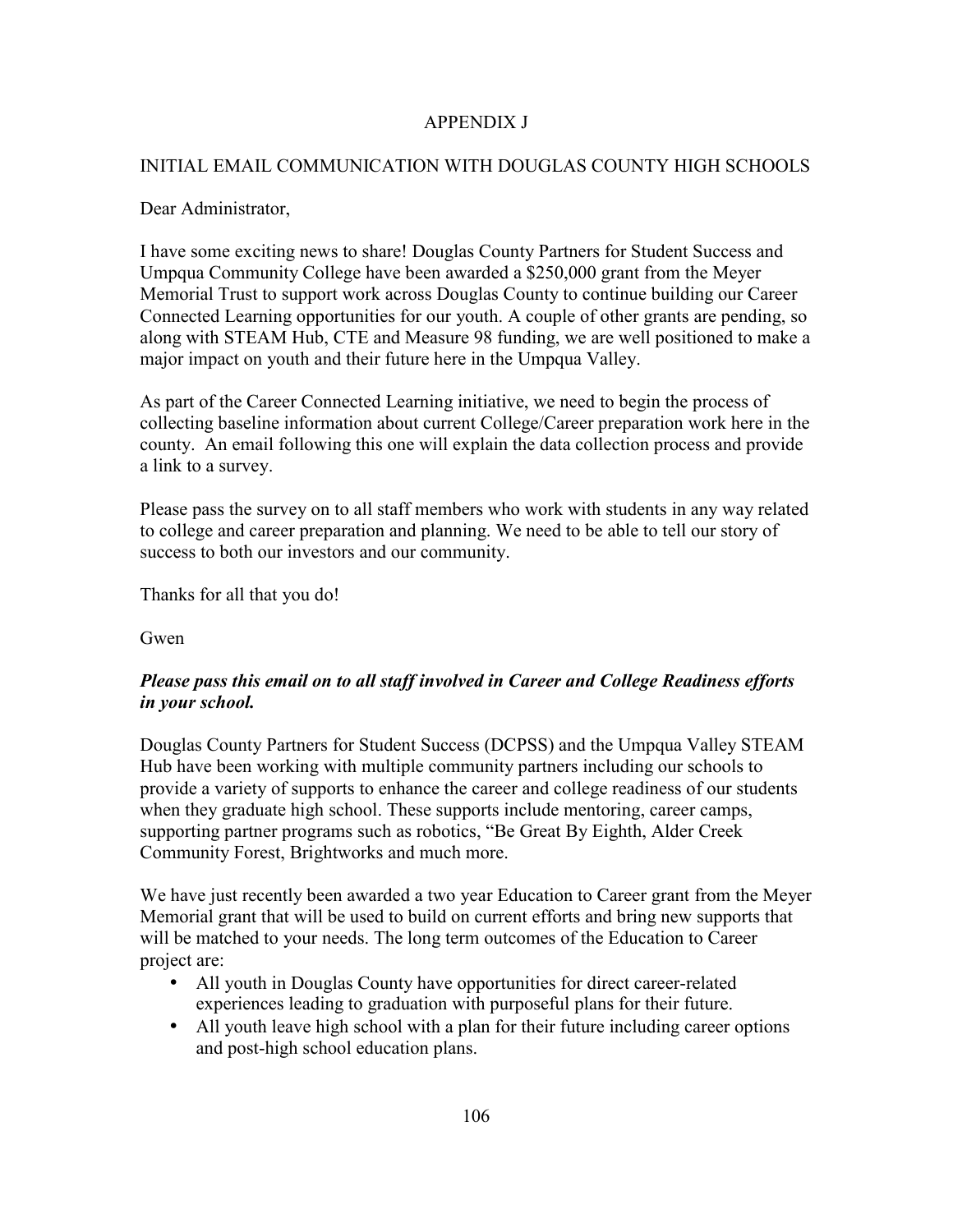As with all grants and projects, it is important that we lead with a strong statement of impact. This includes having accurate baseline data and then setting benchmarks that are appropriate to each school and community context leading to our outcomes. We are fortunate to have a statewide leader in Career and College planning joining our work to help us with data collection and analysis.

Lori Ellis is a doctoral student in the University of Oregon's Educational Methodology, Policy, and Leadership Program. Her dissertation is focused on the work we are doing in Douglas County around career and college readiness. As part of our work and her dissertation study, we will have three phases for collecting information described below. We will roll out these phases individually and ask you to participate:

**1.** A career and college readiness survey is open to all Douglas County High Schools and is a follow up to the partner meetings that the Douglas County Partners for Student Success (DCPSS) held during the 2016-17 school year. **As an incentive for participation, 3 schools with the highest rate of participation will receive a \$250 monetary award to be used for career and college readiness activities.**

https://oregon.qualtrics.com/jfe/form/SV\_6s3dTg9RayX2Dvn

- **2.** In phase 2, Lori and I will meet with a select group of high schools of various sizes to learn about your career and college readiness activities.
- **3.** Finally, we will hold 3-4 student focus groups throughout the county to hear directly from your students on their experiences in career and college readiness.

To jumpstart this study, we ask that you complete this survey. **Remember – the schools with the highest response rate will receive an award to help support your CCR activities.** Please complete the survey by November 30, 2017.

## https://oregon.qualtrics.com/jfe/form/SV\_6s3dTg9RayX2Dvn

We will be in touch soon regarding the next two phases of this study. If you have any questions, please feel free to contact me.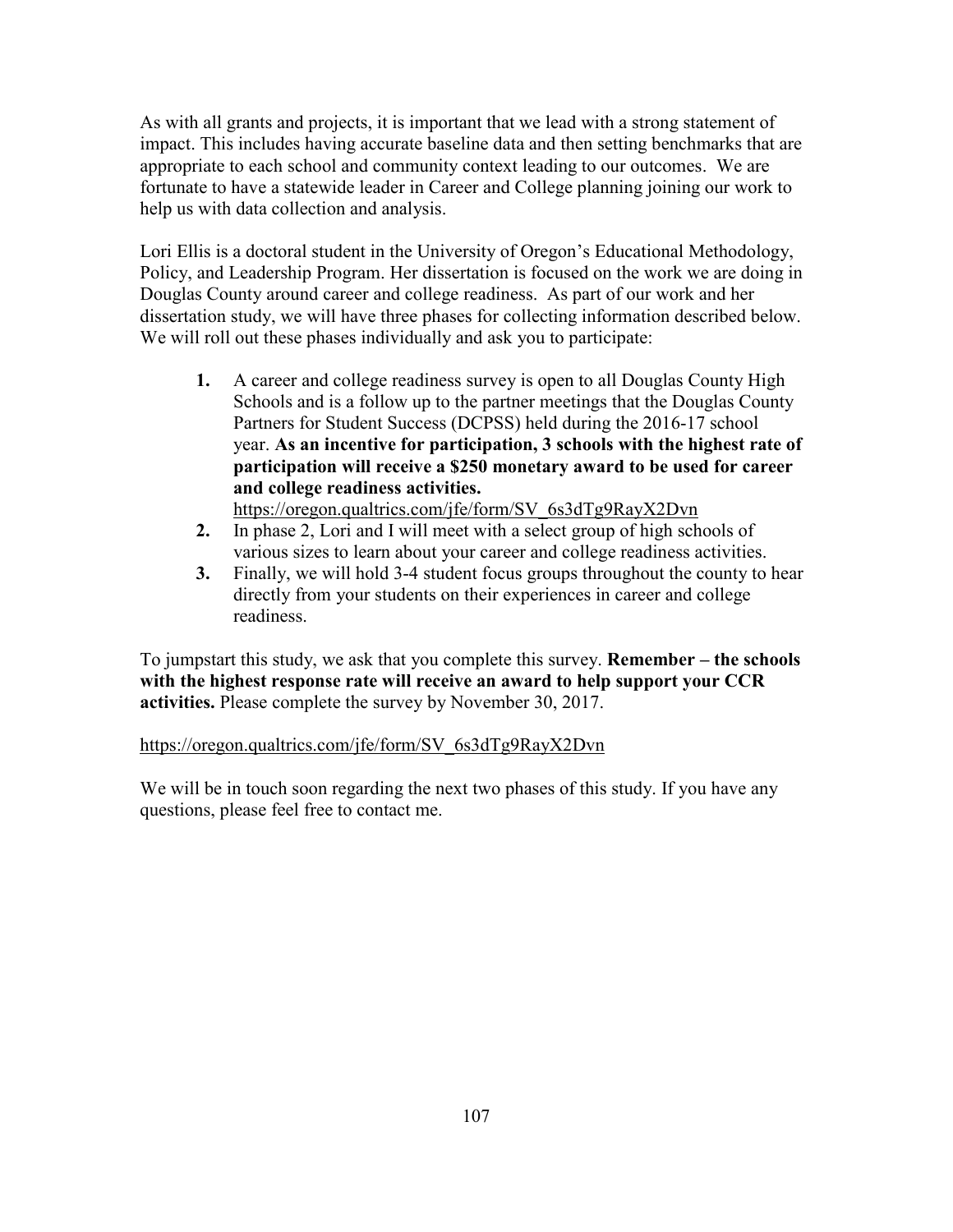## APPENDIX K

## HIGH SCHOOL INTERVIEW EMAILS

Hello, my name is Lori Ellis and I am a doctoral student at the University of Oregon. As you likely know, I am working with Gwen Soderberg-Chase to learn more about Douglas County's career and college readiness activities. My dissertation is comprised of three areas:

- 1. Career and College Survey this has been completed
- 2. Student Focus Groups in process

## 3**. Interviews with High School Career and College Readiness Teams**

I would like to schedule an interview with your Career and College Readiness (CCR) Team to meet with Gwen and me. I anticipate the interview taking no longer than 2 hours.

Please bring the members of your staff/faculty that are instrumental in developing and implementing a CCR plan for your school. Once we have the date/time confirmed, I will send out the interview questions for your team to review.

Here are the dates/times we have available:

January 31 from 8:00 am - 12:00 pm February 7 from 8:00 am - 12:00 pm February 13 from 8:00 am - 12:00 pm February 14 from 8:00 am - 11:30 pm and 1:30 pm - 3:30 pm February 15 from 8:00 am - 5:00 pm

Please let me know if you have any questions and if any of these dates work for you.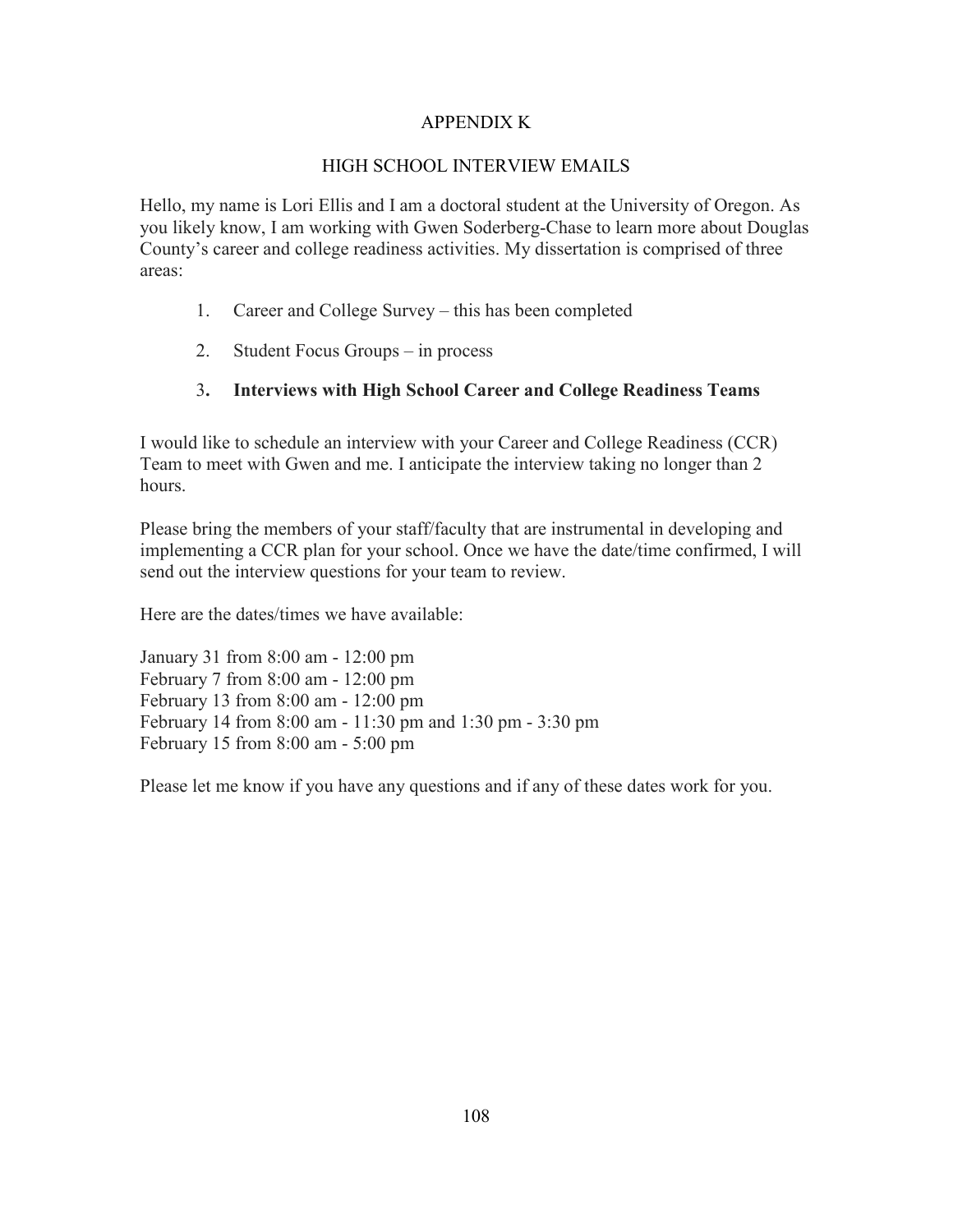## APPENDIX L

#### DOUGLAS COUNTY CAREER AND COLLEGE READINESS SURVEY

Thank you for participating in this survey to assess career and college readiness in Douglas County. Your participation is greatly valued, and we will not share individual survey results.

Career and college readiness means that a student has the knowledge and skills necessary to qualify for and succeed in an entry-level career or postsecondary program for their chosen career (i.e., community college, university, apprenticeship, technical/vocational, or significant on-the-job training).

In this survey, you are asked questions about your experience and how well you think your school is prepared to support students with career and college readiness. For most of the questions, we ask how much you agree with each statement. This survey will take between 15-20 minutes to complete.

For each statement, mark the response that most closely represents how you feel. These response options are used throughout this survey:

- Strongly Agree
- Agree
- Disagree
- Strongly Agree

## *SCHOOL DEMOGRAPHICS What is the name of your school?*

*What is your role within the school? We realize that high school staff often have more than one role in a school, especially in rural districts. Please select the role that you most closely identify with:* 

> *Superintendent Principal Vice Principal Curriculum Administrator Counselor Teacher Career and College Advisor Other (please describe)*

#### *YOUR SCHOOL*

*This section asks you questions about how well you think your school is able to support career and college readiness activities and programs. For each question, mark the*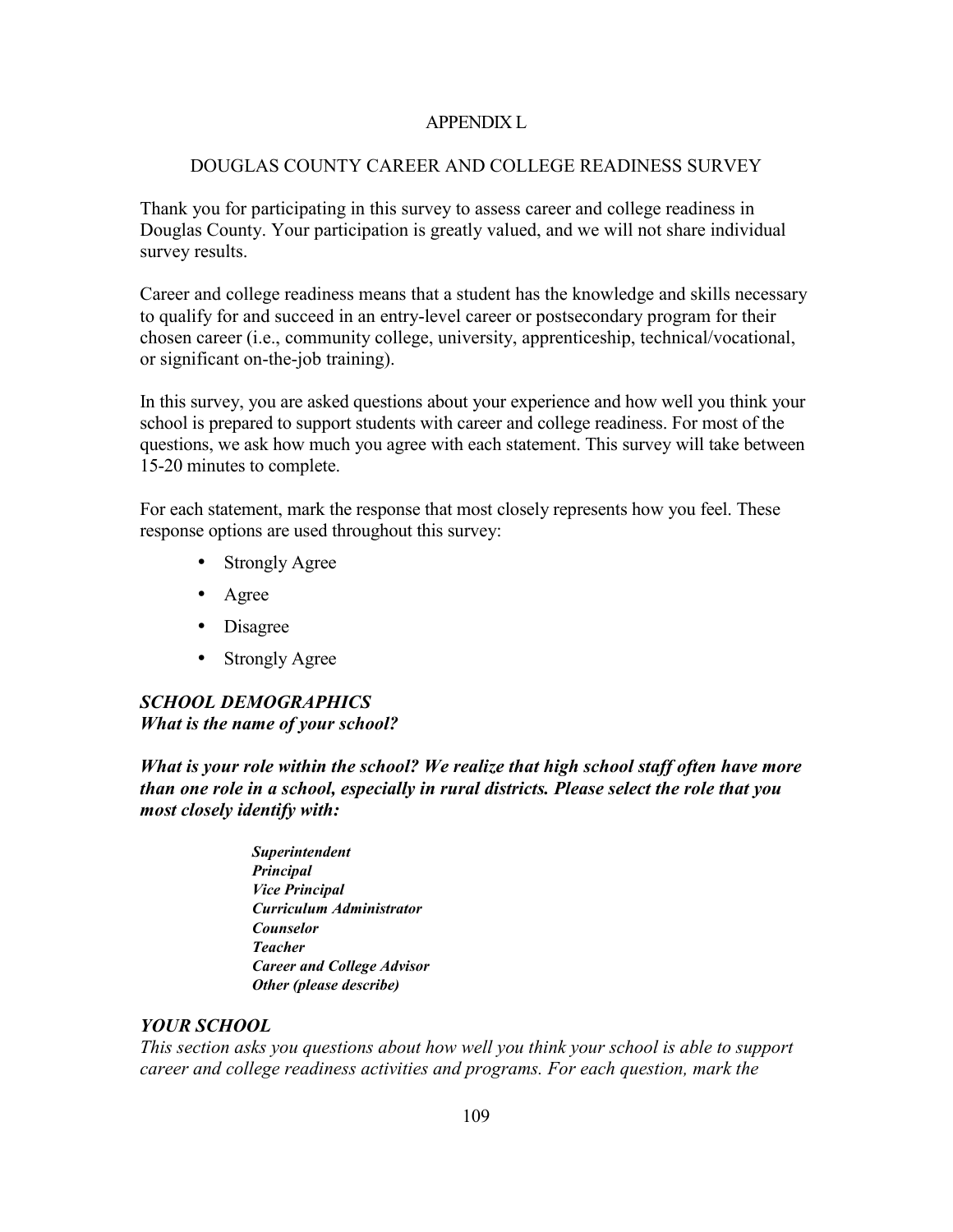*response option that most closely shows how much you agree or disagree with the following statements. Please mark only one response per question.* 

**1. My school prepares our students well for career and college success.** 

 $\Box$  Strongly Agree  $\Box$  Agree  $\Box$  Disagree  $\Box$  Strongly Disagree

**2. My school delivers effective career and college readiness instruction and support programs.** 

 $\Box$  Strongly Agree  $\Box$  Agree  $\Box$  Disagree  $\Box$  Strongly Disagree

## *STUDENT READINESS*

*This section asks questions about how well you think you and your students understand how to set career and college readiness goals, meet these goals, and successfully complete these goals. For each question, mark the response option that most closely shows how much you agree or disagree with the following statements. Please mark only one response per question.* 

| 3. | can help them.                                               |  | I know which of my students are struggling toward meeting their goals, and I know how I          |
|----|--------------------------------------------------------------|--|--------------------------------------------------------------------------------------------------|
|    | $\Box$ Strongly Agree                                        |  | $\Box$ Agree $\Box$ Disagree $\Box$ Strongly Disagree                                            |
| 4. | Our students know what their education and career goals are. |  |                                                                                                  |
|    | $\Box$ Strongly Agree                                        |  | $\Box$ Agree $\Box$ Disagree $\Box$ Strongly Disagree                                            |
| 5. |                                                              |  | Our students know if they are on track to meet their education and career goals.                 |
|    | $\Box$ Strongly Agree                                        |  | $\Box$ Agree $\Box$ Disagree $\Box$ Strongly Disagree                                            |
| 6. | goals.                                                       |  | Our students know what do to ensure that they are on track with their career and college         |
|    | $\Box$ Strongly Agree                                        |  | $\Box$ Agree $\Box$ Disagree $\Box$ Strongly Disagree                                            |
| 7. | Our students have access to college prep courses             |  |                                                                                                  |
|    | $\Box$ Strongly Agree                                        |  | $\Box$ Agree $\Box$ Disagree $\Box$ Strongly Disagree                                            |
| 8. | Who participates in making this decision?                    |  | How are students identified for specific pathways (e.g. AP classes, college prep classes, etc.)? |
|    | <b>School Counselor</b>                                      |  |                                                                                                  |
|    | <b>Teacher</b>                                               |  |                                                                                                  |
|    | <b>Test Scores</b>                                           |  |                                                                                                  |
|    | <b>Student Self-identifies</b>                               |  |                                                                                                  |

**I Don't Know**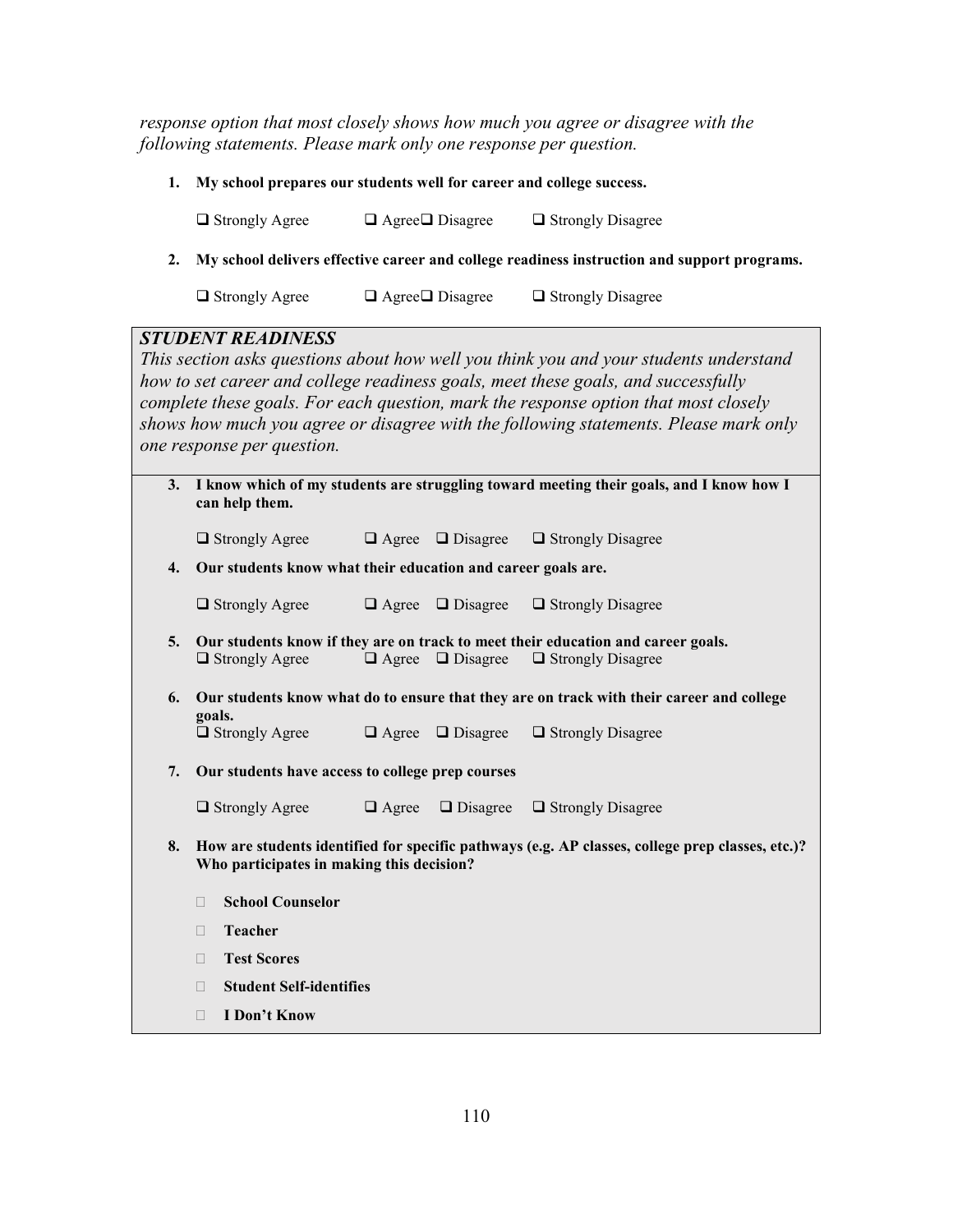## *CAREER AND COLLEGE OPTIONS*

*This section asks you questions about how well you think you and your school understands the career and college options that are available to your students, specifically in your region of the state. For each question, mark the response option that most closely shows how much you agree or disagree with the following statements. Please mark only one response per question.* 

**9. My school understands the employment trends in my region.** 

| $\Box$ Strongly Agree                                                                                | $\Box$ Agree $\Box$ Disagree $\Box$ Strongly Disagree |  |                                                                                                |
|------------------------------------------------------------------------------------------------------|-------------------------------------------------------|--|------------------------------------------------------------------------------------------------|
| pursue after high school.                                                                            |                                                       |  | 10. My school has a plan in place to know which employment fields students are planning to     |
| $\Box$ Strongly Agree $\Box$ Agree $\Box$ Disagree $\Box$ Strongly Disagree                          |                                                       |  |                                                                                                |
| 11. I know what types of certificates or programs my students could qualify for after<br>graduation. |                                                       |  |                                                                                                |
| $\Box$ Strongly Agree $\Box$ Agree $\Box$ Disagree $\Box$ Strongly Disagree                          |                                                       |  |                                                                                                |
| 12. I know which types of postsecondary opportunities exist for my students.                         |                                                       |  |                                                                                                |
| $\Box$ Strongly Agree $\Box$ Agree $\Box$ Disagree $\Box$ Strongly Disagree                          |                                                       |  |                                                                                                |
| on their specific goals.                                                                             |                                                       |  | 13. I know how to help my students pursue their postsecondary educational opportunities based  |
| $\Box$ Strongly Agree $\Box$ Agree $\Box$ Disagree $\Box$ Strongly Disagree                          |                                                       |  |                                                                                                |
| shadows, internships).                                                                               |                                                       |  | 14. My school provides quality career experiences for our students (examples: field trips, job |

| $\Box$ Strongly Agree<br>$\Box$ Disagree<br>$\Box$ Agree | □ Strongly Disagree |
|----------------------------------------------------------|---------------------|
|----------------------------------------------------------|---------------------|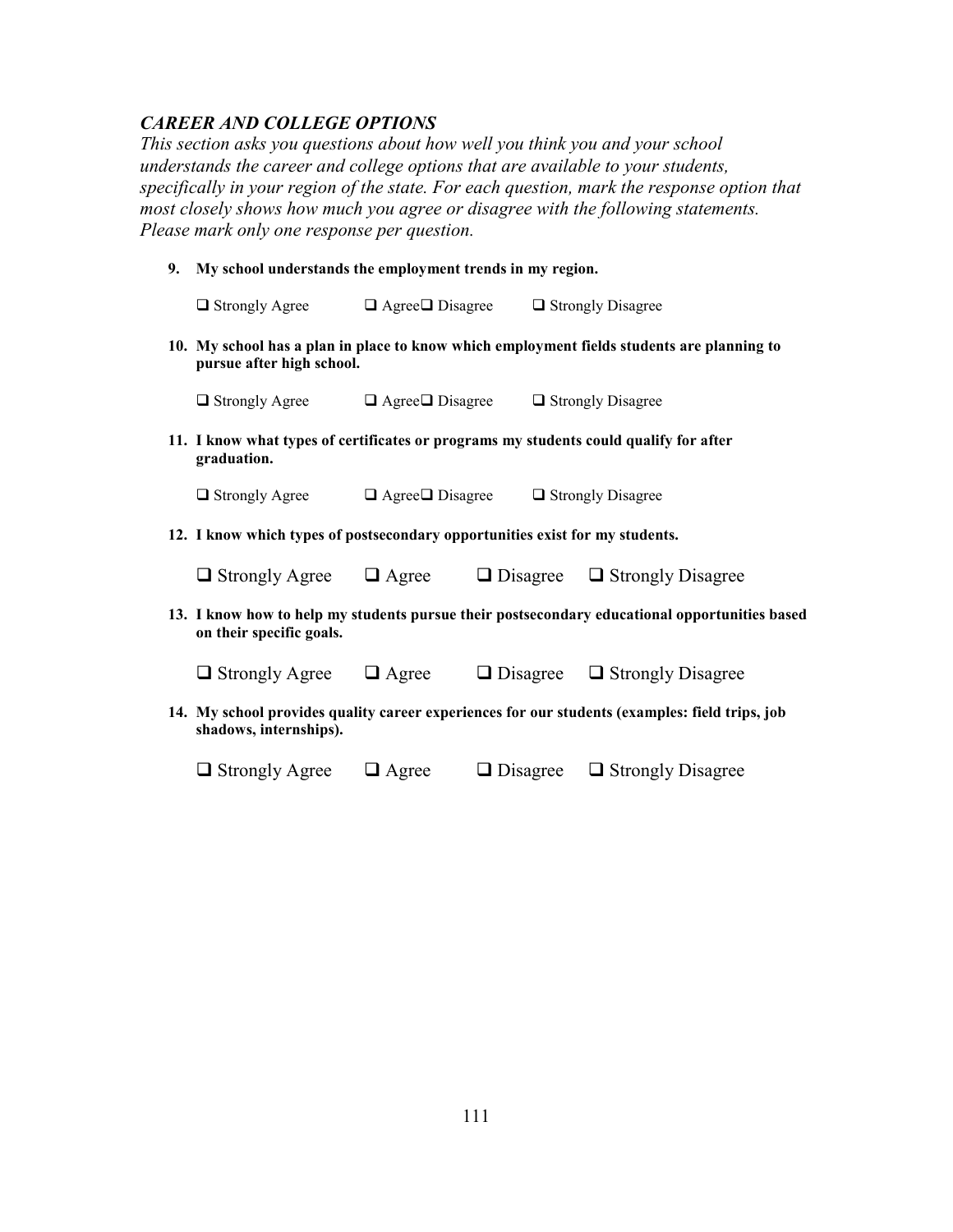|           | <b>CURRICULUM AND PROGRAMS</b>                                                             |              |                 |                                                                                            |  |
|-----------|--------------------------------------------------------------------------------------------|--------------|-----------------|--------------------------------------------------------------------------------------------|--|
|           | This section asks you questions about how well the career and college readiness            |              |                 |                                                                                            |  |
|           |                                                                                            |              |                 | curriculum and programs support your students in pursuing their goals for after high       |  |
|           |                                                                                            |              |                 | school. For each question, mark the response option that most closely shows how much       |  |
|           |                                                                                            |              |                 | you agree or disagree with the following statements. Please mark only one response per     |  |
| question. |                                                                                            |              |                 |                                                                                            |  |
|           |                                                                                            |              |                 |                                                                                            |  |
|           | 15. My students learn critical knowledge and skills needed to be career and college ready. |              |                 |                                                                                            |  |
|           | $\Box$ Strongly Agree                                                                      | $\Box$ Agree | $\Box$ Disagree | $\Box$ Strongly Disagree                                                                   |  |
|           | interests.                                                                                 |              |                 | 16. Our career curriculum is relevant to my students based on their long-term goals and    |  |
|           | $\Box$ Strongly Agree                                                                      | $\Box$ Agree | $\Box$ Disagree | $\Box$ Strongly Disagree                                                                   |  |
|           | students with their goals.                                                                 |              |                 | 17. The Career and College Readiness support programs in my school is effective in helping |  |
|           | $\Box$ Strongly Agree                                                                      | $\Box$ Agree | $\Box$ Disagree | $\Box$ Strongly Disagree                                                                   |  |
|           | readiness of our students.                                                                 |              |                 | 18. My school needs additional supports and resources to improve the career and college    |  |
|           | $\Box$ Strongly Agree                                                                      | $\Box$ Agree | $\Box$ Disagree | $\Box$ Strongly Disagree                                                                   |  |

## *USING DATA*

*This section asks you questions about the goals set by your school around career and college readiness and whether your school uses data to help make decisions. For each question, mark the response option that most closely shows how much you agree or disagree with the following statements. Please mark only one response per question.*

**19. My school has created career and college readiness goals.** 

 $\Box$  Strongly Agree  $\Box$  Agree  $\Box$  Disagree  $\Box$  Strongly Disagree

**20. My school knows the career and college readiness state trends in student interests, related requirements, and other key metrics.** 

 $\Box$  Strongly Agree  $\Box$  Agree  $\Box$  Disagree  $\Box$  Strongly Disagree

**21. My school tracks the Free Application Federal Student Aid (FAFSA) completion.** 

| $\Box$ Strongly Agree | $\Box$ Agree $\Box$ Disagree |                          |
|-----------------------|------------------------------|--------------------------|
|                       |                              | $\Box$ Strongly Disagree |

**22. I know how to use data to show if my school is on track for meeting its career and college readiness goals.** 

 $\Box$  Strongly Agree  $\Box$  Agree  $\Box$  Disagree  $\Box$  Strongly Disagree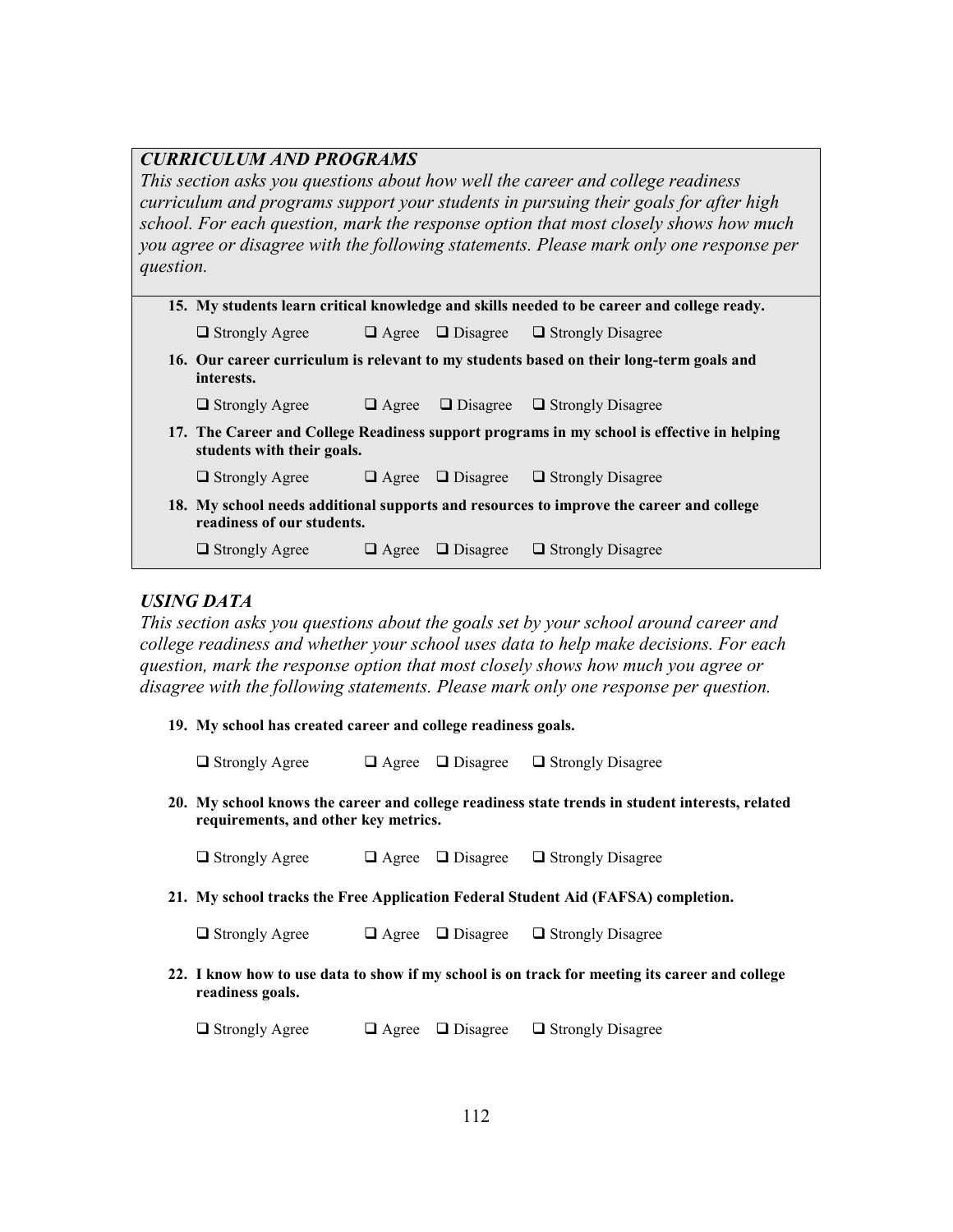## *CAREER AND COLLEGE READINESS PROGRAMS AND TOOLS*

*This section asks you questions about the programs and/or tools that your school provides to your students to help track their career and college readiness activities and progress toward their transition goals for after high school.* 

## *What programs or tools does your school use to track career and college readiness activities and progress? (please check all that apply)*

*CIS Naviance Career Cruising Education Plan and Profile We do not use a tool to track progress Other (please describe)* 

*In what grade levels do you use these career and college readiness tools? (please check all that apply)* 

*6 th 7 th 8 th 9 th 10th 11th 12th*

*How do you use these career and college readiness tools?* 

*One-on-one with Students In the classroom Advisory Class We do not use career and college readiness tools Other (please describe)* 

## *PROFESSIONAL DEVELOPMENT*

*This section asks you questions about professional development opportunities available in your school and what professional development you would like to be available on career and college readiness.* 

| 23. I know what types of resources, information, or tools I could use to expose my students to |
|------------------------------------------------------------------------------------------------|
| different career areas that match their interests.                                             |
|                                                                                                |

| $\Box$ Strongly Agree | $\Box$ Agree                 | $\Box$ Disagree $\Box$ Strongly Disagree                                                 |
|-----------------------|------------------------------|------------------------------------------------------------------------------------------|
|                       |                              | 24. My school provides me with professional development on career and college readiness. |
| $\Box$ Strongly Agree | $\Box$ Agree $\Box$ Disagree | $\Box$ Strongly Disagree                                                                 |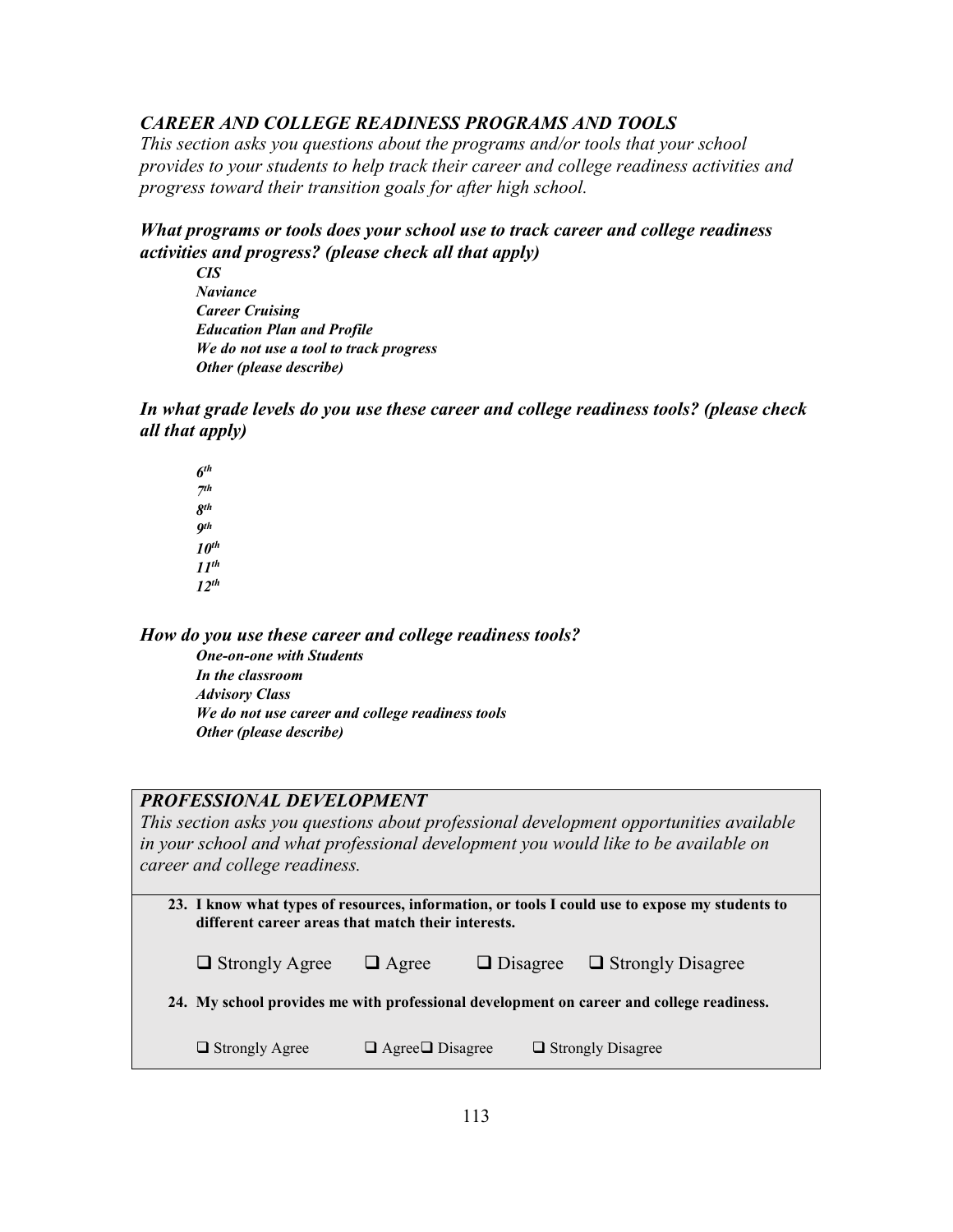*For this question, please mark which types of professional development opportunities you would be interested in. Please mark all that apply to you.* 

#### **25. I would like professional development on the following:**

 $\Box$  Finding information about career interests and the education they require

 $\Box$  Setting long-term education and career goals and making plans to achieve them

 $\square$  Searching for colleges or technical programs that fit students' needs and interests

Understanding admissions requirement for colleges or technical programs

 $\square$  Selecting colleges or technical programs

 $\Box$  Preparing for a college visitation, including developing a list of questions to ask

 $\Box$  Preparing for college admissions and/or scholarship interviews

Filling out applications for colleges or technical programs

 $\Box$  Options for paying for college or technical programs

**Q** Completing the FAFSA

 $\Box$  Other trainings; please specify:

## **26. I would like to receive professional development training through the following ways:**

□ Reach Higher Summer Summit

 $\Box$  Regional Trainings

Annual Conferences

 $\Box$  Webinars

**□** Videos

 $\square$  Social Media (Facebook, Twitter, listserv, newsletters, blogs)

 $\Box$  Website

□ None

 $\Box$  Other, please specify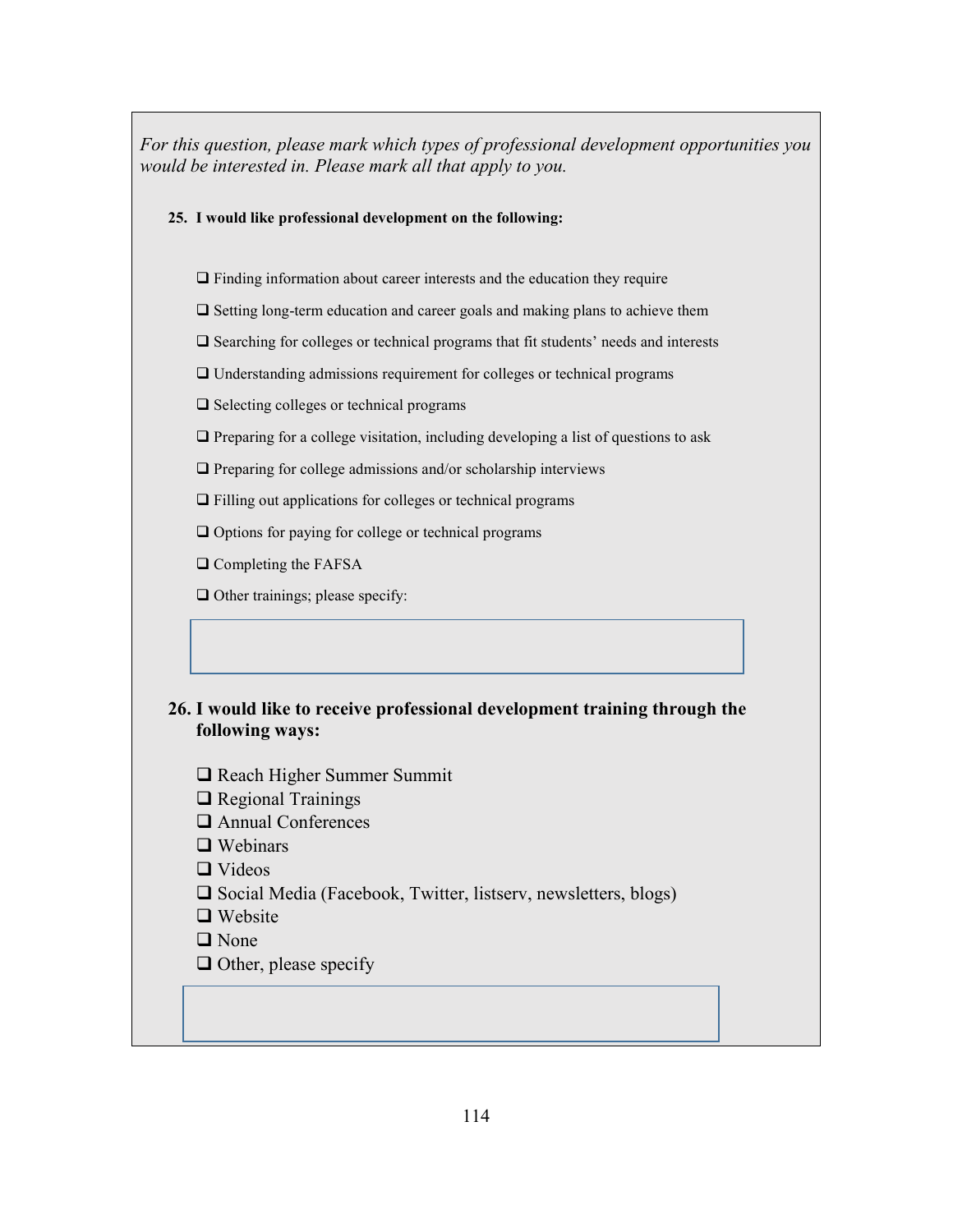- 27. What is the highest level of education you have completed?
	- High School Diploma GED Technical/Vocation Certification Some College Associate's Degree Baccalaureate Degree Graduate Degree Other, please describe
- 28. How would you describe your ethnic/racial heritage? (check all that apply)
	- American Indian or Alaska Native Asian Black or African Hispanic Native Hawaiian or Other Pacific White (non-Hispanic) Multi-ethnic Choose not to answer Other, please describe
- 29. Does your school have a career and college readiness best practice that you would like to share?
	- Yes No

Please use this form to share your best practice with us: https://goo.gl/forms/r8BQx0vP1P3YtRYw1

Thank you for your participation.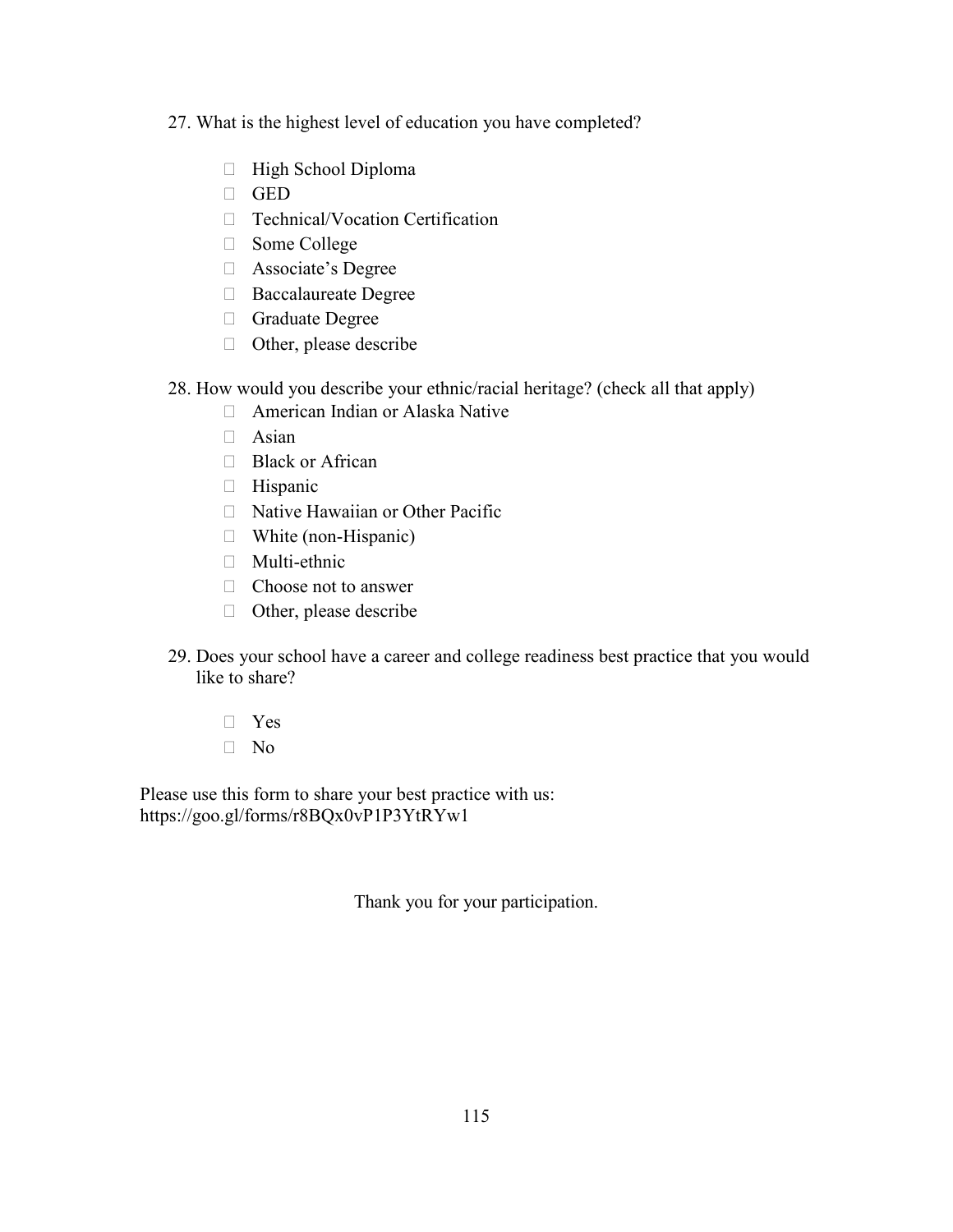## APPENDIX M

# SCHOOL INTERVIEW PROTOCOL: CAREER AND COLLEGE

# READINESS MAPPING

| District/School:                                                                                                                                  |                    |                 |      | Date:                                  |                       |
|---------------------------------------------------------------------------------------------------------------------------------------------------|--------------------|-----------------|------|----------------------------------------|-----------------------|
| <b>Meeting with:</b>                                                                                                                              |                    |                 |      |                                        |                       |
| <b>Contact Info:</b>                                                                                                                              |                    |                 |      |                                        |                       |
| <b>CCR Team:</b>                                                                                                                                  |                    |                 |      |                                        |                       |
| <b>I. Overview</b>                                                                                                                                |                    |                 |      |                                        |                       |
| General Description:                                                                                                                              |                    |                 |      |                                        |                       |
| Where are your gaps in CCR? What supports would you like?                                                                                         |                    |                 |      |                                        |                       |
| <b>II. School Statistics</b>                                                                                                                      |                    | <b>OSAA:</b>    |      |                                        |                       |
| <b>Current Student Population:</b>                                                                                                                | Increase/Decrease: | Free/Reduced %: |      | Class Size:                            | <b>Current Senior</b> |
| <b>Graduation Rate:</b><br>College-Going Rate %:<br>Counselor:<br><b>Student Ratio:</b>                                                           |                    |                 |      | <b>FAFSA Filing</b><br>$\frac{0}{0}$ : |                       |
| Have there been any recent, significant changes at your school - administrative, counseling, or<br>teaching staff reductions, program cuts, etc.? |                    |                 |      |                                        |                       |
| <b>III. Students &amp; Families</b>                                                                                                               |                    |                 |      |                                        |                       |
| A. What is your goal for the number and/or grades of students who will participate in<br>CCR services this year?                                  |                    |                 |      |                                        |                       |
|                                                                                                                                                   |                    | $1 - 5$         | 6th  | 7 <sup>th</sup>                        | $8^{\rm th}$          |
| B. What grade levels will you serve?                                                                                                              |                    | 9th             | 10th | 11th                                   | $12^{th}$             |
| C. How will you recruit students?                                                                                                                 |                    |                 |      |                                        |                       |
| D. How will you work to reach younger students?                                                                                                   |                    |                 |      |                                        |                       |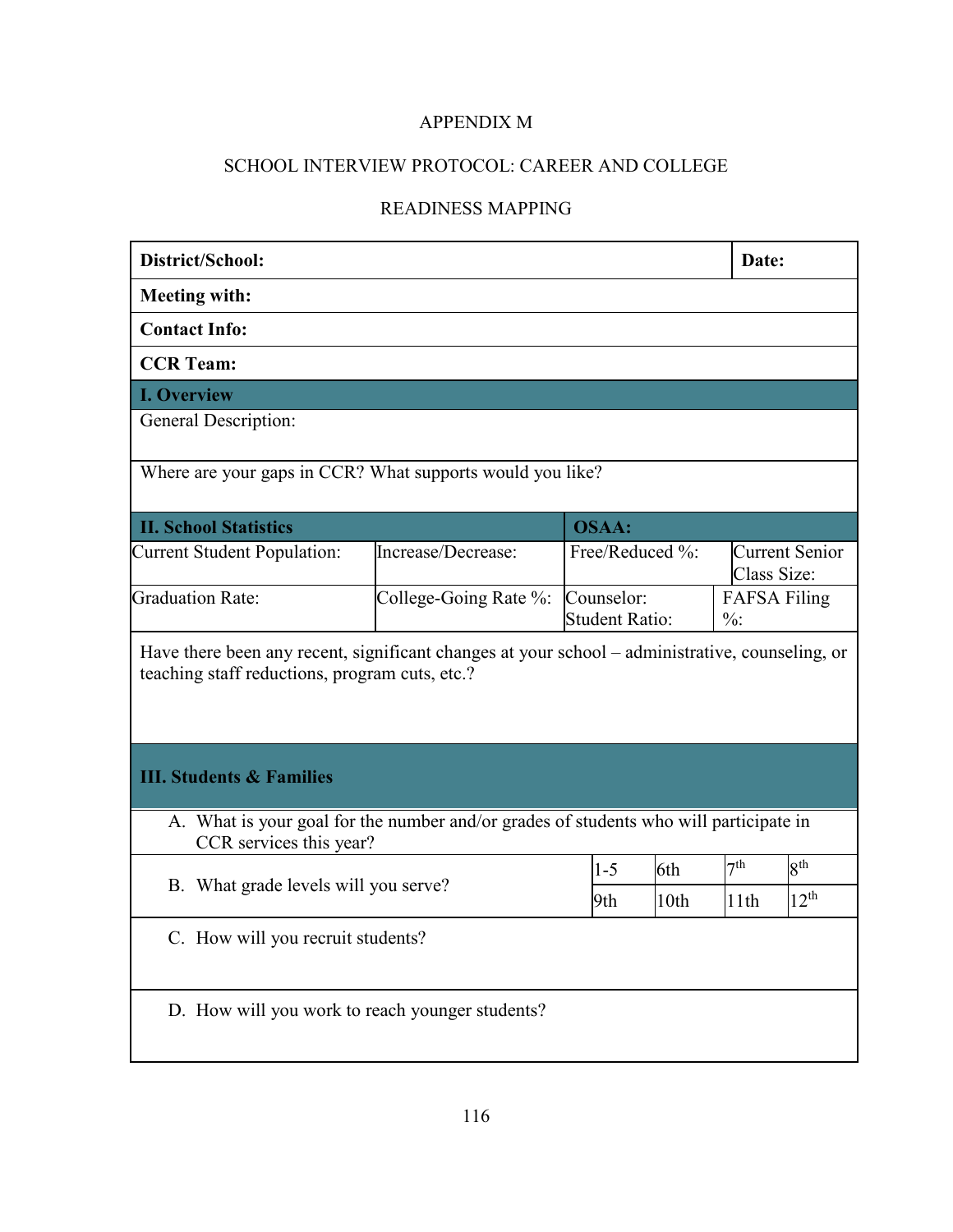| E. How do you get your counselors on board? If you don't have counselors, how will you<br>get your staff/faculty on board? |                               |     |                |
|----------------------------------------------------------------------------------------------------------------------------|-------------------------------|-----|----------------|
| F. Do you share CCR info in registration packets?                                                                          |                               | Yes | N <sub>0</sub> |
| <b>IV. College Access Programs – Opportunities</b>                                                                         |                               |     |                |
| <b>How many programs:</b>                                                                                                  | <b>Total Students Served:</b> |     |                |
| A. What CCR programs do you have in your schools?                                                                          |                               |     |                |
| B. How are you leveraging program(s)?                                                                                      |                               |     |                |
| C. How do you infuse programs into other areas of your schools (AVID, GEAR Up,<br>ASPIRE, etc)?                            |                               |     |                |
| D. Are you interested in bringing in other programs?                                                                       |                               |     |                |

# **V. Creating a College and Career Readiness Culture**

| What types of CCR activities are planned for this year? |                                   |  |  |
|---------------------------------------------------------|-----------------------------------|--|--|
| College fairs                                           | Partnership with community        |  |  |
| College visits to your school                           | colleges/universities             |  |  |
| Financial aid night (PSU, Mt Hood,                      | Student field trips to colleges   |  |  |
| local bank)                                             | (pockets)                         |  |  |
| FAFSA+ Plus                                             | Senior and/or junior parent night |  |  |
| Classroom presentations/workshops                       | Job shadowing / Internships       |  |  |
| (packets)                                               | (pockets)                         |  |  |
| Career Fairs (Portland workforce)                       | College Goal Oregon               |  |  |
| alliance)                                               | Decision Day                      |  |  |
| Classroom-based CCR activities                          | College Application Week          |  |  |
| (scholarship/college essays, activities                 | Other Activities/Events: SAT      |  |  |
| chart, etc.) (pockets)                                  | school day, PSAT school day       |  |  |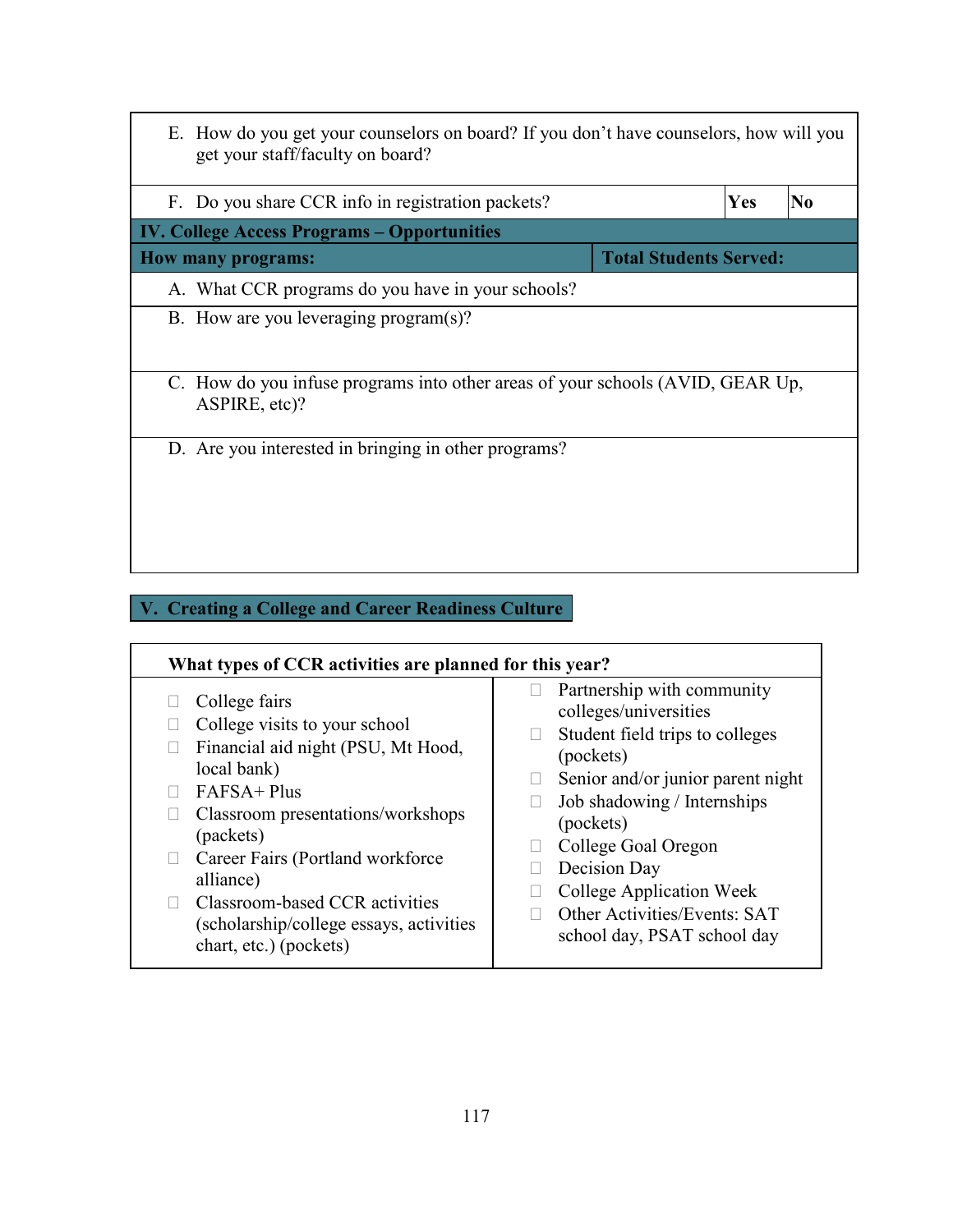- A. What types of communication do you use with parents/students (Facebook, Twitter, Newsletter, Remind.com, etc.)?
- B. In what other ways do you engage parents around career and college readiness?
- C. What resources/systems do you have available for students/families for CCR?

## **VI. Workforce and Community Partnerships**

- A. Do you partner with the businesses in your community? Other organizations? The RAC? What types of activities?
- B. What will help strengthen the bond between the business and education communities, and result in students being better prepared to meet employers' needs?
- C. How can your relationship with partnerships between community (colleges, businesses, non-profits, others) and schools be strengthened?
- D. What can your RAC of the state do to encourage and support these types of partnerships?

| <b>VII. CCR Coordinator</b>                                                            |            |                |
|----------------------------------------------------------------------------------------|------------|----------------|
| A. Do you have a CCR center?<br>Computers, resources, scholarships,<br>materials, etc. | <b>Yes</b> | $\bf No$       |
| B. Do you have staff dedicated to CCR?                                                 | Yes        | N <sub>0</sub> |
| <b>VIII. Tracking Progress</b>                                                         |            |                |
| A. How do you track college going rates?                                               |            |                |
| B. Education Plan and Profile                                                          | Yes        | N <sub>0</sub> |
| C. CCR Activity Tracking for grades 1-<br>12? Other?                                   | Yes        | $\bf No$       |
| D. College-bound? Career-bound?<br>Other?                                              | Yes        | $\bf No$       |
| E. How do you assess college/career<br>readiness? Frequency?                           | <b>Yes</b> | $\bf No$       |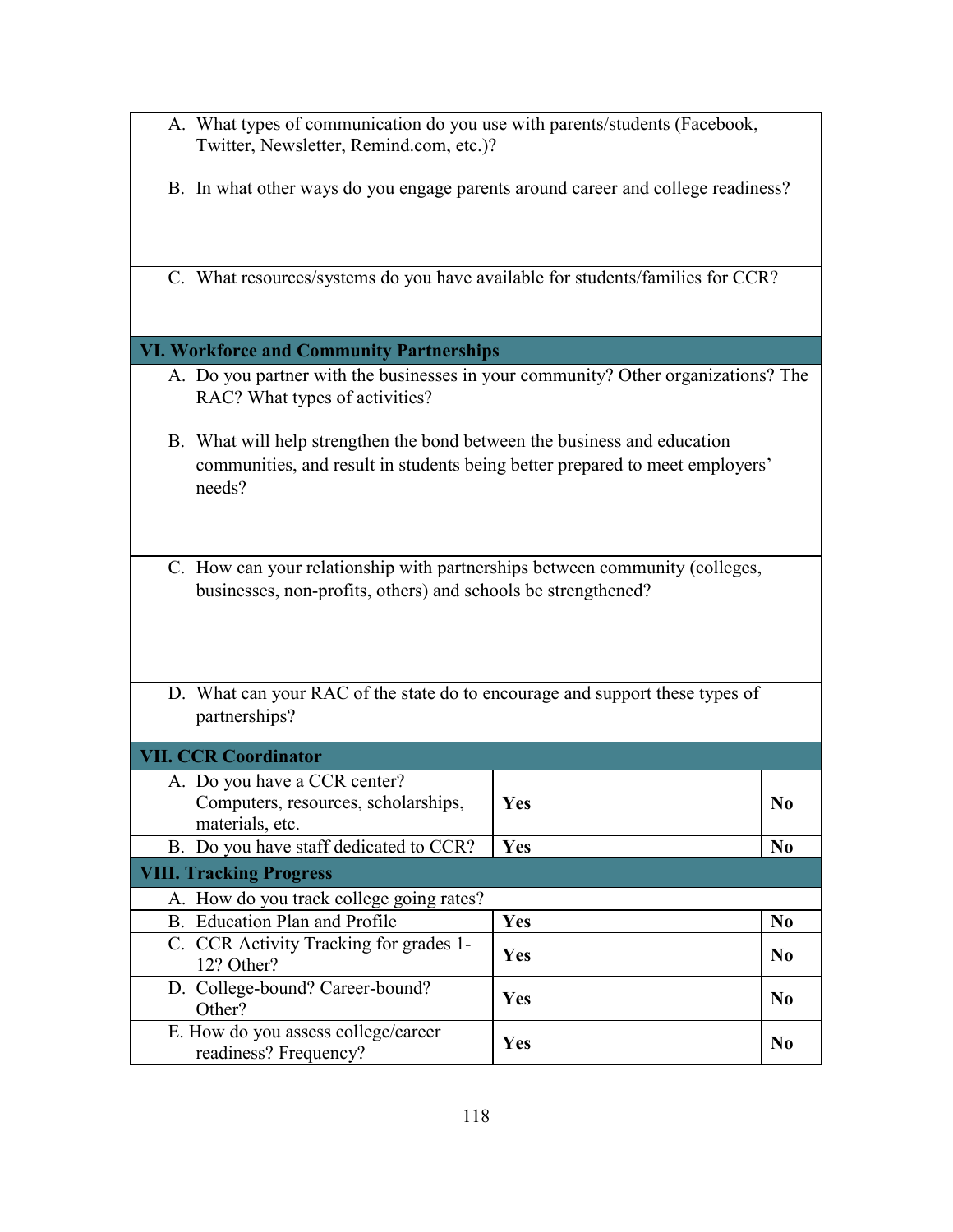| F. Naviance? CIS? Other?                                                            | Yes | No |
|-------------------------------------------------------------------------------------|-----|----|
| <b>IX. Challenges &amp; Next Steps</b>                                              |     |    |
| Have you thought about where your gaps are? How can we better support your program? |     |    |
|                                                                                     |     |    |
|                                                                                     |     |    |
|                                                                                     |     |    |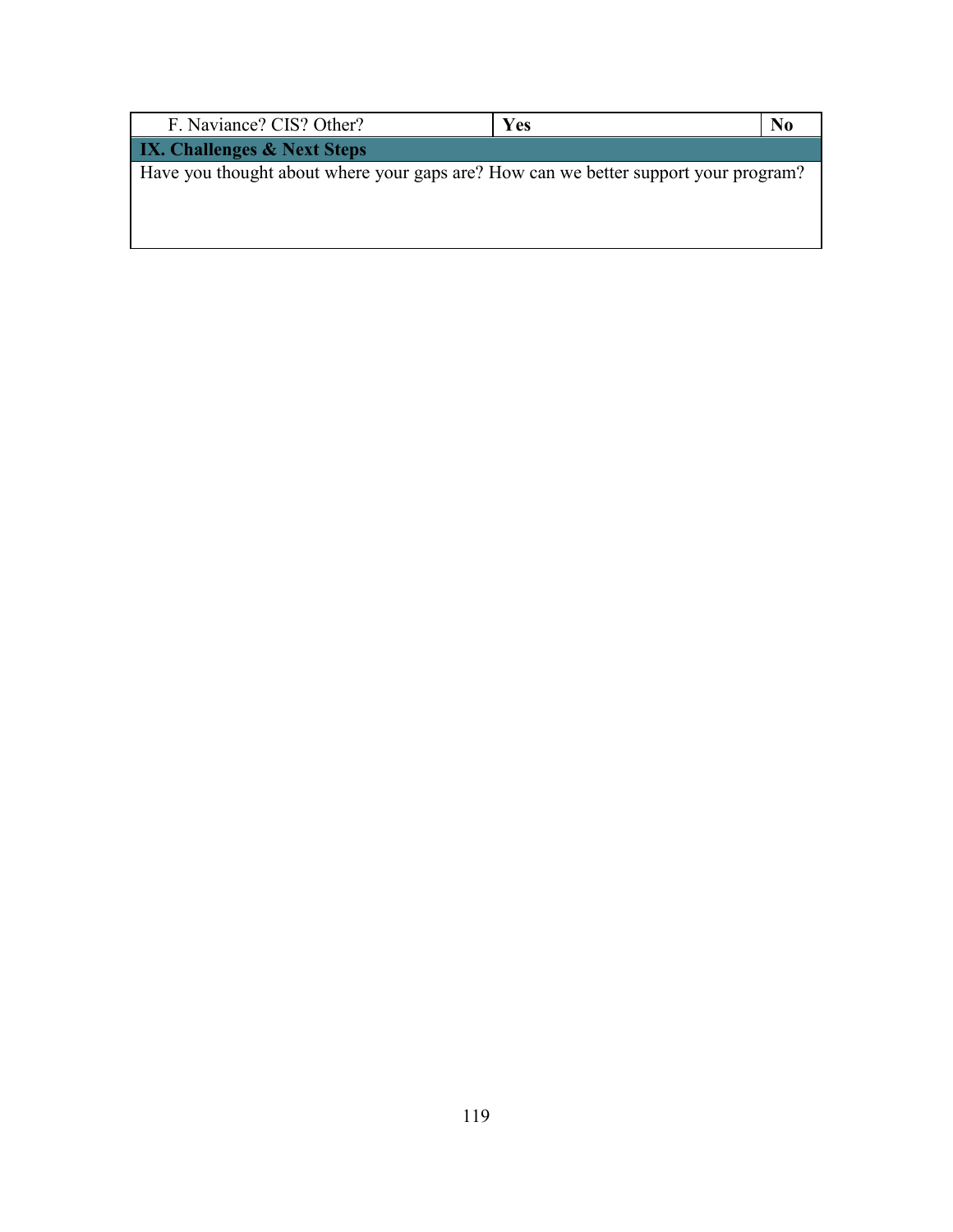## APPENDIX N

# FOCUS GROUP PROTOCOL: DOUGLAS COUNTY STUDENT FOCUS GROUPS 2018

## **Facilitator Introductions**

Thank you for taking the time to participate in this focus group to talk about career and college readiness. This focus group is help us learn what your teachers, counselors, administrators, and you think about the career and college readiness services you have received from your school or from other entities. This information will inform your schools and Gwen with the Regional Achievement Collaborative how to better meet the needs of you, our students. Now, the rest of the team will introduce themselves to you and why they are working on this project. Gwen, Erik, Nicole, HS staff person.

This focus group is made up of high school students from XXX high schools. You were asked to participate in this group, because your advisor or administrator thought you would provide us with useful information about your experiences with career and college readiness within your high school as well as within your community. We want to hear from you about the ways your school or community has met your needs, the challenges you have faced, and also suggestions on how things could be better.

During this focus group we will ask you questions about your plans for after high school, what supports you have received in creating your plans, what information you wish you would have known, and more.

Important! There are no "right" or "wrong" answers. This is your time to express your thoughts about how "perfect" your school is or to provide input on how to make the student support services better. We want this to be a conversation that may inspire you to think about things differently, maybe learn something, help us think differently, and basically have your voice heard. Our hope is that you feel comfortable talking with this group and sharing your ideas with us. My hope is to have a little fun!

After the group session, after your warmed up, we have a questionnaire with a few additional questions for you to answer.

Please note that this session will be recorded and/or your name may be connected to your comments during the focus group to ensure we adequately capture your ideas during the conversation. However, the comments from the focus group will remain confidential, and your name will not be attached to any comments you make. Do you have any questions before we begin?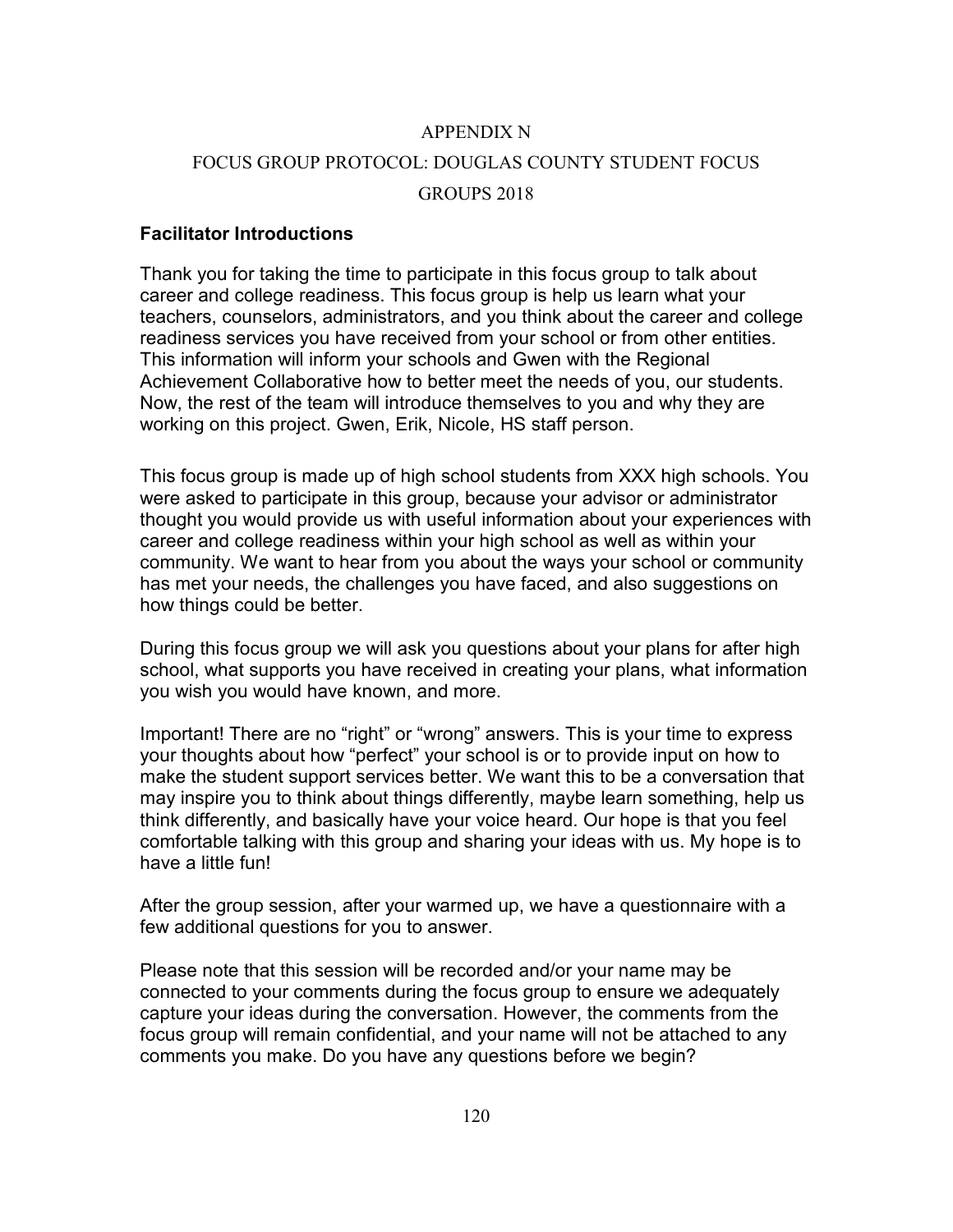## **Focus Group Questions**

- 1. Ask participants to introduce themselves
	- a. First name, what grade are you in, what school do you attend, and what are your plans after graduation?
- 2. Begin the discussion
	- a. How does your school provide information at all grade levels about pursuing a career or college?
		- i. What does this look like in grade 9?
		- ii. Grade 10?
		- iii. Grade 11?
		- iv. Grade 12?
	- b. In what ways does your school make you feel confident about pursuing a career or college?
		- i. In what ways do you feel encouraged to pursue a career or college?
		- ii. Who provides you with support and information?
		- iii. Who do you seek out to talk to about what you want to do after high school?
		- iv. How do you get the CCR help you need when you need it?
	- c. Has your school helped you develop the skills and knowledge you need to prepare for career or college? Why or why not
		- i. In what ways do you feel like you are prepared for collegelevel classes or training?
		- ii. How much do you know about what is expected of you when you get to college or career?
		- iii. What types of supports you can receive while in college?
		- iv. How will you pursue your interests?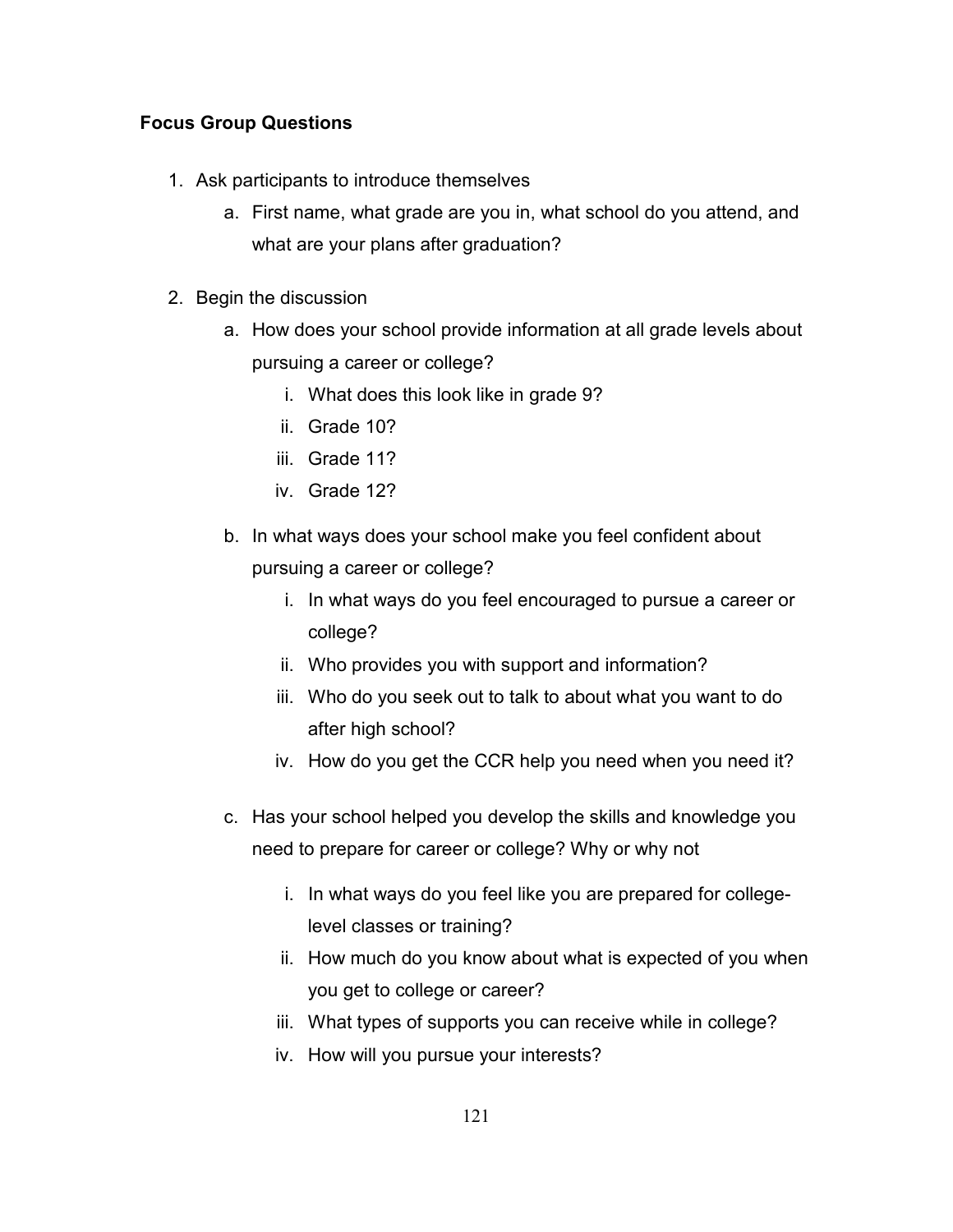- v. Have you attended any CCR event or programs?
- d. How do you track your goals and progress toward career and college?
	- i. Classroom
	- ii. CIS/Naviance/Other Program
	- iii. Education Plan and Profile
	- iv. With counselor/teacher
	- v. With parent
	- vi. Other
- e. Does anyone have any final thoughts they would like to share?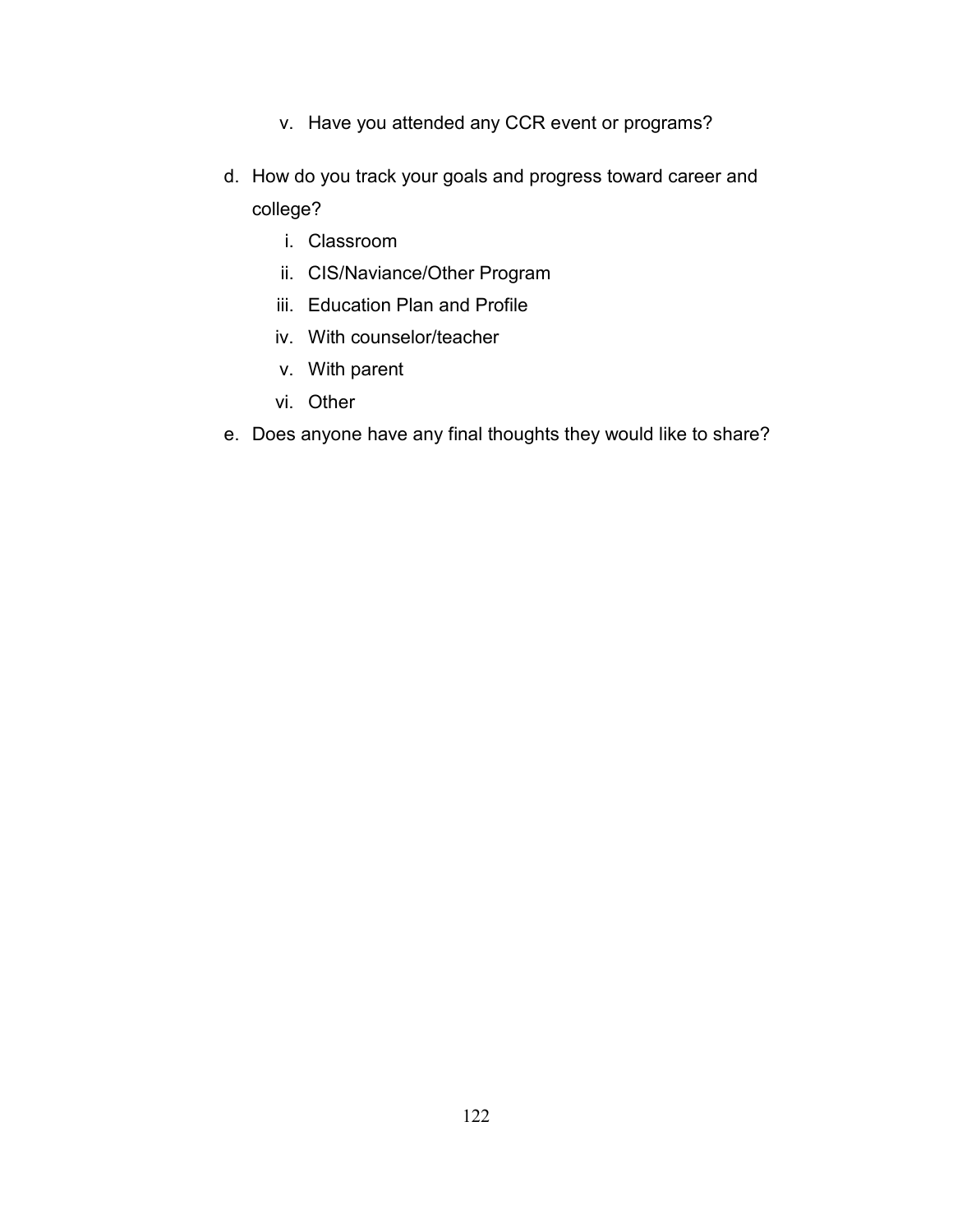## APPENDIX O

# GRADE LEVELS SERVED BY HIGH SCHOOL

| <b>School</b>        | <b>Grade Levels</b>                              | Respondent                     |
|----------------------|--------------------------------------------------|--------------------------------|
| <b>High School 1</b> | 8th, 9th, 10th, 11th, $12^{th}$                  | Superintendent                 |
|                      | $11th, 12^{th}$                                  | Teacher                        |
|                      | $10th, 11th, 12^{th}$                            | Teacher                        |
|                      | $9th,10^{th}$                                    | Teacher                        |
|                      |                                                  |                                |
| <b>High School 2</b> | 6th, 7th, 8th, 9th, 10th, 11th, 12 <sup>th</sup> | Superintendent                 |
|                      | 7th, 10th, 11th, 12 <sup>th</sup>                | Teacher                        |
|                      | 6th, 7th, 8th, 9th, 10th, 11th, 12 <sup>th</sup> | Teacher                        |
|                      | 12th                                             | Vice Principal                 |
|                      | 10 <sup>th</sup>                                 | Registrar/Office Manager       |
| <b>High School 4</b> | 6th, 7th, 8th, 9th, 10th, 11th, 12th             | Career and College Advisor     |
|                      | $12^{th}$                                        | Teacher                        |
|                      | 9th, 11 <sup>th</sup>                            | Teacher                        |
|                      | <b>9th</b>                                       | Teacher                        |
|                      | 11 <sup>th</sup>                                 | Teacher                        |
|                      | 9th, 10th, 11th, 12 <sup>th</sup>                | Teacher X 2                    |
| <b>High School 7</b> | $8th, 11th, 12^{th}$                             | Teacher                        |
|                      | <b>9th</b>                                       | Teacher                        |
|                      | 11 <sup>th</sup>                                 | Teacher                        |
|                      | 9th, $10th$ , $11th$ , $12th$                    | Teacher X 2                    |
| <b>High School 8</b> | 10th, 11th, 12 <sup>th</sup>                     | Counseling/Secretary Aid       |
|                      | 9th, 10th, 11th, 12 <sup>th</sup>                | Counselor, Teacher, YTP Coord. |
|                      | 10th, 11th, 12 <sup>th</sup>                     | Librarian                      |
|                      | 7th, 8th, 9th, 10th, 11th, 12 <sup>th</sup>      | Principal                      |
|                      | $11th, 12^{th}$                                  | Teacher X 3                    |
|                      | 7th, 8th, 9th, 10th, 11 <sup>th</sup>            | Teacher                        |
|                      | 7th, 8th, 10th, 12 <sup>th</sup>                 | Teacher                        |
|                      | 9th, $11^{th}$                                   | Teacher                        |
| <b>High School 9</b> | 10th, 11th, 12 <sup>th</sup>                     | Counselor                      |
|                      | 8th, 9th, 10th, 11th, 12 <sup>th</sup>           | Principal                      |
|                      | 9th, 10th, 11th, 12 <sup>th</sup>                | Teacher X 2                    |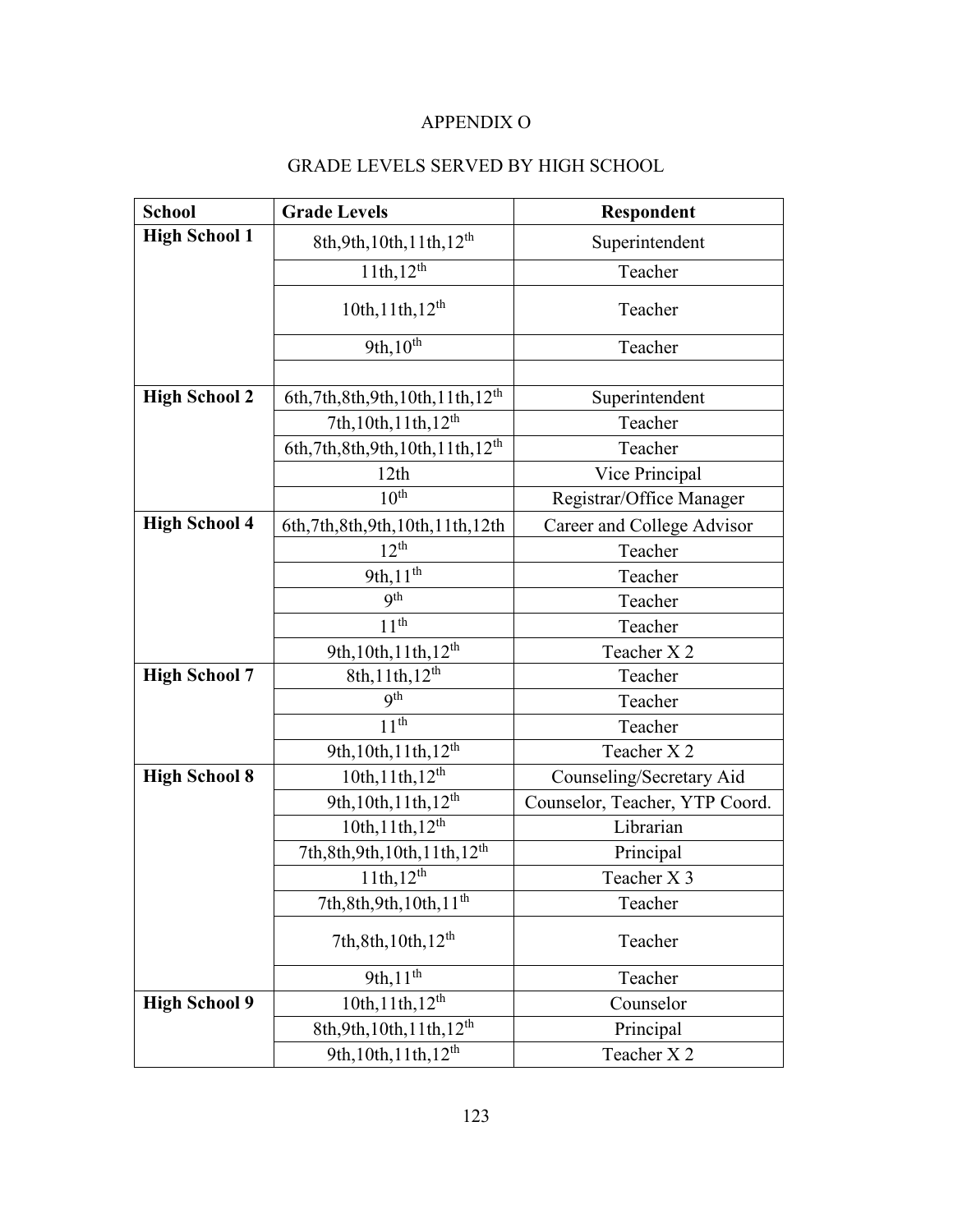| <b>High School 10</b> | 6th, 7th, 8th, 9th, 10th, 11th, 12th        | Principal                            |
|-----------------------|---------------------------------------------|--------------------------------------|
|                       |                                             |                                      |
|                       | 7th, 8th, 9th, 10th, 11th, 12 <sup>th</sup> | Teacher                              |
| <b>High School 11</b> | 9th, 10th, 11th, 12 <sup>th</sup>           | <b>Administrative Assistant</b>      |
|                       | $9th, 10^{th}$                              | <b>Dropout Prevention</b>            |
|                       | <b>gth</b>                                  | <b>Instructional Assistant</b>       |
|                       | $11^{\overline{th}}$                        | Teacher                              |
|                       | 10 <sup>th</sup>                            | Teacher                              |
|                       | 9th, 10th, 11 <sup>th</sup>                 | Teacher                              |
|                       | $11th, 12^{th}$                             | Teacher                              |
|                       | 7th, $10th$ , $11^{th}$                     | Teacher                              |
|                       | 9th, 12 <sup>th</sup>                       | Teacher                              |
|                       | 11 <sup>th</sup>                            | Teacher                              |
|                       | 9th, 10th, 11th, 12 <sup>th</sup>           | Assistant, Counselor, Teacher X<br>7 |
|                       | <b>gth</b>                                  | Counselor, Teacher X 3               |
|                       | 12 <sup>th</sup>                            | Teacher                              |
| <b>High School 12</b> | $11th, 12^{th}$                             | <b>Online Class Coordinator</b>      |
|                       | 9th, 10th, 11th, 12 <sup>th</sup>           | Principal                            |
|                       | $12^{th}$                                   | Teacher X 2                          |
|                       | 8th, 9th, 10th, 11th, 12 <sup>th</sup>      | Teacher                              |
|                       | $12^{th}$                                   | Teacher                              |
|                       | $\overline{6^{th}}$                         | Teacher                              |
|                       | $10th, 11th, 12^{th}$                       | Teacher                              |
| <b>High School 14</b> | 7th, 8th, 9th, 10th, 11th, 12 <sup>th</sup> | Teacher                              |
|                       | 10 <sup>th</sup>                            | Teacher X 2                          |
|                       | 10th, 11th, 12 <sup>th</sup>                | Teacher                              |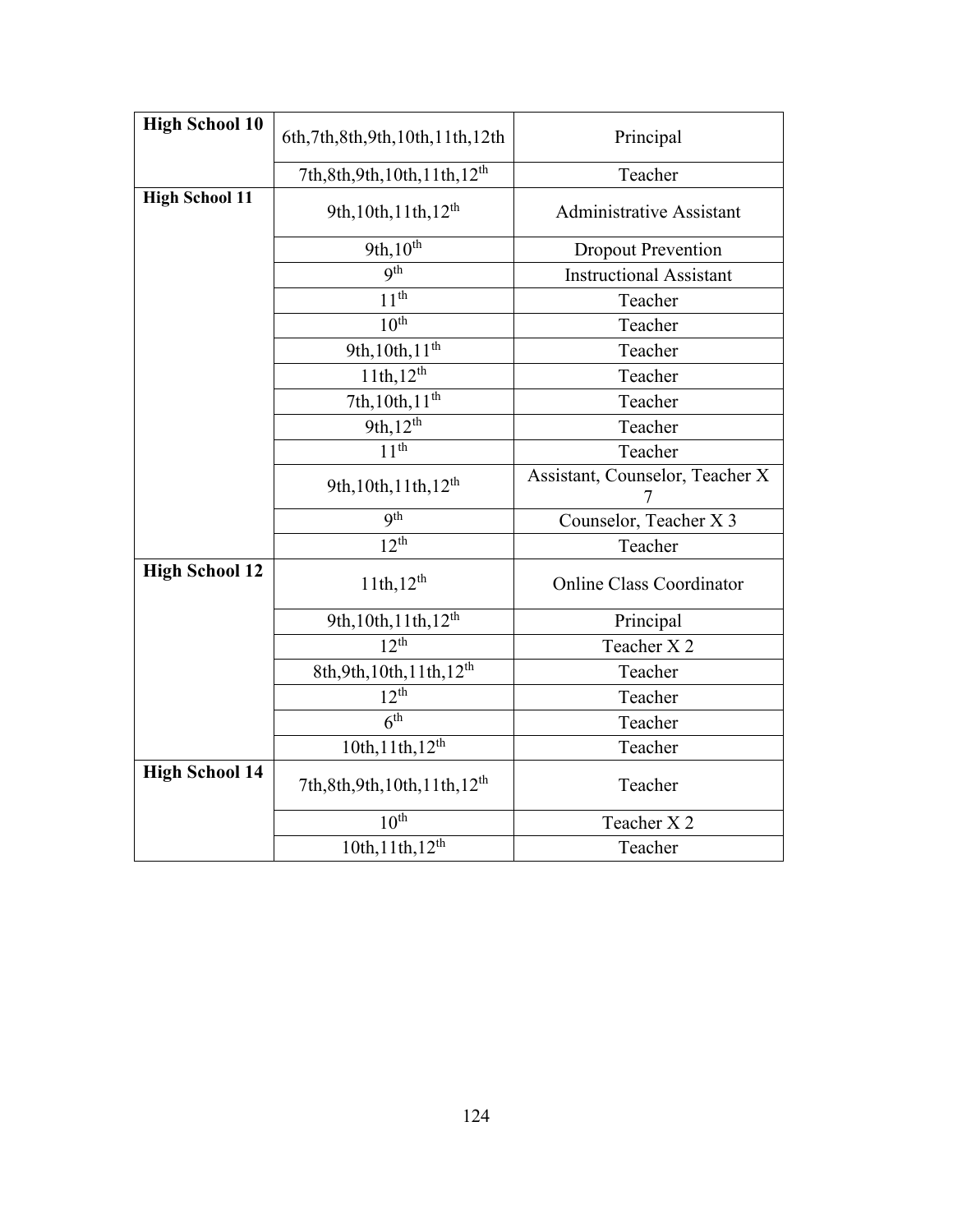#### APPENDIX P

# **Needs/Venue** *# of* **# of # p # of # of # of # of # of # of # of # of # of A #** of **Responses CCR Topics Needed for Professional Development**  Finding Information about career interests and the education they require 33 Setting Long-term education and career goals and making plans to achieve them 32 Searching for colleges or technical programs that fit students' needs and interests 29 Understanding admissions requirement for colleges or technical programs 18 Selecting colleges or technical programs 12 Preparing for a college visitation, Freparing for a college visitation,<br>including develop a list of questions to ask 17 Preparing for college admissions and/or scholarship interviews 15 Filling out applications for colleges or Thing out applications for conceges of 14<br>technical programs 14 Options for paying for college or technical programs 27 Completing the FAFSA 17 None 17 *Total CCR Topics Needed for Professional Development <sup>231</sup>*

#### PROFESSIONAL DEVELOPMENT NEEDS AND VENUE

|                 | <b>Professional Development</b> | <i>431</i> |
|-----------------|---------------------------------|------------|
| Preferred Venue | Reach Higher Summit             | 10         |
|                 | <b>Regional Trainings</b>       | 34         |
|                 | <b>Annual Conferences</b>       | 25         |
|                 | Webinars                        | 18         |
|                 | Videos                          | 13         |
|                 | Social Media                    | 12         |
|                 | Website                         | 26         |
|                 | None                            | 19         |
|                 | <b>Total Preferred Venue</b>    | 157        |
|                 |                                 |            |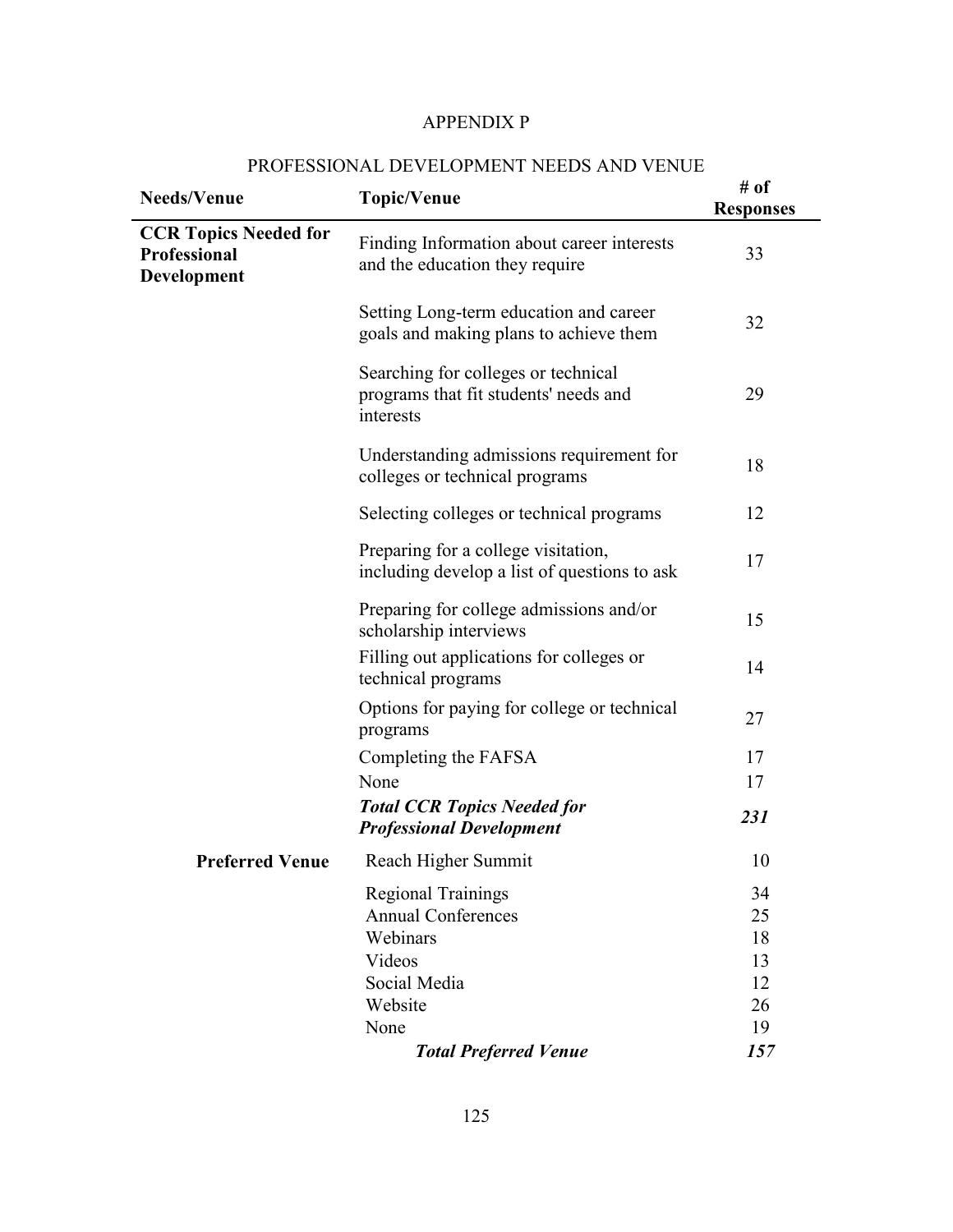# APPENDIX Q

# STUDENTS AND CCR

| <b>Students Being Impacted &amp; Served</b>        | <b>Students Not Being Reached</b>                          |
|----------------------------------------------------|------------------------------------------------------------|
| <b>Highly Motivated Students</b>                   | Students in Rural Areas w/o Transportation                 |
| Certain Non-traditional Students                   | Males                                                      |
| Out-of-school youth, students with GED/Internship, |                                                            |
| specific programs with DHS/WCJC/ foster youth &    | Students w/o Family Support                                |
| corrections                                        |                                                            |
| Females                                            | Generational "Work" Families                               |
| Middle and Low income                              | <b>Students Planning on Working After Graduation</b>       |
| ETS- College bound students 7-12th grade           | Students with high incidents of transition in the home     |
| 1st Generation to college                          | <b>Student who Lack Direction/Support</b>                  |
| <b>Credit Deficient Students</b>                   | <b>Students with Past Trauma Indicators</b>                |
| College Freshman                                   | <b>At-risk Students</b>                                    |
| <b>LGBTO</b>                                       | <b>Students in Poverty</b>                                 |
| Academic Tutoring (peers & counselors)             | <b>Special Education</b>                                   |
| Priority Students (GEAR UP grant)                  | Students with Learning Disabilities/Mental Health Problems |
| Students unsure of capability for college          | Disengaged youth/out of the system                         |
| Middle School Students                             | Students who "Think" College isn't for Them                |
| <b>Advanced Sophomores</b>                         |                                                            |
| <b>Students with Stable Supportive Families</b>    |                                                            |
| "In Risk" Youth                                    |                                                            |
| <b>High School Students</b>                        |                                                            |
| <b>CTE Students</b>                                |                                                            |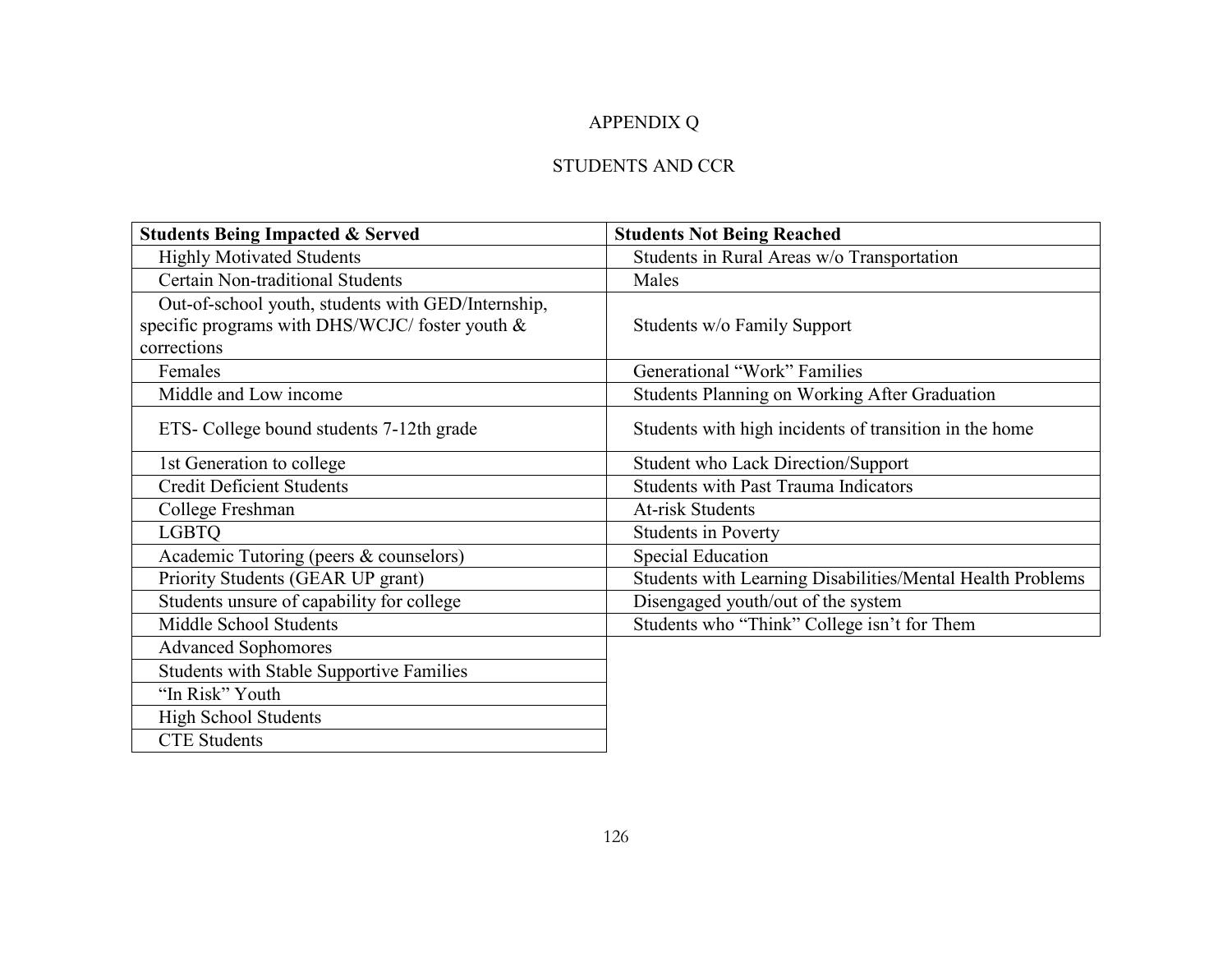## APPENDIX R

## PARTNERS AND PARTNER NEEDS

**State Agencies & Statewide Networks**  Community College & Workforce Development Career Pathways & Dual Credit Higher Education Coordinating Commission Job Corps Oregon Department of Education Department of Human Resources Oregon Employment Department Bureau of Labor and Industries Oregon Department of Transportation Higher Education Institutions GEAR UP U.S. Forest Service Bureau of Land Management Oregon Fish and Wildlife **Umpqua Community College**  Advisors GED (General Education Development) College Fair TRiO Distance Learning Community Education **Student Needs Organizations**  Casa de Belen Juvenile Services Corrections-Parole & Probation Law Enforcement Douglas Cares ADAPT Umpqua Valley Disabilities Network Community Health Alliance (CHA) Roseburg Vocational Rehabilitation Battered Persons Advocacy

## **Local Businesses & Needs**

CTE Industry Advisory Panels Career and Technical Student Organizations Survey of local-industry job needs & job shadows Douglas County Business Development Board Local Businesses Roseburg Chamber of Commerce The Partnership Trade Organizations **Community Organizations**  Mercy Medical Center STEAM Hub Mercy Foundation **Mercy Foundation** Umpqua Community Health Center Bright Works Oregon Boys & Girls Club Douglas County Partners for Student Success Area Health Education Center NeighborWorks Umpqua Consumer Credit Counseling The Ford Family Foundation Alder Creek County Public Transportation Umpqua Training & Employment **Miscellaneous**  AmeriCorps Mentors Cow Creek Band of Umpqua Tribe of Indians Education Talent Search/Upward Bound Parents **Parents** Douglas Education Service District Future Business Leaders of America 
HOSA - Future Health Professionals

Douglas County Schools Educational Services Advisory Committee (ESAC)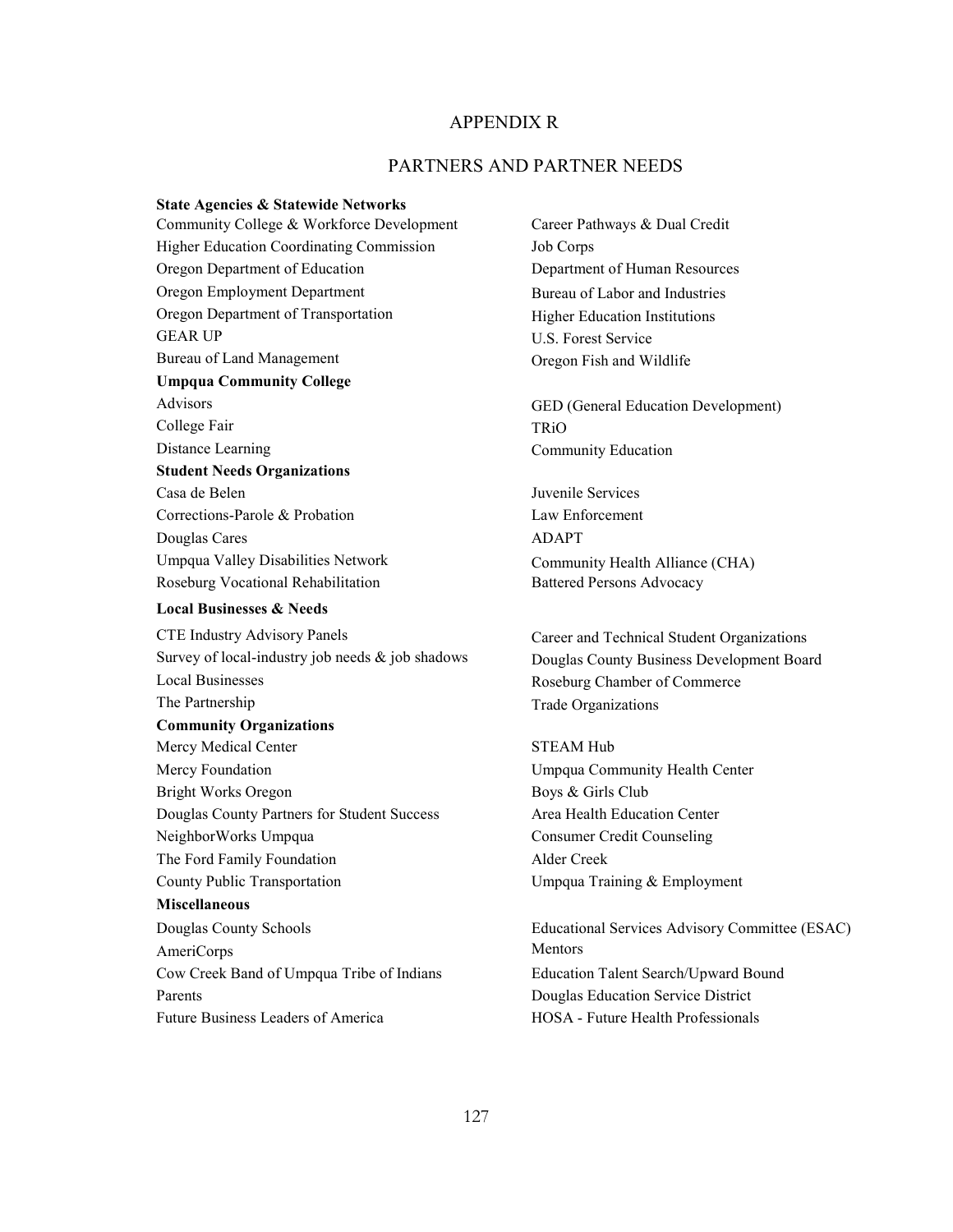## REFERENCES CITED

- Alleman, N. F., Holly, L. N. (2013). Multiple points of contact: Promoting rural postsecondary preparation through school-community partnerships. *The Rural Educator, 34,* 1-11.
- American School Counselor Association. (2016). *Student-to-school-counselor ratio 2013-2014*. Retrieved from https://www.schoolcounselor.org/ asca/media/asca/home/Ratios13-14.pdf
- Babbie, E. (2013). *The practice of social research.* California: Wadsworth.
- Bennett, J. V., & Thompson, H. C. (2011). Changing district priorities for schoolbusiness-collaboration: Superintendent agency and capacity for institutionalization. *Educational Administration Quarterly, 47,* 826-868.
- Bronfenbrenner, U. (1994). Ecological model of human development. *International Encyclopedia of Education, 3,* 1643-1647.
- Bryan, J. A., & Griffin, D. G. (2010). A multidimensional study of school-familycommunity partnership involvement: School, school counselor, and training factors. *ASCA: Professional School Counseling, 14,* 75-86.
- Bryan, J. B., & Holcomb-McCoy, C. (2007). An examination of school counselor involvement in school-family-community partnerships. *ASCA: Professional School Counseling, 10,* 441-454.
- Career, College, Collaborative (C3). (2017). *About*. Retrieved from http://c3oregon.org/about
- Career, College, Collaborative (C3). (2018). *Reach Higher Summit*. Retrieved from http://c3oregon.org/reach-higher-summit
- Chief Education Office. (2014). *College and career readiness definition for Oregon*. Retrieved from http://education.oregon.gov/
- Chief Education Office. (2015). *Regional achievement collaboratives.* Retrieved from http://education.oregon.gov/
- Chief Education Office. (2017). *What will it take to improve Oregon's graduation outcomes: A report on community engagement sessions with over 1,000 Oregonians.* Retrieved from http://education.oregon.gov/portfolio/2017 *-*graduation-report/
- Conley, D. T. (2014). *Getting ready for college, careers, and the common core.*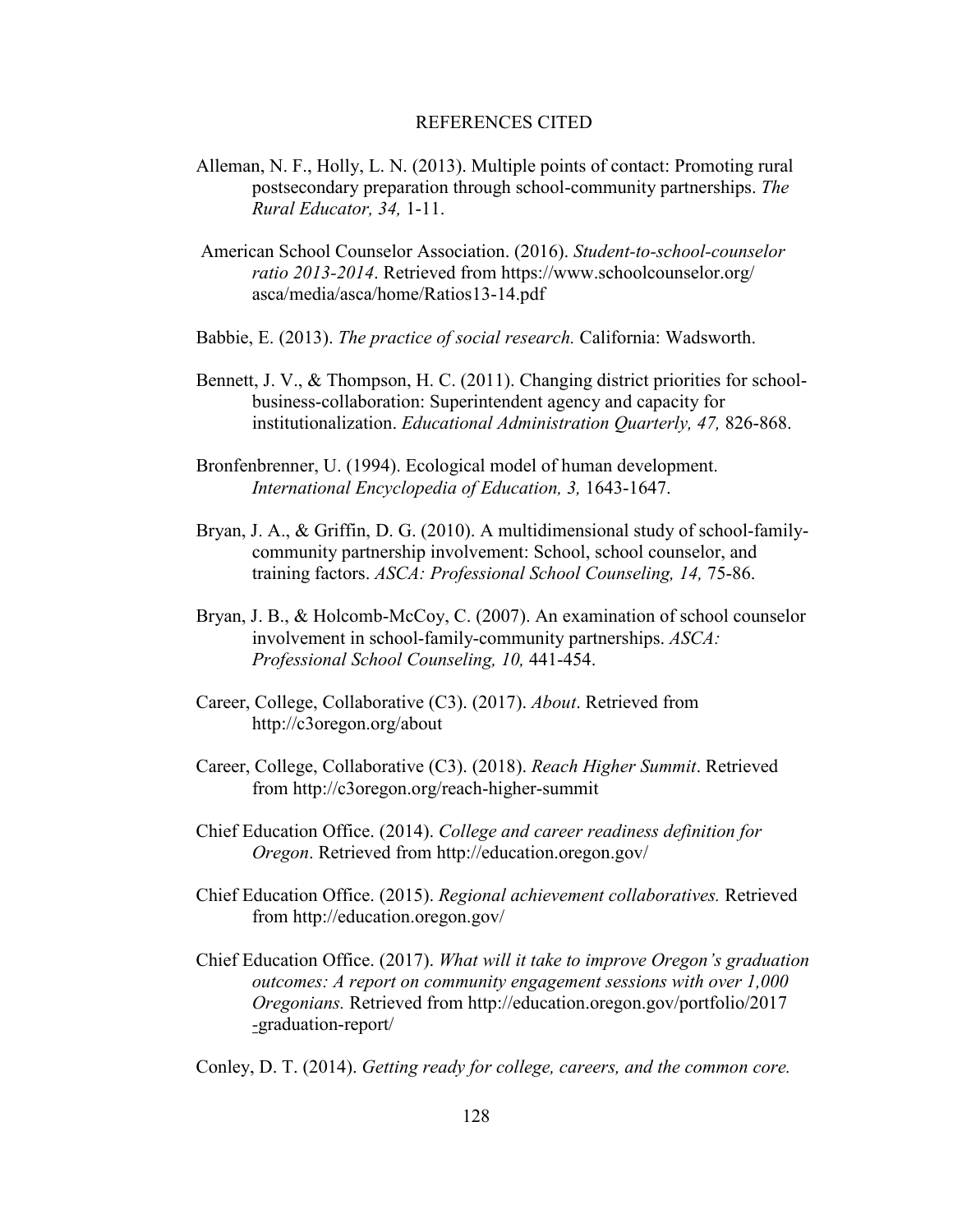United States: Jossey-Bass.

- Corbin, J, & Strauss, A. (2015). *Basics of qualitative research: Techniques and procedures for developing grounded theory.* Los Angeles, SAGE.
- Creswell, J. W. (2014). *Research design: Qualitative, quantitative, and mixed methods approaches*. United States, SAGE.
- Dahir, C. A., Burnham, J. J., Stone, C. B., & Cobb, N. (2010). *Principals as partners: Counselors as collaborators. NASSP Bulletin, 94,* 286-305.
- Douglas County Partners for Student Success. (2017). Our story. Retrieved from http://www.dcpss.org/our-story/
- Ellis, L. (2007). *The organizational culture of ASPIRE and its effect on helping students prepare for life beyond high school* (Master's thesis). Retrieved f *f*rom PRIMO*.* (814611325527)
- Farrell, C. C. & Coburn, C. E. (2016). Absorptive capacity: A conceptual framework for understanding district central office learning. *Journal of Education Change, 18*, 35-159.
- GEAR UP West. (2018). *GEAR UP West 2018.* Retrieved from https://www.gearup.wa.gov/about/what-we-do/gear-west
- Grant, C. & Osanloo, A. (2014). Understanding, selecting, and integrating a theoretical framework in dissertation research: Creating the blueprint for your "house." *Administrative Issues Journal: Connecting Education, Practice, and Research*, *4*, 12-26.
- Higher Education Coordinating Commission. (2018). *High school to college pathways*. Retrieved from http://www.oregon.gov/highered/policycollaboration/Pages/high-school-college.aspx
- Foley, R. M. (2001). Professional development needs of secondary school principals of collaborative-based service delivery models. *The High School Journal, 85,* 10-23.
- Fowler, F. C. (2014). *Policy studies for educational leaders: An introduction.* England, Pearson.
- Holton, J. D., & Walsh, I. (2017). *Classic grounded theory: Application with Qualitative & quantitative data*. Los Angeles, SAGE.
- Hutchins, B. C., Meece, J. L., Byun, S., & Farmer, T. W. (2012). Planning for the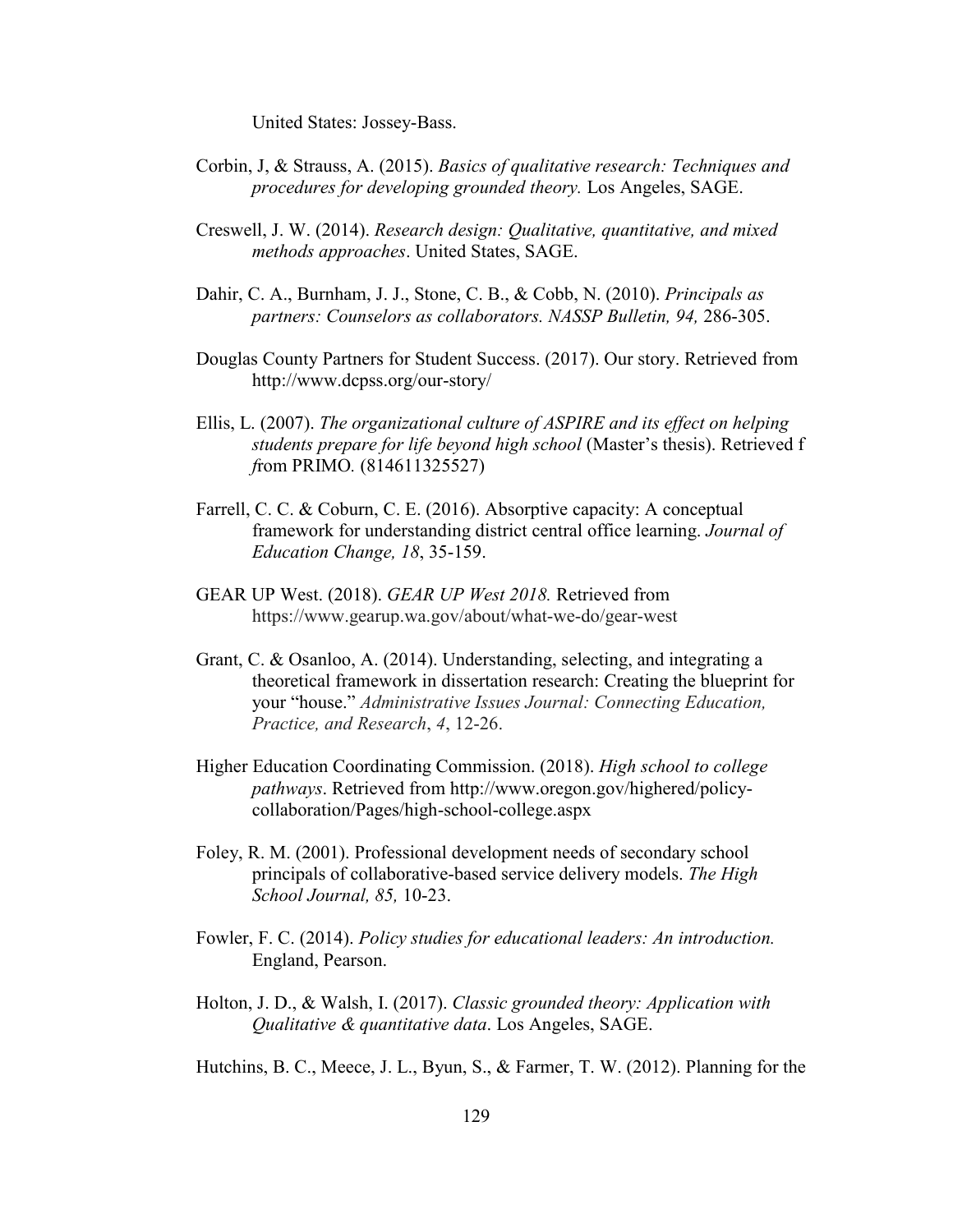future: An investigation of work-bound rural youth. *The Rural Educator, 33,* 7-19.

- Kate Brown Committee. (2017). Education. Retrieved from https://katebrownfororegon.com/education
- Kaufman, K. (2015). The company in the classroom: Principals' perceptions on how business partners may support the role of high school education. *NASSP Bulletin, 99,* 304-331.
- Lapan, R. T., & Aoyagi, M. (2007). Helping rural adolescents make successful Postsecondary transitions: A longitudinal study. *ASCA: Professional School Counseling, 10,* 266-272.
- Lapan, R. T., Osana, H. P., Tucker, B, & Kosciulek, J. F. (2002). Challenges for creating community career partnerships: Perspectives from practitioners. *Journal of Counseling & Development, 51,* 172-190.
- Lapan, R. T., Tucker, B., Kim, S., & Kosciulek, J. F. (2003). Preparing rural adolescents for post-high school transitions. *Journal of Counseling & Development, 81,* 329-342.
- McNiff, J. (2017). *Action research: All you need to know.* Los Angeles: SAGE.
- Merriam, S. B., & Tisdell, E. J. (2016). *Qualitative research: A guide to design and implementation.* United States: Jossey-Bass.
- Michigan College Access Network. (2013). Charting the college course. Retrieved from http://www.micollegeaccess.org/lcan/guidebook
- Murphy, K., Blustein, D., Bohlig, A., & Platt, M. (2010). The college-to-career transition: An exploration of emerging adulthood. *Journal of Counseling and Development, 88*, 174-181.
- National Center for Education Statistics. (2017). Search for public schools. Retrieved from https://nces.ed.gov/ccd/schoolsearch/
- Onwuegbuzie, A. J., Collins, K. M., & Frels, R. K. (2013). Foreword: Using Bronfenbrenner's ecological systems theory to frame quantitative, qualitative, and mixed research. *International Journal of Multiple Research Approaches, 7,* 2-8.
- Oregon Career Information System. (2018). *About us.* Retrieved from https://oregoncis.uoregon.edu/portal/org/aboutus.aspx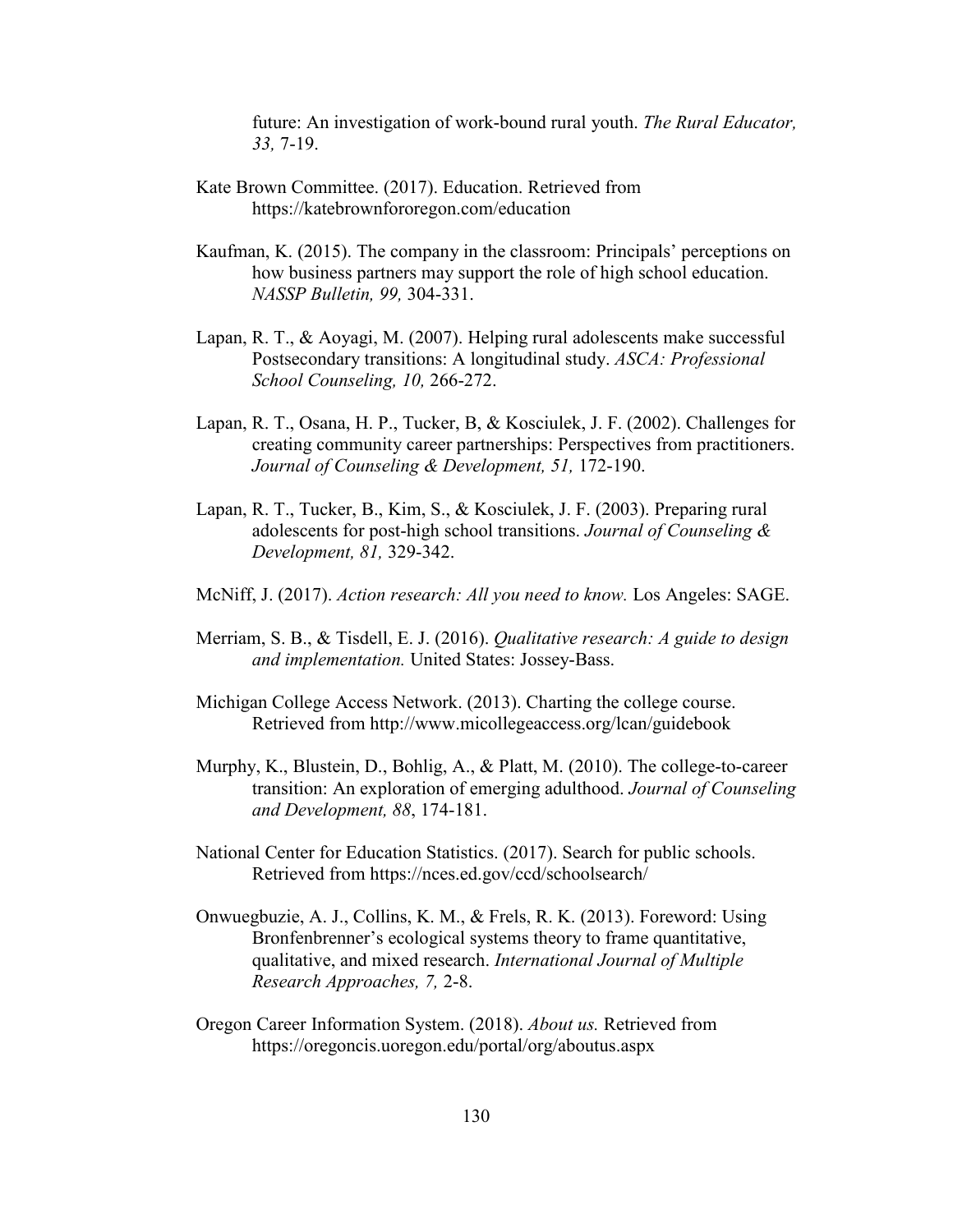- Oregon Department of Education. (2016). *Cohort graduation rate.* Retrieved from http://www.oregon.gov/ode/reports-and-data/students/Pages/Cohort-Graduation-Rate.aspx
- Oregon Department of Education. (2018). *Personalized learning requirements*. Retrieved from http://www.oregon.gov/ode/students-andfamily/OregonDiploma/PLR/ pages/default.aspx
- Oregon Department of Education. (2017). *Report card download.* Retrieved from http://www.ode.state.or.us/data/reportcard/reports.aspx
- Oregon Department of Education. (2018). *High School Success.* Retrieved from http://www.oregon.gov/ode/students-and-family/GraduationImprovement/ Documents/FAQs%20for%20High%20School%20Success.pdf
- Oregon Department of Education. (2018). *Index.* Retrieved from http://www.oregon.gov/ODE/Pages/default.aspx
- Oregon Learns. (2017). *Oregon's aspirations for attainment match the stakes.* Retrieved from http://oregonlearns.org/oregons-challenge/the-40-40-20 goal/
- Oregon Live. (2012). *Rural Oregon sending more high school graduates to college, despite the rougher road.* Retrieved from http://www.oregonlive.com/education/index.ssf/2011/03/ rural\_oregon\_sending\_more\_high.html
- Oregon State University. (2018). *Oregon GEAR UP.* Retrieved from http://oregongearup.org/
- Pérusse, R., Goodnough, G.E., & Noël, C.J. (2001). A national survey of school counselor preparation programs: Screening methods, faculty experiences, curricular content, and fieldwork requirements. *Counselor Education & Supervisor, 40*, 252-262.
- Phoenix Charter School (2018). *Early college program*. Retrieved from https://www.roseburgphoenix.com/earlycollege.html
- Sanders, M. G., & Lewis, K. C. (2005). Building bridges toward excellence: Community involvement in high schools. *The High School Journal,* 1-9.
- Scarborough, J. L., Culbreth, J. R. (2008). Examining discrepancies between actual and preferred practice of school counselors. *Journal of Counseling & Development, 86*, 446-459.